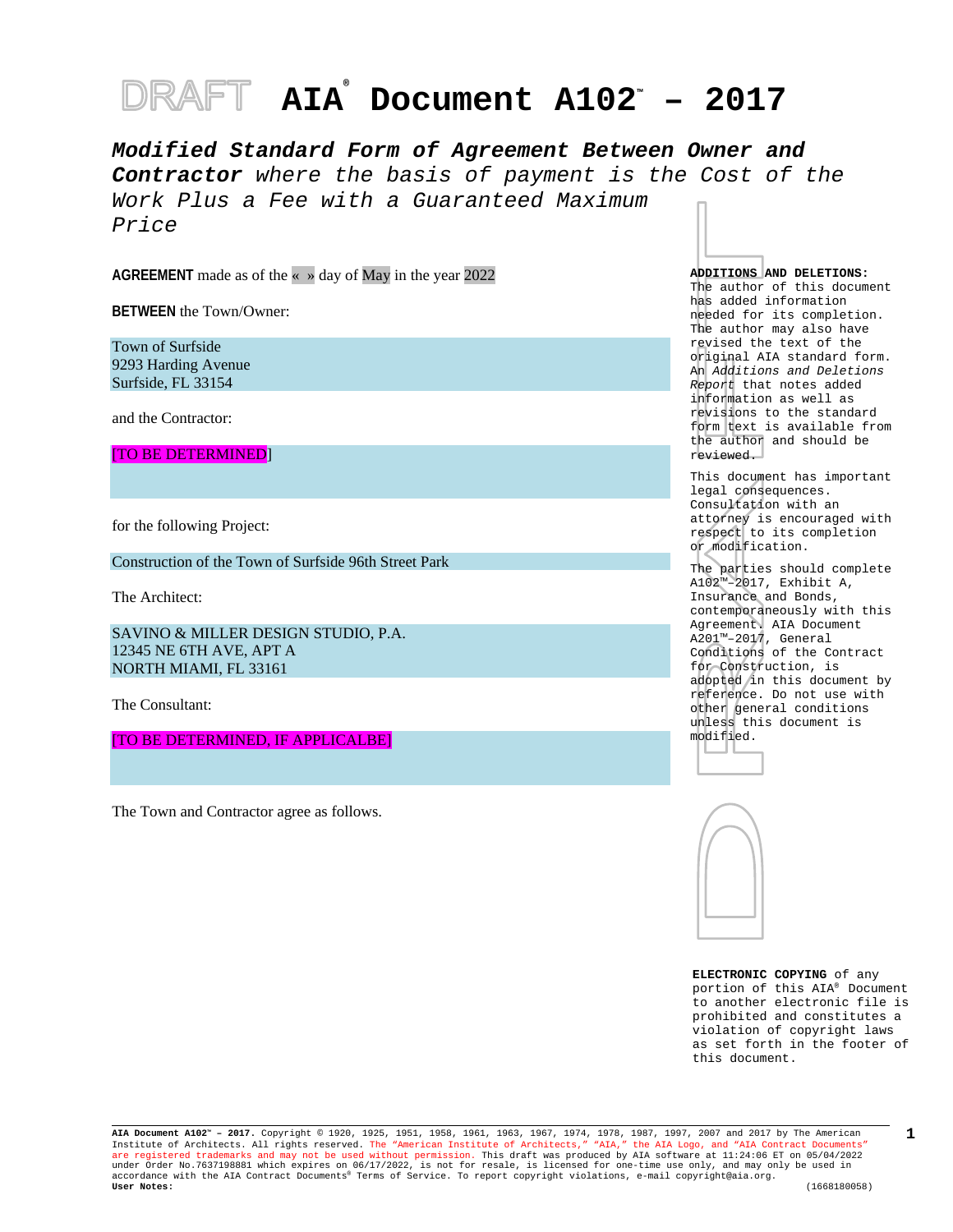#### **TABLE OF ARTICLES**

- **1 THE CONTRACT DOCUMENTS**
- **2 THE WORK OF THIS CONTRACT**
- **3 RELATIONSHIP OF THE PARTIES**
- **4 DATE OF COMMENCEMENT AND SUBSTANTIAL COMPLETION**
- **5 CONTRACT SUM**
- **6 CHANGES IN THE WORK**
- **7 COSTS TO BE REIMBURSED**
- **8 COSTS NOT TO BE REIMBURSED**
- **9 DISCOUNTS, REBATES AND REFUNDS**
- **10 SUBCONTRACTS AND OTHER AGREEMENTS**
- **11 ACCOUNTING RECORDS**
- **12 PAYMENTS**
- **13 DISPUTE RESOLUTION**
- **14 TERMINATION OR SUSPENSION**
- **15 MISCELLANEOUS PROVISIONS**
- **16 ENUMERATION OF CONTRACT DOCUMENTS**
- **EXHIBIT A INSURANCE AND BONDS**

#### **ARTICLE 1 THE CONTRACT DOCUMENTS**

**§1.1** The Contract Documents consist of this Agreement, Modified General Conditions of the Contract, Drawings, Specifications, Addenda issued prior to execution of this Agreement, other documents and exhibits listed in this Agreement and Modifications issued after execution of this Agreement, all of which form the Contract, and are as fully a part of the Contract as if attached to this Agreement or repeated herein. The Contract represents the entire and integrated agreement between the parties hereto and supersedes prior negotiations, representations, or agreements, either written or oral. If anything in the other Contract Documents, other than a Modification, is inconsistent with this Agreement, this Agreement shall govern. An enumeration of the Contract Documents, other than a Modification, appears in Article 16.

**§1.2** Any of the Contract Documents not attached hereto but expressly identified in this Agreement are hereby incorporated by reference and shall be deemed to be of the same force and effect as if actually attached hereto.

**§1.3** Unless otherwise stated in the Contract Documents, words that have well-known technical or construction industry meanings are used in the Contract Documents in accordance with such recognized meanings. On the Drawings, given dimensions shall take precedence over scaled measurements and large-scale drawings over smallscale drawings. Contractor shall attempt to verify measurements at the Project site, but shall not be responsible for the correctness of such measurements.

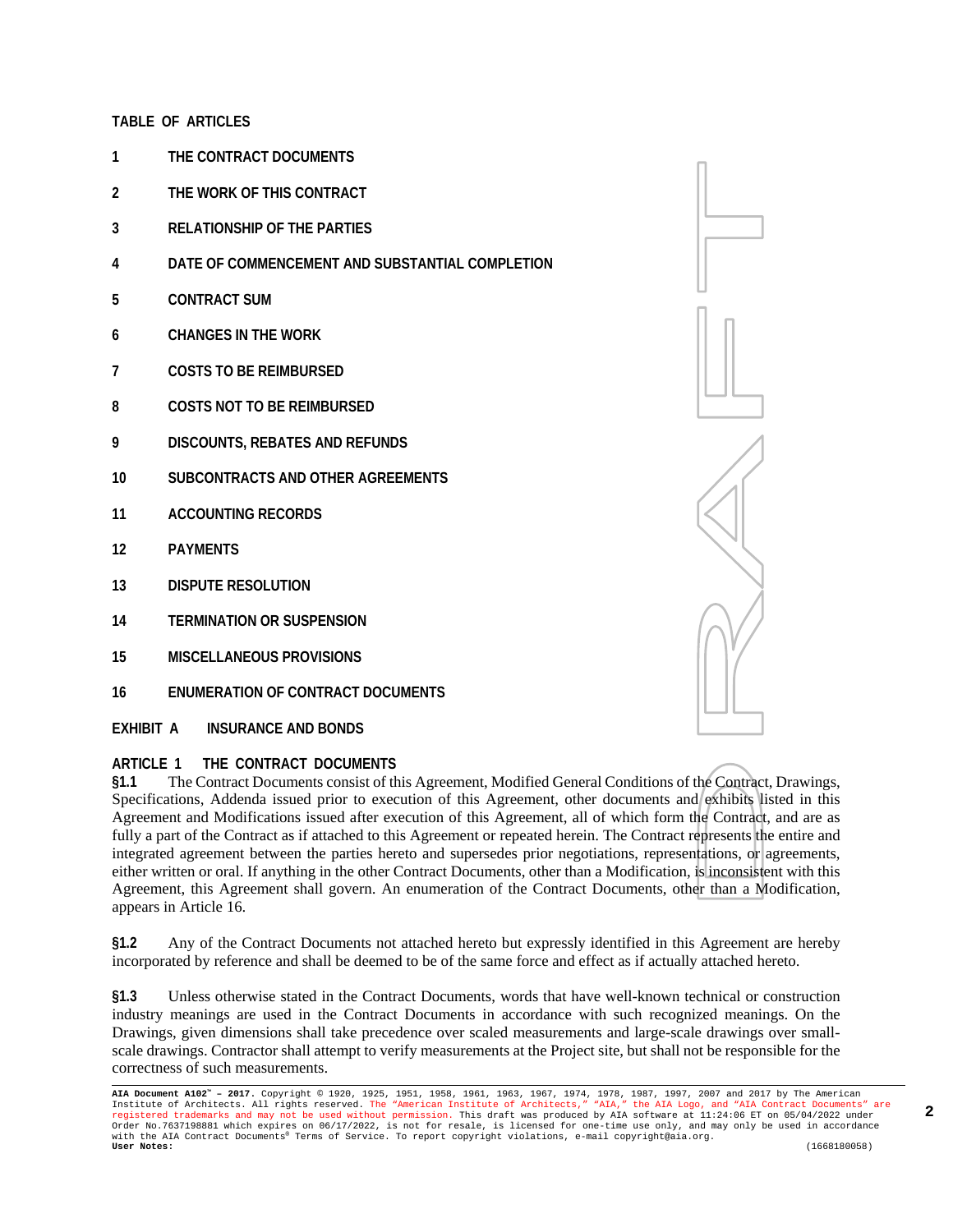#### **ARTICLE 2 THE WORK OF THIS CONTRACT**

**§2.1** The Contractor shall fully execute the Work described in the Contract Documents, except as specifically indicated in the Contract Documents to be the responsibility of others.

#### **§2.2 RESPONSIBILITY FOR THE CONSTRUCTION OF THE WORK**

The Contractor, in full and complete satisfaction of its role as general contractor, hereby accepts responsibility for the completion of the Work as provided by the Contract Documents, and will perform the procurement of materials and equipment required by the Contract Documents, construction coordination, construction, supervision and project management as may be required in order to construct the Work in accordance with the Contract Documents such that the finished Work shall be performed and completed and the Work will be performed in accordance with all required state and local code requirements as are described in the Contract Documents. Notwithstanding, the foregoing shall not be construed to impose any design responsibility on Contractor except where such design responsibility is an existing contractual requirement of the Contractor pursuant to Florida law in performance of the Work or the Contract Documents.

**§2.3** The Contractor shall schedule and attend regular meetings with the Town and Architect as required for the timely and proper completion of the Project, but in no event less than weekly (once every week). The following people shall attend the meeting on behalf of Contractor: Project Executive and General Superintendent.

**§2.4** The Contractor hereby represents and warrants to the Town that the Contractor has and will continue, to the extent appropriate during the Project: (1) to evaluate the scope, schedule and budget established by the Town, for the Project in order, among other things, (a) to assess the quality and soundness of such program, schedule and budget, (b) to identify and evaluate alternatives to the Town's schedule so as to reduce the time required for construction, (c) to evaluate and recommend alternative materials and systems and methods of achieving the Town's program schedule and cost requirements or other design parameters, and (2) as and when requested by the Town and the Architect and the Town's consultants to discuss and review the cost, scope and schedule any suggested revisions to same.

**§2.5** The Contractor hereby represents and warrants to the Town that (a) the Contractor (as a construction professional and not as a design professional) has carefully reviewed and shall continue to review the Drawings (including all notes and specifications contained in the Drawings), designs and other Contract Documents, (b) the responsibilities of the Contractor are properly identified and assigned therein, and (c) the Contractor will timely bring to the attention of Town (via written notification) if it discovers that the Drawing (including all notes and specifications contained in the Drawings) contain any errors, omissions, inconsistencies, or areas of conflict or overlap in the Work to be performed by the Contractor, with sufficient advanced notice so as not to delay the progress of the Work.

**§2.6** The Contractor shall coordinate and integrate the activities of the Architect, Contractor, Town, and other persons or entities participating in the construction of the Project.

**§2.7** The Contractor hereby represents and warrants that the Contractor has particular expertise and experience in the construction of projects similar to the Project and in the performance of the Work and other services required hereunder.

#### **§2.8 No recovery for changed market conditions.**

In entering into the Contract, the Contractor represents and warrants that it has considered all impacts and potential impacts associated with the following: (1) COVID-19 and the worldwide pandemic ("COVID-19"); and (2) the current military conflict involving Russia and the Ukraine (the "Ukraine Military Conflict"). Contractor further represents and warrants that in entering into this Contract, it has accounted for any and all labor or material shortages, delivery lead time, or price increases that may be caused by local and or national conditions, including but not limited to COVID-19 impacts and the Ukraine Military Conflict impacts. Contractor also represents and warrants that in determining time requirements for procurement, installation, and construction completion, Contractor has taken into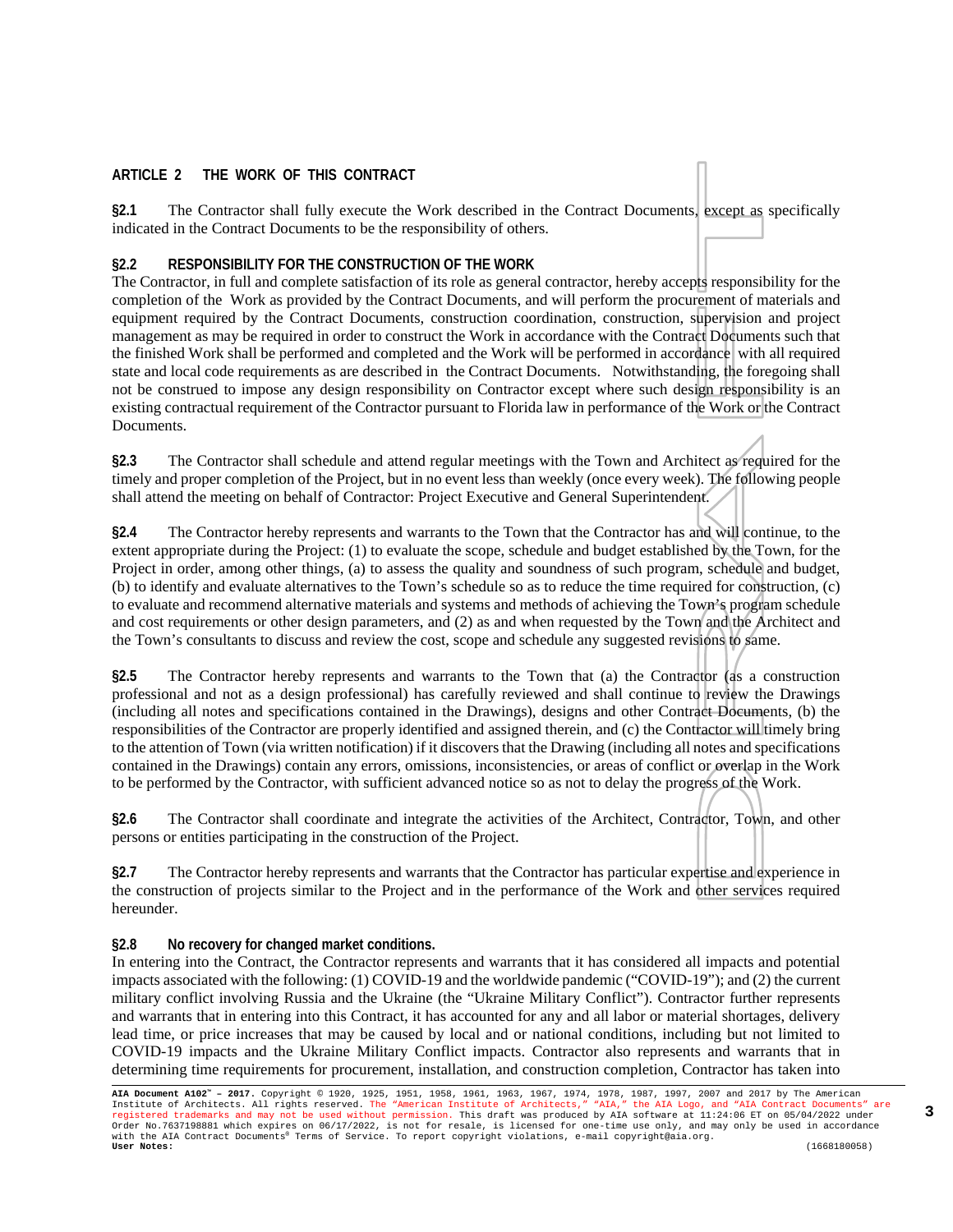account these COVID-19 impacts and the Ukraine Military Conflict impacts, and has included all of those factors in the Construction Schedule and Contract Sum.

Contractor will not seek any price increases or time extensions relating to or arising from any COVID-19 impacts or Ukraine Military Conflict impacts.

The Town shall not be required to make any adjustment in the Contract Sum or grant an extension to the Contract Time in connection with any failure by the Contractor to comply with the requirements of this Article.

For purposes hereof "Force Majeure" shall mean only a delay caused by or resulting from acts of God, fire, flood, restrictions or delays by any governmental or utility authority (including, but not limited to, interruption of or unavailability of electric, water, sewer or other utility service, and construction or development moratoria), and such other actions or matters as are beyond Town's control occurring on or affecting the Property or otherwise directly impacting the Property or its development. As COVID 19 and the Ukraine Military Conflict are known as of the time of execution of this Agreement, neither COVID-19 nor the Ukraine Military Conflict shall be considered a Force Majeure and all impacts to pricing and time of performance of work associated with COVID-19 and the Ukraine Military Conflict have been factored into the Contract Sum and the Construction Schedule.

#### **ARTICLE 3 RELATIONSHIP OF THE PARTIES**

The Contractor accepts the relationship of trust and confidence established by this Agreement and covenants with the Town to cooperate with the Architect. Further, Contractor acknowledges it shall undertake its obligations to Town in performing the Work and utilizing the Contractor's best efforts, skill and judgment in furthering the Work and the interests of the Project and Town as required by the Contract Documents; to furnish efficient business administration and supervision; to furnish at all times a sufficient supply of workers and skilled personnel, materials and equipment to perform its obligations herein; and to perform the Work in an expeditious and economical manner consistent with the Project's and Town's best interests. The Town agrees to furnish and approve, in a timely manner, information required by the Contractor and to make payments to the Contractor in accordance with the requirements of the Contract Documents.

#### **ARTICLE 4 DATE OF COMMENCEMENT AND SUBSTANTIAL COMPLETION**

**§4.1** The date of commencement of the Work shall be: *(Check one of the following boxes.)*

- [ **« »** ] The date of this Agreement.
- [ **« X »** ] A date set forth in a notice to proceed issued by the Town (the "Commencement Date").
- [ **« »** ] Established as follows: *(Insert a date or a means to determine the date of commencement of the Work.)*

**§4.2** The Contract Time shall be measured from the Commencement Date.

#### **§4.3 Substantial Completion**

**§4.3.1** Subject to adjustments of the Contract Time as provided in the Contract Documents, the Contractor shall achieve Substantial Completion of the entire Work not later than **TWO HUNDRED SEVENTY-FIVE (275) DAYS** from the date of commencement of the Work.

**§4.3.2** Substantial Completion shall be as defined in **§ 9.8** of the AIA Document A201™–2017, Modified General Conditions. The Contractor shall achieve Final Completion of the entire Work no later than ninety (90) days after Substantial Completion; provided, however, that if Final Completion is delayed for reasons that are beyond the control of the Contractor and those for whom the Contractor is responsible, the Contractor may request, before expiration of

<sup>« »</sup>

**AIA Document A102™ – 2017.** Copyright © 1920, 1925, 1951, 1958, 1961, 1963, 1967, 1974, 1978, 1987, 1997, 2007 and 2017 by The American Institute of Architects. All rights reserved. The "American Institute of Architects," "AIA," the AIA Logo, and "AIA Contract Documents" are<br>registered trademarks and may not be used without permission. This draft was produ with the AIA Contract Documents® Terms of Service. To report copyright violations, e-mail copyright@aia.org. **User Notes:** (1668180058)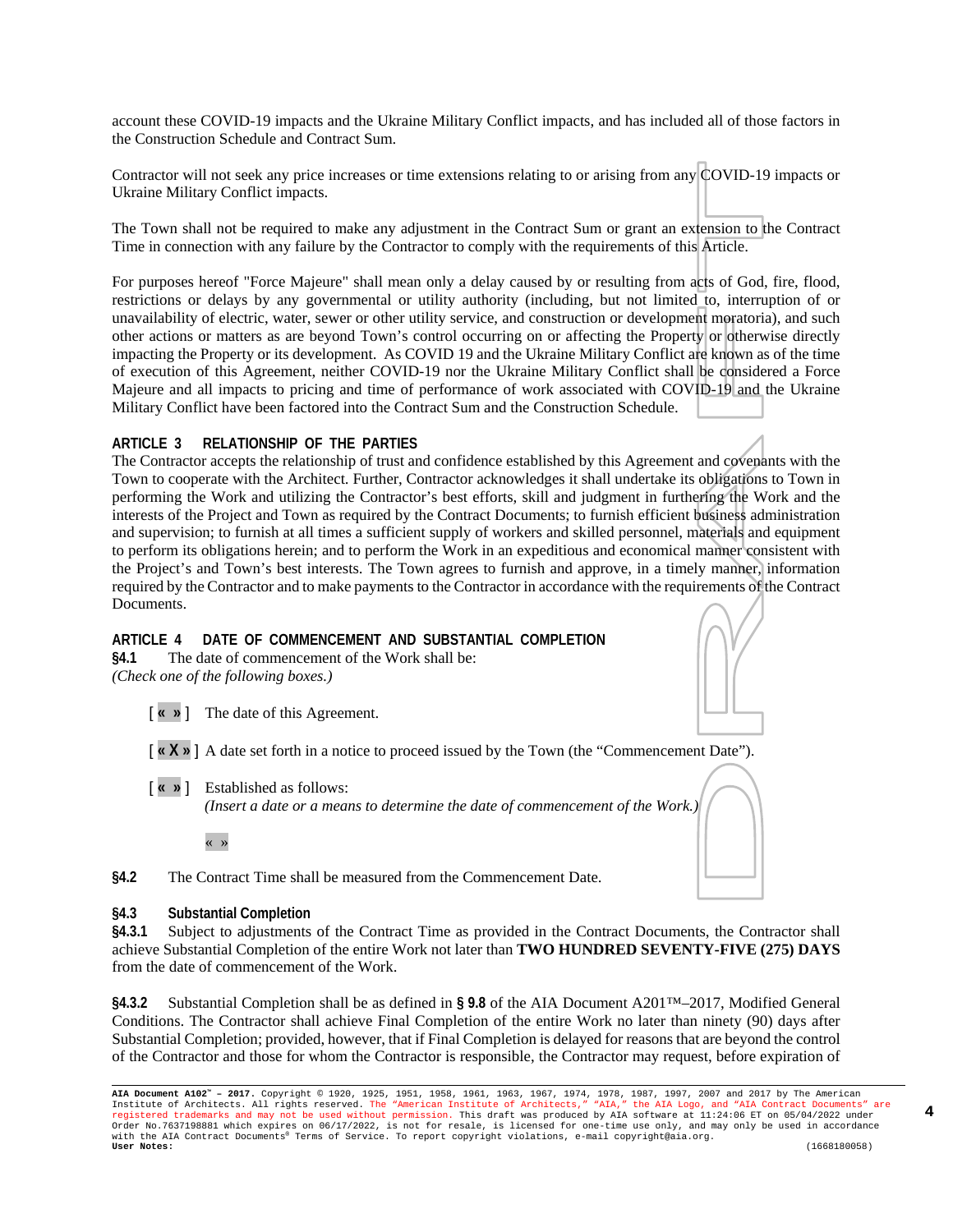such ninety (90) day period, additional time (but not an increase in the Contract Sum) to achieve Final Completion, in which event the Town shall not unreasonably deny Contractor's request for such additional time.

**§4.3.3** If the Contractor fails to achieve Substantial Completion as provided in this Section 4.3, liquidated damages, if any, shall be assessed as set forth in Section 5.1.5 below.

#### **ARTICLE 5 CONTRACT SUM**

**§5.1** The Town shall pay the Contractor the Contract Sum in current funds for the Contractor's performance of the Contract. The Contract Sum is the Cost of the Work as defined in Article 7 plus the Contractor's Fee as set forth below.

#### **§5.1.1** The Contractor's Fee:

The Contractor's Fee for the proper performance of the Work shall be [**wire contractor** agrees and represents that the level of staffing, administrative resources, and other conditions of General Conditions shall be sufficient to the Project throughout completion of the Work.

**§5.1.2** Limitations, if any, on a Subcontractor's overhead and profit for increases in the cost of its portion of the Work: As described in Article 6 below.

§5.1.3 Rental rates for Contractor-owned equipment shall not exceed the standard rental rate paid at the place of the Project.

**§5.1.4** Unit prices, if any, shall be in accordance with the Surfside Park – Price Submittal Schedule of Values Exhibit. Additional unit prices, if any, shall be as follows:

**Item Units and Limitations Price Per Unit (\$0.00)**

**5**

**§5.1.5 Liquidated damages.**

**§5.1.5.1** The parties agree that time is of the essence in all phases of the Work under this Agreement.

**§5.1.5.2** Contractor shall achieve Substantial Completion of the Work as set forth in Section 9.8. of the AIA A201 Modified General Conditions, subject to any authorized extensions of time as recognized in properly executed change orders in accordance with the Agreement. In the event the Work is not completed within such number of days and has not been extended by a properly executed change order, if such delay is caused by Contractor or any party for which Contractor is responsible, the Town shall be entitled to collect liquidated damages from Contractor. Contractor and Town agree that, because of the nature of the Work, the inability of the parties to precisely calculate actual damages for delay and the difficulty of determining these damages, the sum of One Thousand Five Hundred Dollars (\$1,500.00) shall be assessed for each calendar day of delay in reaching Substantial Completion of the Work. It is hereby agreed that the amounts of the per diem assessment are not a penalty and not excessive in light of the circumstances known to the parties at the time this Contract is executed.

**§5.1.5.3** Contractor shall achieve Final Completion of the Work as set for in in this Agreement. In the event Final Completion of the Work is not achieved within the number of days and as set forth in this Agreement, and the time for Final Completion has not been extended by a properly executed change order, and if such delay is caused by Contractor , the Town shall be entitled to collect liquidated damages from Contractor. Contractor and Town agree that because of the nature of the Work, the inability of the parties to precisely calculate actual damages for delay, and the difficulty of determining these damages, the following sums shall be assessed for each calendar day of delay Contractor fails to reach Final Completion of the Work after Substantial Completion of the Work a sum of One Thousand Dollars (\$1,000.00) per day. It is hereby agreed that the amount of the per diem assessment is not a penalty and not excessive in light of the circumstances known to the parties at the time the Contract is executed.

**§5.1.5.4** The above liquidated damages provision shall not effect Town's right to terminate this Agreement as provided in this Agreement nor shall it limit any of the other remedies as provided in the Contract Documents. The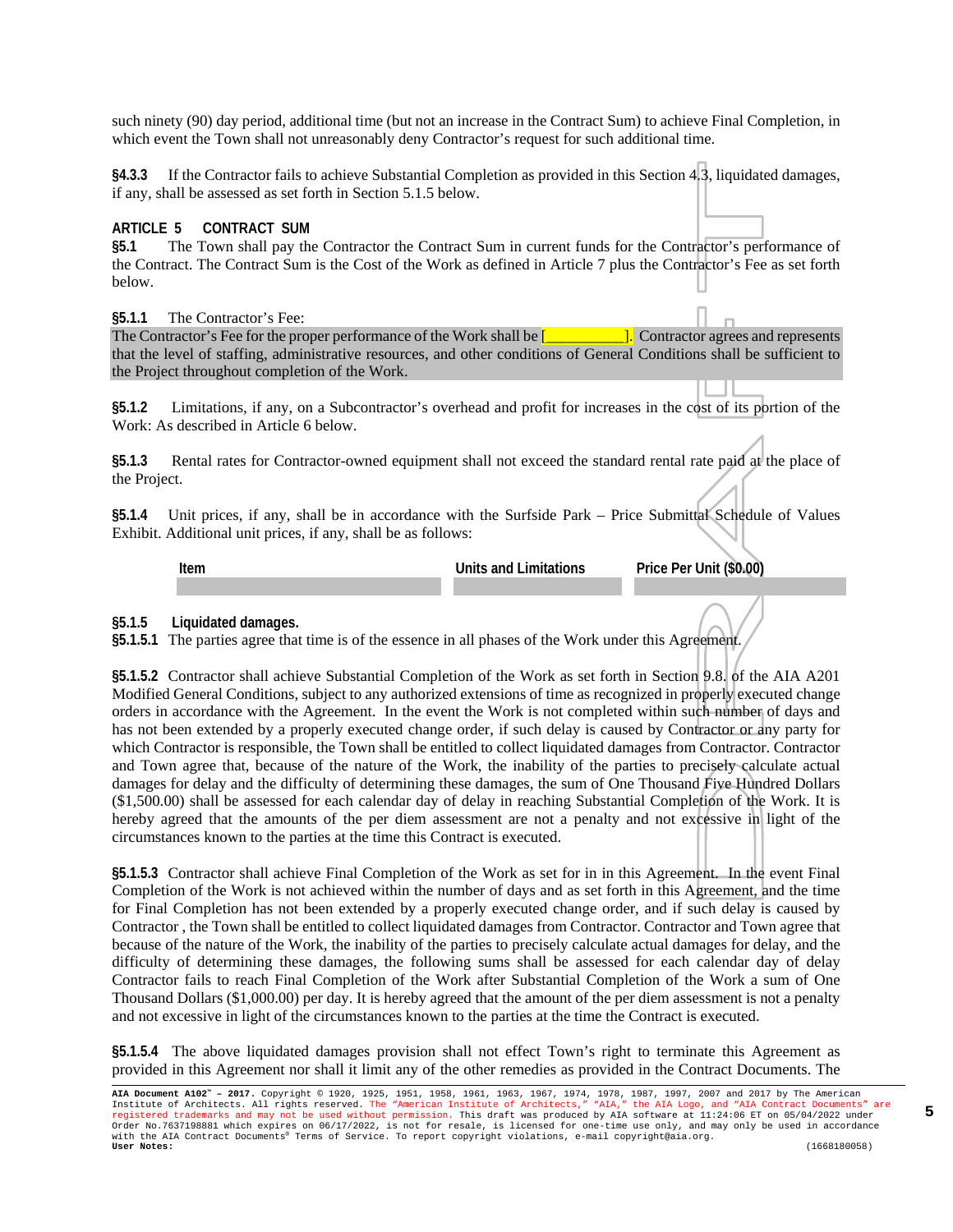Town's exercise of its right to terminate this Agreement shall not release Town's claim for liquidated damages in the amount set forth herein or Contractor's defenses thereto.

**§5.1.5.5** Assessments of liquidated damages shall be immediately due and payable to the Town or, at the Town's option may be deducted from payments that may be due and owing to Contractor.

**§5.1.5.6** Any Subcontract Agreements providing for Liquidated Damages at a per diem amount lower than the per diem amount set forth in this Agreement is subject to Town's prior written approval.

#### **§5.2 Guaranteed Maximum Price**

**§5.2.1** The Contract Sum (including Contractor's Fee) is guaranteed by the Contractor not to exceed  $\frac{8}{x} \times \frac{8}{x} \times x$ , subject to additions and deductions by Change Order as provided in the Contract Documents. This maximum sum is referred to in the Contract Documents as the Guaranteed Maximum Price. Costs which would cause the Guaranteed Maximum Price to be exceeded shall be paid by the Contractor without reimbursement by the Town.

**§5.2.2** It is the intent and understanding of Contractor in providing a GMP for this Work, that the Contract Documents provide for the construction of the Work by the Contractor, including all devices, fasteners, materials or other work not shown in the Drawings but which are reasonably inferable therefrom and any and all incidental accessories necessary to complete the Work (even if not specified in the description of the Work, but necessary for proper installation and operation (not arising from a design deficiency in the design criteria of the equipment) of the Work as required by the Contract Documents), all of which shall be included as part of the Cost of the Work. The expression "reasonably inferable" and similar terms in the Contract Documents shall be interpreted to mean reasonably inferable by a contractor familiar with the Work and exercising the care, skill and diligence of the Contractor by the Contract Documents. Notwithstanding, the foregoing shall not be construed to impose any design responsibility on Contractor except where such design responsibility is contractually required or an existing requirement of Florida law in the performance of the Work or the Contract Documents.

**§5.2.3** To the extent that the Drawings and Specifications are anticipated to require further development by the Architect, Contractor shall include in the GMP for such further development consistent with the Contract Documents and reasonably inferable therefrom as necessary to produce the indicated results (not arising from a design deficiency in the design criteria). Such further development does not include changes in scope, systems, kinds and quality of materials, finishes or equipment, all of which, if required, shall be incorporated by Change Order. Contractor will construct the Project in strict accordance with the Contract Documents.

#### **§5.2.2 Alternates**

**§5.2.2.1** Alternates, if any, included in the Guaranteed Maximum Price:

| Item | $\sim$ $-$<br>. ان د |  |
|------|----------------------|--|
|      |                      |  |
|      |                      |  |

**§5.2.2.2** Subject to the conditions noted below, the following alternates may be accepted by the Town following execution of this Agreement. Upon acceptance, the Town shall issue a Modification to this Agreement.

| Item | Price | <b>Conditions for Acceptance</b> |  |
|------|-------|----------------------------------|--|
|      |       |                                  |  |

§5.2.3 Allowances, if any, which are included in the Guaranteed Maximum Price are identified on **Exhibit** attached hereto. Once an allowance item is fully purchased by Contractor, including all associated Subcontractor Work, and approved by Town as set forth in the Contract Documents, the price will be included within the GMP and the former allowance Work will then be removed from the Allowance list. Change Orders concluding the full Allowance scope in this Agreement shall recite that the affected Allowance is closed as an Allowance and included in the GMP.

**AIA Document A102™ – 2017.** Copyright © 1920, 1925, 1951, 1958, 1961, 1963, 1967, 1974, 1978, 1987, 1997, 2007 and 2017 by The American Institute of Architects. All rights reserved. The "American Institute of Architects," "AIA," the AIA Logo, and "AIA Contract Documents" are<br>registered trademarks and may not be used without permission. This draft was produ with the AIA Contract Documents® Terms of Service. To report copyright violations, e-mail copyright@aia.org. **User Notes:** (1668180058)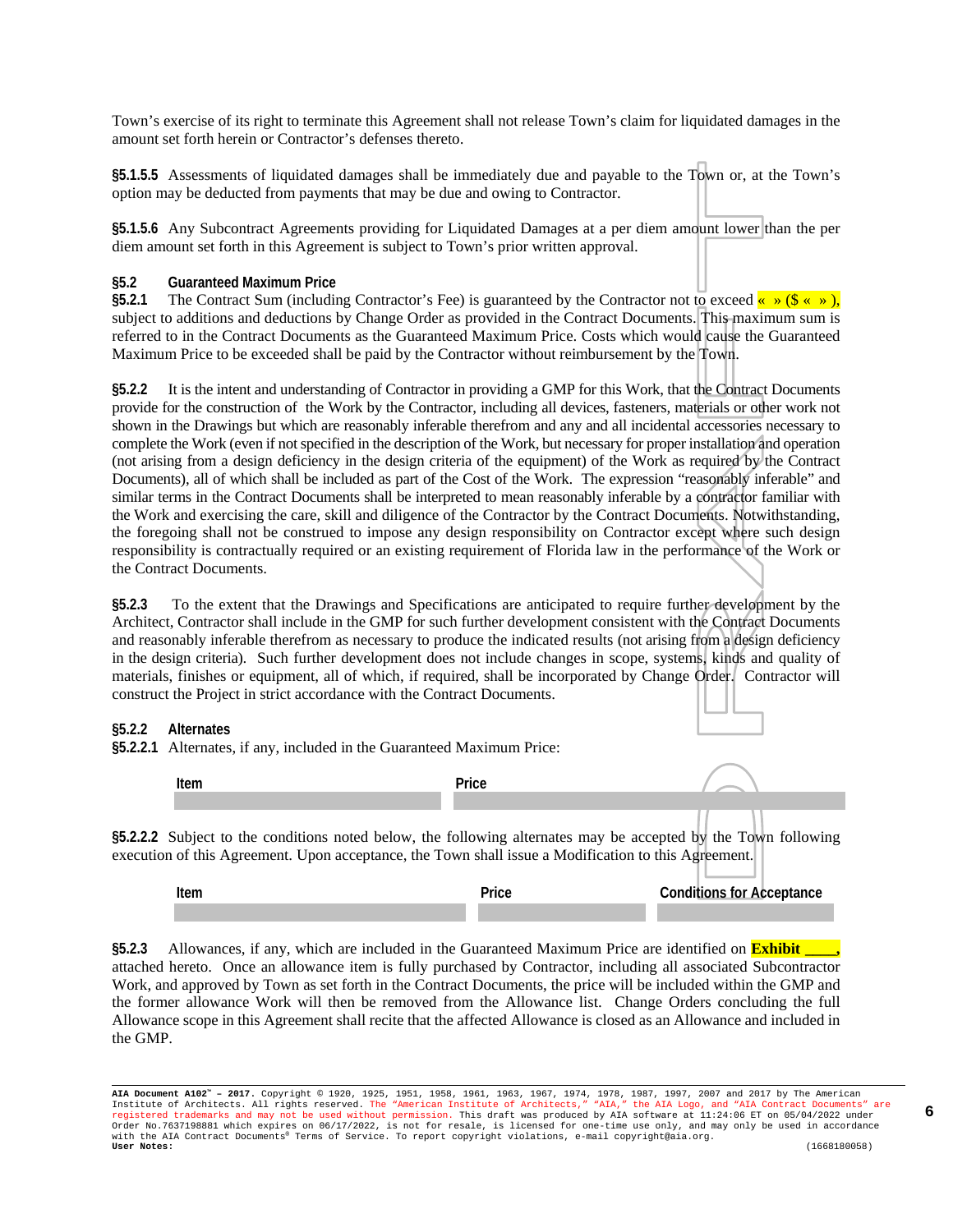**§5.2.4** The Town shall authorize preparation of revisions to the Contract Documents that incorporate the agreedupon assumptions contained in Section 5.2.4. The Town shall promptly furnish such revised Contract Documents to the Contractor. The Contractor shall notify the Town and Architect of any inconsistencies between the agreed-upon assumptions contained in Section 5.2.4 and the revised Contract Documents.

#### **§5.3 SUBCONTRACTOR BUYOUT / VALUE ENGINEERING**

**§5.3.1** Contractor shall work with the Town to negotiate the most complete and economical deals with the Subcontractors that have not been "bought out" as of the date of this Agreement in order to establish and or achieve the GMP.

**§5.3**.**2** In addition, in order to control costs, the Contractor shall submit to the Town, for the Town's review for any unbought scope of Work , (i) a bid analysis and list of proposed Subcontractors for the performance of the several portions of the Work, (ii) the scope of Work to be performed under each respective subcontract, (iii) a detailed estimate of the Cost of the Work based on such bids, (iv) a list of alternate selections of persons or entities for each proposed Subcontractor and their respective bids, along with a list of the differences between the alternate bids and those set forth in the bid analysis, and (v) the instructions, clarifications, written responses, and other information given to or submitted by the bidders. The Contractor shall consult with the Town before awarding the subcontract and shall provide the Town with a copy of each proposed subcontract for the Town's review. The Contractor shall provide the Town with a complete copy of each executed subcontract.

**§5.3.3** Until the Subcontractor Buyout is complete, Contractor shall provide Town with written ongoing budget updates on a weekly basis or as requested by Town.

**§5.3.4** Value Engineering. Contractor shall participate in Value Engineering the Contract Documents with the Town and the Architect with the goal of finding acceptable means for reducing the Cost of the Work. Upon acceptance by Town of recommendation for Value Engineering, the Contract Documents shall be modified to reflect such changes. All savings in connection with Value Engineering of the Work shall revert to Town.

**§5.4** Contractor represents to Town that Contractor has compared and reviewed all general and specific details on the Drawings and that all conflicts, discrepancies, errors and omissions, which are within the commonly accepted knowledge base of a licensed general contractor, subcontractors, but not as a design professional /to carry out the Work have been disclosed to the Town to the extent the Contractor has become aware of the same during its review of the Drawings or Contract Documents prior to execution of this Agreement, and therefore Contractor warrants that 1) the GMP includes, without limitation, the cost of correcting all conflicts, discrepancies, errors, or omissions which Contractor identified; 2) that Contractor's review and comparison of all drawings has been taken into consideration the Project can be constructed in accordance with the Contract Documents and therefore the Contractor represents that the GMP represents the total cost of the Work; 3) that Contractor can complete the Project in the time set forth in the Agreement and the approved Project Schedule; and 4) that Contractor has considered all customary issues that could impact price and time, including the inefficiencies pertaining to the COVID-19 pandemic as well as the Ukrainian Military Conflict.

**§5.5 Schedule of Values:** The Contractor shall provide to Town, for Town's written approval, a written Schedule of Values with supporting Subcontractor bids and scope of work used to establish each line item in the GMP, which Schedule of Values shall be used for all payment applications going forward.

#### **ARTICLE 6 CHANGES IN THE WORK**

**§6.1** Adjustments to the GMP on account of changes in the Work may be determined by any of the methods listed in Article 7 of AIA Document A201™–2017, Modified General Conditions of the Contract for Construction.

**§6.2** Adjustments to subcontracts shall either be fixed price, unit price or T&M, as agreed to by Town and Contractor.

**AIA Document A102™ – 2017.** Copyright © 1920, 1925, 1951, 1958, 1961, 1963, 1967, 1974, 1978, 1987, 1997, 2007 and 2017 by The American Institute of Architects. All rights reserved. The "American Institute of Architects," "AIA," the AIA Logo, and "AIA Contract Documents" are<br>registered trademarks and may not be used without permission. This draft was produ with the AIA Contract Documents® Terms of Service. To report copyright violations, e-mail copyright@aia.org. **User Notes:** (1668180058)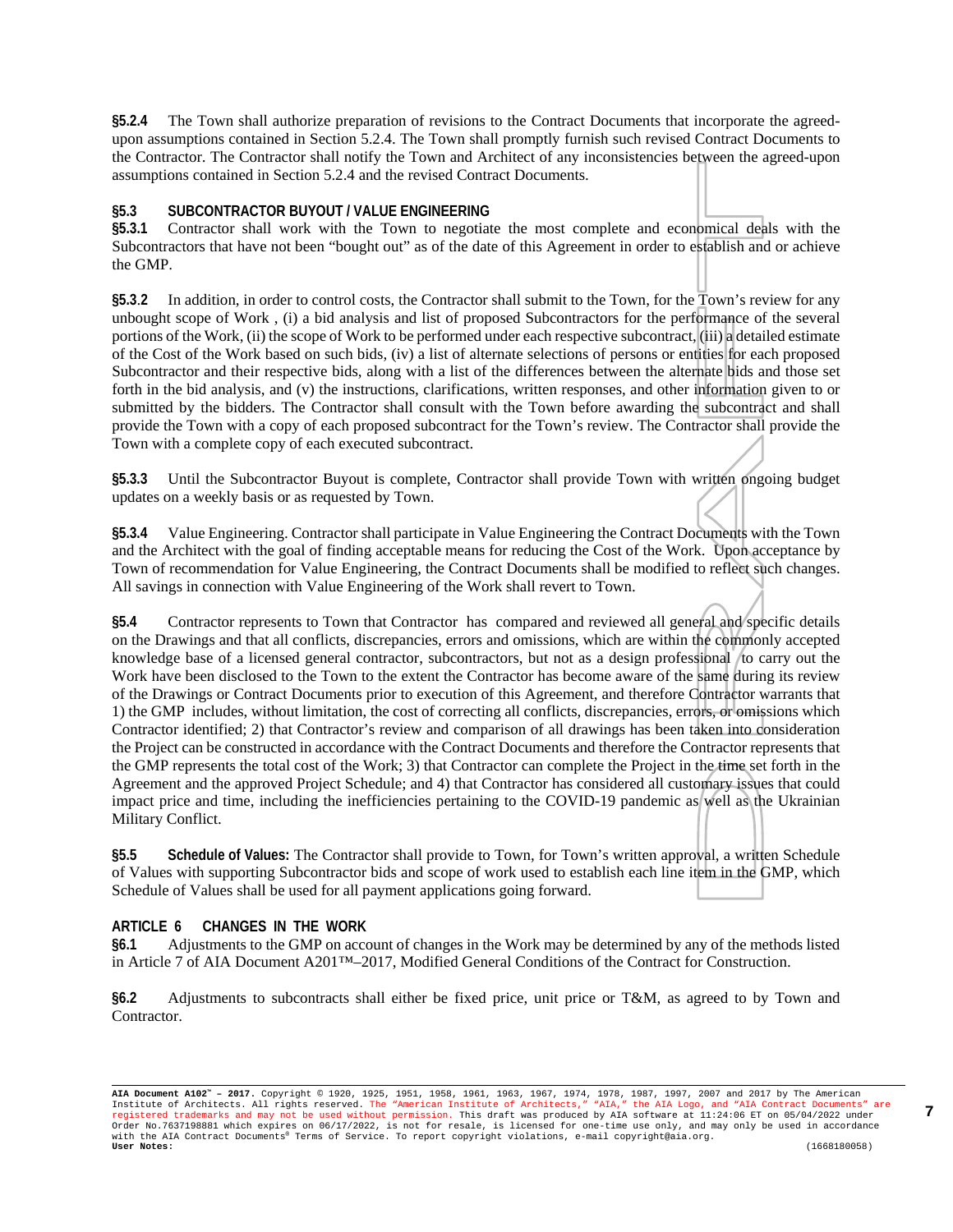**§6.3** In calculating adjustments to the Guaranteed Maximum Price, the terms "cost" and "costs" as used in Article 7 of AIA Document A201–2017, Modified General Conditions, shall mean the Cost of the Work as defined in Article 7 of this Agreement.

#### **ARTICLE 7 COSTS TO BE REIMBURSED**

**§7.1** The Cost of the Work shall include the items listed below, unless specifically stated to be excluded.

**§7.1.1** The term the Cost of the Work shall mean costs reasonably incurred by the Contractor in the proper performance of the Work. The Cost of the Work shall include only the items set forth in this Article 7.

**§7.1.2** Where, pursuant to the Contract Documents, a cost is subject to the Town's prior approval, the Contractor shall obtain such approval in writing prior to incurring the cost.

**§7.1.3** Costs shall be at rates not higher than the standard paid at the place of the Project, except with prior written approval of the Town.

**§7.1.4** The Contractor shall use reasonable efforts to provide a minimum of three (3) bids/proposals for all Work included in Cost of the Work for the Town's review and consideration, prior to the Contractor procuring the Work for same. The Contractor shall consult with the Town before awarding the subcontract and shall provide the Town with a copy of each Subcontractor bid and proposed subcontract for the Town's review. The recommendation of the bids, proposals, and Subcontractors for the Work included in the Cost of the Work shall be made solely by the Contractor, with the Town promptly and timely providing final approval of the Contractor's recommendations in accordance with this Agreement. The Contractor shall provide the Town with a complete copy of each executed subcontract agreement.

#### **§7.2 Labor Costs**

**§7.2.1** Wages or salaries of construction workers directly employed by the Contractor to perform the construction of the Work at the site or, with the Town's prior approval, at off-site workshops.

**§7.2.2** Costs paid or incurred by the Contractor for taxes, insurance, contributions, assessments, and benefits required by law or collective bargaining agreements, and, for personnel not covered by such agreements, customary benefits such as sick leave, medical and health benefits, holidays, vacations and pensions, provided such costs are included in the Cost of the Work.

#### **§7.3 Subcontract Costs**

**§7.3.1** Payments made by the Contractor to Subcontractors in accordance with the requirements of the subcontracts and this Agreement. The subcontract agreements shall provide that Ten Percent (10%) as retention shall be withheld for all payments due Subcontractors.

§7.3.2 Timely and valid claims made by Subcontractors to Contractor may only be considered legitimate Subcontractor costs under this Article 7 to the extent that the entitlement and quantum of each Subcontractor claim have been researched and validated as to amount and that the claim is consistent with this Agreement, the cost are reimbursable pursuant to the Agreement, and the Contractor concurs in writing with the Subcontractor's position based upon the Subcontractor's documented representations.

**§7.4 Costs of Materials and Equipment Incorporated in the Completed Construction**

**§7.4.1** Costs, including transportation and storage at the site, of materials and equipment incorporated, or to be incorporated, in the completed construction. Town must approve all advance payments for Subcontractors deposits and advances for Work deemed "long lead items," or "special order items" or other selected items pertaining to the Work.

**§7.4.2** Costs of materials described in the preceding Section 7.4.1 in excess of those actually installed to allow for reasonable waste and spoilage. Unused excess materials, if any, shall become the Town's property at the completion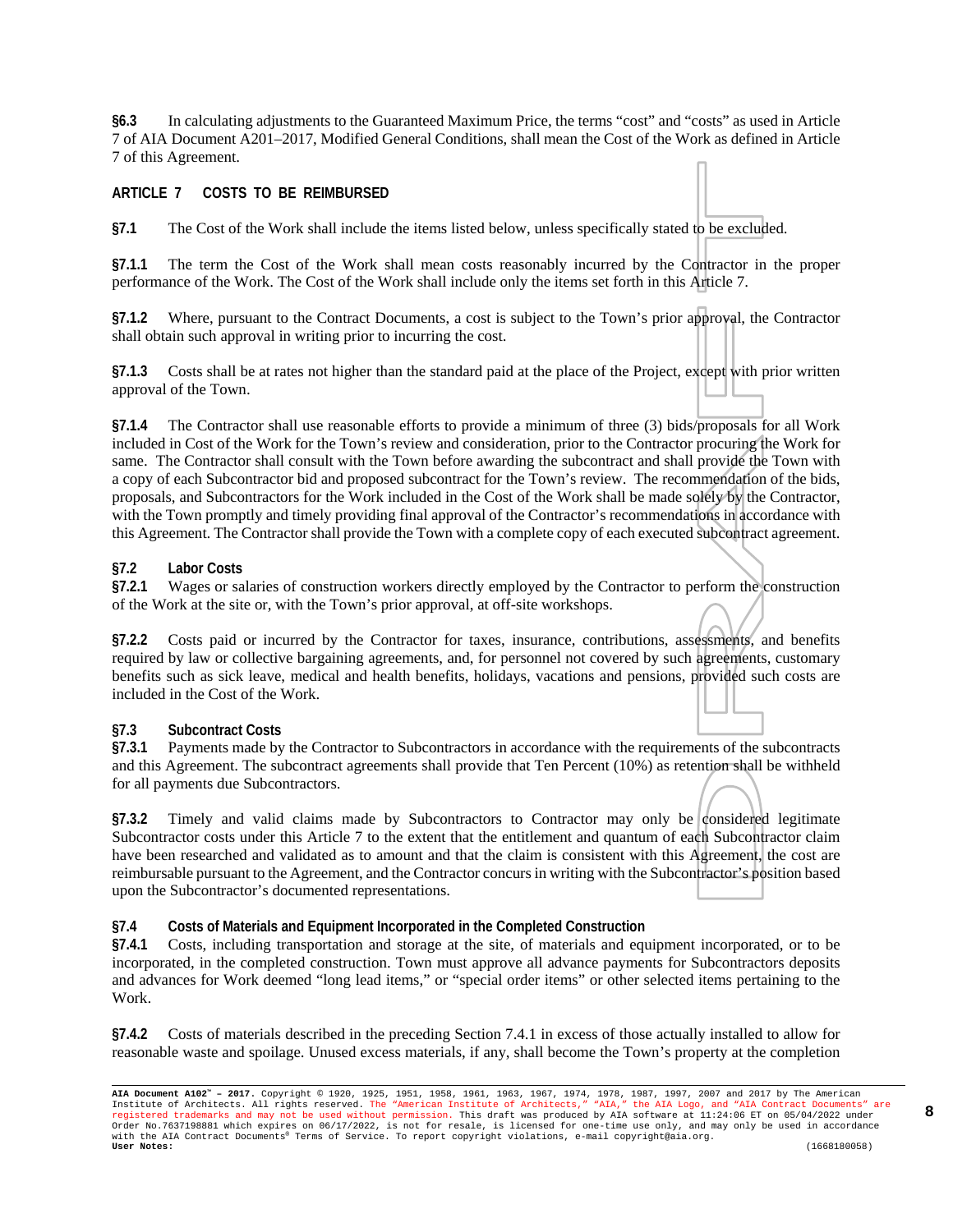of the Work or, at the Town's option, shall be sold by the Contractor. Any amounts realized from such sales shall be credited to the Town as a deduction from the Cost of the Work.

**§7.4.3** Costs of replacement material but only where replacement material is necessitated by causes other than the negligence of Contractor or its Subcontractors or Suppliers.

#### **§7.5 Costs of Other Materials and Equipment, Temporary Facilities and Related Items**

**§7.5.1** Costs of transportation, storage, installation, dismantling, maintenance, and removal of materials, supplies, temporary facilities, machinery, equipment and hand tools not customarily owned by construction workers that are provided by the Contractor at the site and fully consumed in the performance of the Work. Costs of materials, supplies, temporary facilities, machinery, equipment, and tools, that are not fully consumed, shall be based on the cost or value of the item at the time it is first used on the Project site less the value of the item when it is no longer used at the Project site. Costs for items not fully consumed by the Contractor shall mean fair market value.

**§7.5.2** Rental charges for temporary facilities, machinery, equipment, and hand tools not customarily owned by construction workers that are provided by the Contractor at the site, and the costs of transportation, installation, dismantling, minor repairs, and removal of such temporary facilities, machinery, equipment, and hand tools. Rates of equipment owned by the Contractor, or a related party as defined in Section 7.8, shall not be rented at rates in excess of locally prevailing rates. The total rental cost of any Contractor-owned item may not exceed eighty percent (80%) of the value of the equipment.

**§7.5.3** Costs of removal of debris from the site of the Work and its proper and legal disposal.

**§7.5.4** Costs of materials and equipment suitably stored off the site at a mutually acceptable bonded location, subject to the Town's prior written approval.

#### **§7.6 Miscellaneous Costs**

**§7.6.1** Premiums for that portion of insurance and bonds required by the Contract Documents that can be directly attributed to this Contract.

§7.6.1.1 Costs for self-insurance, for either full or partial amounts of the coverages required by the Contract Documents, with the Town's prior approval.

**§7.6.1.2** Costs for insurance through a captive insurer owned or controlled by the Contractor, with the Town's prior approval.

**§7.6.2** Sales, use, or similar taxes, imposed by a governmental authority, that are related to the Work and for which the Contractor is liable.

**§7.6.3** Fees and assessments for the building permit, and for other permits, licenses, and inspections, for which the Contractor is required by the Contract Documents to pay.

**§7.6.4** Fees of laboratories for tests required by the Contract Documents; except those related to defective or nonconforming Work for which reimbursement is excluded under Article 13 of AIA Document A201–2017, Modified General Conditions, or by other provisions of the Contract Documents, and which do not fall within the scope of Section 7.7.3.

**§7.6.5** Royalties and license fees paid for the use of a particular design, process, or product, required by the Contract Documents.

**§7.6.5.1** The cost of defending suits or claims for infringement of patent rights arising from such requirement of the Contract Documents; and payments made in accordance with legal judgments against the Contractor resulting from such suits or claims, and payments of settlements made with the Town's consent. However, such costs of legal defenses, judgments, and settlements shall not be included in the calculation of the Contractor's Fee or subject to the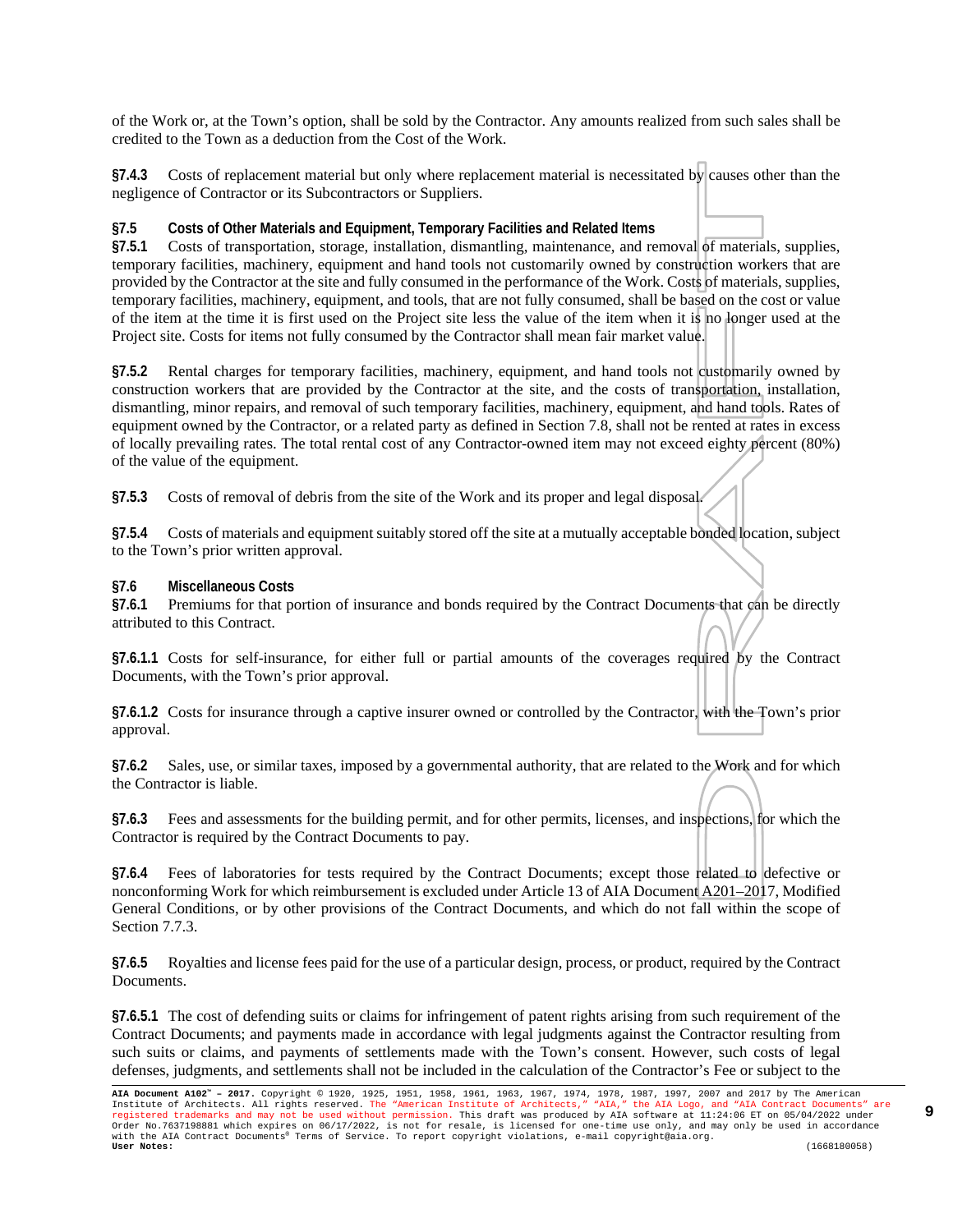GMP. If such royalties, fees and costs are excluded by the last sentence of § 3.17 of AIA Document A201™–2017, Modified General Conditions or other provisions of the Contract Documents, then they shall not be included in the Cost of the Work.

**§7.6.6** Costs for electronic equipment, and software, directly related to the Work and located at the site, with the Town's prior written approval.

#### **§7.7 Other Costs and Emergencies**

**§7.7.1** Other costs incurred in the performance of the Work, if and to the extent that it is approved in advance in writing by the Town.

**§7.7.2** Costs incurred in taking action to prevent threatened damage, injury, or loss, in case of an emergency affecting the safety of persons and property, as provided in Article 10 of AIA Document A201–2017, Modified General Conditions. This provision (§ 7.7.2) is not applicable to expenses and costs related to Hurricane preparation, which costs and expenses are specifically addressed in § 15.13 below.

§7.7.3 Costs of repairing or correcting damaged or nonconforming Work executed by the Contractor, Subcontractors, or suppliers, provided that such damaged or nonconforming Work was not caused by the negligence of, or failure to fulfill an express responsibility of the Contractor, and only to the extent that the cost of repair or correction is not recovered by the Contractor from insurance, sureties, Subcontractors, suppliers, or others.

#### **§7.8 Related Party Transactions**

**§7.8.1** For purposes of § 7.8, the term "related party" shall mean a parent, subsidiary, affiliate or other entity having common ownership or management with the Contractor; any entity in which any stockholder in, or management employee of, the Contractor owns any interest in excess of ten percent in the aggregate; or any person or entity which has the right to control the business or affairs of the Contractor. The term "related party" includes any member of the immediate family of any person identified above.

**§7.8.2** If any of the costs to be reimbursed arise from a transaction between the Contractor and a related party, the Contractor shall notify the Town of the specific nature of the contemplated transaction, including the identity of the related party and the anticipated cost to be incurred, before any such transaction is consummated or cost incurred. If the Town, after such notification, authorizes the proposed transaction in writing, then the cost incurred shall be included as a cost to be reimbursed, and the Contractor shall procure the Work, equipment, goods, or service, from the related party, as a Subcontractor, according to the terms of Article 10. If the Town fails to authorize the transaction in writing, the Contractor shall procure the Work, equipment, goods, or service from some person or entity other than a related party according to the terms of Article 10.

#### **ARTICLE 8 COSTS NOT TO BE REIMBURSED**

**§8.1** The Cost of the Work shall not include the items listed below:

- **.1** Salaries and other compensation of the Contractor's personnel stationed at the Contractor's principal office or offices other than the site office, except as may be specifically provided in section 7.2 shall not be separately reimbursable;
- **.2** Bonuses, profit sharing, incentive compensation, and any other discretionary payments, paid to anyone hired by the Contractor or paid to any Subcontractor or vendor, unless the Town has provided prior written approval;
- **.3** Expenses of the Contractor's principal office and offices other than the site office;
- **.4** Overhead and general expenses, except as may be expressly included in Article 7;
- **.5** The Contractor's capital expenses, including interest on the Contractor's capital employed for the Work;
- **.6** The Costs of the Work shall not include costs due to the fault or negligence of the Contractor, its Subcontractors, or any other person or entity employed by the Contractor or Subcontractors, or under contract with them or performing work on the Project on behalf of them or under their supervision, or for whose acts the Contractor or its Subcontractors may be liable, including, but not limited to the costs of correcting damaged, defective or non-conforming work, disposal and replacement of materials and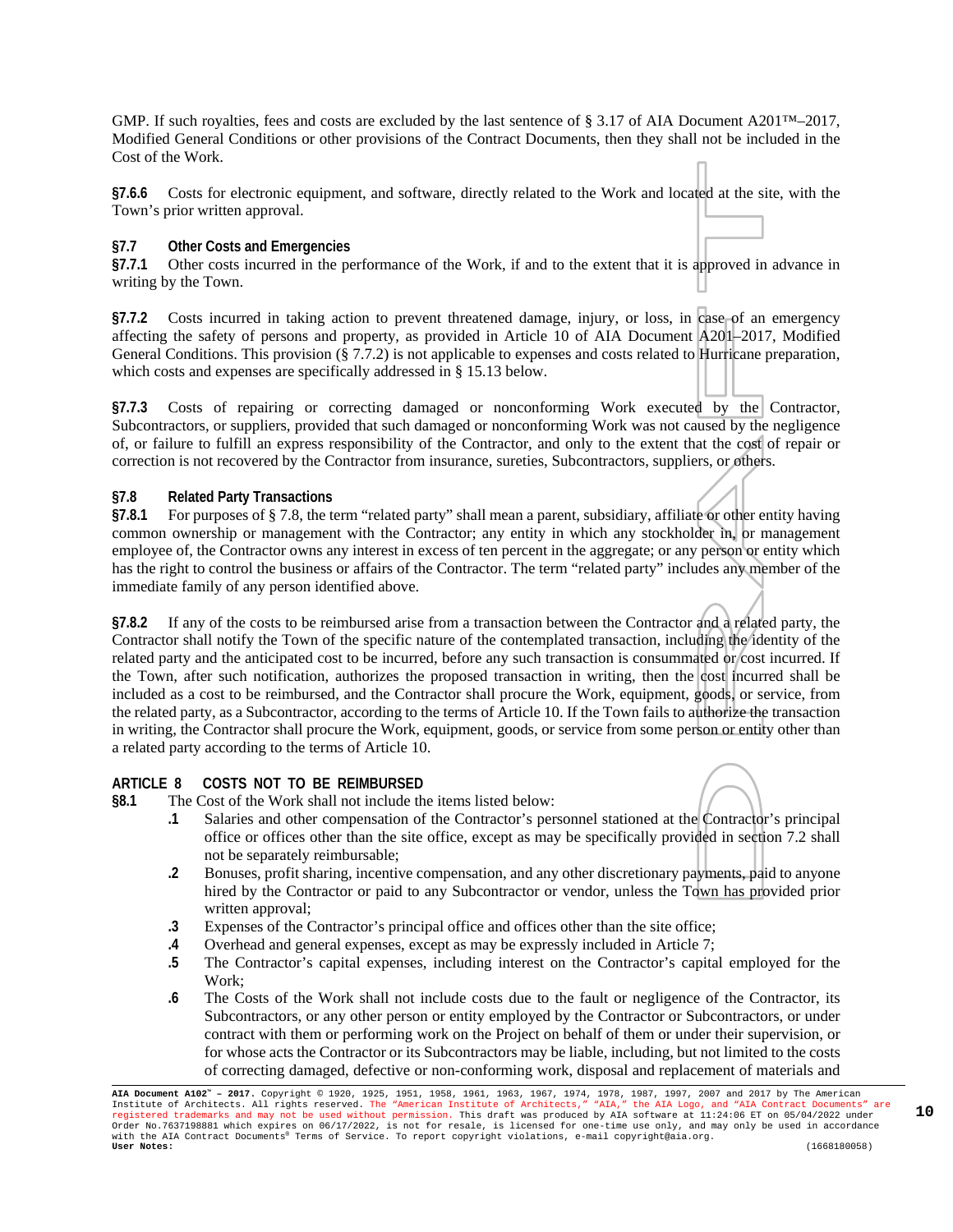equipment incorrectly ordered or supplied, and repairing damage to property not forming party of the Work. The Contractor specifically agrees that it shall receive no compensation, and the Cost of Work shall not include, any costs incurred by the Contractor in repairing or correcting, or supervising the correction or repair of, defective or non-conforming Work performed or supplied by any Subcontractor, material supplier, or any other person or entity employed by the Contractor, under contract with the Contractor, or performing Work on the Project on behalf of or under the supervision of the Contractor or Contractor's personnel and that the Contractor's sole remedy with respect to the recovery of such costs shall be whatever remedies are contained in the Contractor's subcontract agreements with its Subcontractors, suppliers and other persons or entities providing Work on the Project;

- **.7** Costs for Subcontractor bonds;
- **.8** Any cost not specifically and expressly described in Article 7; and
- **.9** Costs, other than costs included in Change Orders approved by the Town or Construction Change Directives that would cause the GMP to be exceeded.

#### **ARTICLE 9 DISCOUNTS, REBATES AND REFUNDS**

**§9.1** Contractor shall endeavor to obtain cash discounts for the benefit of the Town. Cash discounts obtained on payments made by the Contractor shall accrue to the Contractor, unless the Town has provided a cash advance in exchange for the discount, in which case it shall accrue to the Town. Trade discounts, rebates, refunds, and amounts received from sales of surplus materials and equipment shall accrue to the Town, and the Contractor shall make provisions so that they can be obtained.

**§9.2** Amounts that accrue to the Town in accordance with the provisions of Section 9.1 shall be credited to the Town as a deduction from the Cost of the Work.

#### **ARTICLE 10 SUBCONTRACTS AND OTHER AGREEMENTS**

**§10.1** Those portions of the Work that the Contractor does not customarily perform with the Contractor's own personnel shall be performed under subcontracts or other appropriate agreements with the Contractor. The Town may designate specific persons from whom, or entities from which, the Contractor shall obtain bids. The Contractor shall obtain bids from Subcontractors, and from suppliers of materials or equipment fabricated especially for the Work, who are qualified to perform that portion of the Work in accordance with the requirements of the Contract Documents. The Contractor shall deliver such bids to the Architect and Town with an indication as to which bids the Contractor intends to accept. The Town then has the right within fourteen (14) business days to review the Contractor's list of proposed subcontractors and suppliers in consultation with the Architect and, subject to Section 10.1.1, to object to any subcontractor or supplier. Any advice of the Architect, or approval or objection by the Town, shall not relieve the Contractor of its responsibility to perform the Work in accordance with the Contract Documents. The Contractor shall not be required to contract with anyone to whom the Contractor has reasonable objection. It is mutually understood that a "list" may not be complete and the Town and Architect may have to review individual subcontractors on a case by case basis.

**§10.2** Unless otherwise stated in the Contract Documents: (a) the Town's Representative shall be permitted to attend and/or participate in all negotiations, including any final meeting, with those Subcontractors selected by the Contractor to bid on portions of the Work, unless otherwise agreed in writing by Town's Representative on a case by case basis. Contractor shall keep the Town and/or Town's Representative advised of the date and time of all such meetings with Subcontractors to facilitate attendance by the Town's Representative; and (b) the Contractor either prior to (if and to the extent reasonably possible) or as soon as practicable after award of this Agreement, shall furnish in writing to the Town and the Town's Representative: (i) the name, address and telephone numbers, trade, and subcontract amount for each recommended Subcontractor; (ii) the Scope of the Work to be performed by such Subcontractor; (iii) the names of all persons or entities proposed as manufacturers of the products identified in the Contract Documents (including those who are to furnish materials or equipment fabricated to a special design); (iv) where applicable, the name of the installing Subcontractor; and (v) the proposed subcontract agreement for each Subcontractor. The Town may reply within seven (7) days to the Contractor in writing stating (1) whether the Town or the Town's Representative has reasonable objection to any such proposed person or entity and/or the Scope of the Work to be performed by such Subcontractor, or (2) that the Town's Representative requires additional time for review.

**AIA Document A102™ – 2017.** Copyright © 1920, 1925, 1951, 1958, 1961, 1963, 1967, 1974, 1978, 1987, 1997, 2007 and 2017 by The American Institute of Architects. All rights reserved. The "American Institute of Architects," "AIA," the AIA Logo, and "AIA Contract Documents" are<br>registered trademarks and may not be used without permission. This draft was produ with the AIA Contract Documents® Terms of Service. To report copyright violations, e-mail copyright@aia.org. **User Notes:** (1668180058)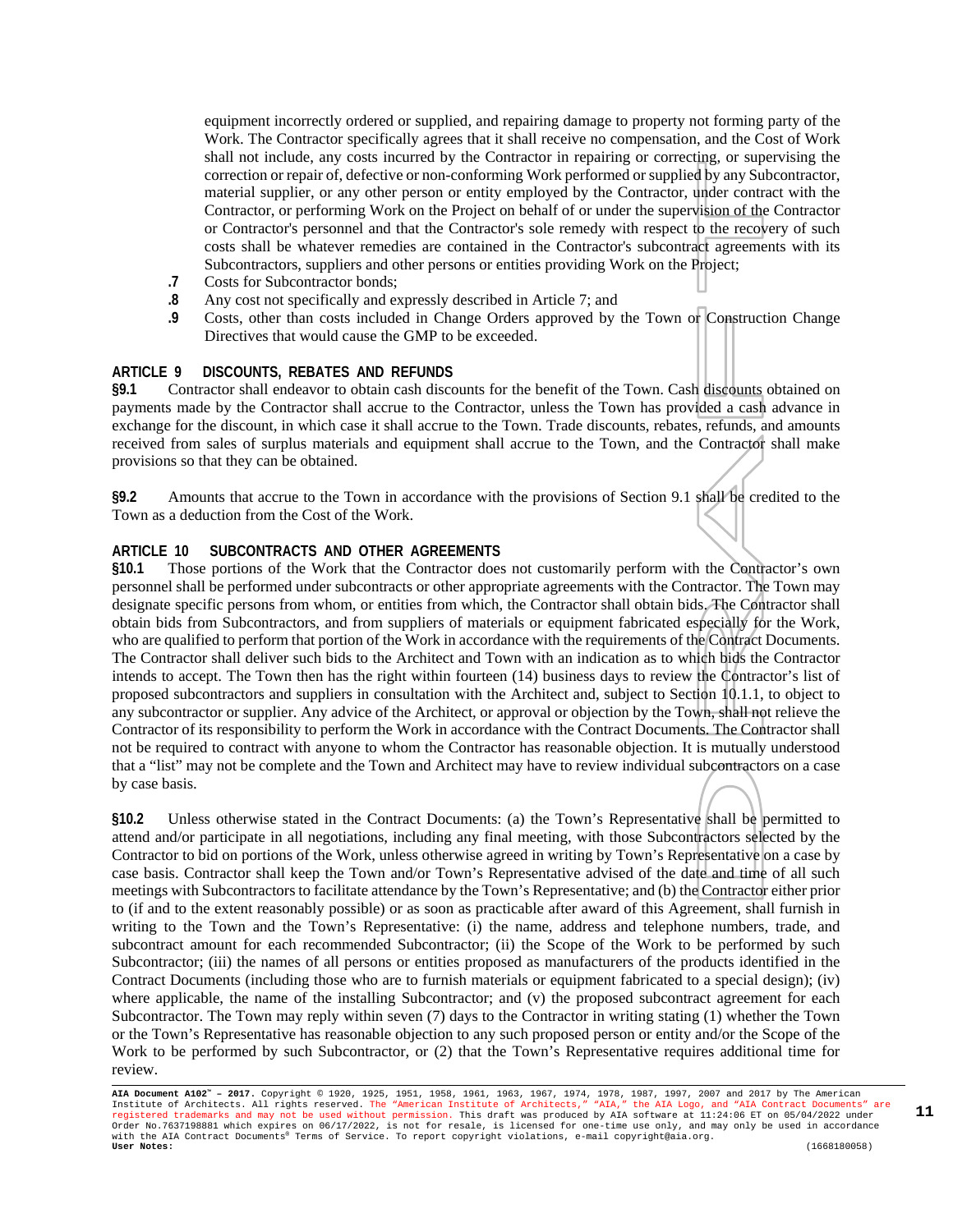**§10.3** Subcontracts or other agreements shall conform to the applicable payment provisions of this Agreement, and shall not be awarded on the basis of cost plus a fee without the Town's prior written approval. If a subcontract is awarded on the basis of cost plus a fee, the Contractor shall provide in the subcontract for the Town to receive the same audit rights with regard to the Subcontractor as the Town receives with regard to the Contractor in Article 11.

**§10.4** The Contractor agrees to include provisions in any of its subcontracts involving allowance items, cost plus or unit price deals, a provision allowing Town to audit quantities and units and to verify that any billings were properly made for this Work.

#### **ARTICLE 11 ACCOUNTING RECORDS**

The Contractor shall keep full and detailed records and accounts related to the Cost of the Work, and exercise such controls, as may be necessary for proper financial management under this Contract and to substantiate all costs incurred. The accounting and control systems shall be satisfactory to the Town. The Town and the Town's auditors shall, during regular business hours and upon reasonable notice, be afforded access to, and shall be permitted to audit and copy, the Contractor's records and accounts, including complete documentation supporting accounting entries, books, job cost reports, correspondence, instructions, drawings, receipts, subcontracts, Subcontractor's proposals, Subcontractor's invoices, purchase orders, vouchers, memoranda, and other data relating to this Contract. The Contractor shall preserve these records for a period of four (4) years after Final Payment, or for such longer period as may be required by law. Such right of access may be exercised at any time during the performance of the Work, after Final Completion, and, if the Contract is terminated for default or convenience, at such time after termination. This Section is applicable to all Change Orders or Claims by or against the Contractor and or a Subcontractor of any tier whether or not they affect the GMP. To the extent Contractor is able, Contractor agrees to include the provisions of this Section in all its contracts and all tier subcontracts with regard to any audits of payments received by the Contractor to verify that such payments were made and that such payments were made for the use required by the Project. Audits conducted under this Section shall be in accordance with generally accepted auditing standards and established procedures and guidelines of the reviewing audit agency. The Contractor agrees to the disclosure of all information and reports resulting from access to records under this Section to the Town. If the Town audits the Contractor's books and records and discovers actual costs or an error in the Contractor's favor by more than one percent (1%) of the Cost of the Work to date, the Contractor shall reimburse the Town for the cost of such audit and the Contractor shall promptly refund the amount overpaid to the Town.

# **ARTICLE 12 PAYMENTS**

#### **§12.1 Progress Payments**

**§12.1.1** Based upon Applications for Payment submitted to the Town and Architect by the Contractor, and Certificates for Payment issued by the Architect, the Town shall make progress payments to the Contractor on account of the Contract Sum, as provided below. The Schedule of Values /Budget shall be the Schedule of Values initially submitted by Contractor and approved by Town in writing, unless modified by Change Order. Each Application for Payment submitted by the Contractor shall be accompanied by substantiating data and lien waivers as provided in the Modified AIA A201 General Conditions to this Agreement.

**§12.1.2** The period covered by each Application for Payment shall be one calendar month ending on the last day of the month.

**§12.1.3** Provided that an Application for Payment is received by the Town and Architect not later than the last day of a month, the Town shall make payment of the amount certified to the Contractor not later than the 20th day of the following month. If an Application for Payment is received by the Architect after the application date fixed above, payment of the amount certified shall be made by the Town not later than twenty-five (25) days after the Architect receives the Application for Payment.

**§12.1.4** With each Application for Payment, the Contractor shall submit payrolls hours (subject to fixed labor rates), petty cash accounts, receipted invoices or invoices, and any other reasonable evidence required by the Town or Architect to demonstrate that payments already made by the Contractor on account of the Cost of the Work equal or exceed progress payments already received by the Contractor plus payrolls for the period covered by the present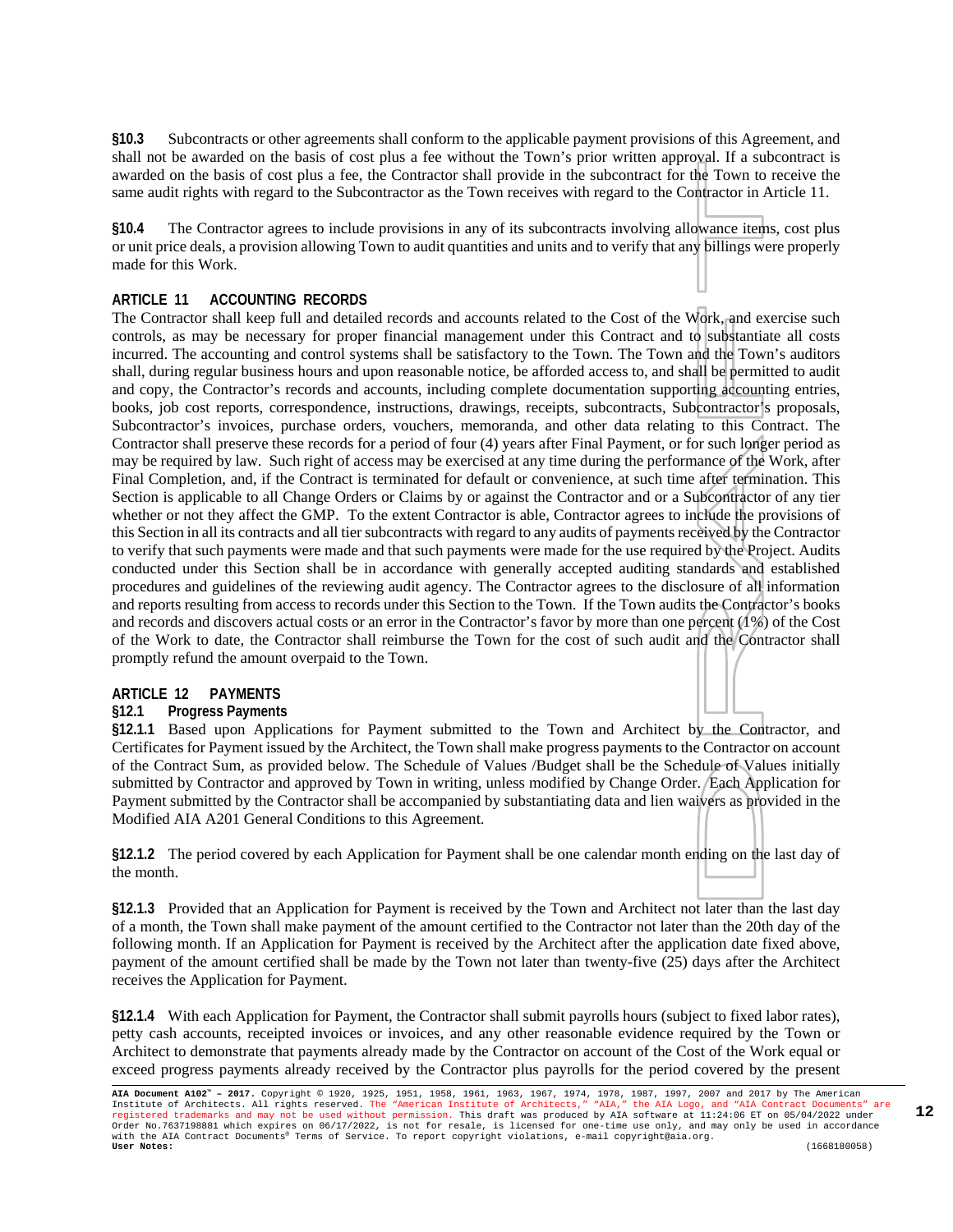Application for Payment, less that portion of the progress payments attributable to the Contractor's Fee. In addition, as a further condition to payment of each progress payment, Contractor shall submit to Town and/or Town's Representative: (i) a sworn and certified Progress Payment Affidavit, which recites that all laborers, material suppliers and Subcontractors dealing with the Contractor have been paid in full through the date of the prior application for payment which has been received by Contractor from Town, with the exception of disputed payments; (ii) a partial release of lien conditioned upon payment from Contractor for the current Application for Payment, (iii) partial releases of lien from all lienors providing Work on the applicable Application for Payment through the date of the last payment made, (iv) partial releases of lien conditioned only upon payment from all lienors providing Work on the applicable Application for Payment, through the date of the current Application for Payment, (v) any evidence of payment of any indebtedness incurred with respect to the Work of Contractor, as may be required by the Town's Representative and or Architect and such other evidence that Town's Representative and or Architect may reasonably require substantiating that all Work which is the subject of each such Application for Payment has been performed, and (vi) where required by any manufacturers for extended warranties, inspection certificates or other acceptable documentation confirming the acceptable completion of any and all required inspections for the Work performed for which payment is being made.

**§12.1.5** Each Application for Payment shall be based on the Schedule of Values approved by Town unless subsequently amended by Change Order in accordance with the Contract Documents. If the Schedule of Values is subsequently amended by Change Order in accordance with the Contract Documents, the each subsequent Application for Payment shall be based on the Amended Schedule of Values. The Schedule of Values shall allocate the entire GMP among the various portions of the Work. As individual subcontracts are executed, the actual subcontract value will be identified separately in the Schedule of Values in place of any estimates that made up the original GMP, with any remaining portion of the line item carried in the same scope of Work, to complete the Work in any particular division, as long as the GMP is not increased. The Schedule of Values shall be prepared in such form and supported by such data to substantiate its accuracy as the Town, Town's Representative, or Architect may require. This Schedule of Values and each update approved by the Town and/or Town's Representative shall be used as a basis for reviewing the Contractor's Applications for Payment.

**§12.1.5.1** The schedule of values shall be prepared in such form and supported by such data to substantiate its accuracy as the Town or Architect may require. The schedule of values shall be used as a basis for reviewing the Contractor's Applications for Payment.

**§12.1.5.2** The allocation of the Guaranteed Maximum Price under this Section 12.1.5 shall not constitute a separate guaranteed maximum price for the Cost of the Work of each individual line item in the schedule of values.

**§12.1.6** Applications for Payment shall show the percentage of completion of each portion of the Work as of the end of the period covered by the Application for Payment. The percentage of completion shall be the percentage of that portion of the Work which has actually been completed.

**§12.1.7** In accordance with AIA Document A201–2017, Modified General Conditions, and subject to other provisions of the Contract Documents, the amount of each progress payment shall be computed as follows:

**§12.1.7.1** The amount of each progress payment shall first include:

- **.1** That portion of the Contract Sum properly allocable to completed Work;
- **.2** That portion of the Contract Sum properly allocable to materials and equipment delivered and suitably stored at the site for subsequent incorporation in the completed construction, or, if approved in advance by the Town, suitably stored off the site at a location agreed upon in writing; and
- **.3** That portion of Construction Change Directives that the Architect determines, in the Architect's professional judgment, to be reasonably justified.

**§12.1.7.2** The amount of each progress payment shall then be reduced by:

**.1** The aggregate of any amounts previously paid by the Town;

**AIA Document A102™ – 2017.** Copyright © 1920, 1925, 1951, 1958, 1961, 1963, 1967, 1974, 1978, 1987, 1997, 2007 and 2017 by The American Institute of Architects. All rights reserved. The "American Institute of Architects," "AIA," the AIA Logo, and "AIA Contract Documents" are<br>registered trademarks and may not be used without permission. This draft was produ with the AIA Contract Documents® Terms of Service. To report copyright violations, e-mail copyright@aia.org. **User Notes:** (1668180058)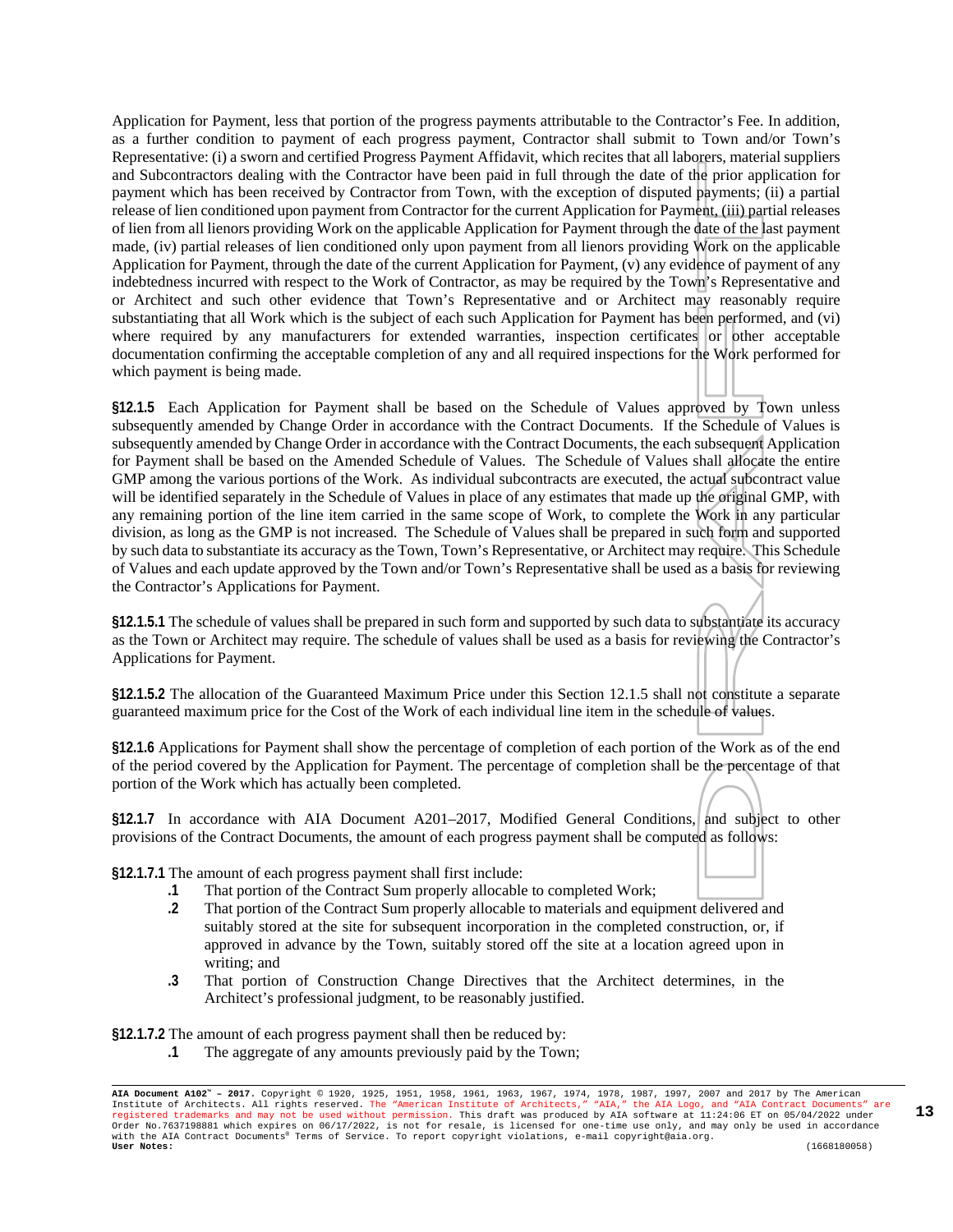- **.2** The amount, if any, for Work that remains uncorrected and for which the Architect has previously withheld a Certificate for Payment as provided in Article 9 of AIA Document A201–2017;
- **.3** Any amount for which the Contractor does not intend to pay a Subcontractor or material supplier, unless the Work has been performed by others the Contractor intends to pay;
- **.4** For Work performed or defects discovered since the last payment application, any amount for which the Architect may withhold payment, or nullify a Certificate of Payment in whole or in part, as provided in Article 9 of AIA Document A201–2017; and
- **.5** Retainage withheld pursuant to the Contract Documents.

**§12.2.7.3** In taking action on the Contractor's Application For Payment, the Architect and the Town shall be entitled to reply on the accuracy and completeness of the information furnished by the Contractor and shall not be deemed to represent that the Town and/or Architect has made a detailed examination, audit, or arithmetic verification of the documentation submitted in accordance with Section 12.2.4 or other supporting data; that the Architect or the Town has made exhaustive or continuous on-site inspections; or that the Town and/or Architect has made examinations to ascertain how or for what purposes the Contractor has used amounts previously paid on account of the Contract. Such examinations, audits, and verifications, if required by Town, will be performed by the Town's auditors acting in the sole interest of the Town.

#### **§12.1.8 Retainage**

**§12.1.8.1** For each progress payment made prior to Substantial Completion of the Work as defined in the Contract Documents, determined and certified by Architect and or Town, the Town may withhold the following amount, as retainage, from the payment otherwise due:

Ten Percent (10%) of all payments until the Work reaches Final Completion as defined in the Contract Documents and determined and certified by Architect and or Town. Contractor shall include a similar retainage provision pertaining to its subcontractors and suppliers.

**§12.1.8.1.1** The following items are not subject to retainage:

NA

**§12.1.8.2** Reduction or limitation of retainage, if any, shall be as follows:

NA

**§12.1.8.3** Except as set forth in this Section 12.1.8.3, upon Substantial Completion of the Work, the Contractor may submit an Application for Payment that includes the retainage withheld from prior Applications for Payment pursuant to this Section 12.1.8. The Application for Payment submitted at Substantial Completion shall not include retainage as follows:

#### NA

**§12.1.9** If final completion of the Work is materially delayed through no fault of the Contractor, the Town shall pay the Contractor any additional amounts in accordance with Article 9 of AIA Document A201–2017.

**§12.1.10** Except with the Town's prior written approval, the Contractor shall not make advance payments to suppliers for materials or equipment which have not been delivered and suitably stored at the site.

**§12.1.11** The Town and the Contractor shall agree upon a mutually acceptable procedure for review and approval of payments to Subcontractors, and the percentage of retainage held on Subcontracts, and the Contractor shall execute subcontracts in accordance with those agreements.

**AIA Document A102™ – 2017.** Copyright © 1920, 1925, 1951, 1958, 1961, 1963, 1967, 1974, 1978, 1987, 1997, 2007 and 2017 by The American Institute of Architects. All rights reserved. The "American Institute of Architects," "AIA," the AIA Logo, and "AIA Contract Documents" are<br>registered trademarks and may not be used without permission. This draft was produ with the AIA Contract Documents® Terms of Service. To report copyright violations, e-mail copyright@aia.org. **User Notes:** (1668180058)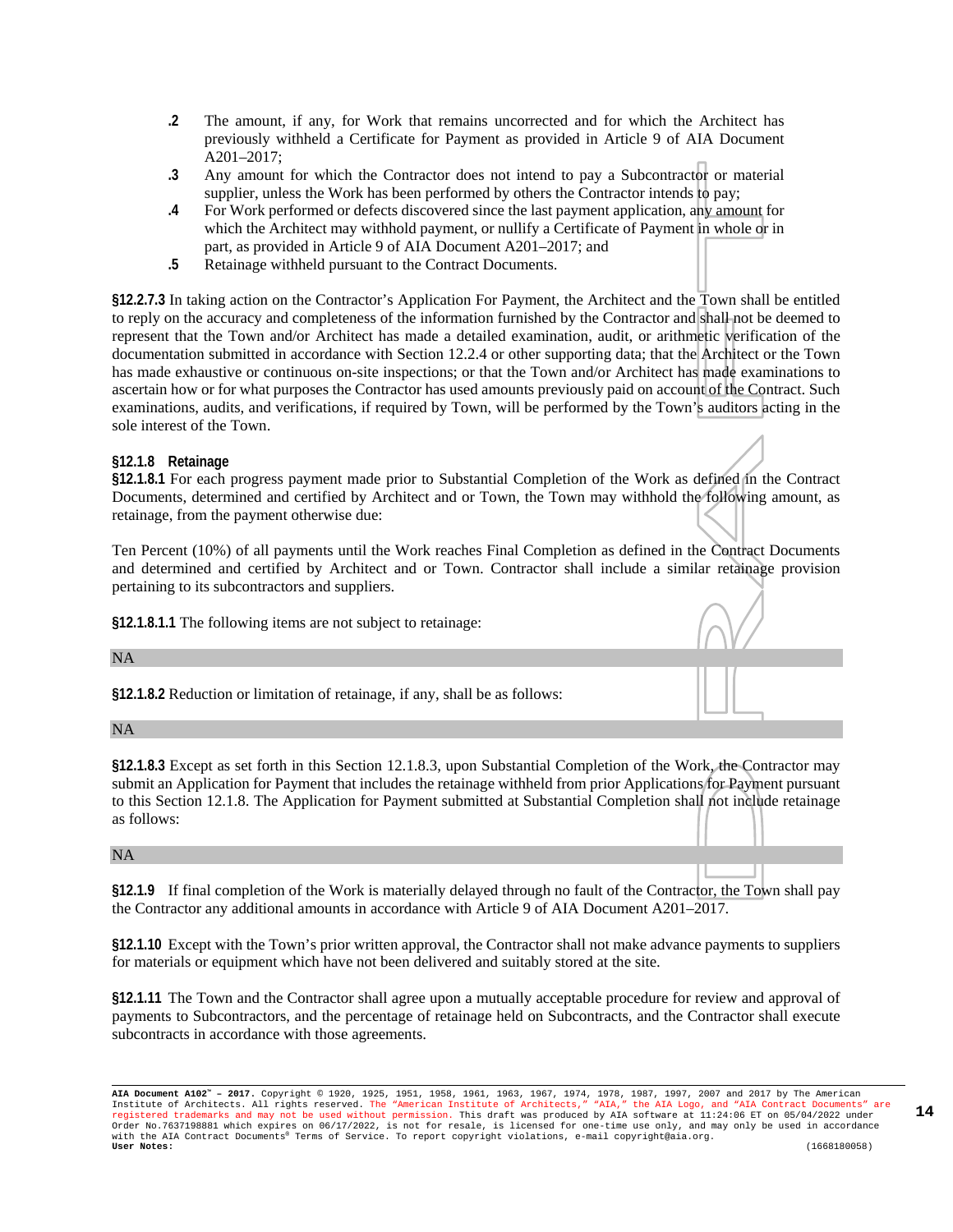**§12.1.12** In taking action on the Contractor's Applications for Payment the Town, Town's Representative, and/or Architect shall be entitled to rely on the accuracy and completeness of the information furnished by the Contractor, and shall not be deemed to represent that (1) the Town, Town's Representative, and/or Architect has made a detailed examination, audit, or arithmetic verification, of the documentation submitted in accordance with Section 12.1.4 or other supporting data; (2) that the Town, Town's Representative, and/or Architect have made exhaustive or continuous on-site inspections; or (3) that the Town, Town's Representative, and/or Architect have made examinations to ascertain how or for what purposes the Contractor has used amounts previously paid on account of the Contract. Such examinations, audits, and verifications, if required by the Town, will be performed by the Town's auditors acting in the sole interest of the Town. The Contractor shall make its records available at reasonable times and places for the Town's audit.

**§12.1.11** In the event of any default by the Contractor under the Contract Documents for which the Contractor has not cured or commenced to cure, the Town may withhold any payment or part of any payment in the amount of the costs and damages incurred by Town to correct, remedy and/or mitigate any Contractor defaults or the amount costs of damages, including Liquidated Damages (provided the Contract Time has expired), reasonably estimated to be incurred to correct, remedy and/or mitigate any Contractor defaults including, but not limited to: (1) defective Work not remedied; (2) claims or liens filed, unless bonded off; (3) failure of the Contractor to make payments in accordance with the terms of this Agreement and the subcontract agreements for properly performed Work by the Subcontractors or for labor, materials, or equipment; (4) failure to provide waivers of lien for all lienors giving notices unless Contractor and/or subcontractor as for lower tiers have a good faith dispute that prevents securing a waiver of lien; (5) damage to the Town's property caused by Contactor, its Subcontractors or anyone working for Contractor, or to the real or personal property of any unit owners or tenants that is not corrected at the time of issuance of a Change Order, notwithstanding insurance coverage as required by the Contract Documents; (6) failure of the Work to progress satisfactorily or according to schedule; and (7) failure to carry out the Work in accordance with the Contract Documents.

#### **§12.2 Final Payment**

**§12.2.1** Final payment, constituting the entire unpaid balance of the Contract Sum, shall be made by the Town to the Contractor when:

- **.1** the Contractor has fully complied with and performed all of its obligations and/or responsibilities under the Contract Documents, except for the Contractor's responsibility to correct Work as provided in Article 12 of AIA Document A201–2017, Modified General Conditions, and to satisfy other requirements, if any, which extend beyond final payment;
- **.2** all punch list Work has been completed in accordance with the Contract Documents;
- .3 Contractor has obtained all applicable approvals from all governmental and other authorities having jurisdiction over the Work, unless such approvals are being withheld due to causes which are not within the Contractor's responsibility under the Contract Documents;
- .4 Contractor has complied with all other express requirements of the Contract Documents;
- .5 Contractor has submitted a final accounting for the Cost of the Work and a final Application for Payment;
- .6 Contractor has submitted a certificate of insurance evidencing that the insurance required by the Contract Documents will remain in force after Final Payment, and will continue through the remaining duration of the Project, and thereafter as required by the Contract Documents;
- .7 a final Certificate for Payment has been issued by the Architect and or Town in accordance with § 12.2.2.2 below;

**AIA Document A102™ – 2017.** Copyright © 1920, 1925, 1951, 1958, 1961, 1963, 1967, 1974, 1978, 1987, 1997, 2007 and 2017 by The American Institute of Architects. All rights reserved. The "American Institute of Architects," "AIA," the AIA Logo, and "AIA Contract Documents" are<br>registered trademarks and may not be used without permission. This draft was produ Order No.7637198881 which expires on 06/17/2022, is not for resale, is licensed for one-time use only, and may only be used in accordance with the AIA Contract Documents® Terms of Service. To report copyright violations, e-mail copyright@aia.org. **User Notes:** (1668180058)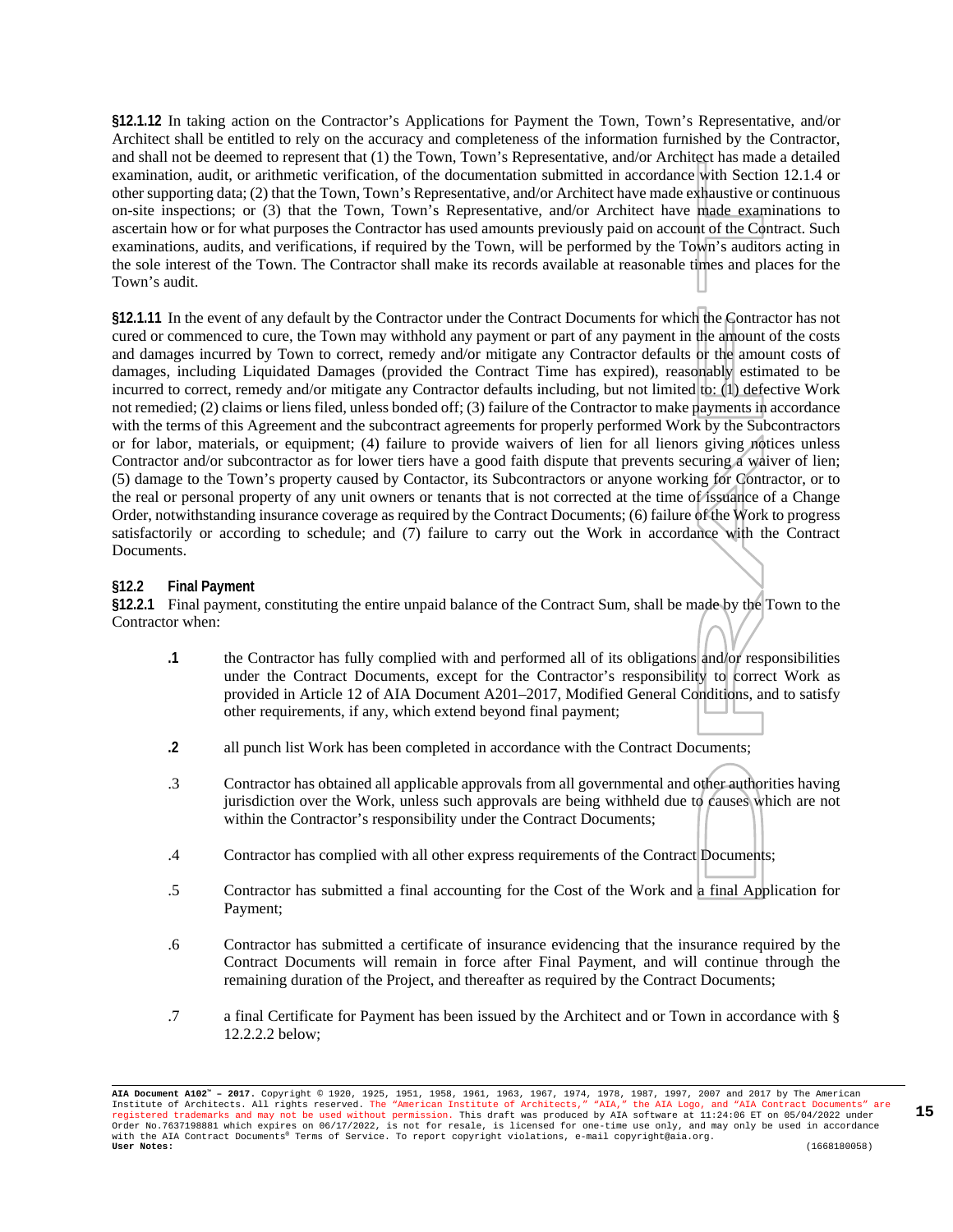- .8 final lien waivers have been provided by the Contractor and all Subcontractors and material suppliers, conditioned only upon receipt of payments to be made out of the final payment;
- .9 a final affidavit has been delivered to the Town meeting the requirements of Florida Statute 713.06;
- .10 a consent of surety has been delivered to the Town consenting to Town's release of final payment;
- .11 Contractor has submitted a set of final red-line drawings in electronic format for the Project;
- .12 Contractor has provided training to Town's staff on the proper operation, use and maintenance of all equipment and systems for the Project (to the satisfaction of Town);
- .13 Contractor has delivered to Town all warranties, extended warranties and operating manuals for all equipment and components of the Project; and
- .14 all other requirements in § 9.10 of AIA Document A201™–2017, Modified General Conditions have been satisfied.

**§12.2.2** Within thirty (30) days of the Town's receipt of the Contractor's final accounting for the Cost of the Work, the Town may conduct an audit of the Cost of the Work or notify the Architect that it will not conduct an audit. Said audit shall be completed within ninety (90) days from submission of Contractor's final accounting.

**§12.2.2.1** If the Town conducts an audit of the Cost of the Work, the Town shall, within ten (10) days after completion of the audit, submit a written report based upon the auditors' findings to the Architect.

**§12.2.2.2** Within seven (7) days after receipt of the written report described in Section 12.2.2.1, or receipt of notice that the Town will not conduct an audit, and provided that the other conditions of Section 12.2.1 have been met, the Architect will either issue to the Town a final Certificate for Payment with a copy to the Contractor, or notify the Contractor and Town in writing of the Architect's reasons for withholding a certificate as provided in Article 9 of AIA Document A201–2017, Modified General Conditions. The time periods stated in this Section 12.2.2 supersede those stated in Article 9 of AIA Document A201–2017, Modified General Conditions. The Architect is not responsible for verifying the accuracy of the Contractor's final accounting.

**§12.2.2.3** If the Town's auditors' report concludes that the Cost of the Work, as substantiated by the Contractor's final accounting, is less than claimed by the Contractor, the Contractor shall be entitled to request mediation of the disputed amount without seeking an initial decision pursuant to Article 15 of AIA Document A201–2017, Modified General Conditions. A request for mediation shall be made by the Contractor within 30 days after the Contractor's receipt of a copy of the Architect's final Certificate for Payment. Failure to request mediation within this 30-day period shall result in the substantiated amount reported by the Town's auditors becoming binding on the Contractor. Pending a final resolution of the disputed amount, the Town shall pay the Contractor the amount certified in the Architect's final Certificate for Payment.

**§12.2.3** The Town's final payment to the Contractor shall be made no later than thirty (30) days after the issuance of the Architect's final Certificate for Payment and Contractor's strict and full compliance with all conditions precedence to final payment contained throughout the Contract Documents.

**§12.2.4** If, subsequent to final payment, and at the Town's request, the Contractor incurs costs, described in Article 7 and not excluded by Article 8, to correct defective or nonconforming Work, the Town shall reimburse the Contractor for such costs, and the Contractor's Fee applicable thereto, on the same basis as if such costs had been incurred prior to final payment, but not in excess of the GMP.

**§12.2.5** The making of progress payments or final payment shall not constitute or be deemed to be a waiver by the Town of any claims which the Town may have against the Contractor under the provisions of this Agreement or otherwise: and provided, further, that the making of the final payment shall not be deemed a waiver by the Town of

**AIA Document A102™ – 2017.** Copyright © 1920, 1925, 1951, 1958, 1961, 1963, 1967, 1974, 1978, 1987, 1997, 2007 and 2017 by The American Institute of Architects. All rights reserved. The "American Institute of Architects," "AIA," the AIA Logo, and "AIA Contract Documents" are<br>registered trademarks and may not be used without permission. This draft was produ with the AIA Contract Documents® Terms of Service. To report copyright violations, e-mail copyright@aia.org. **User Notes:** (1668180058)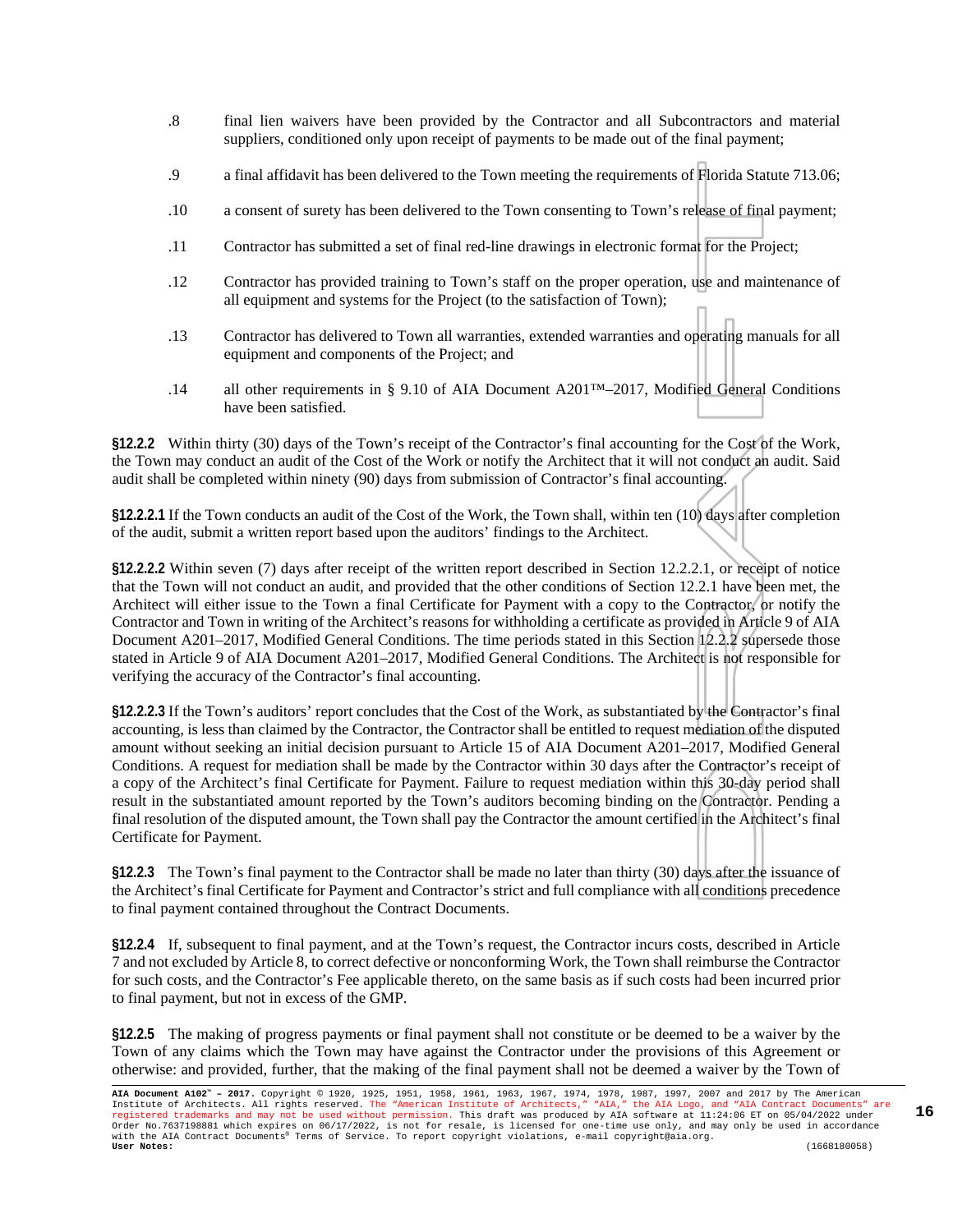any claims which the Town may have against the Contractor for latent defects or any other defect or an incomplete item which is not readily apparent at the time such final payment is made; and provided further, that the making of final payment shall not be deemed a waiver by the Town of any obligation of the Contractor under the provisions of the Contract Documents or otherwise to repair or correct any Work or materials that prove defective as a result of faulty materials, equipment or workmanship.

**§12.2.6** Acceptance of final payment by the Contractor, a Subcontractor or material or equipment supplier shall constitute a waiver of claims by that payee except those previously made in writing and identified by that payee as unsettled at the time of final Application for Payment or as provided in this Agreement.

# **ARTICLE 13 DISPUTE RESOLUTION**

#### **§13.1 INITIAL DECISION MAKER**

The Architect will serve as Initial Decision Maker pursuant to **§ 15.2** of AIA Document A201™–2017, Modified General Conditions.

#### **§13.2 BINDING DISPUTE RESOLUTION**

For any Claim subject to, but not resolved by mediation pursuant to **§ 15.3** of AIA Document A201™–2017, Modified General Conditions, the method of binding dispute resolution shall be subject to and decided by litigation exclusively in the state courts of Miami-Dade County, Florida. Contractor and Town consent to the exclusive venue of the state courts of Miami-Dade County, Florida.

#### **§13.3 WAIVER OF TRIAL BY JURY IN THE EVENT OF LITIGATION, CONTRACTOR HEREBY KNOWINGLY, IRREVOCABLY, VOLUNTARILY, AND INTENTIONALLY WAIVES ANY RIGHT MAY HAVE TO A TRIAL BY JURY IN RESPECT OF ANY ACTION, PROCEEDING, CLAIM, OR COUNTERCLAIM ARISING OUT OF OR RELATING TO THIS AGREEMENT, OR THE BREACH THEREOF, OR IN CONNECTION WITH THE WORK OR ANY COURSE OF CONDUCT, COURSE OF DEALING, STATEMENTS (WHETHER VERBAL OR WRITTEN), OR ANY ACTIONS OR INACTIONS OF EITHER PARTY.**

**ARTICLE 14 TERMINATION OR SUSPENSION**

**§14.1** The Contract may be terminated or suspended as provided in **Article 14** of AIA Document A201™–2017, Modified General Conditions.

#### **ARTICLE 15 MISCELLANEOUS PROVISIONS**

**§15.1** Where reference is made in this Agreement to a provision of AIA Document A201–2017, Modified General Conditions, or another Contract Document, the reference refers to that provision as modified or supplemented by other provisions of the Contract Documents.

**§15.2** The Town's representative:

#### [TO BE DETERMINED]

**§15.3** The Contractor's representative:

#### [INSERT]

**§15.4** Unless otherwise provided in the Contract Documents, the Contractor's representative shall not be changed without ten (10) days' prior notice to the Town.

**AIA Document A102™ – 2017.** Copyright © 1920, 1925, 1951, 1958, 1961, 1963, 1967, 1974, 1978, 1987, 1997, 2007 and 2017 by The American Institute of Architects. All rights reserved. The "American Institute of Architects," "AIA," the AIA Logo, and "AIA Contract Documents" are<br>registered trademarks and may not be used without permission. This draft was produ with the AIA Contract Documents® Terms of Service. To report copyright violations, e-mail copyright@aia.org. **User Notes:** (1668180058)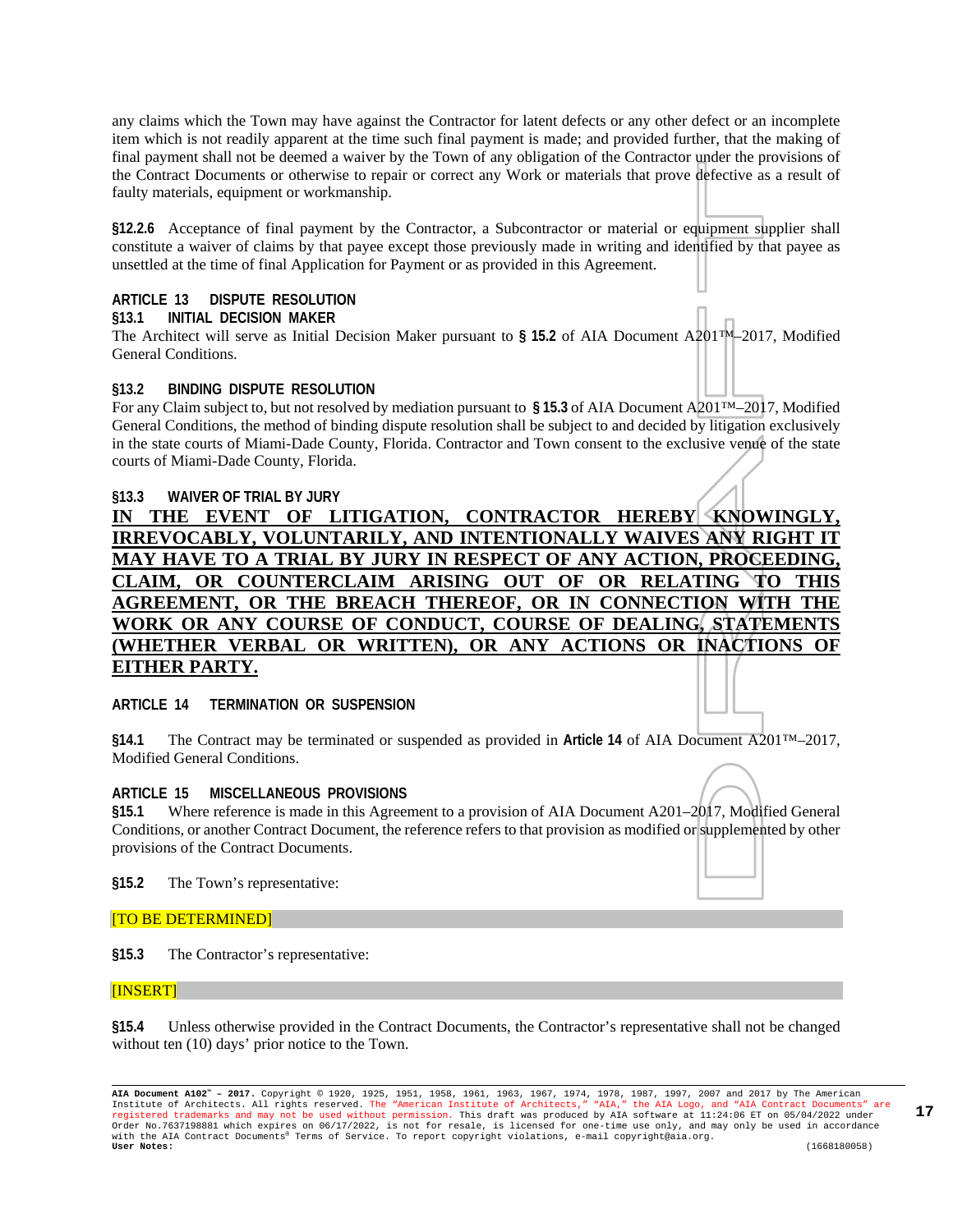**§15.5** The Contractor represents and warrants the following to the Town (in addition to any other representations and warranties contained in this Agreement and/or the Contract Documents), as a material inducement to the Town to execute this Agreement, which representations and warranties shall survive the execution and delivery of this Agreement, any termination of this Agreement, and the final completion of the Work:

- **.1** The Contractor is financially solvent, able to pay all debts as they mature, and possessed of sufficient working capital to complete the Work and perform all obligations hereunder;
- **.2** The Contractor is able to furnish the plant, tools, materials, supplies, equipment, and labor required to complete the Work and perform its obligations hereunder and has sufficient experience and competence to do so;
- **.3** The Contractor is authorized to do business in the State of Florida and is properly licensed by all necessary governmental and public authorities having jurisdiction over the Contractor and over the Work and the Project;
- **.4** The Contractor's execution of this Agreement and performance thereof is within the Contractor's duly authorized powers;
- **.5** The Contractor's duly authorized representative has visited the site of the Project, is familiar with the local conditions under which the Work is to be performed, and has correlated its observations with the requirements of the Contract Documents; and
- **.6** The Contractor is a sophisticated contractor who possesses a high level of experience and expertise in the business administration, construction, construction management, and superintendence of projects of the size, complexity, and nature of the Work and will perform the Work with the care, skill, and diligence of such a duly licensed Florida General Contractor.

#### **§15.6 MODIFICATION**

No change or modification of this Agreement shall be valid unless in writing and signed by Town and the duly authorized representative of Contractor. No waiver of any of the provisions of this Contract shall be valid unless in writing and signed by the party against whom it is sought to be enforced.

#### **§15.7 SEVERABILITY AND WAIVER**

The partial or complete invalidity of any one or more provisions of this Agreement shall not affect the validity or continuing force and effect of any other provision. The failure of either party hereto to insist, in any one or more instances, upon the performance of any of the terms, covenants or conditions of this Agreement, or to exercise any right herein, shall not be construed as a waiver or relinquishment of such term, covenant, condition or right as respects further performance.

#### **§15.8 ATTORNEY'S FEES**

In the event that any litigation arises out of or under this Agreement, then the prevailing party in such litigation shall be entitled to recover the cost of such action including reasonable attorneys' fees and paralegal fees for all trial and appellate levels. In any suit, action, or other proceeding, including bankruptcy, arising out of or in any manner relating to the Contract Documents, including without limitation, (i) the enforcement or interpretation of a party's rights or obligations under the Contract Documents (whether in contract, tort, or both), or (ii) the declaration of any rights or obligations under the Contract Documents, the successful or prevailing party, as determined by the court, shall be entitled to recover from the losing party, as determined by the court, reasonable attorneys' fees, paralegal fees, and disbursements (including disbursements which would not otherwise be taxable as cost in the proceeding) and expert witness fees. All references in the Contract Documents to attorneys' fees shall be deemed to include all attorney and paralegal fees as well as through all post-judgment and appellate levels and in connection with collection, and bankruptcy proceedings.

**§15.8.1** In addition to the above, the prevailing party shall be entitled to recover from the non-prevailing party, all litigation costs associated with discovery, processing, management, hosting, and production of Electronically Stored Information ("ESI").

#### **§15.9 INSURANCE AND BONDS**

**AIA Document A102™ – 2017.** Copyright © 1920, 1925, 1951, 1958, 1961, 1963, 1967, 1974, 1978, 1987, 1997, 2007 and 2017 by The American Institute of Architects. All rights reserved. The "American Institute of Architects," "AIA," the AIA Logo, and "AIA Contract Documents" are<br>registered trademarks and may not be used without permission. This draft was produ Order No.7637198881 which expires on 06/17/2022, is not for resale, is licensed for one-time use only, and may only be used in accordance with the AIA Contract Documents® Terms of Service. To report copyright violations, e-mail copyright@aia.org. **User Notes:** (1668180058)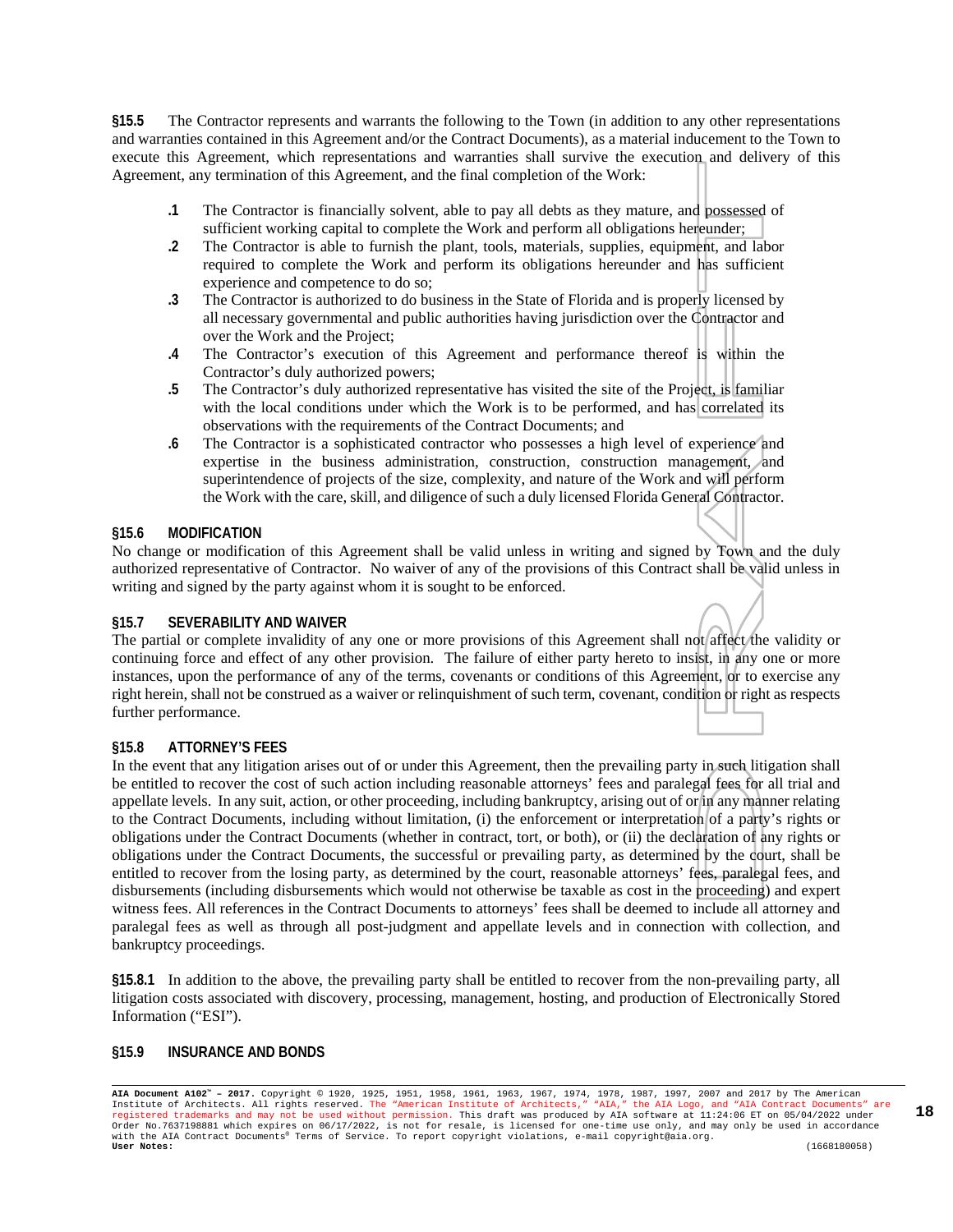**§15.9.1** The Contractor shall purchase and maintain insurance as set forth in **Article 11** of the AIA Document A201™–2017, Modified General Conditions and in the Exhibits to this Agreement and elsewhere in the Contract Documents.

**§**1**5.9.2** The Contractor shall provide all requisite payment and performance bonds as set forth in **Article 11** of the AIA Document A201™–2017, Modified General Conditions and in the Exhibits to this Agreement and elsewhere in the Contract Documents.

#### **§15.10 HURRICANE AND TROPICAL STORM PREPARATION**

**§15.10.1** Contractor acknowledges that its Work is being performed in South Florida and that the area is prone to Hurricanes and Tropical Storms. Contractor represents that it has anticipated Hurricanes and Tropical Storms and included in its schedule, time impacts associated with Hurricanes and Tropical Storms preparation and agrees not to seek additional time from Town for time impacts associated with Hurricanes and Tropical Storms for preparation. Any delays associated with Tropical Storms and Hurricanes shall be an Excusable, non-compensable Delay, unless covered by Builder's Risk insurance.

#### **ARTICLE 16 ENUMERATION OF CONTRACT DOCUMENTS**

- **§16.1** This Agreement is comprised of the following documents:
	- **.1** AIA Document A102™–2017, Modified Standard Form of Agreement Between Town and Contractor
	- **.2** AIA Document A201™–2017, Modified General Conditions of the Contract for Construction
	- **.3** Drawings
		- a. Civil Design Development Plans
		- b. Architectural Design Development Plans
		- c. Electrical Plans
		- d. Landscape Design Plans
		- e. Mechanical Plans
		- f. Plumbing Plans
		- g. Structural Plans
	- **.4** Technical Specifications



- **.5** Other Exhibits:
	- a. E-Verify Affidavit
	- b. Contractor's Proposal
	- c. Surfside Park Price Submittal Schedule of Values



#### **[REMAINDER OF PAGE LEFT INTENTIONALLY BLANK. SIGNATURE PAGE FOLLOWS.]**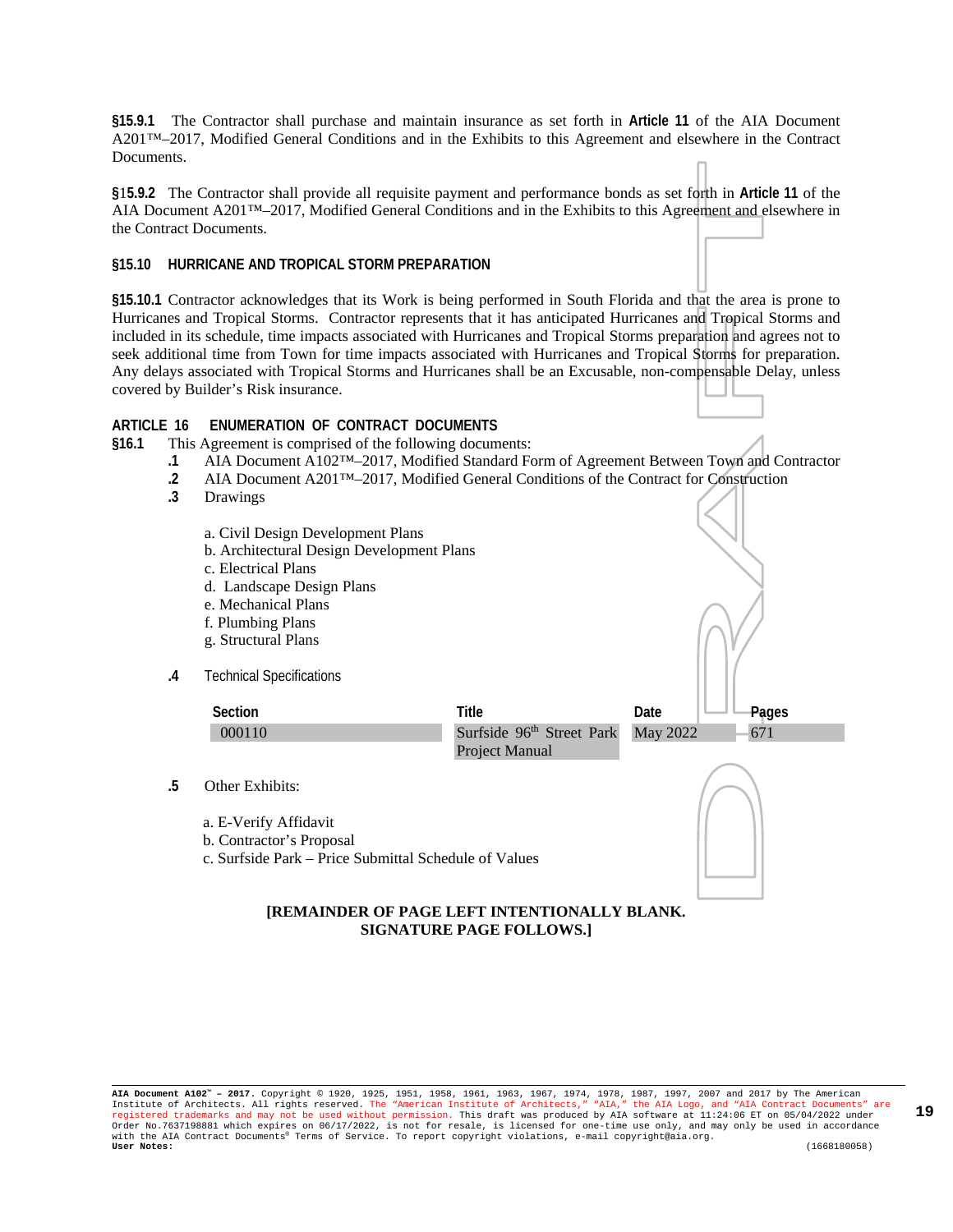**IN WITNESS WHEREOF**, the parties hereto have caused this Agreement to be executed the day and year as first stated above.

#### **TOWN OF SURFSIDE**

#### **CONTRACTOR**

| By: $\_$                                                                                           | $\mathsf{By:}\n \overline{\phantom{aa}}$ |                                       |
|----------------------------------------------------------------------------------------------------|------------------------------------------|---------------------------------------|
| Andrew Hyatt<br><b>Town Manager</b>                                                                | Name: Name                               |                                       |
| Attest:                                                                                            | Title: Title:                            |                                       |
| By:                                                                                                | Entity:                                  |                                       |
| <b>Town Clerk</b>                                                                                  |                                          |                                       |
| Approved as to form and legal sufficiency:                                                         |                                          |                                       |
|                                                                                                    |                                          |                                       |
| Town Attorney                                                                                      |                                          |                                       |
| <b>Addresses for Notice:</b><br>Andrew Hyatt<br>Town of Surfside                                   | <b>Addresses for Notice:</b>             |                                       |
| Attn: Town Manager<br>9293 Harding Avenue<br>Surfside, FL 33154                                    |                                          |                                       |
| 305-861-4863 (telephone)<br>305-993-5097 (facsimile)<br>ahyatt@townofsurfsidefl.gov (email)        |                                          | (telephone)<br>(facsimile)<br>(email) |
| With a copy to:<br>Weiss Serota Helfman Cole & Bierman, P.L.                                       | With a copy to:                          |                                       |
| Attn: Lillian Arango, Esq.<br>Town of Surfside Attorney<br>2525 Ponce de Leon Boulevard, Suite 700 |                                          |                                       |
| Coral Gables, FL 33134<br>larango@wsh-law.com (email)                                              |                                          | (telephone)<br>(facsimile)<br>(email) |
|                                                                                                    |                                          |                                       |
|                                                                                                    |                                          |                                       |

**ELECTRONIC COPYING** of any portion of this AIA® Document to another electronic file is prohibited and constitutes a violation of copyright laws as set forth in the footer of this document.

**AIA Document A102™ – 2017.** Copyright © 1920, 1925, 1951, 1958, 1961, 1963, 1967, 1974, 1978, 1987, 1997, 2007 and 2017 by The American Institute of Architects. All rights reserved. The "American Institute of Architects," "AIA," the AIA Logo, and "AIA Contract Documents"<br>are registered trademarks and may not be used without permission. This draft was produ **20**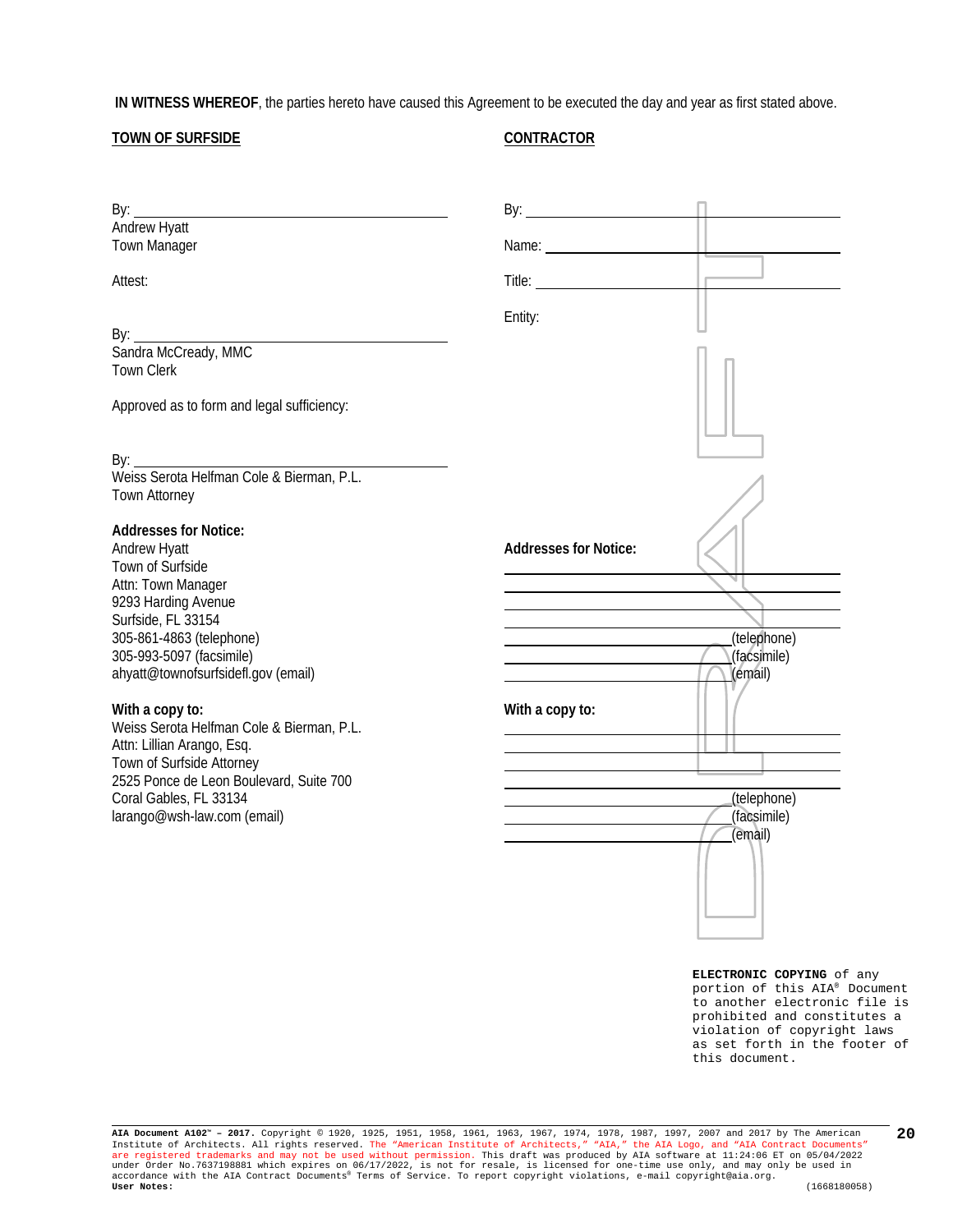#### **E-VERIFY AFFIDAVIT**

In accordance with Section 448.095, Florida Statutes, the Town requires all contractors doing business with the Town to register with and use the E-Verify system to verify the work authorization status of all newly hired employees. The Town will not enter into a contract unless each party to the contract registers with and uses the E-Verify system.

**The contracting entity must provide of its proof of enrollment in E-Verify.** For instructions on how to provide proof of the contracting entity's participation/enrollment in E-Verify, please visit[: https://www.e](https://www.e-verify.gov/faq/how-do-i-provide-proof-of-my-participationenrollment-in-e-verify)[verify.gov/faq/how-do-i-provide-proof-of-my-participationenrollment-in-e-verify](https://www.e-verify.gov/faq/how-do-i-provide-proof-of-my-participationenrollment-in-e-verify)

By signing below, the contracting entity acknowledges that it has read Section 448.095, Florida Statutes and will comply with the E-Verify requirements imposed by it, including but not limited to obtaining E-Verify affidavits from subcontractors.

#### ☐ **Check here to confirm proof of enrollment in E-Verify has been attached to this Affidavit.**

Witness #1 Print Name:

Witness #2 Print Name: Entity Name:

#### In the presence of: Signed, sealed and delivered by:

| Print Name:         |  |
|---------------------|--|
| Title:              |  |
| <b>Entity Name:</b> |  |

#### **ACKNOWLEDGMENT**

State of Florida County of

| The foregoing instrument was acknowledged before me by means of $\Box$ physical presence or $\Box$ online notarization, |        |                                                    |                         |  |                  |
|-------------------------------------------------------------------------------------------------------------------------|--------|----------------------------------------------------|-------------------------|--|------------------|
| this                                                                                                                    | day of |                                                    |                         |  | (name of person) |
| as                                                                                                                      |        |                                                    | (type of authority) for |  | (name            |
|                                                                                                                         |        | of neutron helpelf of whom instrument is executed) |                         |  |                  |

of party on behalf of whom instrument is executed).

Notary Public (Print, Stamp, or Type as Commissioned)

Personally known to me; or Produced identification (Type of Identification: ) Did take an oath; or

Did not take an oath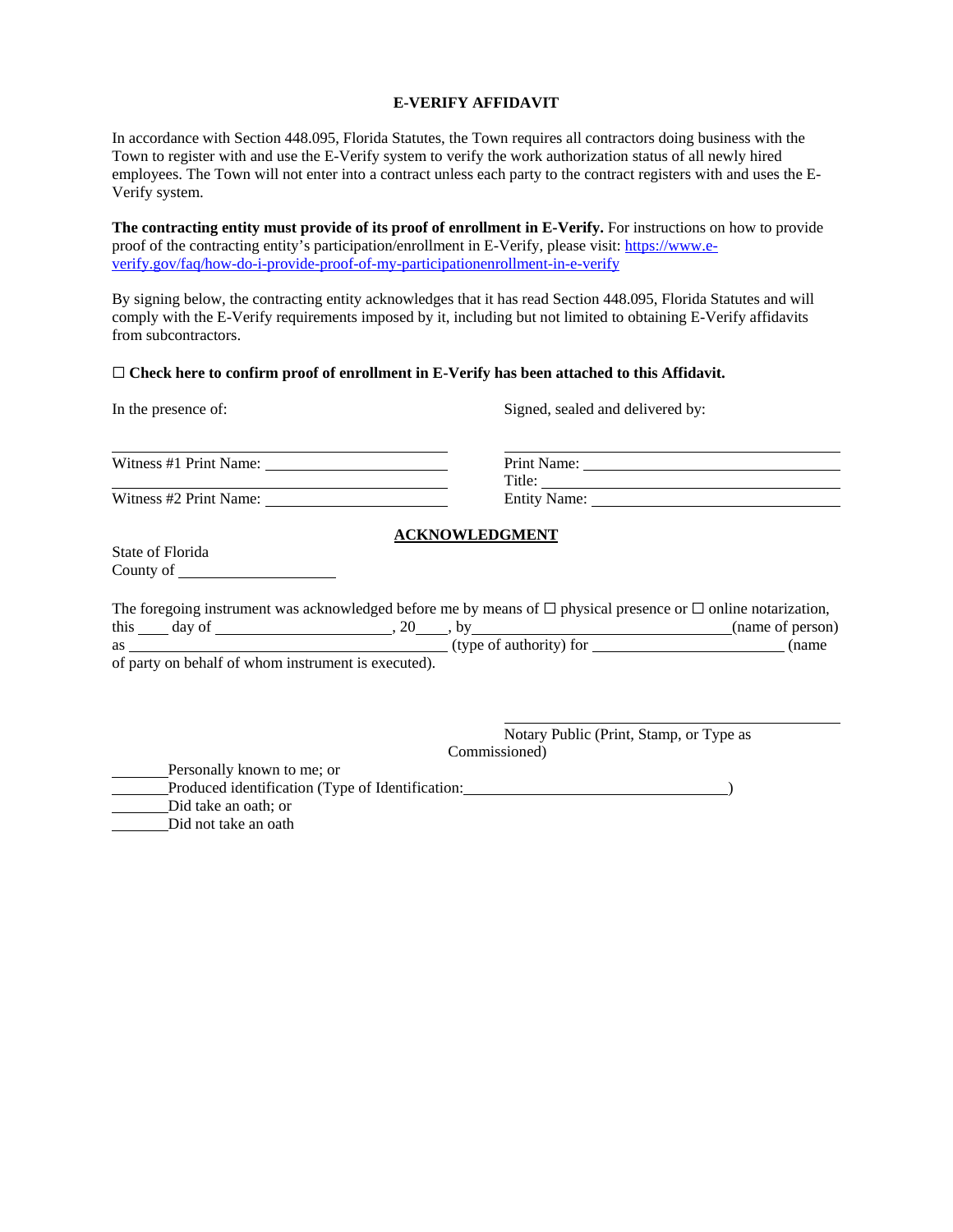# **AIA® Document A201® – 2017**

#### *General Conditions of the Contract for Construction*

**for the following PROJECT:**

Construction of Town of Surfside 96th Street Park

**THE TOWN OF SURFSIDE/TOWN/OWNER:**

TOWN OF SURFSIDE 9293 HARDING AVENUE SURFSIDE, FL 33154

**THE ARCHITECT:**

SAVINO & MILLER DESIGN STUDIO, P.A. 12345 NE 6TH AVE, APT A NORTH MIAMI, FL 33161

**THE CONSULTANT/PROJECT REPRESENTATIVE:** [TO BE DETERMINED, IF APPLICABLE]

The Contractor: [TO BE DETERMINED]

**TABLE OF ARTICLES**

- **1 GENERAL PROVISIONS**
- **2 OWNER**
- **3 CONTRACTOR**
- **4 ARCHITECT**
- **5 SUBCONTRACTORS**
- **6 CONSTRUCTION BY OWNER OR BY SEPARATE CONTRACTORS**
- **7 CHANGES IN THE WORK**
- **8 TIME**
- **9 PAYMENTS AND COMPLETION**
- **10 PROTECTION OF PERSONS AND PROPERTY**
- **11 INSURANCE AND BONDS**



The author of this document has added information needed for its completion. The author may also have revised the text of the original AIA standard form. An *Additions and Deletions Report* that notes added information as well as revisions to the standard form text is available from the author and should be reviewed.

This document has important legal consequences. Consultation with an attorney is encouraged with respect to its completion or modification.

For guidance in modifying this document to include supplementary conditions, see AIA Document A503™, Guide for Supplementary Conditions.





**ELECTRONIC COPYING** of any portion of this AIA® Document to another electronic file is prohibited and constitutes a violation of copyright laws as set forth in the footer of this document.

**AIA Document A201® – 2017.** Copyright © 1911, 1915, 1918, 1925, 1937, 1951, 1958, 1961, 1963, 1966, 1970, 1976, 1987, 1997, 2007 and 2017 by The American Institute of Architects. All rights reserved. The "American Institute of Architects," "AIA," the AIA Logo, "A201," and "AIA<br>Contract Documents" are registered trademarks and may not be used without permission. ET on 05/09/2022 under Order No.7637198881 which expires on 06/17/2022, is not for resale, is licensed for one-time use only, and may only be used in accordance with the AIA Contract Documents® Terms of Service. To report copyright violations, e-mail copyright@aia.org.<br> **User Notes:** (1112171575) **User Notes:** (1112171575) **1**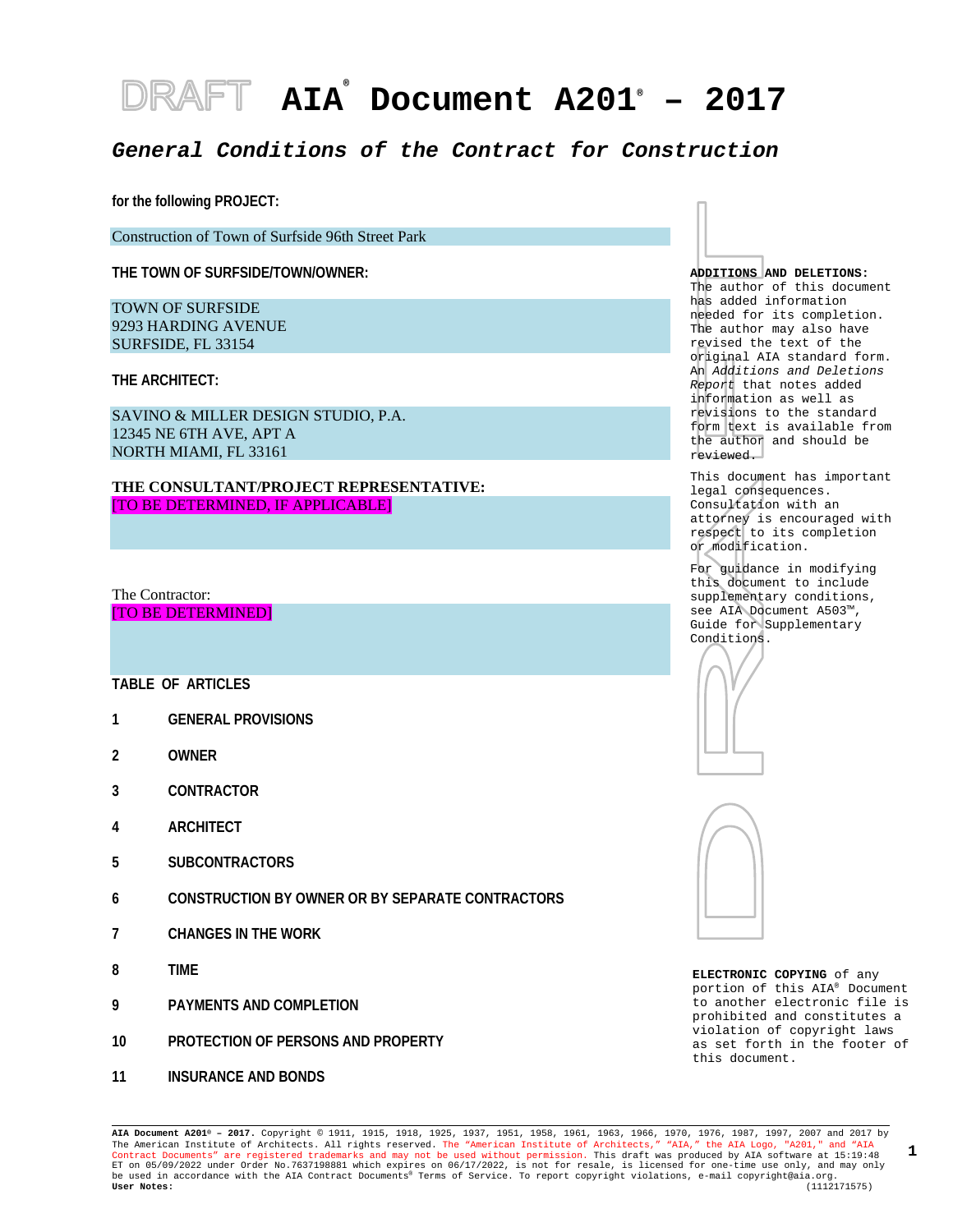- **UNCOVERING AND CORRECTION OF WORK**
- **MISCELLANEOUS PROVISIONS**
- **TERMINATION OR SUSPENSION OF THE CONTRACT**
- **CLAIMS AND DISPUTES**

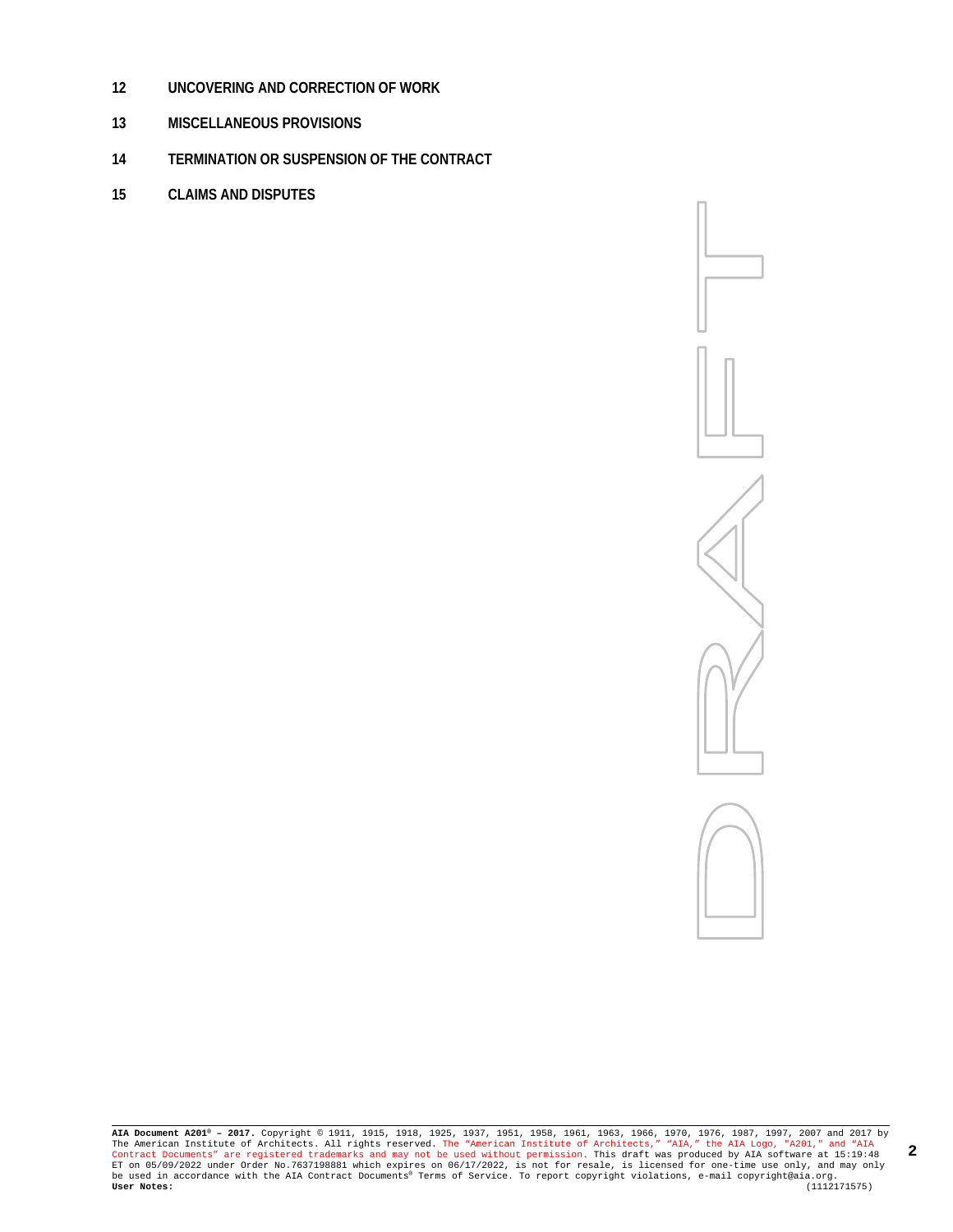#### **ARTICLE 1 GENERAL PROVISIONS**

#### **§1.1 Basic Definitions**

#### **§1.1.1 The Contract Documents**

The Contract Documents are enumerated in the Agreement between the Town of Surfside, Florida (the "Owner" or the "Town") and [TO BE DETERMINED] (the "Contractor") and consist of the Contract, Exhibits to the Agreement, Modified General Conditions, Drawings, Specifications, Addenda issued prior to execution of the Contract, other documents listed in the Agreement, and Modifications issued after execution of the Contract (hereinafter the "Agreement" or "Contract"). A Modification is (1) a written amendment to the Contract signed by both parties, (2) a Change Order, (3) a Construction Change Directive, or (4) a written Field Directive for a minor change in the Work issued by the Architect or Town. The Contract Documents also include the RFQ issued by Town, Instructions to Bidders, sample forms, other information furnished by the Town in anticipation of receiving bids or proposals. Any of the Contract Documents not attached hereto are hereby incorporated by reference and shall be deemed to be of the same force and effect as if attached hereto.

#### **§1.1.2 The Contract**

The Contract Documents form the Contract for Construction. The Contract represents the entire and integrated agreement between the parties hereto and supersedes prior negotiations, representations, or agreements, either written or oral. The Contract may be amended or modified only by a Modification. The Contract Documents shall not be construed to create a contractual relationship of any kind (1) between the Contractor and the Architect or the Architect's consultants, (2) between the Town and a Subcontractor or a Sub-subcontractor, (3) between the Town and the Architect or the Architect's consultants, or (4) between any persons or entities other than the Town and the Contractor, it being specifically understood and agreed that none of the Contractor's Subcontractors, Subsubcontractors, materialmen and equipment suppliers shall be deemed to be a third-party beneficiary of this Contract. The Architect shall, however, be entitled to performance and enforcement of obligations under the Contract intended to facilitate performance of the Architect's duties.

#### **§1.1.3 The Work**

The term "Work" means the construction and services required by the Contract Documents, whether completed or partially completed, and includes all Work that is reasonably inferable therefrom as being necessary to accomplish the intent of the Contract Documents and fully functioning systems and a fully functioning Project, all in accordance with and as required by all applicable federal, state and local building codes, laws, ordinances, rules and regulations. The Work includes all labor, materials, equipment, and services provided or to be provided by the Contractor to fulfill the Contractor's obligations. The Work may constitute the whole or a part of the Project.

#### **§1.1.4 The Project**

The Project is the total construction of which the Work performed under the Contract Documents may be the whole or a part and which may include construction by the Town and by Separate Contractors.

#### **§1.1.5 The Drawings**

The Drawings are the graphic and pictorial portions of the Contract Documents showing the design, location and dimensions of the Work, generally including plans, elevations, sections, details, schedules, and diagrams.

#### **§1.1.6 The Specifications**

The Specifications are that portion of the Contract Documents consisting of the written requirements for materials, equipment, systems, standards and workmanship for the Work, and performance of related services.

#### **§1.1.7 Instruments of Service**

Instruments of Service are representations, in any medium of expression now known or later developed, of the tangible and intangible creative work performed by the Architect and the Architect's consultants under their respective professional services agreements. Instruments of Service may include, without limitation, studies, surveys, models, sketches, drawings, specifications, and other similar materials.

#### **§1.1.8 Initial Decision Maker**

The Initial Decision Maker is the person identified in the Agreement to render initial decisions on Claims in accordance with Section 15.2. The Initial Decision Maker shall not show partiality to the Town or Contractor and shall not be liable for results of interpretations or decisions rendered in good faith.

#### **§1.1.9 Knowledge**

**AIA Document A201® – 2017.** Copyright © 1911, 1915, 1918, 1925, 1937, 1951, 1958, 1961, 1963, 1966, 1970, 1976, 1987, 1997, 2007 and 2017 by The American Institute of Architects. All rights reserved. The "American Institute of Architects," "AIA," the AIA Logo, "A201," and "AIA<br>Contract Documents" are registered trademarks and may not be used without permission. ET on 05/09/2022 under Order No.7637198881 which expires on 06/17/2022, is not for resale, is licensed for one-time use only, and may only<br>be used in accordance with the AIA Contract Documents® Terms of Service. To report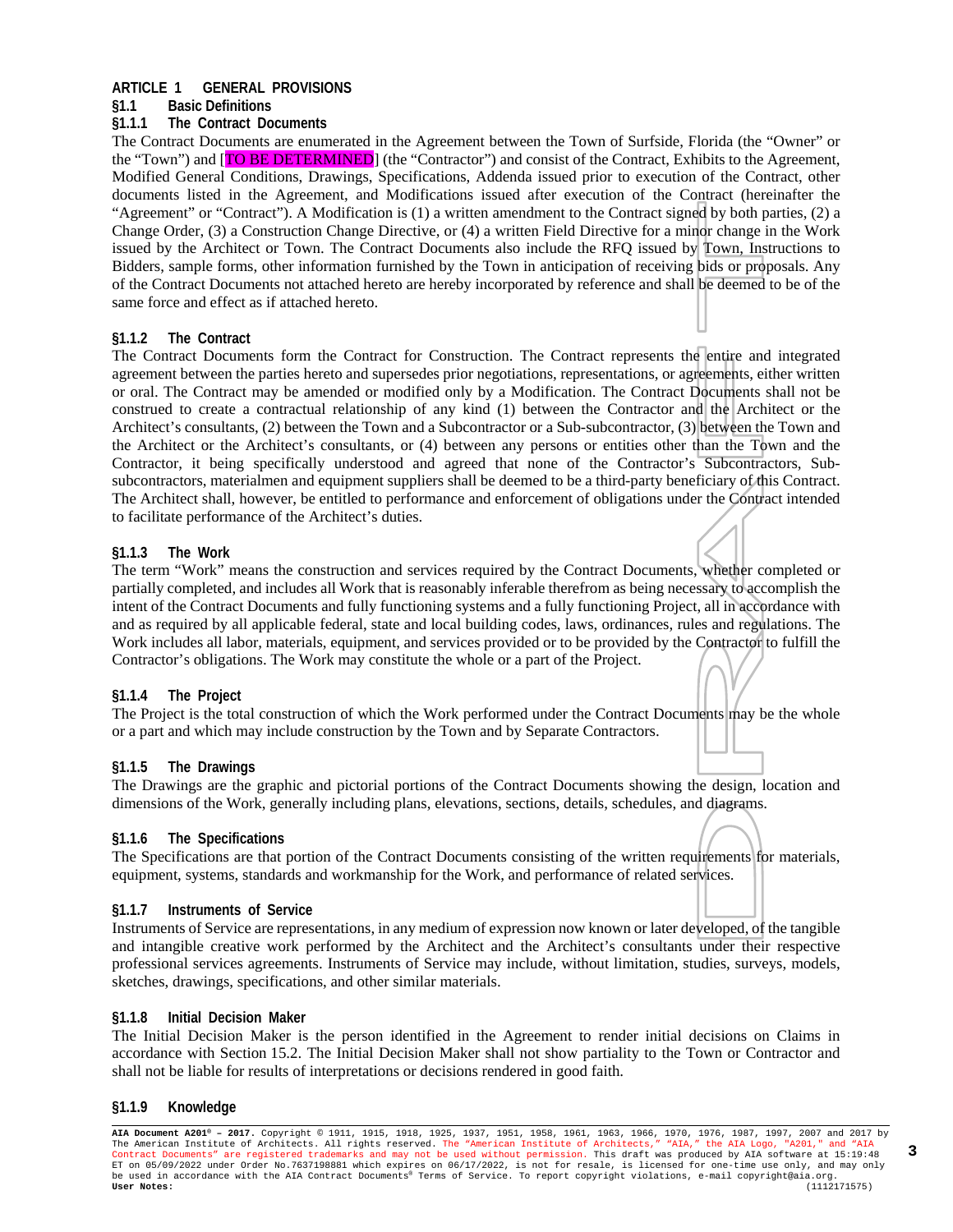The terms "knowledge," "recognize," and "discover," their respective derivatives, and similar terms in the Contract Documents as used in reference to the Contractor shall be interpreted to mean that which the Contractor reasonably knows, reasonably recognizes, and reasonably discovers or should discover in exercising the reasonable care, skill, and diligence required by the Contract Documents in his capacity as a Contractor. Analogously, the expression "reasonably inferable" and similar terms in the Contract Documents shall be interpreted to mean reasonably inferable by a contractor familiar with the Project and exercising the reasonable care, skill, and diligence required of the Contractor by the Contract Documents.

**§1.1.10** Words such as "provide," "furnish," furnish and install," "supply," "include," and similar terms shall, unless otherwise noted, be directions to Contractor to provide and pay for all labor, materials and services necessary for the proper execution and completion of the relevant Contractor's Work. The term "any" shall be interpreted as any and all whenever more than one item would be applicable for completion of the Work in accordance with the Contract Documents.

#### **§1.2 Correlation and Intent of the Contract Documents**

**§1.2.1** The intent of the Contract Documents is to include all items necessary for the proper execution and completion of the Work by the Contractor. The Contract Documents are complementary, and what is required by one shall be as binding as if required by all; performance by the Contractor shall be required only to the extent consistent with the Contract Documents and reasonably inferable from them as being necessary to produce the indicated results.

**§1.2.1.1** The invalidity of any provision of the Contract Documents shall not invalidate the Contract or its remaining provisions. If it is determined that any provision of the Contract Documents violates any law, or is otherwise invalid or unenforceable, then that provision shall be revised to the extent necessary to make that provision legal and enforceable. In such case the Contract Documents shall be construed, to the fullest extent permitted by law, to give effect to the parties' intentions and purposes in executing the Contract.

**§1.2.2** Organization of the Specifications into divisions, sections and articles, and arrangement of Drawings shall not control the Contractor in dividing the Work among Subcontractors or in establishing the extent of Work to be performed by any trade.

**§1.2.3** Unless otherwise stated in the Contract Documents, words that have well-known technical or construction industry meanings are used in the Contract Documents in accordance with such recognized meanings. In case of discrepancy between the Drawings and/or Specifications, or inconsistencies within or between parts of the Contract Documents, the Contractor shall (1) provide the better quality or greater quantity of Work, or (2) comply with the more stringent requirement; either or both in accordance with the Architect's interpretation. On the Drawings, given dimensions shall take precedence over scaled measurements, and large scale drawings over small scale drawings. Before ordering any materials or doing any Work, the Contractor shall verify measurements at the Project site and shall be responsible for the correctness of such measurements. The Contractor must call any such conflict or discrepancy between the Contract Documents and/or between the Contract Documents and applicable standards, codes and ordinances and/or between the Contract Documents and the existing Project it discovers to the Town's attention, in writing, prior to proceeding with the Work. Contractor must verify all grades, elevations, dimensions, locations and quantities indicated on the Contract Drawings prior to the performance of Work. The Contractor shall, therefore, satisfy itself as to the accuracy of all grades, elevations, dimensions, locations and quantities. In all cases of interconnection of its Work with existing or other Work, it shall verify at the site all grades, elevations, dimensions, locations and quantities relating to such existing or other Work. Any errors due to the Contractor's failure to so verify all such grades, elevations, dimensions, locations and quantities shall be promptly rectified by the Contractor without any additional cost to the Town. Any differences found shall be submitted to the Architect for resolution before proceeding with the Work and in such time so as not to delay the progress of the Work. Whenever a product to be furnished by Contractor requires it to be in accordance with a Federal Specification, an ASTM Standard, an American National Standards Institute Specification or other Association Standard, including the requirement of compliance with any local certifications for products such as a Notice of Acceptance approving the product, the Contractor shall present an affidavit from the manufacturer when provided by the manufacturer and, when requested by the Architect or Town or as set forth in the Specifications certifying that the product complies with the particular Standard or Specification. When provided by the manufacturer and requested by the Architect or Town the specified support test data shall be submitted to substantiate compliance.

**AIA Document A201® – 2017.** Copyright © 1911, 1915, 1918, 1925, 1937, 1951, 1958, 1961, 1963, 1966, 1970, 1976, 1987, 1997, 2007 and 2017 by The American Institute of Architects. All rights reserved. The "American Institute of Architects," "AIA," the AIA Logo, "A201," and "AIA<br>Contract Documents" are registered trademarks and may not be used without permission. ET on 05/09/2022 under Order No.7637198881 which expires on 06/17/2022, is not for resale, is licensed for one-time use only, and may only<br>be used in accordance with the AIA Contract Documents® Terms of Service. To report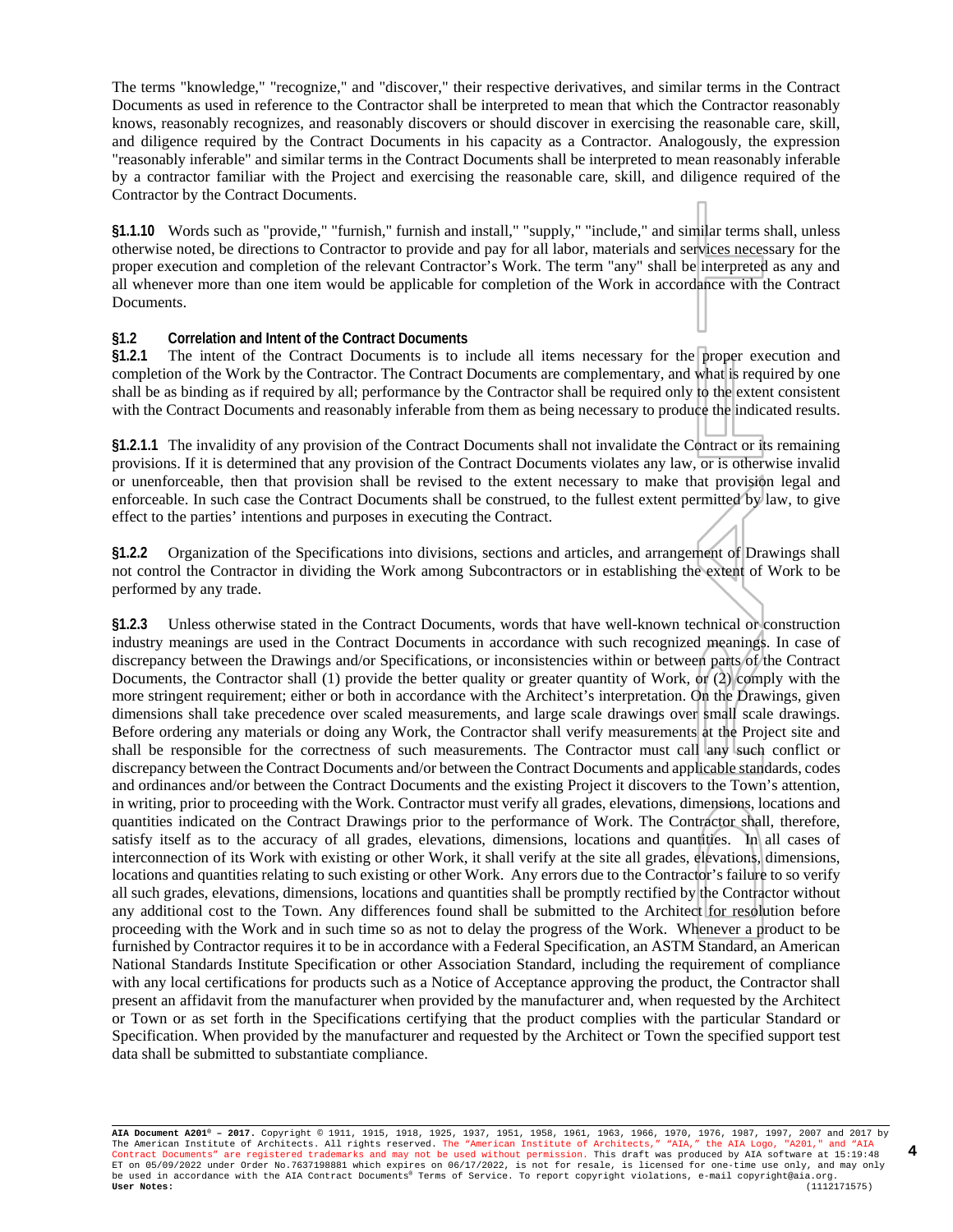#### **§1.3 Capitalization**

Terms capitalized in these Modified General Conditions include those that are (1) specifically defined, (2) the titles of numbered articles, or (3) the titles of other documents published by the American Institute of Architects.

#### **§1.4 Interpretation**

**§1.4.1** In the interest of brevity the Contract Documents frequently omit modifying words such as "all" and "any" and articles such as "the" and "an," but the fact that a modifier or an article is absent from one statement and appears in another is not intended to affect the interpretation of either statement.

**§1.4.2** Execution of the Contract by the Contractor is a representation that the Contractor has visited the site, become familiar with local conditions under which the Work is to be performed and correlated personal observations with requirements of the Contract Documents. Claims for additional costs or extensions of time because of the failure of Contractor to familiarize itself with conditions at the Project site will not be allowed. The Contractor shall evaluate and satisfy itself as to the conditions and limitations under which the Work is to be performed, including, without limitation (1) the location, condition, layout and nature of the Project and surrounding areas;  $\overline{(2)}$  any limitations as to access associated with the Project; (3) anticipated labor supply and costs; (4) availability and cost of materials, tools and equipment; and (5) other similar issues. The Contractor shall be solely responsible for providing a safe place for the performance of the Work. The Town shall not be required to make any adjustment in the Contract Sum or grant an extension to the Contract Time in connection with any failure by the Contractor to comply with the requirements of this Article.

**§1.5 Ownership and Use of Drawings, Specifications, and Other Instruments of Service**

**§1.5.1** The Contractor, Subcontractors, Sub-subcontractors, and suppliers are authorized to use and reproduce the Drawings provided to them, subject to any protocols established pursuant to Sections 1.7 and 1.8, solely and exclusively for execution of the Work. All copies made under this authorization shall bear the copyright notice, if any, shown on the Drawings. The Contractor, Subcontractors, Sub-subcontractors, and suppliers may not use the Drawings on other projects or for additions to the Project outside the scope of the Work without the specific written consent of the Town.

**§1.5.2** Contractor shall maintain at the Project Site, and shall make available to Town and Architect, one record copy of the Drawings marked to indicate any deviations from the Contract Documents (the "As-Built Drawings") in good order. The As-Built Drawings shall be prepared and updated during the prosecution of the Work. The prints for As-Built Drawing use will be a set of black-line prints provided by Architect to Contractor at the start of construction. Contractor shall maintain said set in good condition and shall use colored pencils to mark-up said set with "as-built information" in a legible manner to show: (i) deviations from the Drawings made during construction; (ii) details in the Work not previously shown; (iii) changes to existing conditions or existing conditions found to differ from those shown on any existing drawings; (iv) the actual installed position of equipment, piping, conduits, light switches, electric fixtures, circuiting, ducts, dampers, access panels, control valves, drains, openings and stub-outs; and (v) such other information as either Town or Architect may reasonably request. At the completion of the Work, Contractor shall deliver all As-Built Drawings to Town. Final payment and any retention shall not be due and owing to Contractor until the final As-Built Drawings required above are delivered to Town.

#### **§1.6 Notice**

**§1.6.1** Except as otherwise provided in Section 1.6.2, where the Contract Documents require one party to notify or give notice to the other party, such notice shall be provided in writing to the designated representative of the party to whom the notice is addressed and shall be deemed to have been duly served if delivered in person, by mail, by courier, or by electronic transmission if a method for electronic transmission is set forth in the Agreement.

**§1.6.2** Notice of Claims as provided in Section 15.1.3 shall be provided in writing and shall be deemed to have been duly served only if delivered to the designated representative of the party to whom the notice is addressed by certified or registered mail, or by courier providing proof of delivery.

#### **§1.7 Digital Data Use and Transmission**

The parties shall agree upon protocols governing the transmission and use of Instruments of Service or any other information or documentation in digital form. The parties will use AIA Document E203™–2013, Building Information Modeling and Digital Data Exhibit, to establish the protocols for the development, use, transmission, and exchange of digital data.

**AIA Document A201® – 2017.** Copyright © 1911, 1915, 1918, 1925, 1937, 1951, 1958, 1961, 1963, 1966, 1970, 1976, 1987, 1997, 2007 and 2017 by The American Institute of Architects. All rights reserved. The "American Institute of Architects," "AIA," the AIA Logo, "A201," and "AIA<br>Contract Documents" are registered trademarks and may not be used without permission. ET on 05/09/2022 under Order No.7637198881 which expires on 06/17/2022, is not for resale, is licensed for one-time use only, and may only<br>be used in accordance with the AIA Contract Documents® Terms of Service. To report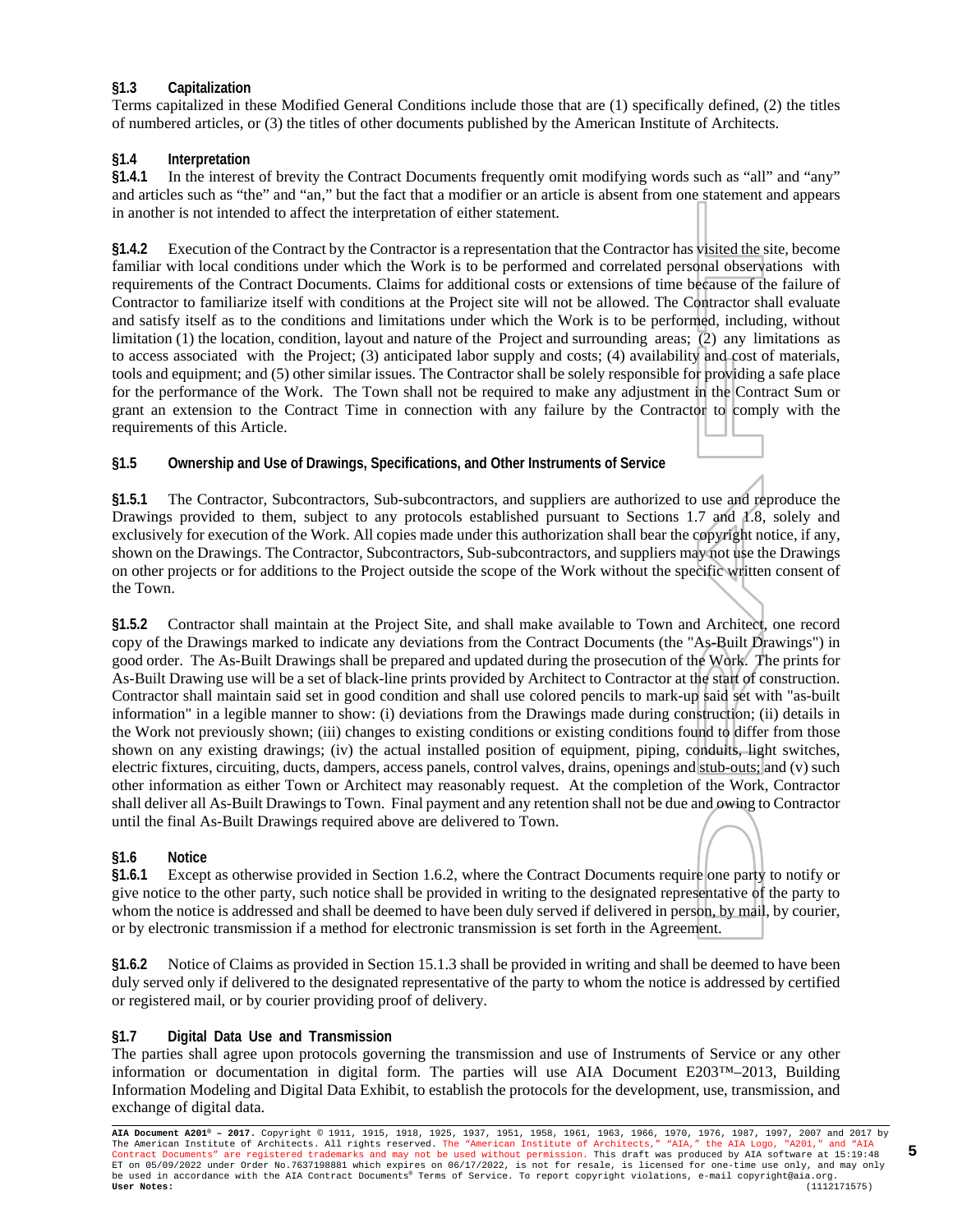#### **§1.8 Building Information Models Use and Reliance**

Any use of, or reliance on, all or a portion of a building information model without agreement to protocols governing the use of, and reliance on, the information contained in the model and without having those protocols set forth in AIA Document E203™–2013, Building Information Modeling and Digital Data Exhibit, and the requisite AIA Document G202™–2013, Project Building Information Modeling Protocol Form, shall be at the using or relying party's sole risk and without liability to the other party and its contractors or consultants, the authors of, or contributors to, the building information model, and each of their agents and employees.

#### **ARTICLE 2 OWNER**

#### **§2.1 General**

**§2.1.1** The Town is the person or entity identified as such in the Agreement and is referred to throughout the Contract Documents as if singular in number. The Town shall designate in writing a representative who shall have express authority to bind the Town with respect to all matters requiring the Town's approval or authorization. Except as otherwise provided in Section 4.2.1, the Architect does not have such authority. The term "Town" means the Town or the Town's authorized representative.

**§2.1.2** Town shall provide Contractor with a copy of the Notice of Commencement, as required by Florida law, that it will file for the Project.

#### **§2.2 Information and Services Required of the Town**

**§2.2.1** Except for permits and fees that are the responsibility of the Contractor under the Contract Documents, including those required under Section 3.7.1, the Town shall secure and pay for necessary approvals, easements, assessments and charges required for construction, use or occupancy of permanent structures or for permanent changes in existing facilities. Fees for temporary certificates of occupancy shall be paid by Contractor and are included in the Contract Sum.

**§2.2.2** The Town has retained an architect lawfully licensed to practice architecture, or an entity lawfully practicing architecture, in the jurisdiction where the Project is located. That person or entity is identified as the Architect in the Agreement and is referred to throughout the Contract Documents as if singular in number.

**§2.2.3** If the employment of the Architect terminates, the Town shall employ a successor to whom the Contractor has no reasonable objection and whose status under the Contract Documents shall be that of the Architect.

**§2.2.4** The Town shall furnish surveys describing physical characteristics, legal limitations and utility locations for the site of the Project, and a legal description of the site. The Contractor may not rely on the accuracy of any information furnished by the Town regarding the location of any utilities or the conditions of the property. Contractor acknowledges that it has investigated the location of utilities and the existing building in its pre-construction investigation and bidding for the Project.

**§2.2.5** The Town shall furnish information or services required of the Town by the Contract Documents with reasonable promptness. The Town shall also furnish any other information or services under the Town's control and relevant to the Contractor's performance of the Work with reasonable promptness after receiving the Contractor's written request for such information or services.

**§2.2.6** Unless otherwise provided in the Contract Documents, the Town shall furnish to the Contractor one copy of the Contract Documents for purposes of making reproductions pursuant to Section 1.5.2.

#### **§2.3 Town's Right to Stop the Work**

If the Contractor fails to correct Work that is not in accordance with the requirements of the Contract Documents as required by Section 12.2 or fails to carry out Work in accordance with the Contract Documents, the Town may issue a written order to the Contractor to stop the Work, or any portion thereof, until the cause for such order has been eliminated; however, the right of the Town to stop the Work shall not give rise to a duty on the part of the Town to exercise this right for the benefit of the Contractor or any other person or entity, except to the extent required by Section 6.1.3.

**AIA Document A201® – 2017.** Copyright © 1911, 1915, 1918, 1925, 1937, 1951, 1958, 1961, 1963, 1966, 1970, 1976, 1987, 1997, 2007 and 2017 by The American Institute of Architects. All rights reserved. The "American Institute of Architects," "AIA," the AIA Logo, "A201," and "AIA<br>Contract Documents" are registered trademarks and may not be used without permission. ET on 05/09/2022 under Order No.7637198881 which expires on 06/17/2022, is not for resale, is licensed for one-time use only, and may only<br>be used in accordance with the AIA Contract Documents® Terms of Service. To report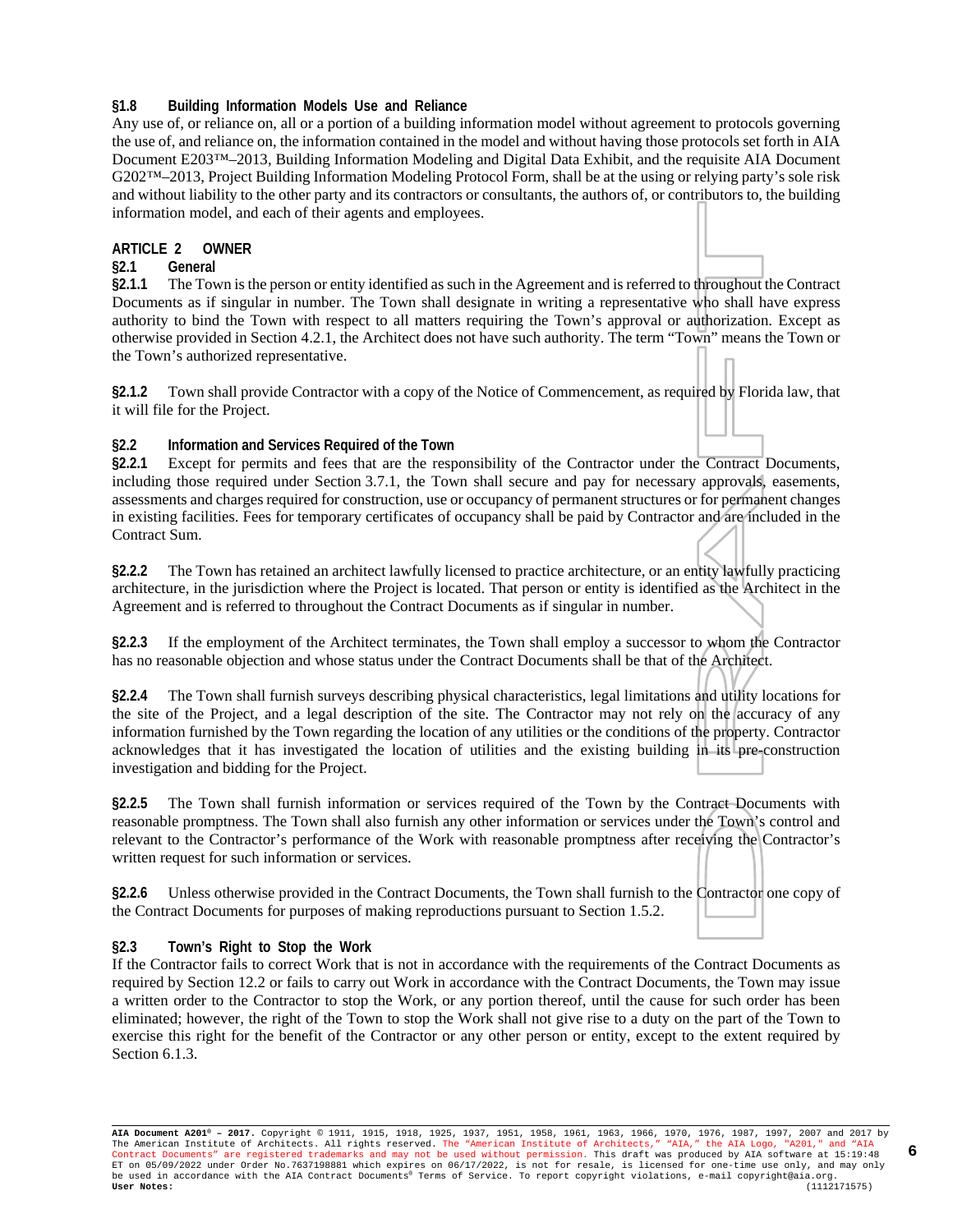#### **§2.4 Town's Right to Carry Out the Work**

If the Contractor defaults or neglects to carry out the Work in accordance with the Contract Documents and fails within a ten-day period after receipt of notice from the Town to commence and continue correction of such default or neglect with diligence and promptness, the Town may, without prejudice to other rights and remedies the Town may have, correct such default or neglect. Such action by the Town and amounts charged to the Contractor are both subject to prior approval of the Architect and the Architect may, pursuant to Section 9.5.1, withhold or nullify a Certificate for Payment in whole or in part, to the extent reasonably necessary to reimburse the Town for the reasonable cost of correcting such deficiencies, including Town's expenses and compensation for the additional services by the Architect and/or Town's Representative made necessary by such default, neglect, or failure. If current and future payments are not sufficient to cover such amounts, the Contractor shall pay the difference to the Town. If the Contractor disagrees with the actions of the Town or the Architect, or the amounts claimed as costs to the Town, the Contractor may file a Claim pursuant to Article 15.

#### **ARTICLE 3 CONTRACTOR**

#### **§3.1 General**

**§3.1.1** The Contractor is the person or entity identified as such in the Agreement and is referred to throughout the Contract Documents as if singular in number. The Contractor shall designate in writing a representative who shall have express authority to bind the Contractor with respect to all matters under this Contract. The term "Contractor" means the Contractor or the Contractor's authorized representative.

**§3.1.2** The Contractor shall perform the Work in accordance with the Contract Documents.

**§3.1.3** Contractor represents that it is a properly qualified and licensed Contractor in good standing with the jurisdiction within which the Project is located. Prior to commencement of the Work, Contractor shall provide the Town with copies of the above current licenses. Contractor further represents that it has read, examined and understands the pertinent Contract Documents and that it is qualified and able to perform this Work; that it has a sufficient number of qualified personnel to assure timely performance of this Work; that it has the proper tools and equipment to perform this Work; and that it is financially capable of fully performing the Work under this Contract.

**§3.1.4** The Contractor shall not be relieved of its obligations to perform the Work in accordance with the Contract Documents either by activities or duties of the Architect in the Architect's administration of the Contract, or by tests, inspections or approvals required or performed by persons or entities other than the Contractor.

#### **§3.2 Review of Contract Documents and Field Conditions by Contractor**

**§3.2.1** Execution of the Contract by the Contractor is a representation that the Contractor has visited the site, become generally familiar with local conditions under which the Work is to be performed, and correlated personal observations with requirements of the Contract Documents. The exactness of grades, elevations, dimensions, conditions, locations and quantities given on any of the Contract Documents, issued by the Architect, Town or the work installed by other contractors, or utilities are not guaranteed by the Architect or Town, and no extra compensation will be allowed on account of differences between actual grades, elevations, dimensions, conditions locations and quantities and grades, elevations, dimensions, locations and quantities indicated on the Contract Documents.

**§3.2.2** Because the Contract Documents are complementary, the Contractor shall, before starting each portion of the Work, carefully study and compare the various Contract Documents relative to that portion of the Work, as well as the information furnished by the Town pursuant to Article 2, shall take field measurements of any existing conditions related to that portion of the Work, and shall observe any conditions at the site affecting it. These obligations are for the purpose of facilitating coordination and construction by the Contractor and are not for the purpose of discovering errors, omissions, or inconsistencies in the Contract Documents; however, the Contractor shall promptly, but in no event later than 48 hours, report to the Architect and Town any errors, inconsistencies or omissions discovered by or made known to the Contractor as a request for information in such form as the Architect may require. It is recognized that the Contractor's review is made in the Contractor's capacity as a contractor and not as a licensed design professional, unless otherwise specifically provided in the Contract Documents.

**§3.2.3** The Contractor is not required to ascertain that the Contract Documents are in accordance with applicable laws, statutes, ordinances, codes, rules and regulations, or lawful orders of public authorities, but the Contractor shall promptly, but in no event later than 48 hours, report to the Architect and Town any nonconformity discovered by or made known to the Contractor as a request for information in such form as the Architect may require. The Contractor shall be liable for damage, loss or expense to the Town, including, without limitation, delays and the cost of correcting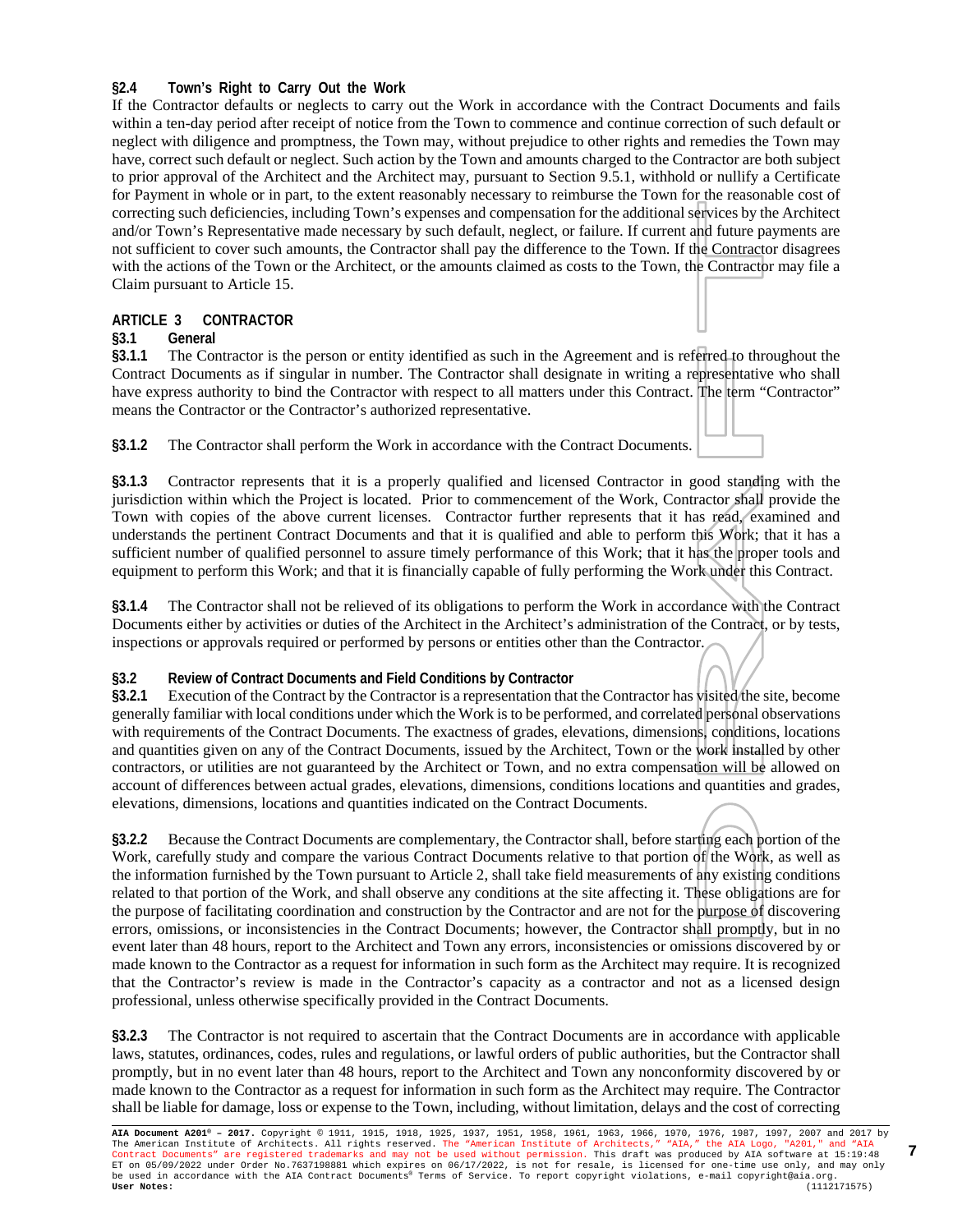defective construction, resulting from the Contractor's performing any construction activity which it knows or should know involves such errors, inconsistency, omission or variation.

**§3.2.4** If the Contractor believes that additional cost or time is involved because of clarifications or instructions the Architect issues in response to the Contractor's notices or requests for information pursuant to Sections 3.2.2 or 3.2.3, the Contractor shall submit Claims as provided in Article 15. If the Contractor fails to perform the obligations of Sections 3.2.2 or 3.2.3, the Contractor shall not be entitled to any increase in Contract Price or Contract Time and shall pay such costs and damages to the Town, subject to Section 15.1.7, as would have been avoided if the Contractor had performed such obligations.

**§3.2.5** The Contractor represents and warrants that the construction means, methods, procedures and techniques necessary to perform the Work will be consistent with and conform to: (1) good and sound practices within the construction industry; (2) generally prevailing and accepted industry standards applicable to the Work; (3) requirements of any warranties applicable to the Work; and (4) applicable, laws, codes, orders and ordinances which bear upon the Contractor's performance of the Work.

**§3.2.6** The Contractor shall coordinate and provide the project schedules in a manner to complete the Project in accordance with the requirements set forth in Section 3.10. The Contractor shall be responsible for the timely and proper finish of the Work and shall not commence any part of it until substrates and surfaces are in proper condition to receive specified portions of the Work.

#### **§3.3 Supervision and Construction Procedures**

**§3.3.1** The Contractor shall supervise and direct the Work, using the Contractor's best skill and attention. The Contractor shall be solely responsible for, and have control over, construction means, methods, techniques, sequences, and procedures, and for coordinating all portions of the Work under the Contract. If the Contract Documents give specific instructions concerning construction means, methods, techniques, sequences, or procedures, the Contractor shall evaluate the jobsite safety thereof and shall be solely responsible for the jobsite safety of such means, methods, techniques, sequences, or procedures. If the Contractor determines that such means, methods, techniques, sequences or procedures may not be safe, the Contractor shall give timely notice to the Town and Architect, and shall propose alternative means, methods, techniques, sequences, or procedures. The Architect shall evaluate the proposed alternative solely for conformance with the design intent for the completed construction. Unless the Architect objects to the Contractor's proposed alternative, the Contractor shall perform the Work using its alternative means, methods, techniques, sequences, or procedures.

**§3.3.2** The Contractor shall be responsible to the Town for acts and omissions of the Contractor's employees, Subcontractors and their agents and employees, and other persons or entities performing portions of the Work for, or on behalf of, the Contractor or any of its Subcontractors.

**§3.3.3** The Contractor shall be responsible for inspection of portions of Work already performed to determine that such portions are in proper condition to receive subsequent Work.

**§3.3.4** Contractor has the responsibility to ensure that all material and equipment suppliers, manufacturers, and Subcontractors, and their respective agents and employees adhere to the requirements of the Contract Documents, and that they order and provide all materials, equipment and supplies in a timely manner. Contractor shall coordinate its Work with that of all others under its control or Town's control working on or supplying the Project. Contractor shall be responsible for coordination, locations, and routing of all material and equipment as designed by the Town, Architect, Engineers, and other consultants of the Town. In areas and locations where the proper and most effective location and routing cannot be made as indicated or coordinated, Contractor shall contact Town and Architect in writing and meet with all others involved before proceeding with installations, to plan the most effective and efficient method of overall installation. Contractor shall pay all monthly utilities charges for construction until Substantial Completion.

#### **§3.3.5 Contractor's Compliance with Contract Documents.**

The Contractor shall give all notices, and warrants and represents that the Work when completed will be constructed in compliance with the Contract Documents and all applicable federal, state and local laws, codes, regulations, permits, decisions, orders, professional licenses, ordinances, and other legal requirements of the authorities have jurisdiction over the Project. Contractor shall bear responsibility for and bear all costs necessary to insure full compliance with the Contract Documents and all applicable laws, codes and ordinances, including the cost of removing existing Work,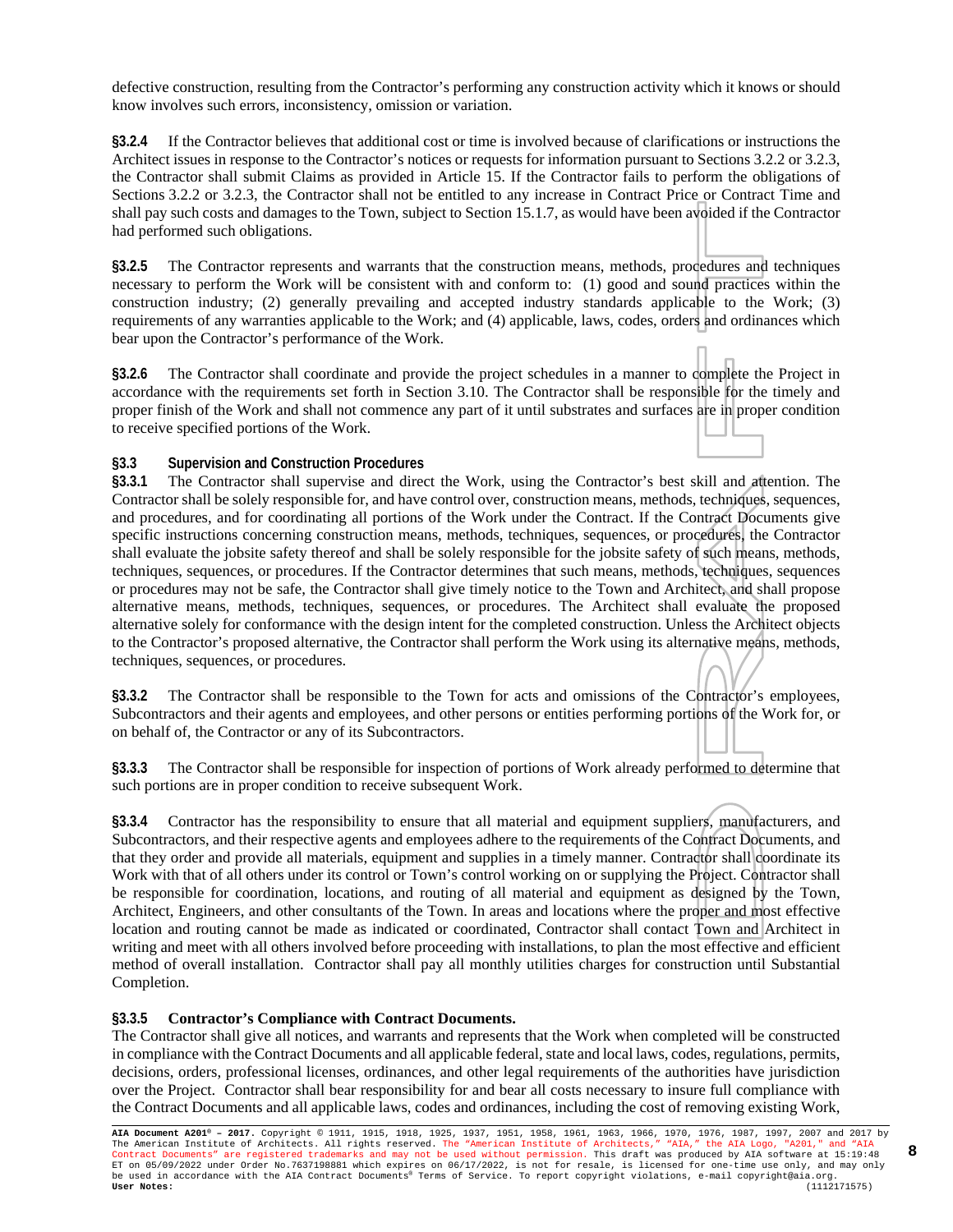the cost of replacing any Work with Work conforming to the applicable requirements and any attorney's fees or other expenses incurred by Town in responding to any complaints, citations, court orders, administrative orders or similar governmental edicts or process. The provisions of this Section shall survive the completion and final payment or termination of this Contract.

#### **§3.4 Labor and Materials**

**§3.4.1** Unless otherwise provided in the Contract Documents, the Contractor shall provide and pay for labor, materials, equipment, tools, construction equipment and machinery, water, heat, utilities, transportation, and other facilities and services necessary for proper execution and completion of the Work, whether temporary or permanent and whether or not incorporated or to be incorporated in the Work.

**§3.4.2** Except in the case of minor changes in the Work approved by the Architect in accordance with Section 3.12.8 or ordered by the Architect in accordance with Section 7.4, the Contractor may make substitutions only with the written consent of the Town, after evaluation by the Architect and in accordance with a Change Order or Construction Change Directive.

**§3.4.3** The Contractor shall enforce strict discipline and good order among the Contractor's employees and other persons carrying out the Work. The Contractor shall not permit employment of unfit persons or persons not properly skilled in tasks assigned to them, or persons not authorized to work in the United States.

#### **§3.5 Warranty**

**§3.5.1** The Contractor warrants to the Town and Architect that the Work and materials and equipment furnished under the Contract will be of good quality and new unless the Contract Documents require or permit otherwise. The Contractor further warrants that the Work will conform to the requirements of the Contract Documents and will be free from defects, except for those inherent in the quality of the Work the Contract Documents require or permit. Work, materials, or equipment not conforming to these requirements may be considered defective. If required by the Architect, the Contractor shall furnish satisfactory evidence as to the kind and quality of materials and equipment.

**§3.5.2** Contractor represents and warrants to Town that all labor, materials and/or services furnished, and all Work performed by the Contractor, will be free of defects for a period of five (5) years, unless otherwise provided herein for a longer period, from the date of Final Completion. These warranties are not in lieu of, but are in addition to, any other warranties, express or implied, which may be provided by law and by manufacturers, Subcontractors, and suppliers. Contractor shall provide to Town all original warranties and guarantees from all Subcontractors, suppliers, manufacturers of equipment and materials installed in connection with the Project, together with any other warranties and guarantees required by the Contract Documents.

**§3.5.3** All material, equipment, or other special warranties required by the Contract Documents shall be issued in the name of the Town, or shall be transferable to the Town, and shall commence in accordance with Section 9.8.4.

#### **§3.5.4 Warranty Forms.**

The Contractor shall obtain warranties, for a minimum period of five (5) years, from all subcontractors in the form attached as **Exhibit "\_\_\_"** to the Agreement. Contractor agrees that it shall at no additional cost to Town, secure Extended Warranties for all items having Extended Warranties from the applicable subcontractors, or equipment or material manufacturers, as set forth in the Exhibits to Agreement. Any warranties obtained by the Contractor which deviate from the forms attached hereto must be approved by Town.

**§3.5.5** Contractor shall provide to the Town three (3) bound hard-cover books and one (1) electronic copy of same containing the following information:

- .1 All Subcontractor warranties fully executed in the form approved by the Town;
- .2 All Extended Warranties required by the Contract Documents;
- .3 The Contractor's warranty;
- .4 A list of all Subcontractors, Sub-subcontractors and suppliers who performed work on the Project or who furnished materials for use in the Project, such list to include the name, address, telephone number and responsible person at all such entities;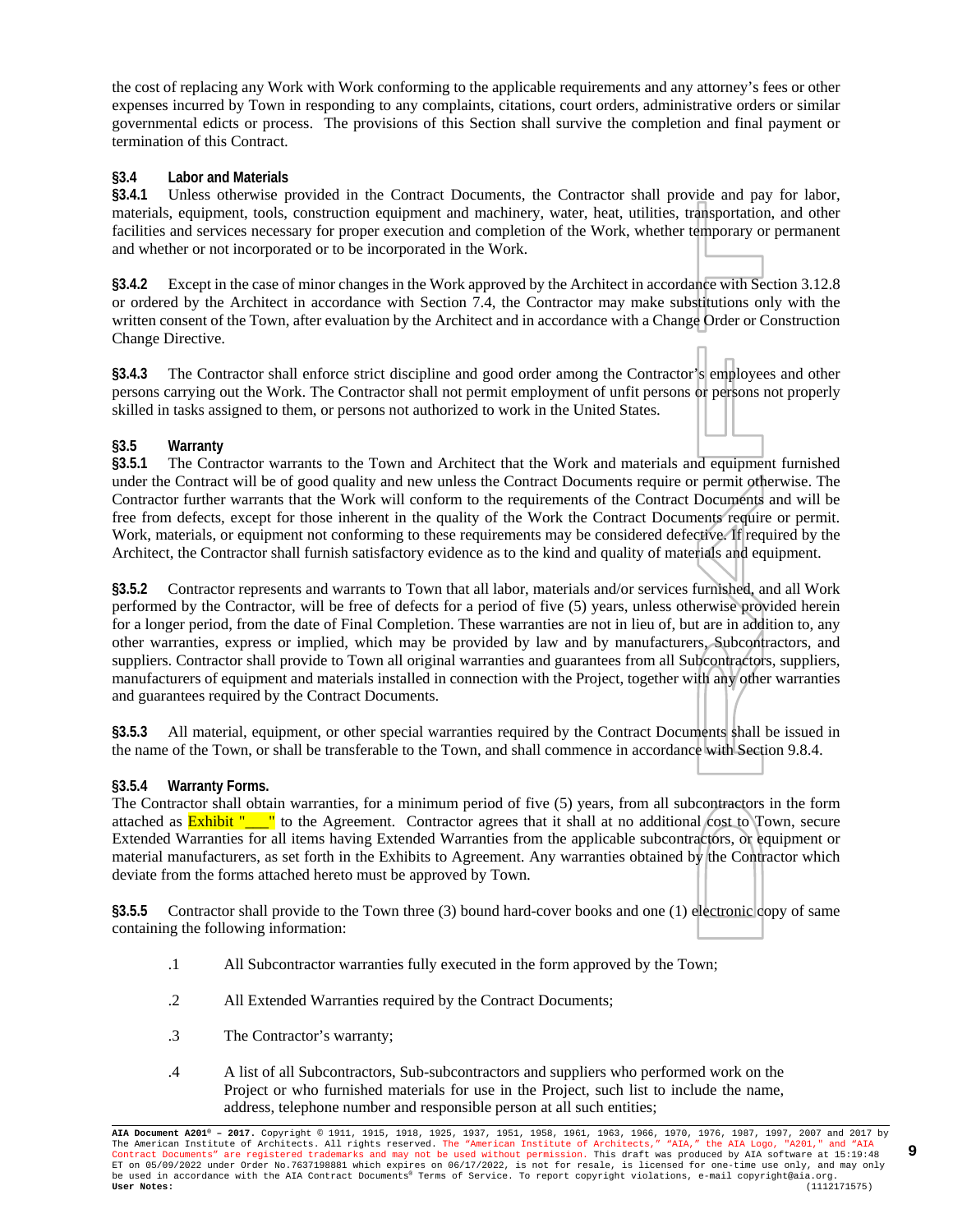The delivery, endorsement or assignment of such warranties shall not release the Contractor from obligations pursuant to the Contract Documents.

**§3.5.6** If the Contractor fails to commence to correct defective or nonconforming Work within three (3) business days from written notice to Contractor, the Town may correct such defective or nonconforming Work. If the Contractor commences to correct such defective or nonconforming Work but fails to diligently and continuously work on such correction, the Town may upon an additional three (3) business days' notice to Contractor, correct such item at Contractor's sole cost and expense. Town may deduct such costs from any monies due Contractor. If the defective or nonconforming Work is discovered after final payment, then Contractor shall pay such cost and expense, including attorney's fees incurred. The Contractor shall bear all costs of correcting such defective Work.

**§3.5.7** The warranty obligations of this Article shall survive completion and final payment or termination of this Contract for the Work performed to the date of termination.

**§3.5.8** In the case of an emergency, Contractor, within twenty four (24) hours of written notice by Town and/or Architect, shall diligently and continuously pursue any necessary repairs or replacements of defects until corrected and will restore the Work to the condition required by the Contract Documents and § 3.5.1. Contractor shall restore surface, subsurface, collateral and primary conditions disturbed during warranty work to their prior condition. Contractor agrees that if Contractor fails to diligently pursue correction of any deficiency in a continuous and expeditious manner until completion, Town may, in its sole discretion, correct such deficiencies at Contractor's sole and exclusive expense and that such action shall not invalidate any conditions of the Contract Documents. Contractor shall indemnify and hold Town harmless from any claims, loss, damage or expense due to defects in the Work.

**§3.5.9** The Contractor shall bear the cost of correcting destroyed or damaged construction, whether completed or partially completed, of the Town or separate contractors caused by the Contractor's correction or removal of Work which is not in accordance with the requirements of the Contract Documents without reimbursement from the Town.

**§3.5.10** If the Town prefers to accept Work which is not in accordance with the requirements of the Contract Documents, the Town may do so in writing instead of requiring its removal and correction, in which case the Contract Sum will be reduced as appropriate and equitable. Such adjustment shall be effected whether or not final payment has been made.

**§3.5.11** Prior to Substantial Completion, Contractor shall obtain all required inspections or other required documentation by the suppliers and Manufacturers' representatives for equipment and supplies during the course of performing the Work and during the warranty period, in order to ensure that all Manufacturer warranties will be honored thorough out the Manufacturer's entire warranty period.

#### **§3.6 Taxes**

The Contractor shall pay sales, consumer, use and similar taxes for the Work provided by the Contractor that are legally enacted when bids are received or negotiations concluded, whether or not yet effective or merely scheduled to go into effect.

#### **§3.7 Permits, Fees, Notices and Compliance with Laws**

**§3.7.1** Unless otherwise provided in the Contract Documents, the Contractor shall secure and pay for the building permit as well as for other permits, fees, licenses, and inspections by government agencies necessary for proper execution and completion of the Work that are customarily secured after execution of the Contract and legally required at the time bids are received or negotiations concluded.

**§3.7.2** The Contractor shall comply with and give notices required by applicable laws, statutes, ordinances, codes, rules and regulations, and lawful orders of public authorities applicable to performance of the Work.

**§3.7.3** If the Contractor performs Work it knew or should have known, as a reasonably prudent contractor to be contrary to applicable laws, statutes, ordinances, codes, rules and regulations, or lawful orders of public authorities, the Contractor shall assume responsibility for such Work and shall bear the costs attributable to correction.

#### **§3.7.4 Investigation of Site**

**AIA Document A201® – 2017.** Copyright © 1911, 1915, 1918, 1925, 1937, 1951, 1958, 1961, 1963, 1966, 1970, 1976, 1987, 1997, 2007 and 2017 by The American Institute of Architects. All rights reserved. The "American Institute of Architects," "AIA," the AIA Logo, "A201," and "AIA<br>Contract Documents" are registered trademarks and may not be used without permission. ET on 05/09/2022 under Order No.7637198881 which expires on 06/17/2022, is not for resale, is licensed for one-time use only, and may only<br>be used in accordance with the AIA Contract Documents® Terms of Service. To report **10**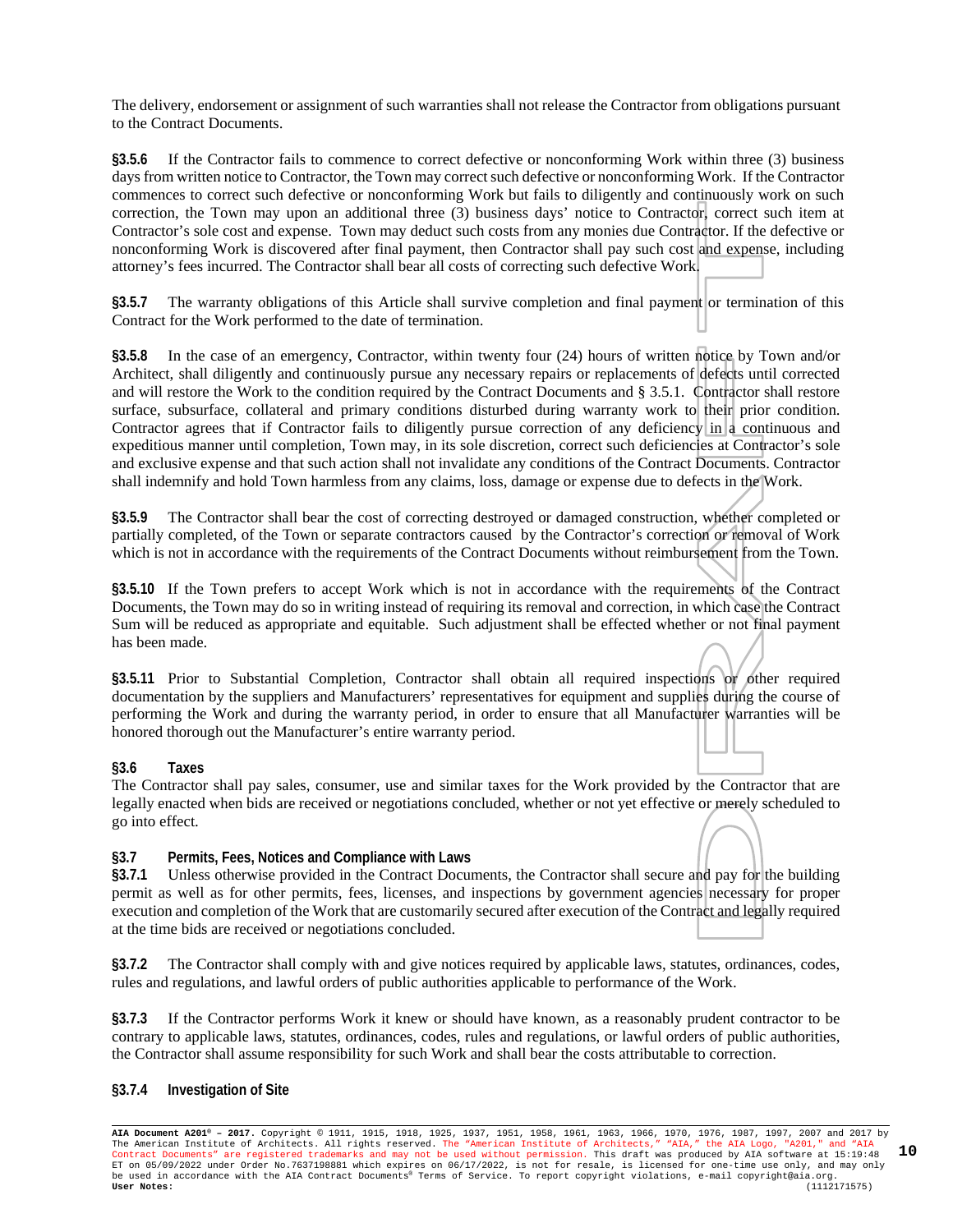Prior to the execution of this Agreement, Contractor has performed pre-bid investigations and services of the current Project and conditions. Contractor represents and warrants that its investigation of the site and existing conditions was performed in detail and was sufficient to disclose the condition of the Project Site and all improvements thereon, and the conditions under which the Work is to be performed, including without limitation (i) the location, condition, layout, and nature of the Project Site and surrounding areas, (ii) anticipated labor supply and costs, (iii) availability and cost of materials, tools, and equipment; and (iv) other similar issues pertinent to the performance of the Work. By execution of this Contract Contractor warrants that Contractor is familiar with and has taken into account local conditions and all reasonably anticipated things that will have a bearing on performance of Contractor's Work and Contractor's costs, including but not limited to traffic maintenance, disposal, handling and storage of the materials, access and restrictions to the site, the conditions of the character of the Work. Failure on the part of Contractor to properly evaluate any factors of costs prior to signing this Contract shall not form a basis for additional compensation. Execution of this Contract shall be conclusive evidence that Contractor has investigated and is satisfied as to the site conditions to be encountered.

**§3.7.5** Town shall not be required to make any adjustment in either the Contract Sum or Contract Time if Contractor fails to comply with the requirements of this Article.

**§3.7.6** Town assumes no responsibility or liability for the physical condition or safety at the Project Site or of any improvements thereon during construction. Contractor shall be solely responsible for providing a safe place for the performance of the Work.

#### **§3.8 Allowances**

**§3.8.1** The Contractor shall include in the Contract Sum all allowances stated in the Contract Documents. Items covered by allowances shall be supplied for such amounts and by such persons or entities as the Town may direct, but the Contractor shall not be required to employ persons or entities to whom the Contractor has reasonable objection.

#### **§3.8.2** Unless otherwise provided in the Contract Documents,

- **.1** allowances shall cover the cost to the Contractor of materials and equipment delivered at the site and all required taxes, less applicable trade discounts;
- **.2** Contractor's costs for unloading and handling at the site, labor, installation costs, overhead, profit, and other expenses contemplated for stated allowance amounts shall be included in the Contract Sum but not in the allowances; and
- **.3** whenever costs are more than or less than allowances or if they are deleted, the Contract Sum shall be adjusted accordingly by Change Order. The amount of the Change Order shall reflect (1) the difference between actual costs and the allowances under Section  $3.8 \cdot 3.2.1$  and (2) changes in Contractor's costs under Section 3.8.2.2. Where there is a savings on a deletion of any allowance, Town shall receive a proportionate credit of Ten Percent (10%) for Contractor's overhead and profit.

**§3.8.3** Materials and equipment under an allowance shall be selected by the Town with reasonable promptness.

#### **§3.9 Superintendent**

**§3.9.1** The Contractor shall employ a competent superintendent and necessary assistants who shall be in attendance at the Project site during performance of the Work. The superintendent shall represent the Contractor, and communications given to the superintendent shall be as binding as if given to the Contractor.

**§3.9.2** Contractor shall assign to the Project team the key employees ("Key Employees") including without limitation engineers, a superintendent, and a project manager, a list of which is attached as  $\frac{Exhibit "}}{2"$  to the Agreement, who shall not be replaced without the Town's prior written consent, which shall not be unreasonably withheld. Unauthorized replacement of the Key Employees by the Contractor may be deemed to be a material breach of this Agreement. If it is necessary to replace the Key Employee(s), the Contractor shall so advise the Town in writing and the replacement individual shall likewise be subject to the Town's approval. The Town may reply within fourteen (14) calendar days of receipt of the information, the Architect may notify the Contractor, stating whether the Town or the Architect (1) has reasonable objection to the proposed superintendent or (2) requires additional time for review. Failure of the Town to provide notice within the 14-day period shall constitute notice of no reasonable objection.

**AIA Document A201® – 2017.** Copyright © 1911, 1915, 1918, 1925, 1937, 1951, 1958, 1961, 1963, 1966, 1970, 1976, 1987, 1997, 2007 and 2017 by The American Institute of Architects. All rights reserved. The "American Institute of Architects," "AIA," the AIA Logo, "A201," and "AIA<br>Contract Documents" are registered trademarks and may not be used without permission. ET on 05/09/2022 under Order No.7637198881 which expires on 06/17/2022, is not for resale, is licensed for one-time use only, and may only<br>be used in accordance with the AIA Contract Documents® Terms of Service. To report **11**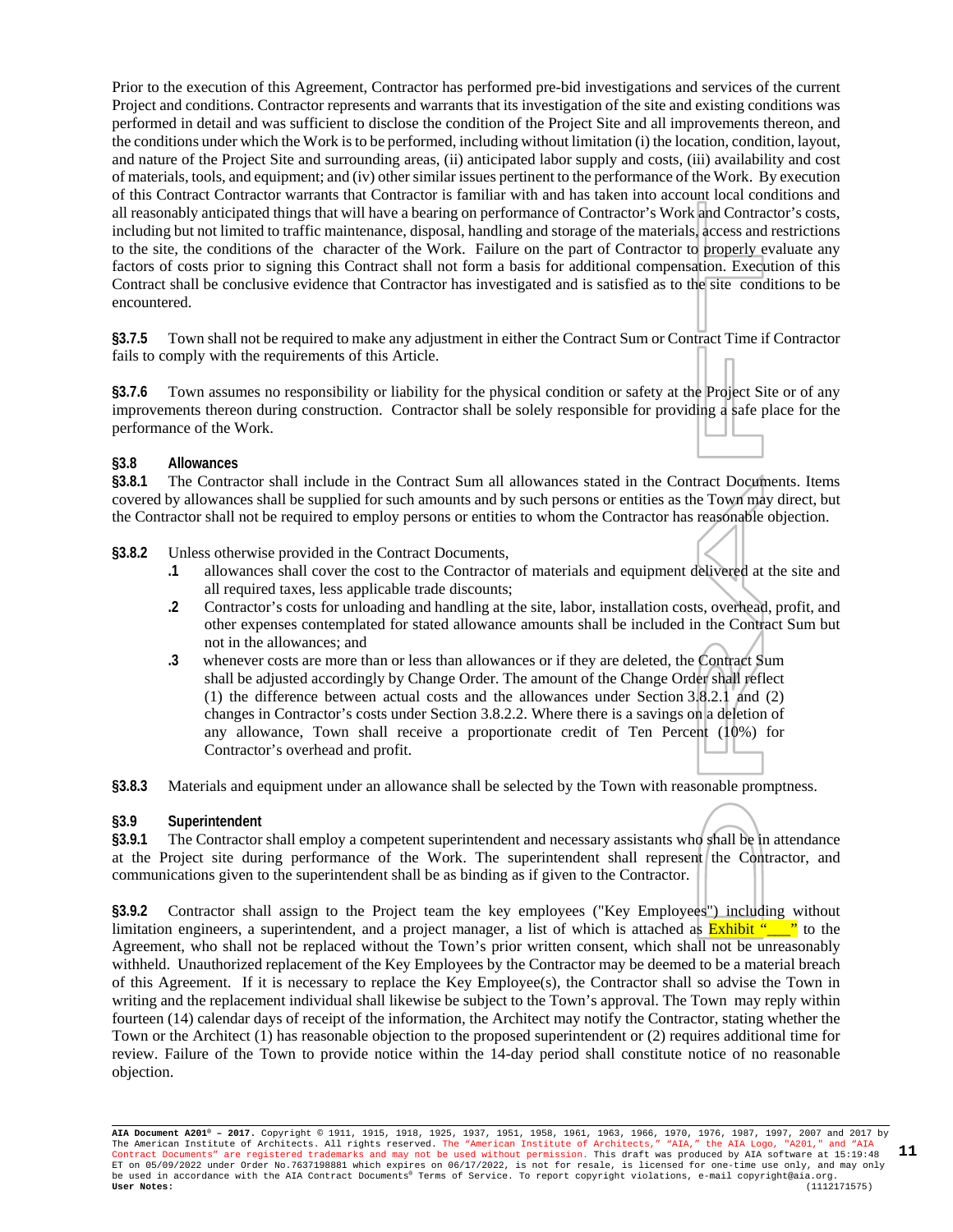**§3.9.3** The Contractor shall not employ a proposed superintendent or Key Employees to whom the Town or Architect has made reasonable and timely objection. The Contractor shall not change the superintendent without the Town's consent, which shall not unreasonably be withheld or delayed.

#### **§3.10 Contractor's Construction and Submittal Schedules**

**§3.10.1** Contractor's construction schedule for the Work is attached as **Exhibit "** to the Agreement. The schedule shall contain detail appropriate for the Project, including (1) the date of commencement of the Work, interim schedule milestone dates, and the date of Substantial Completion; (2) an apportionment of the Work by construction activity; and (3) the time required for completion of each portion of the Work. The schedule shall provide for the orderly progression of the Work to completion and shall not exceed time limits current under the Contract Documents. The schedule shall be revised at appropriate intervals, which shall be no less than once per month.

**§3.10.2** The Contractor, promptly after being awarded the Contract and thereafter as necessary to maintain a current submittal schedule, shall submit a submittal schedule for the Architect's approval. The Architect's approval shall not be unreasonably delayed or withheld. The submittal schedule shall (1) be coordinated with the Contractor's construction schedule, and (2) allow the Architect reasonable time to review submittals. If the Contractor fails to submit a submittal schedule, or fails to provide submittals in accordance with the approved submittal schedule, the Contractor shall not be entitled to any increase in Contract Sum or extension of Contract Time based on the time required for review of submittals.

**§3.10.3** The Contractor shall perform the Work in strict accordance with the original schedules submitted to the Town and Architect and attached to the Agreement as **Exhibit "**\_\_," unless a revision to the schedule is approved in writing by the Town.

**§3.10.4** The original construction schedule and all subsequently submitted updated construction schedules shall be in a detailed precedence-style, resource loaded critical path method (CPM) type format satisfactory to the Town and the Architect which shall also: (1) provide a graphic representation of all activities and events that will occur during performance of the Work; (2) identify each phase of construction and occupancy; and (3) set forth dates that are critical in ensuring the timely and orderly completion of the Work in accordance with the requirements of the Contract Documents (hereinafter referred to as "Milestone Dates"). Contractor shall provide Town will the original/planned, resource loaded schedule electronic files in P6 native electronic files (.xer format). Upon review and acceptance by the Town and the Architect of the Milestone Dates, the construction schedule shall be deemed part of the Contract Documents and attached to the Agreement as a **Exhibit "\_\_\_"** to be incorporated in the Contract Documents. The Contractor shall monitor the progress of the Work for conformance with the requirements of the construction schedule and shall promptly advise the Town of any delays or potential delays. The accepted construction schedule shall be updated one time each month to reflect actual conditions and Contractor shall provide Town with a copy of the updated resource loaded schedule, the electronic files in P6 native electronic files (.xer format), and a list of all changes made to the schedule, at the time Contractor submits its monthly Payment Application. In the event any progress report or schedule update indicates any delays, the Contractor shall propose an affirmative plan to correct the delay, including resequencing of the Work, overtime and/or additional labor, if necessary. In no event shall any progress report constitute an adjustment in the Contract Time, Milestone Dates, or the Contract Sum unless any such adjustment is agreed to by the Town and authorized pursuant to properly executed written Change Order. Contractor shall maintain such progress schedule on a current basis in accordance with the provisions of this Section and shall keep proper records available to inspection by Town to substantiate actual activity, duration and completion dates.

**§3.10.5** In the event the Town or Architect determines that the performance of the Work, as of a Milestone Date, has not progressed or reached the level of completion required by the Contract Documents, the Town shall have the right to order the Contractor, in writing, to take corrective measures necessary to expedite the progress of construction, including, without limitation, (1) working additional shifts or overtime, (2) supplying additional manpower, equipment, and facilities, (3) re-sequencing the Work to avoid the effects of the potential delay; and (4) other similar measures utilizing the most cost effective and reasonable acceleration methods possible to avoid delays and liquidated damages (hereinafter referred to collectively as "Extraordinary Measures"). Such Extraordinary Measures shall continue until the progress of the Work complies with the stage of completion required by the Contract Documents and approved construction schedule. The Town's right to require Extraordinary Measures is solely for the purpose of ensuring the Contractor's compliance with the construction schedule. The Contractor shall be responsible for liquidated damages for delays for failure to meet the construction schedule and to complete the Work within the Contract Time. All Extraordinary Measures required to keep the Project on schedule and to avoid delays shall be a

**AIA Document A201® – 2017.** Copyright © 1911, 1915, 1918, 1925, 1937, 1951, 1958, 1961, 1963, 1966, 1970, 1976, 1987, 1997, 2007 and 2017 by The American Institute of Architects. All rights reserved. The "American Institute of Architects," "AIA," the AIA Logo, "A201," and "AIA<br>Contract Documents" are registered trademarks and may not be used without permission. ET on 05/09/2022 under Order No.7637198881 which expires on 06/17/2022, is not for resale, is licensed for one-time use only, and may only be used in accordance with the AIA Contract Documents® Terms of Service. To report copyright violations, e-mail copyright@aia.org. **User Notes:** (1112171575) **12**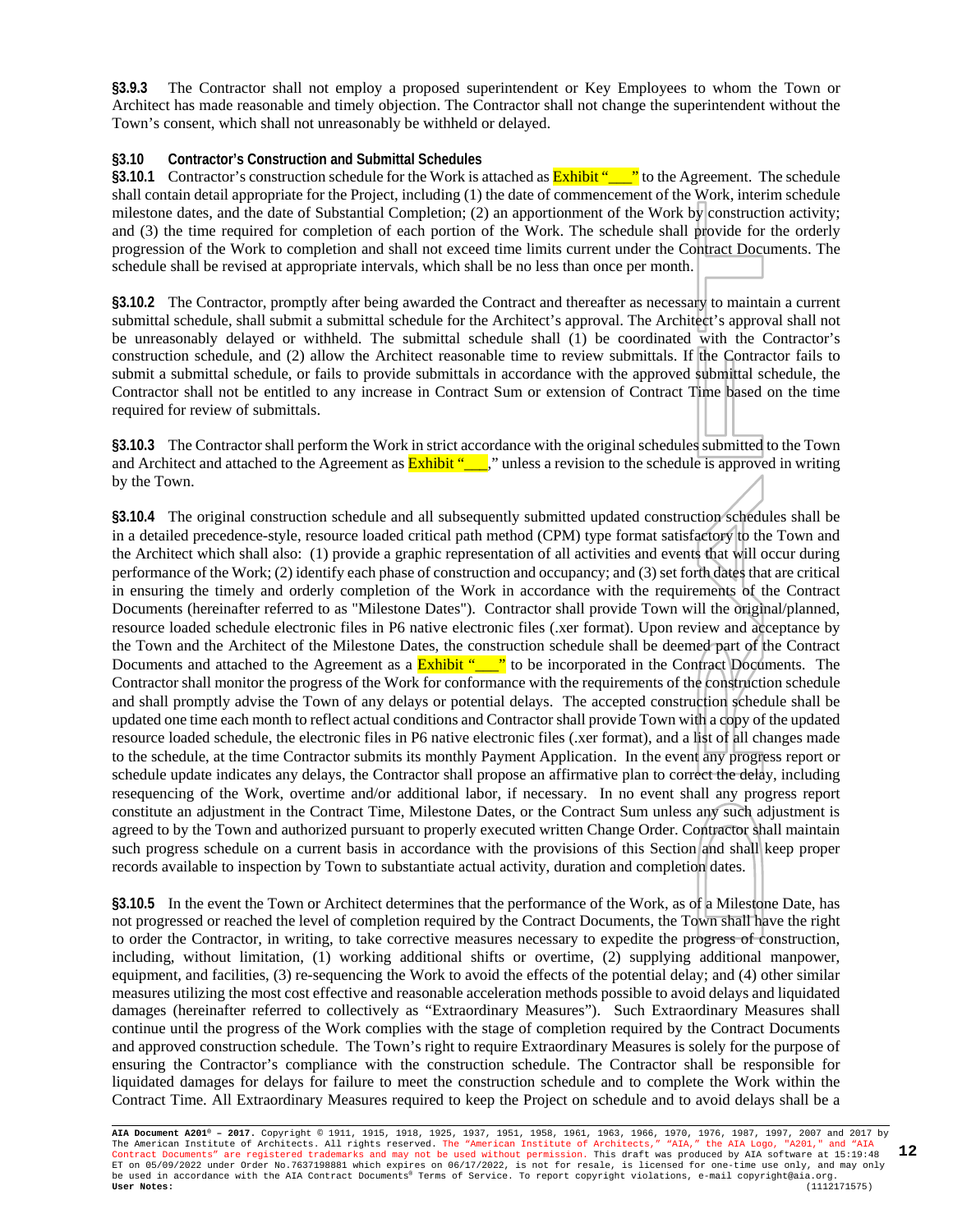Cost of the Work but shall not be a basis to increase the Contract Sum. Should Contractor fail to perform the Extraordinary Measures as provided herein the Town shall give the Contractor a three (3) business day notice of default. If the Contractor does not commence and continue to correct the default as provided in this Section, then the Town may supplement Contractor's crews, supply additional manpower, equipment and facilities, and/or other similar measures to avoid delays. Contractor shall be liable to Town for all costs incurred by Town pursuant to this Section. If Contractor does not perform its obligations pursuant to this Section, an appropriate Change Order shall be issued deducting from payments then or thereafter due the Contractor the reasonable cost incurred pursuant to this Section. If payments then or thereafter due the Contractor are not sufficient to cover such amounts, the Contractor shall pay the difference to the Town.

**§3.10.6** All time limits and obligations are of the essence in the Contract Documents.

**§3.10.7** The Town may exercise the rights furnished the Town under or pursuant to this Section as frequently as the Town deems necessary to ensure that the Contractor's performance of the Work will comply with any Milestone Date and/or the Substantial Completion Date set forth in the Contract Documents. Alternatively, Town may exercise termination rights as provided for in the Contract Documents.

#### **§3.11 Documents and Samples at the Site**

The Contractor shall make available, at the Project site, the Contract Documents, including Change Orders, Construction Change Directives, and other Modifications, in good order and marked currently to indicate field changes and selections made during construction, and the approved Shop Drawings, Product Data, Samples, and similar required submittals. These shall be in electronic form or paper copy, available to the Architect and Town, and delivered to the Town upon completion of the Work as a record of the Work as constructed.

#### **§3.12 Shop Drawings, Product Data and Samples**

**§3.12.1** Shop Drawings are drawings, diagrams, schedules, and other data specially prepared for the Work by the Contractor or a Subcontractor, Sub-subcontractor, manufacturer, supplier, or distributor to illustrate some portion of the Work.

**§3.12.2** Product Data are illustrations, standard schedules, performance charts, instructions, brochures, diagrams, and other information furnished by the Contractor to illustrate materials or equipment for some portion of the Work.

**§3.12.3** Samples are physical examples that illustrate materials, equipment, or workmanship, and establish standards by which the Work will be judged.

**§3.12.4** Shop Drawings, Product Data, Samples, and similar submittals are not Contract Documents. Their purpose is to demonstrate how the Contractor proposes to conform to the information given and the design concept expressed in the Contract Documents for those portions of the Work for which the Contract Documents require submittals. Review by the Architect is subject to the limitations of Section 4.2.7. Informational submittals upon which the Architect is not expected to take responsive action may be so identified in the Contract Documents. Submittals that are not required by the Contract Documents may be returned by the Architect without action.

**§3.12.5** The Contractor shall review for compliance with the Contract Documents, approve, and submit to the Architect, Shop Drawings, Product Data, Samples, and similar submittals required by the Contract Documents, in accordance with the submittal schedule approved by the Architect or, in the absence of an approved submittal schedule, with reasonable promptness and in such sequence as to cause no delay in the Work or in the activities of the Town or of Separate Contractors.

**§3.12.6** By submitting Shop Drawings, Product Data, Samples, and similar submittals, the Contractor represents to the Town and Architect that the Contractor has (1) reviewed and approved them, (2) determined and verified materials, field measurements and field construction criteria related thereto, or will do so, and (3) checked and coordinated the information contained within such submittals with the requirements of the Work and of the Contract Documents.

**§3.12.7** The Contractor shall perform no portion of the Work for which the Contract Documents require submittal and review of Shop Drawings, Product Data, Samples, or similar submittals, until the respective submittal has been approved by the Architect.

**AIA Document A201® – 2017.** Copyright © 1911, 1915, 1918, 1925, 1937, 1951, 1958, 1961, 1963, 1966, 1970, 1976, 1987, 1997, 2007 and 2017 by The American Institute of Architects. All rights reserved. The "American Institute of Architects," "AIA," the AIA Logo, "A201," and "AIA<br>Contract Documents" are registered trademarks and may not be used without permission. ET on 05/09/2022 under Order No.7637198881 which expires on 06/17/2022, is not for resale, is licensed for one-time use only, and may only<br>be used in accordance with the AIA Contract Documents® Terms of Service. To report **13**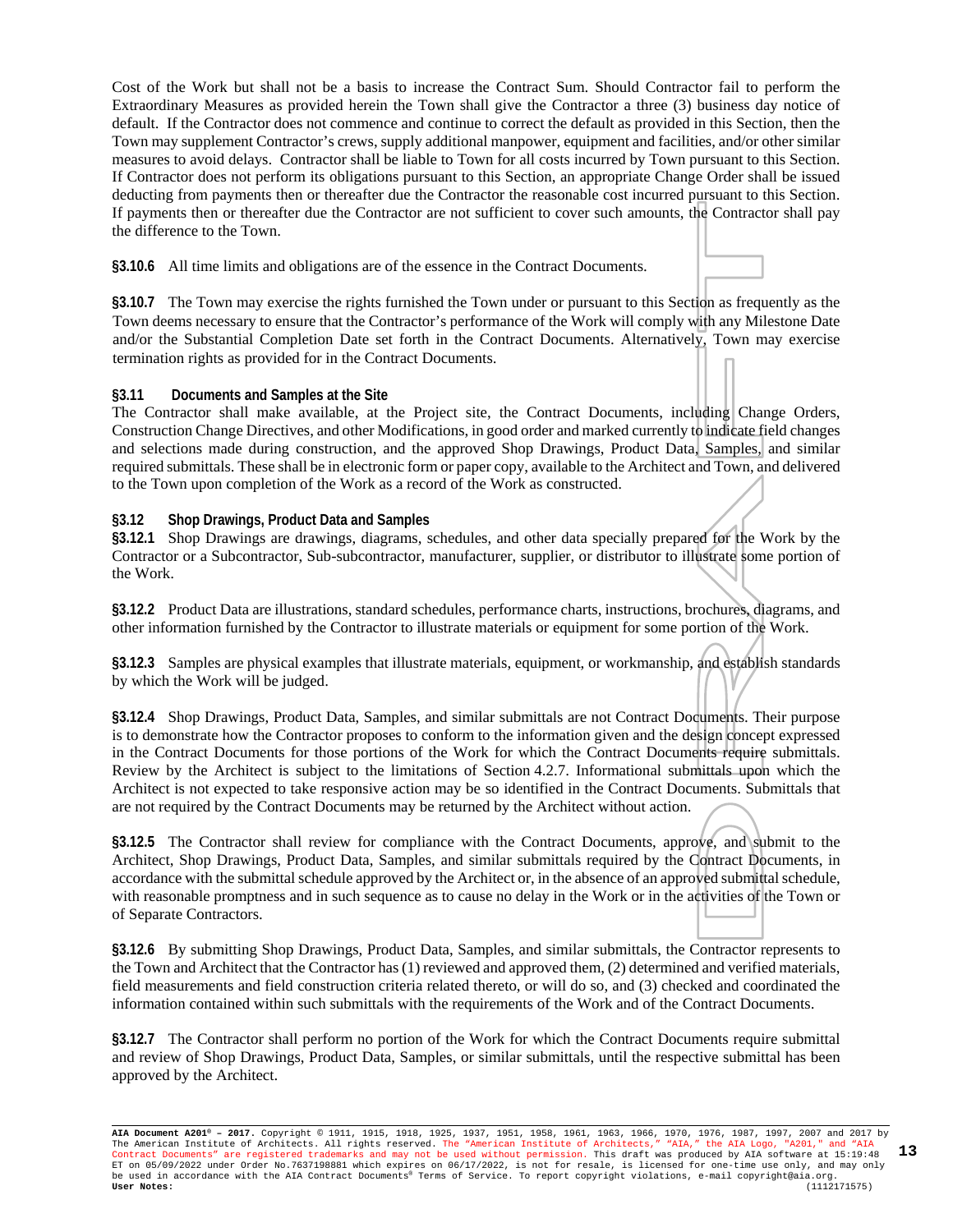**§3.12.8** The Work shall be in accordance with approved submittals except that the Contractor shall not be relieved of responsibility for deviations from the requirements of the Contract Documents by the Architect's approval of Shop Drawings, Product Data, Samples, or similar submittals, unless the Contractor has specifically notified the Architect of such deviation at the time of submittal and (1) the Architect has given written approval to the specific deviation as a minor change in the Work, or (2) a Change Order or Construction Change Directive has been issued authorizing the deviation. The Contractor shall not be relieved of responsibility for errors or omissions in Shop Drawings, Product Data, Samples, or similar submittals, by the Architect's approval thereof.

**§3.12.9** The Contractor shall direct specific attention, in writing or on resubmitted Shop Drawings, Product Data, Samples, or similar submittals, to revisions other than those requested by the Architect on previous submittals. In the absence of such notice, the Architect's approval of a resubmission shall not apply to such revisions.

**§3.12.10** The Contractor shall not be required to provide professional services that constitute the practice of architecture or engineering unless such services are specifically required by the Contract Documents for a portion of the Work or unless the Contractor needs to provide such services in order to carry out the Contractor's responsibilities for construction means, methods, techniques, sequences, and procedures. The Contractor shall not be required to provide professional services in violation of applicable law.

**§3.12.10.1** If professional design services or certifications by a design professional related to systems, materials, or equipment are specifically required of the Contractor by the Contract Documents, the Town and the Architect will specify all performance and design criteria that such services must satisfy. The Contractor shall be entitled to rely upon the adequacy and accuracy of the performance and design criteria provided in the Contract Documents. The Contractor shall cause such services or certifications to be provided by an appropriately licensed design professional, whose signature and seal shall appear on all drawings, calculations, specifications, certifications, Shop Drawings, and other submittals prepared by such professional. Shop Drawings, and other submittals related to the Work, designed or certified by such professional, if prepared by others, shall bear such professional's written approval when submitted to the Architect. The Town and the Architect shall be entitled to rely upon the adequacy and accuracy of the services, certifications, and approvals performed or provided by such design professionals, provided the Town and Architect have specified to the Contractor the performance and design criteria that such services must satisfy. Pursuant to this Section 3.12.10, the Architect will review and approve or take other appropriate action on submittals only for the limited purpose of checking for conformance with information given and the design concept expressed in the Contract Documents.

**§3.12.10.2** If the Contract Documents require the Contractor's design professional to certify that the Work has been performed in accordance with the design criteria, the Contractor shall furnish such certifications to the Architect at the time and in the form specified by the Architect.

#### **§3.13 Use of Site**

**§3.13.1** The Contractor shall confine operations at the site to areas permitted by applicable laws, statutes, ordinances, codes, rules and regulations, lawful orders of public authorities, and the Contract Documents and shall not unreasonably encumber the site with materials or equipment. If the Work requires the use of sidewalks, public ways or other areas outside of the Town's Project site, the Contractor shall be responsible for obtaining all necessary approvals for such work, and Contractor shall pay for and obtain all necessary permits, including but not limited to road closure permits. The Contractor shall also arrange and pay for all local police and fire officers and personnel required to be present at or adjacent to the Project site in connection with the work. The Contractor must secure all materials and equipment that are stored on the Project site and shall take all safety precautions necessary to protect such materials and equipment. The Contractor shall be responsible, as a Cost of the Work included as part of the Contract Sum, for all measures to protect the Project site and property adjacent to the Project, from the Contractor's Work. The Contractor shall be responsible for all damages and costs for failure to comply with this Section 3.13.

**§3.13.2** Except for the Contractor, no other entity for whom the Contractor is responsible, including all of its Subcontractors, and any other entity performing work for the Contractor shall erect any sign on the Project site without the prior written consent of the Town.

**§3.13.3** Contractor represents that it is familiar with the community in which the Project is being constructed. Contractor has included all adequate security (including but not limited to watchman security guards) measures to protect the site from theft and vandalism in the Contract Sum and Town shall not be responsible for any additional security costs.

**AIA Document A201® – 2017.** Copyright © 1911, 1915, 1918, 1925, 1937, 1951, 1958, 1961, 1963, 1966, 1970, 1976, 1987, 1997, 2007 and 2017 by The American Institute of Architects. All rights reserved. The "American Institute of Architects," "AIA," the AIA Logo, "A201," and "AIA<br>Contract Documents" are registered trademarks and may not be used without permission. ET on 05/09/2022 under Order No.7637198881 which expires on 06/17/2022, is not for resale, is licensed for one-time use only, and may only<br>be used in accordance with the AIA Contract Documents® Terms of Service. To report **14**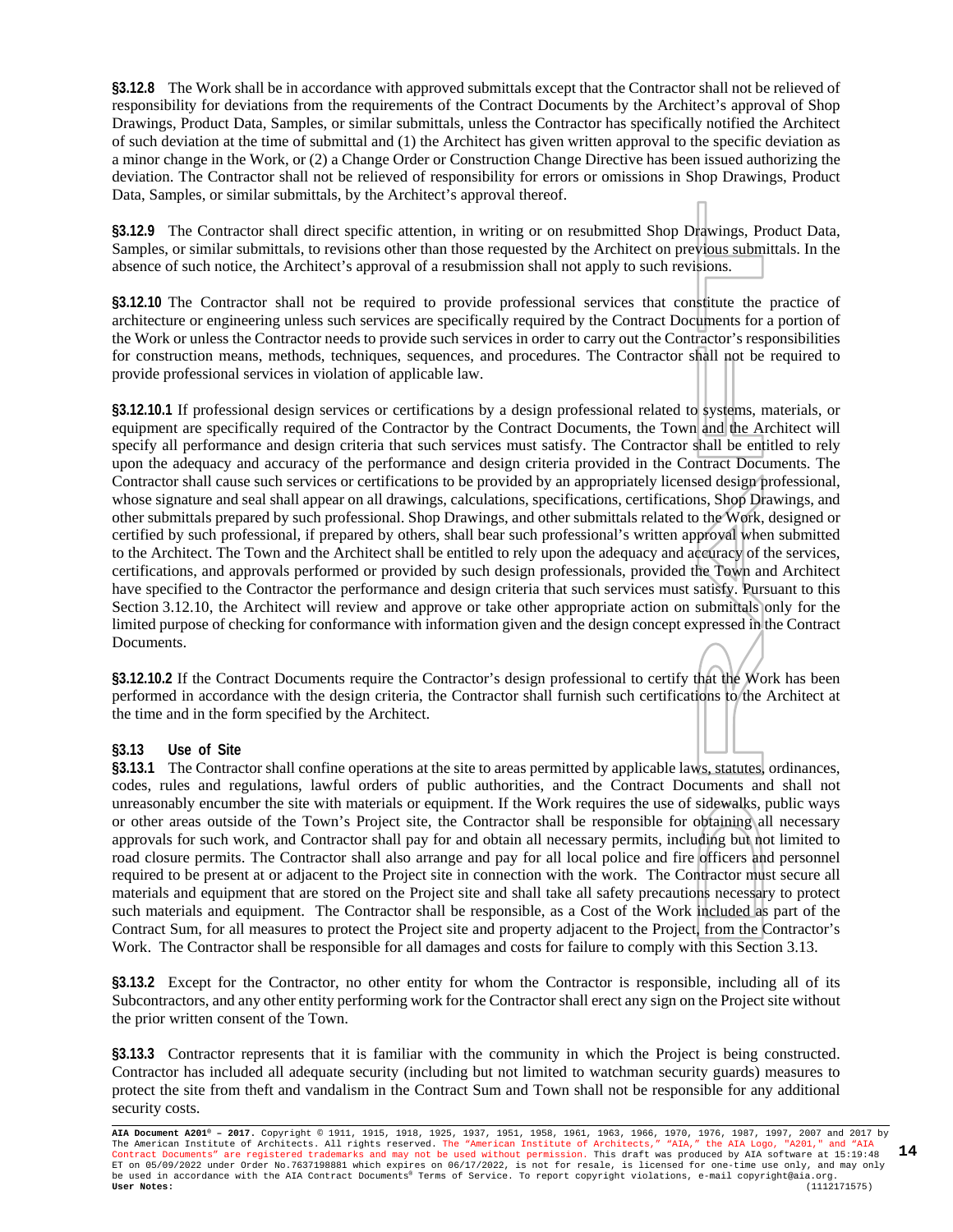#### **§3.14 Cutting and Patching**

**§3.14.1** The Contractor shall be responsible for cutting, fitting, or patching required to complete the Work or to make its parts fit together properly. All areas requiring cutting, fitting, or patching shall be restored to the condition existing prior to the cutting, fitting, or patching, unless otherwise required by the Contract Documents.

**§3.14.2** The Contractor shall not damage or endanger a portion of the Work or fully or partially completed construction of the Town or Separate Contractors by cutting, patching, or otherwise altering such construction, or by excavation. The Contractor shall not cut or otherwise alter construction by the Town or a Separate Contractor except with written consent of the Town and of the Separate Contractor. Consent shall not be unreasonably withheld. The Contractor shall not unreasonably withhold, from the Town or a Separate Contractor, its consent to cutting or otherwise altering the Work.

#### **§3.15 Cleaning Up and Repair**

**§3.15.1** The Contractor shall at all times keep the premises and surrounding area free from accumulation of waste materials and rubbish caused by operations under the Contract Documents. At completion of the Work, the Contractor shall, at its sole cost and expense, remove all waste materials, rubbish, the Contractor's tools, construction equipment, machinery, and surplus materials, from and about the Project.

**§3.15.2** If the Contractor fails to clean up as provided in the Contract Documents, the Town may do so and the Town shall be entitled to reimbursement from the Contractor or Town may deduct the cost of cleanup from any amounts due Contractor.

**§3.15.3** Contractor agrees to immediately repair at its sole cost and expense all damages to the Property, including, but not limited to, any damages to real or personal property arising from or relating to Contractor's performance of the Work to the reasonable satisfaction of the Town.

#### **§3.16 Access to Work**

The Contractor shall provide the Town and Architect with access to the Work in preparation and progress wherever located.

#### **§3.17 Royalties, Patents and Copyrights**

The Contractor shall pay all royalties and license fees. The Contractor shall defend suits or claims for infringement of copyrights and patent rights and shall hold the Town and Architect harmless from loss on account thereof, but shall not be responsible for defense or loss when a particular design, process, or product of a particular manufacturer or manufacturers is required by the Contract Documents, or where the copyright violations are contained in Drawings, Specifications, or other documents prepared by the Town or Architect. However, if an infringement of a copyright or patent is discovered by, or made known to, the Contractor, the Contractor shall be responsible for the loss unless the information is promptly furnished to the Architect.

#### **§3.18 Indemnification**

**§3.18.1** To the fullest extent permitted by law, the Contractor shall defend, indemnify and hold harmless the Town, Architect, Architect's consultants, and agents and employees of any of them from and against claims, damages, losses, and expenses, including but not limited to attorneys' fees (at the trial and appellate levels), arising out of or resulting from performance of the Work, regardless of whether or not such claim, damage, loss, or expense is caused in part by a party indemnified hereunder. Such obligation shall not be construed to negate, abridge, or reduce other rights or obligations of indemnity that would otherwise exist as to a party or person described in this Section 3.18.

**§3.18.2** In any and all claims against the Indemnified Parties by any employee of the Contractor, or anyone for whose acts any of them may be liable, the indemnification obligation under this provision of this Contract shall not be limited in any way by any limitation on the amount or type of damages, compensation or benefits payable by or on behalf of the Contractor or any Subcontractor under Workers Compensation Acts, Disability Benefit Acts or other employee benefit acts.

**§3.18.3** The Parties hereto acknowledge and agree that, to the extent any portion of the indemnification provisions contained herein is deemed void or unenforceable in any action or proceeding, then such portion shall be considered severed such that it will not affect the remaining portions of these indemnification provisions.

**AIA Document A201® – 2017.** Copyright © 1911, 1915, 1918, 1925, 1937, 1951, 1958, 1961, 1963, 1966, 1970, 1976, 1987, 1997, 2007 and 2017 by The American Institute of Architects. All rights reserved. The "American Institute of Architects," "AIA," the AIA Logo, "A201," and "AIA<br>Contract Documents" are registered trademarks and may not be used without permission. ET on 05/09/2022 under Order No.7637198881 which expires on 06/17/2022, is not for resale, is licensed for one-time use only, and may only<br>be used in accordance with the AIA Contract Documents® Terms of Service. To report **15**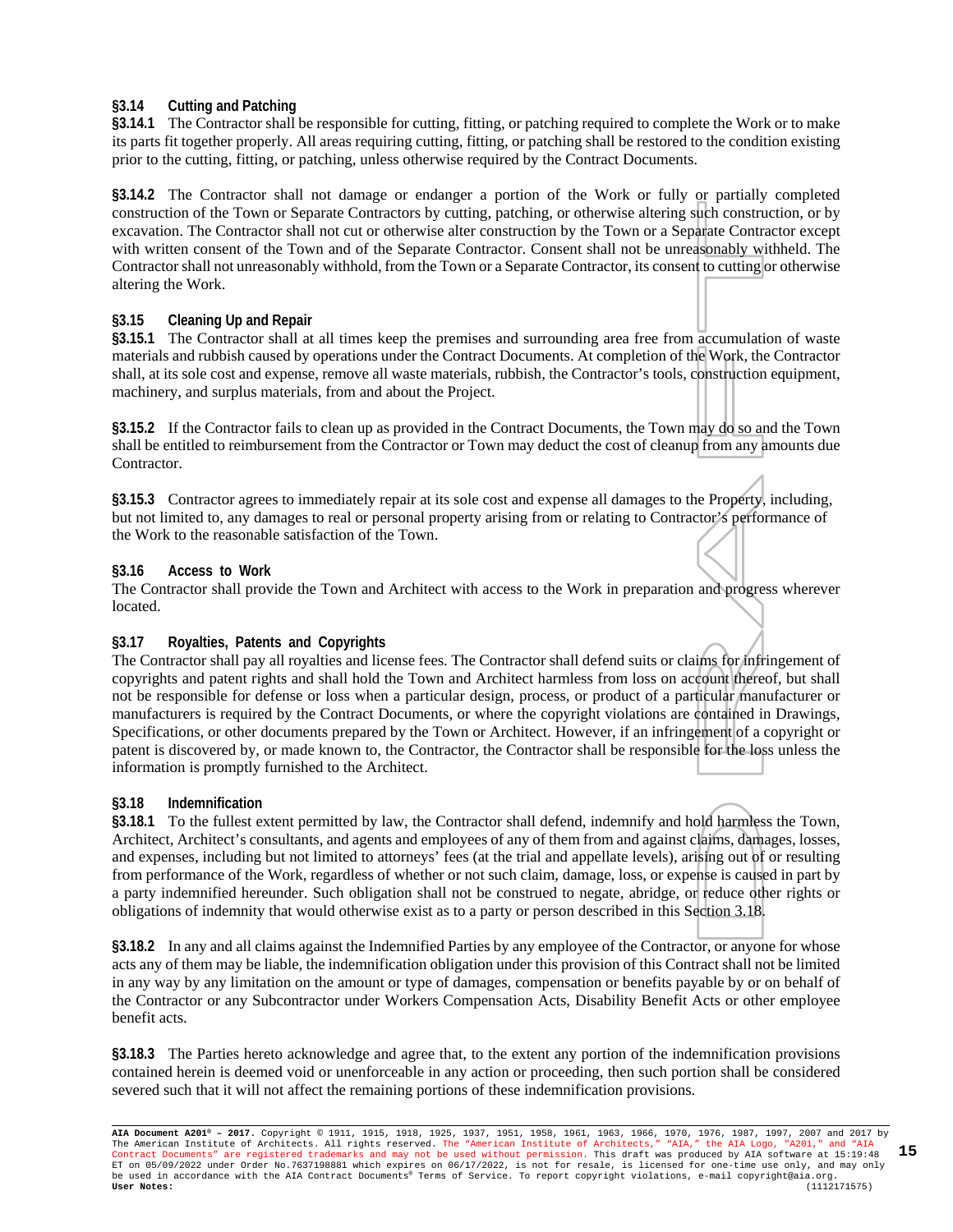**§3.18.4** The Indemnitors' indemnity obligations under this Section shall also specifically include, without limitation, all claims, fines, penalties, damages, liability, costs, fees, expenses (including, without limitation, reasonable attorneys' fees and expenses), and punitive and consequential damages (if any) arising out of, or in connection with or attributable to, any claims made against the Indemnified Parties for (i) bodily injury, sickness, disease, death, or destruction of tangible property caused by Contractor and/or any of its Subcontractors and/or Sub-subcontractors, (ii) violation of or failure to comply with any law, statute, ordinance, rule, regulation, code or requirement of a public authority that bears upon the performance of the Work by the Contractor, and/or any of the Indemnitors, or any person or entity for whom they are responsible, (iii) Contractor's failure to comply with any provision of the Contract Documents including Warranty obligations, and obligations to correct damaged and defective work, (iv) means, methods, procedures, techniques, or sequences of execution or performance of the Work, and/or (v) failure to secure and pay for permits, fees, approvals, licenses, and inspections as required under this Contract and/or the other the Contract Documents, or any violation of any permit or other approval of a public authority applicable to the Work, by the Contractor, a Subcontractor, or any person or entity for whom either is responsible. Moreover, and without limiting the foregoing, the Indemnitor's indemnity obligations under this Section include any and all claims by third parties against Indemnified Parties for consequential damages arising from and/or in connection with this Contract and/or the performance and/or failure of the Work.

**§3.18.5** The Contractor shall indemnify and hold harmless all of the Indemnified Parties from and against any costs and expenses (including reasonable attorneys' fees for all trial and appellate levels) incurred by any of the Indemnified Parties in enforcing any of the Contractor's defense, indemnity and hold-harmless obligations under this Contract.

**§3.18.6** The Contractor shall include in all Subcontracts provisions by which each Subcontractor agrees to defend, indemnify and hold harmless Contractor and the Indemnified Parties from and against liability, damages, losses and costs, including, but not limited to, reasonable attorneys' fees for all trial and appellate levels, arising out of, in connection with, or resulting from the performance of the Work or any Subcontractor's obligations under the Contract Documents to the same extent and in the same manner as the Contractor is liable to Town pursuant to this provision.

**§3.18.7** Nothing herein is intended to serve as a waiver of sovereign immunity by the Town nor shall anything included herein be construed as consent to be sued by third parties in any matter arising out of this Agreement or any other contract. The Town is subject to section 768.28, Florida Statutes, as may be amended from time to time.

**§3.18.8** The provisions of this Section shall survive final completion and final payment or termination of this Contract.

#### **ARTICLE 4 ARCHITECT**

**§4.1 General**

**§4.1.1** The Architect is the person or entity retained by the Town pursuant to Section 2.3.2 and identified as such in the Agreement.

**§4.1.2** Duties, responsibilities, and limitations of authority of the Architect as set forth in the Contract Documents shall not be restricted, modified, or extended without written consent of the Town, Contractor, and Architect. Consent shall not be unreasonably withheld.

#### **§4.2 Administration of the Contract**

**§4.2.1** The Architect will provide administration of the Contract as described in the Contract Documents and will be an Town's representative with the authorities described herein during construction until the date the Architect issues the final Certificate for Payment. The Architect will have authority to act on behalf of the Town only to the extent provided in the Contract Documents.

**§4.2.2** The Architect will visit the site at intervals appropriate to the stage of construction, or as otherwise agreed with the Town, to become generally familiar with the progress and quality of the portion of the Work completed, and to determine in general if the Work observed is being performed in a manner indicating that the Work, when fully completed, will be in accordance with the Contract Documents. However, the Architect will not be required to make exhaustive or continuous on-site inspections to check the quality or quantity of the Work. The Architect will not have control over, charge of, or responsibility for the construction means, methods, techniques, sequences or procedures, or for the safety precautions and programs in connection with the Work, since these are solely the Contractor's rights and responsibilities under the Contract Documents.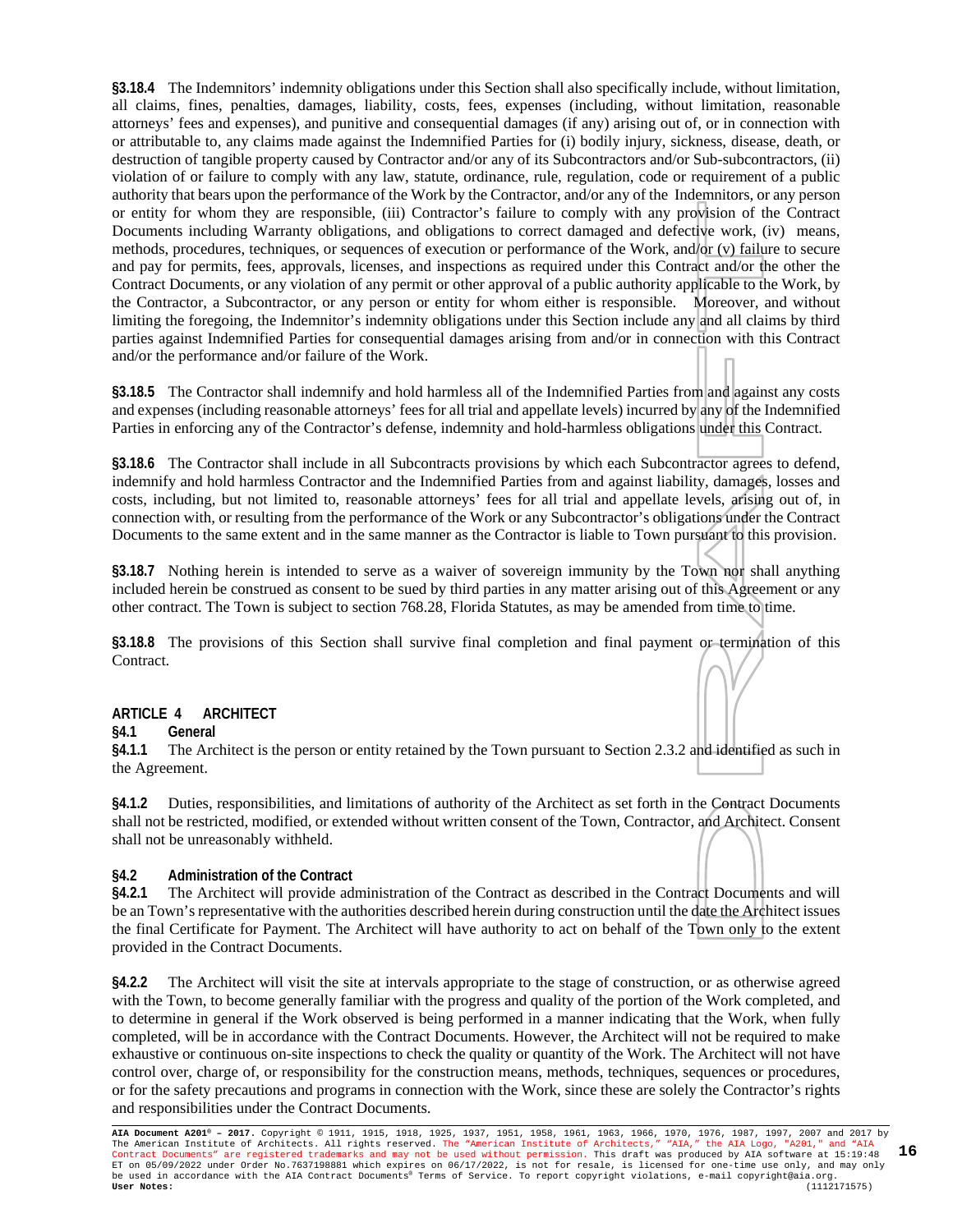**§4.2.3** On the basis of the site visits, the Architect will keep the Town reasonably informed about the progress and quality of the portion of the Work completed, and promptly report to the Town (1) known deviations from the Contract Documents, (2) known deviations from the most recent construction schedule submitted by the Contractor, and (3) defects and deficiencies observed in the Work. The Architect will not be responsible for the Contractor's failure to perform the Work in accordance with the requirements of the Contract Documents. The Architect will not have control over or charge of, and will not be responsible for acts or omissions of, the Contractor, Subcontractors, or their agents or employees, or any other persons or entities performing portions of the Work.

#### **§4.2.4 Communications**

The Town and Contractor shall be able to communicate with each other, copying the Architect in all communications that relate to or affect the Architect's services or professional responsibilities. The Town shall promptly notify the Architect of the substance of any direct communications between the Town and the Contractor otherwise relating to the Project. Communications by and with the Architect's consultants shall be through the Architect. Communications by and with Subcontractors and suppliers shall be through the Contractor. Communications by and with Separate Contractors shall be through the Town. The Contract Documents may specify other communication protocols. Contractor hereby authorizes and consents to direct communications, at any time and in any fashion, between Town and any Subcontractors and Sub-subcontractors on the Project, regarding the Work performed on the Project and the status of payments to said persons or entities for said Work.

**§4.2.5** Based on the Architect's evaluations of the Contractor's Applications for Payment, the Architect will review and certify the amounts due the Contractor and will issue Certificates for Payment in such amounts.

**§4.2.6** The Town, Town's Representative, and Architect have authority to reject Work that does not conform to the Contract Documents. Whenever the Town, Town's Representative, or Architect consider it necessary or advisable, each of them has authority to require inspection or testing of the Work in accordance with Sections 13.4.2 and 13.4.3, whether or not the Work is fabricated, installed or completed. However, neither this authority nor a decision made in good faith either to exercise or not to exercise such authority shall give rise to a duty or responsibility of the Town, Town's Representative, or Architect to the Contractor, Subcontractors, suppliers, their agents or employees, or other persons or entities performing portions of the Work.

**§4.2.7** The Architect will review and approve, or take other appropriate action upon, the Contractor's submittals such as Shop Drawings, Product Data, and Samples, but only for the limited purpose of checking for conformance with information given and the design concept expressed in the Contract Documents. The Architect's action will be taken in accordance with the submittal schedule approved by the Architect or, in the absence of an approved submittal schedule, with reasonable promptness while allowing sufficient time in the Architect's professional judgment to permit adequate review. Review of such submittals is not conducted for the purpose of determining the accuracy and completeness of other details such as dimensions and quantities, or for substantiating instructions for installation or performance of equipment or systems, all of which remain the responsibility of the Contractor as required by the Contract Documents. The Architect's review of the Contractor's submittals shall not relieve the Contractor of the obligations under Sections 3.3, 3.5, and 3.12. The Architect's review shall not constitute approval of safety precautions or of any construction means, methods, techniques, sequences, or procedures. The Architect's approval of a specific item shall not indicate approval of an assembly of which the item is a component.

**§4.2.8** The Architect may prepare Change Orders and Construction Change Directives, and may recommend minor changes in the Work as provided in Section 7.4. The Architect will investigate and make determinations and recommendations regarding concealed and unknown conditions as provided in Section 3.7.4.

**§4.2.9** The Architect will conduct inspections to determine the date or dates of Substantial Completion and the date of final completion; issue Certificates of Substantial Completion pursuant to Section 9.8; receive and forward to the Town, for the Town's review and records, written warranties and related documents required by the Contract and assembled by the Contractor pursuant to Section 9.10; and issue a final Certificate for Payment pursuant to Section 9.10, which final Certificate for Payment cannot be issued unless all requirements of the Agreement are performed pursuant to Section 9.10.

**§4.2.10** If the Town and Architect agree, the Architect will provide one or more Project representatives to assist in carrying out the Architect's responsibilities at the site. The Town shall notify the Contractor of any change in the duties, responsibilities and limitations of authority of the Project representatives.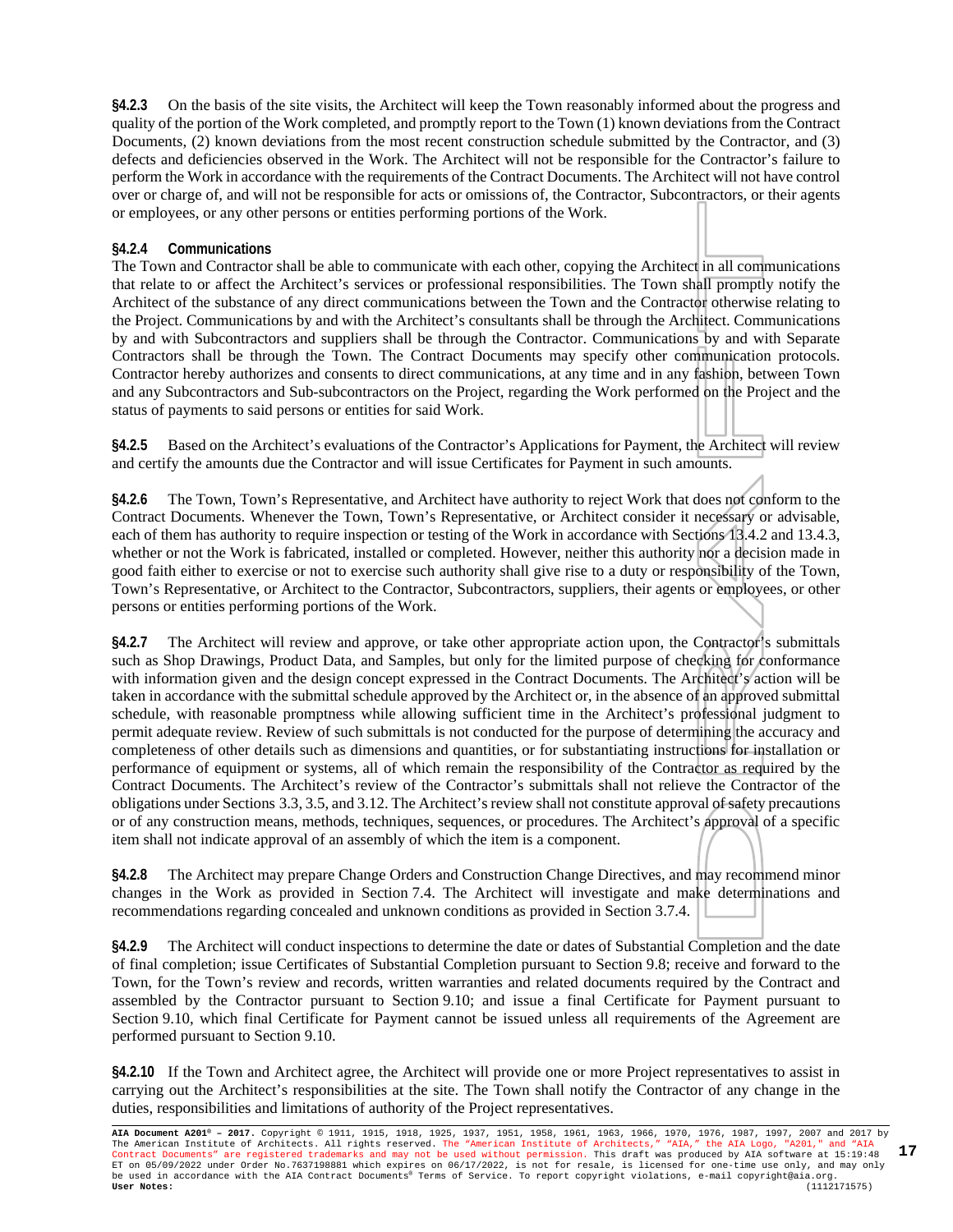**§4.2.11** The Architect will interpret and decide matters concerning performance under, and requirements of, the Contract Documents on written request of either the Town or Contractor. The Architect's response to such requests will be made in writing within any time limits agreed upon or otherwise with reasonable promptness.

**§4.2.12** Interpretations and decisions of the Architect will be consistent with the intent of, and reasonably inferable from, the Contract Documents and will be in writing or in the form of drawings. When making such interpretations and decisions, the Architect will endeavor to secure faithful performance by both Town and Contractor, will not show partiality to either, and will not be liable for results of interpretations or decisions rendered in good faith.

**§4.2.13** The Architect's decisions on matters relating to aesthetic effect will be final if consistent with the intent expressed in the Contract Documents.

**§4.2.14** The Architect will review and respond to requests for information about the Contract Documents. The Architect's response to such requests will be made in writing within any time limits agreed upon or otherwise with reasonable promptness. If appropriate, the Architect will prepare and issue supplemental Drawings and Specifications in response to the requests for information.

**§4.2.15** Should the Contractor request information, interpretations of Contract Documents, use of alternates, approval of samples (but not Shop Drawings) or make other similar requests (hereinafter "RFI" or "RFIs"), it shall do so in good faith, in writing, and in a reasonable time and fashion. The Architect's response to RFIs will be made in writing and within five (5) business days except for emergencies which shall be within three (3) business days**.** The period shall be extended if the Architect is not able to respond due to the failure of Contractor to provide adequate and accurate information to the Architect. Furthermore, should the Architect require compensation to review any Contractor requests which are abusive or unreasonable in number or timing, the Architect shall expedite its review of the RFIs provided Contractor agrees in writing to reimburse Town for any architectural fees necessitated in responding to such RFIs. Contractor agrees that Town may deduct any such architectural fees from any sums otherwise due Contractor.

**§4.2.16** With regard to the submission and approval of Shop Drawings or other submittals, the period of time for response is as soon as reasonably possible, but no longer than ten (10) business days, except for emergencies which shall be reviewed by Architect in three (3) business days. It is Contractor's responsibility to determine in advance the amount of time Architect will take to review Shop Drawings or submittals as provided in §  $3,10.2$ , and what information will be required for adequate review. Contractor is further responsible for submitting thorough and complete requests for review or approval in sufficient time so as not to cause any delay to the Contractor's Work. Contractor shall submit Shop Drawings in accordance with the submittal schedule. Contractor will not be entitled to an extension of the Contact Time or increase to the Contract Sum due to any delay on the part of Architect, unless Contractor can demonstrate by clear and convincing documentation that Contractor properly submitted the request in accordance with the approved submittal schedule and Architect failed, due to no fault of Contractor, to respond in accordance with the approved submittal schedule, and was in fact delayed, which delay could not have otherwise been avoided by Contractor.

**§4.2.17** Notwithstanding any other provision to the Contract, the Architect or its consultant(s) does not have authority to authorize changes to the Contract Documents. Only Town shall be authorized to execute Change Orders, or otherwise modify these Contract Documents. Should Contractor desire to change any materials, or equipment required by Construction Change Directives, Contractor must first notify the Town and Architect of its intent to deviate from the Contract Documents by preparing a Construction Change Directive and obtain written approval for performance of any Work which changes or deviates from the Contract Documents. Failure to obtain said approval in writing will bar Contractor from any claim for additional compensation, delays or arguing that the Architect or its consultants directed the work.

#### **ARTICLE 5 SUBCONTRACTORS**

#### **§5.1 Definitions**

**§5.1.1** A Subcontractor is a person or entity who has a direct contract with the Contractor to perform a portion of the Work at the site. The term "Subcontractor" is referred to throughout the Contract Documents as if singular in number and means a Subcontractor or an authorized representative of the Subcontractor. The term "Subcontractor" does not include a Separate Contractor or the subcontractors of a Separate Contractor.

**AIA Document A201® – 2017.** Copyright © 1911, 1915, 1918, 1925, 1937, 1951, 1958, 1961, 1963, 1966, 1970, 1976, 1987, 1997, 2007 and 2017 by The American Institute of Architects. All rights reserved. The "American Institute of Architects," "AIA," the AIA Logo, "A201," and "AIA<br>Contract Documents" are registered trademarks and may not be used without permission. ET on 05/09/2022 under Order No.7637198881 which expires on 06/17/2022, is not for resale, is licensed for one-time use only, and may only be used in accordance with the AIA Contract Documents® Terms of Service. To report copyright violations, e-mail copyright@aia.org. **User Notes:** (1112171575) **18**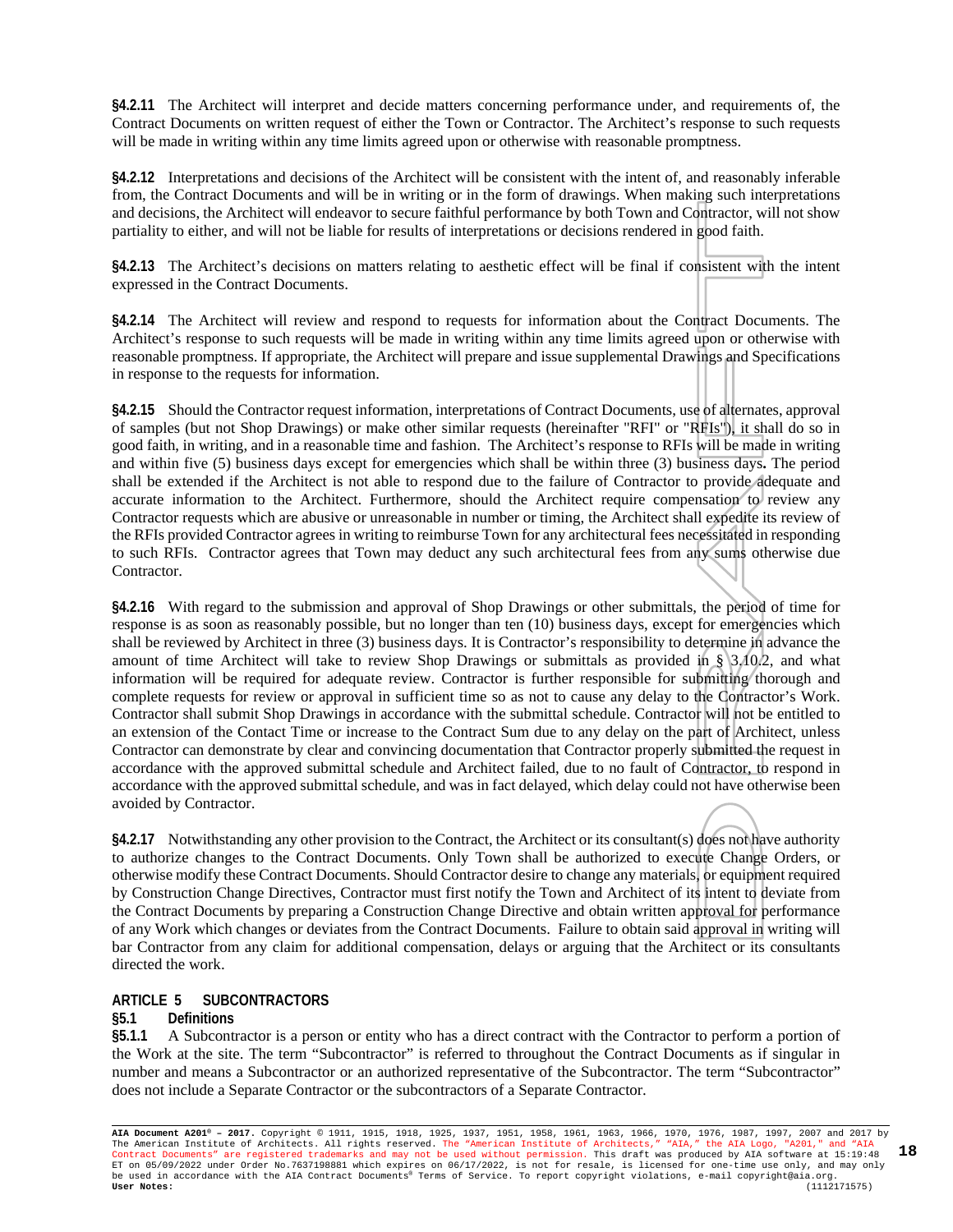**§5.1.2** A Sub-subcontractor is a person or entity who has a direct or indirect contract with a Subcontractor to perform a portion of the Work at the site. The term "Sub-subcontractor" is referred to throughout the Contract Documents as if singular in number and means a Sub-subcontractor or an authorized representative of the Sub-subcontractor.

#### **§5.2 Award of Subcontracts and Other Contracts for Portions of the Work**

**§5.2.1** Unless otherwise stated in the Contract Documents, the Contractor, as soon as practicable after award of the Contract, shall furnish in writing to the Town and Architect the information required by Article 10 of the Contract.

**§5.2.2** The Contractor shall not contract with a proposed person or entity to whom the Town or Architect has made reasonable and timely objection. The Contractor shall not be required to contract with anyone to whom the Contractor has made reasonable objection.

**§5.2.3** The Contractor shall not substitute a Subcontractor, person, or entity for one previously selected if the Town or Architect makes reasonable objection to such substitution.

#### **§5.3 Subcontractual Relations**

By written agreement, the Contractor shall require each Subcontractor, to the extent of the Work to be performed by the Subcontractor, to be bound to the Contractor by terms of the Contract Documents, and to assume toward the Contractor all the obligations and responsibilities, including the responsibility for safety of the Subcontractor's Work that the Contractor, by these Contract Documents, assumes toward the Town and Architect. Each subcontract agreement shall preserve and protect the rights of the Town and Architect under the Contract Documents with respect to the Work to be performed by the Subcontractor so that subcontracting thereof will not prejudice such rights, and shall allow to the Subcontractor, unless specifically provided otherwise in the subcontract agreement, the benefit of all rights, remedies, and redress against the Contractor that the Contractor, by the Contract Documents, has against the Town. Where appropriate, the Contractor shall require each Subcontractor to enter into similar agreements with Sub-subcontractors. The Contractor shall make available to each proposed Subcontractor, prior to the execution of the subcontract agreement, copies of the Contract Documents to which the Subcontractor will be bound, and, upon written request of the Subcontractor, identify to the Subcontractor terms and conditions of the proposed subcontract agreement that may be at variance with the Contract Documents. Subcontractors will similarly make copies of applicable portions of such documents available to their respective proposed Sub-subcontractors.

**§5.3.1** Subcontract Agreements. Contractor hereby agrees that each subcontract agreement shall contain provisions granting the Contractor the right to terminate the subcontract at any time for the Contractor's convenience and without cause. Each subcontract agreement shall preserve and protect the rights of the Town and Architect under the Contract Documents with respect to the Work to be performed by the Subcontractor so that subcontracting thereof will not prejudice such rights, and shall allow to the Subcontractor, unless specifically provided otherwise in the subcontract agreement, the benefit of all rights, remedies and redress against the Contractor that the Contractor, by the Contract Documents, has against the Town. Where appropriate, the Contractor shall require each Subcontractor to enter into similar written agreements with Sub-Subcontractors. The Contractor shall make available to each proposed Subcontractor, prior to the execution of the subcontract agreement, copies of the Contract Documents to which the Subcontractor will be bound. Subcontractors will similarly make copies of applicable portions of such documents available to their respective proposed Sub-Subcontractors.

§5.3.2 Subcontractor and Material and Equipment Manufacturer Warranties: Contractor shall have each subcontractor performing Work at this Project execute warranties for a minimum period of five (5) years in favor of the Town utilizing forms approved by the Town. Contractor shall also have the subcontractors and material or equipment manufacturers execute Extended Warranties if required by the Contract Documents in favor of the Town utilizing the forms approved by Town.

#### **§5.4 Contingent Assignment of Subcontracts**

**§5.4.1** The Contractor hereby assigns to the Town an option to accept assignment of all of Contractor's contract rights with respect to Subcontractors and material and equipment suppliers that contracted to provide Work, materials and equipment to the Project in accordance with the Contract Documents, provided that Town may elect in writing to exercise that option only after proper termination of the Contactor for Contractor's default. For those subcontract agreements which the Town accepts by notifying the Subcontractors and Contractor in writing, the option shall include, but not be limited to, all Contractor's rights to make claims regarding quality of the Work and warranty claims. It is further agreed that all Subcontracts and material and equipment purchase contracts entered into by Contractor or its Subcontractors or material suppliers, shall contain a provision stating that, if after termination of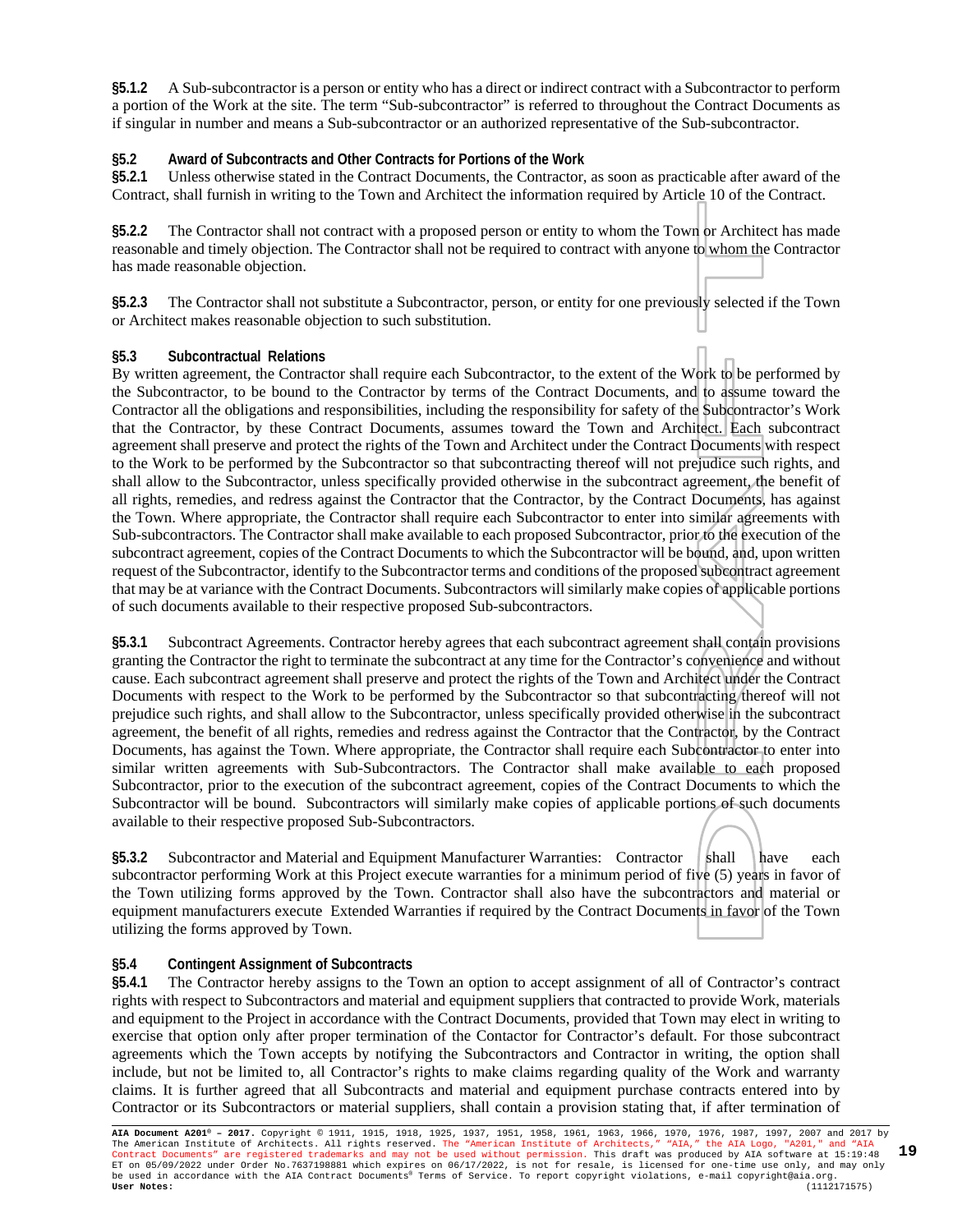Contractor for Contractor's default or completion of the Work, the Town may bring any claim directly against any Subcontractor of Contractor, including any surety bond furnished for or on behalf of such Subcontractor, for breach of contract, warranty rights, quality of workmanship, and create third party beneficiary rights of Town in said agreements. It is further agreed and understood that such assignment(s) and third party beneficiary rights are part of the consideration to Town for entering into this Agreement with Contractor and may not be withdrawn. Subcontractor or equipment and material suppliers shall be notified of Town's rights. Additionally, nothing contained in this Agreement shall constitute an assignment of Contractor's rights against the Town or create any third party beneficiary rights in any Subcontractors or material and equipment suppliers of Contractor. The purpose of this provision is to allow the Town, in addition to Contractor, to make claim for damage or indemnification directly against any Subcontractors or material and equipment suppliers that may be ultimately responsible for defects or deficiencies in the Work or materials and equipment. Additionally, this assignment is for the purpose of permitting Town to require any such Subcontractor or materials and equipment suppliers to complete the unperformed obligations under such Subcontract, should the Contractor be in default or be terminated by Town.

**§5.4.2** Nothing in this Article or Agreement shall be deemed to create any contractual relationship between the Town and any Subcontractor, material provider or supplier or to create any rights of any Subcontractor against the Town for any actions, debts, obligations, responsibilities or liabilities occurring prior to any assignment executed pursuant to this Article.

**§5.4.3** Upon assignment to the Town under this Section 5.4, the Town may further assign the subcontract to a successor contractor or other entity.

#### **ARTICLE 6 CONSTRUCTION BY Town OR BY SEPARATE CONTRACTORS**

#### **§6.1 Town's Right to Perform Construction and to Award Separate Contracts**

§6.1.1 The term "Separate Contractor(s)" shall mean other contractors retained by the Town under separate agreements. The Town reserves the right to perform construction or operations related to the Project with the Town's own forces and with Separate Contractors.

**§6.1.2** When separate contracts are awarded for different portions of the Project or other construction or operations on the site, the term "Contractor" in the Contract Documents in each case shall mean the Contractor who executes each separate Town-Contractor Agreement.

**§6.1.3** The Contractor shall provide for coordination of the activities of the Town's own forces and of each Separate Contractor with the Work of the Contractor. The Contractor shall participate with any Separate Contractors and the Town in reviewing their construction schedules. The parties acknowledge that the Contractor's schedule has included time for all known separate Town contractors to perform their work, based on Contractor's experience and knowledge. The Contractor shall review those portions of the Contract Documents to be performed by the Town's separate contractors, if any, that may impact Contractor's performance of its Work, and that may be interrelated with the Work to be performed by the Contractor, and shall schedule those separate contractors' work so as to cause no delay to the Work.

**§6.1.4** Unless otherwise provided in the Contract Documents, when the Town performs construction or operations related to the Project with the Town's own forces or with Separate Contractors, the Town or its Separate Contractors shall have the same obligations and rights that the Contractor has under the Conditions of the Contract, including, without excluding others, those stated in Article 3, this Article 6, and Articles 10, 11, and 12.

**§6.1.5** If any part of the Work depends upon proper execution of work performed by Town or Town's separate contractors, the Contractor, its Subcontractors, and their respective Sub-subcontractors shall, prior to proceeding with the Work, inspect such Work and promptly report to Town any apparent discrepancies or defects in such other Work. Failure of the Contractor, its Subcontractors, or their respective Sub-subcontractors to comply with these requirements shall bar any claims thereafter that defects in Contractor's Work, or delays in the schedule, are due to defects in the Work performed by others. Similarly, if any part of the work performed by Town or Town's separate contractors depends upon proper execution of Work performed by Contractor, its Subcontractors, and their respective Subsubcontractors, Town's separate contractors shall, prior to proceeding with the work, inspect such Work and promptly report to Contractor any apparent discrepancies or defects in such Work. Failure of Town's separate contractors or utility contractors to comply with these requirements shall bar any claims thereafter that defects in Town's separate contractors' work are due to defects in the Work performed by Contractor.

**AIA Document A201® – 2017.** Copyright © 1911, 1915, 1918, 1925, 1937, 1951, 1958, 1961, 1963, 1966, 1970, 1976, 1987, 1997, 2007 and 2017 by The American Institute of Architects. All rights reserved. The "American Institute of Architects," "AIA," the AIA Logo, "A201," and "AIA<br>Contract Documents" are registered trademarks and may not be used without permission. ET on 05/09/2022 under Order No.7637198881 which expires on 06/17/2022, is not for resale, is licensed for one-time use only, and may only<br>be used in accordance with the AIA Contract Documents® Terms of Service. To report **20**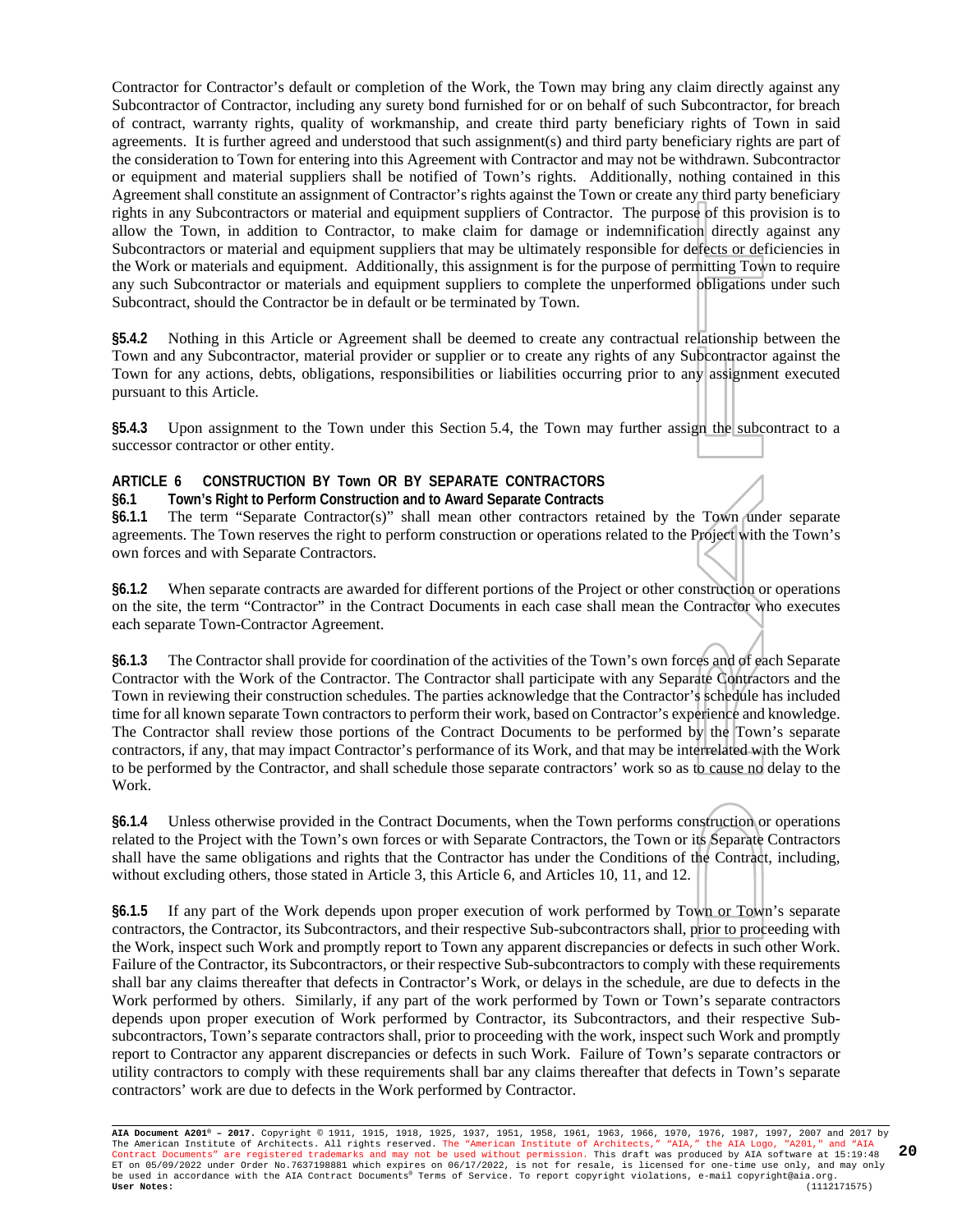**§6.1.6** Contractor shall provide Town's separate contractors with a reasonable opportunity for the introduction and storage of their materials, equipment and execution of their work.

#### **§6.2 Mutual Responsibility**

**§6.2.1** The Contractor shall afford the Town and Separate Contractors reasonable opportunity for introduction and storage of their materials and equipment and performance of their activities, and shall connect and coordinate the Contractor's construction and operations with theirs as required by the Contract Documents.

**§6.2.2** If part of the Contractor's Work depends for proper execution or results upon construction or operations by the Town or a Separate Contractor, the Contractor shall, prior to proceeding with that portion of the Work, promptly notify the Architect of apparent discrepancies or defects in the construction or operations by the Town or Separate Contractor that would render it unsuitable for proper execution and results of the Contractor's Work. Failure of the Contractor to notify the Architect of apparent discrepancies or defects prior to proceeding with the Work shall constitute an acknowledgment that the Town's or Separate Contractor's completed or partially completed construction is fit and proper to receive the Contractor's Work, except as to defects not then reasonably discoverable by a contractor with Contractor's knowledge, experience, and skill.

**§6.2.3** The Contractor shall reimburse the Town for costs the Town incurs that are payable to a Separate Contractor because of the Contractor's delays, improperly timed activities or defective construction. The Town shall be responsible to the Contractor for costs the Contractor incurs because of a Separate Contractor's delays, improperly timed activities, damage to the Work or defective construction.

**§6.2.4** The Contractor shall promptly remedy damage that the Contractor wrongfully causes to completed or partially completed construction or to property of the Town or Separate Contractor as provided in Section 10.2.5.

**§6.2.5** The Town and each Separate Contractor shall have the same responsibilities for cutting and patching as are described for the Contractor in Section 3.14.

#### **§6.3 Town's Right to Clean Up**

If a dispute arises among the Contractor, Separate Contractors, and the Town as to the responsibility under their respective contracts for maintaining the premises and surrounding area free from waste materials and rubbish, the Town may clean up and the Architect will allocate the cost among those responsible.

#### **ARTICLE 7 CHANGES IN THE WORK**

#### **§7.1 General**

**§7.1.1** Changes in the Work may be accomplished after execution of the Contract, and without invalidating the Contract, by Change Order, Construction Change Directive or Field Directive for a minor change in the Work, subject to the limitations stated in this Article 7 and elsewhere in the Contract Documents.

**§7.1.2** A Change Order shall be based upon agreement among the Town, Contractor, and Architect. A Construction Change Directive requires agreement by the Town and Architect and may or may not be agreed to by the Contractor. A Field Directive for a minor change in the Work may be issued by the Architect, subject to authorization by the Town.

**§7.1.3** Changes in the Work shall be performed under applicable provisions of the Contract Documents. The Contractor shall proceed promptly with changes in the Work, unless otherwise provided in the Change Order, Construction Change Directive, or order for a minor change in the Work.

#### **§7.2 Change Orders**

**§7.2.1** A Change Order is a written instrument signed by the Town and Contractor, stating their agreement upon all of the following:

- **.1** The change in the Work;<br>**.2** The amount of the adjust:
- The amount of the adjustment, if any, in the Contract Sum; and
- **.3** The extent of the adjustment, if any, in the Contract Time.

**§7.2.2** All Claims arising out of or relating to a Change Order shall be deemed waived unless expressly reserved in such Change Order. Contractor is specifically prohibited from unilaterally preserving Claims, including Claims for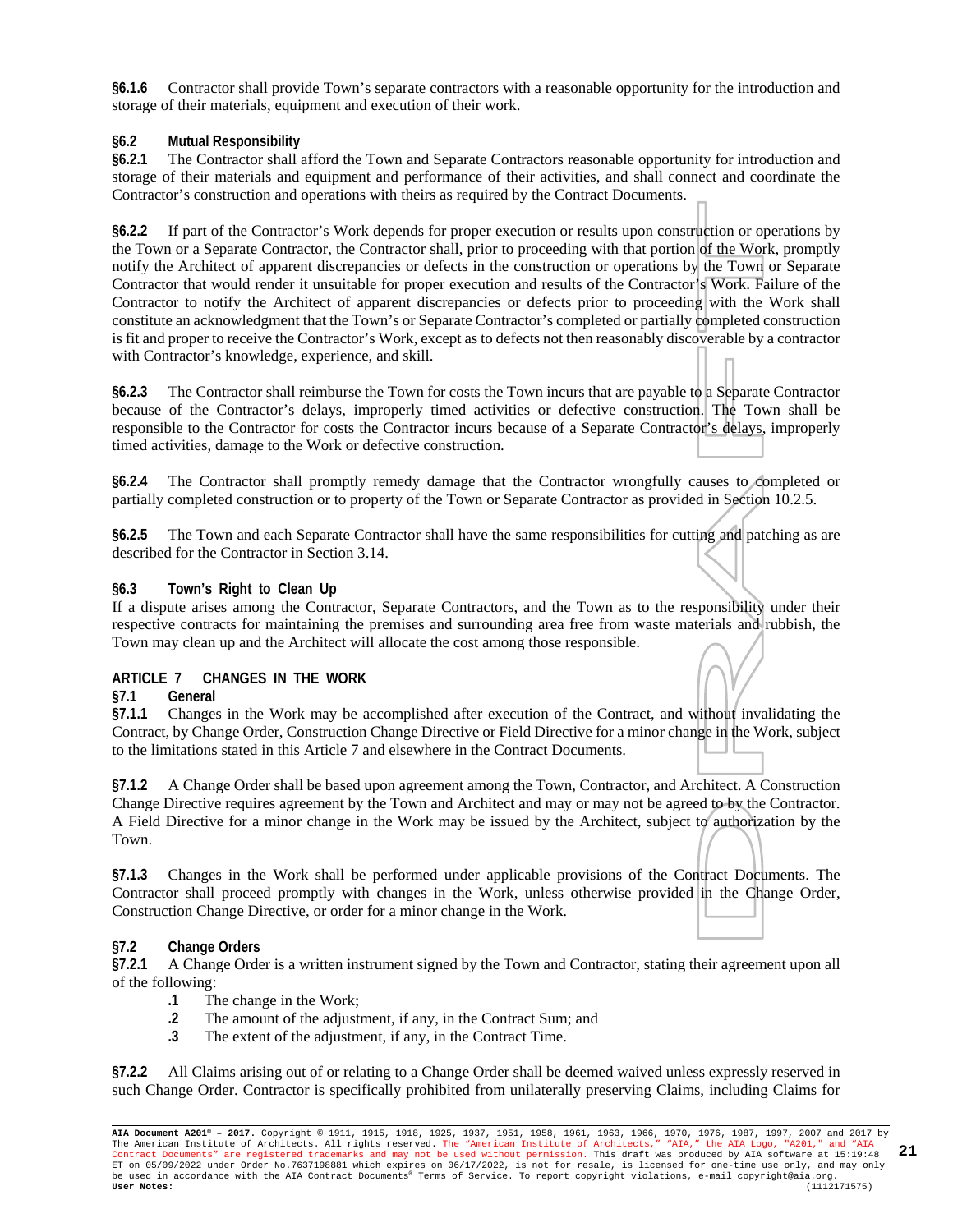extension of the Contract Time. Notwithstanding any other provision to the Contract, the Architect or its consultant will not have authority to authorize changes to the Contract Documents.

**§7.2.3** Agreement on any Change Order shall constitute a final settlement of all matters which the Contractor knew or should have known relating to the change in the Work that is the subject of the Change Order, including but not limited to all direct and indirect costs associated with such change and all adjustments to the Contract Sum and Contract Time.

**§7.2.4** Change Order requests shall not be considered unless and until submitted in writing to the Town and the Architect together with documentation detailing the change and supporting the requested increase or decrease in the Contract Sum and/or Contract Time. Such documentation must show: (i) all materials by quantity and price, (ii) all labor by unit price, (iii) insurance, (iv) permits, (v) payroll taxes and employee benefits, (vi) equipment by quantity and rate, (vii) Subcontractor markup (limited to 10% for overhead and profit) unless otherwise approved in writing by Town, (viii) Contractor's Fee; (ix) a clear and concise statement of the basis for the claim, including dates and names of parties and people involved, with back up information, Contract Documents relied upon, including reference to sections of the Drawings and Specifications, daily reports, weather reports, meeting minutes, correspondence and the like; and (x) an updated schedule meeting the requirements of the Contract Documents, showing the impact of the Change to the agreed upon Project Schedule. Any requested increase to Contract Sum for the Contractor's General Condition costs shall be limited to actual on-site cost increases for General Conditions items incurred as a direct result of the change.

**§7.2.5** Under no circumstances shall increase in the cost of materials or labor be considered the basis for a Claims by the Contractor for additional compensation, no matter how severe the increase of the cost of the materials or labor to the Contractor.

**§7.2.6** In the event of any dispute between Town and Contractor arising out or relating to the requirements of the Contract, any modification, or the terms of a pending Change Order, the Contractor shall continue to perform the Work, including any Work required by pending Change Orders, and Construction Change Directives and Town shall continue to make payments of undisputed sums in accordance with the Contract Documents, pending final resolution of such dispute.

#### **§7.3 Construction Change Directives**

**§7.3.1** A Construction Change Directive is a written order prepared by the Architect and signed by the Town and Architect, directing a change in the Work prior to agreement on adjustment, if any, in the Contract Sum or Contract Time, or both. The Town may by Construction Change Directive, without invalidating the Contract, order changes in the Work within the general scope of the Contract consisting of additions, deletions, or other revisions, the Contract Sum and Contract Time being adjusted accordingly.

**§7.3.2** A Construction Change Directive shall be used in the absence of total agreement on the terms of a Change Order.

**§7.3.3** If the Construction Change Directive provides for an adjustment to the Contract Sum, the adjustment shall be based on one of the following methods:

- **.1** Mutual acceptance of a lump sum properly itemized and supported by sufficient substantiating data to permit evaluation;
- **.2** Unit prices stated in the Contract Documents or subsequently agreed upon;
- **.3** Cost to be determined in a manner agreed upon by the parties in writing and a mutually acceptable fixed or percentage fee; or
- **.4** As provided in Section 7.3.4.

**§7.3.4** If the Contractor does not respond promptly or disagrees with the method for adjustment in the Contract Sum, the Architect shall determine the adjustment on the basis of reasonable expenditures and savings of those performing the Work attributable to the change, including, in case of an increase in the Contract Sum, an amount for overhead and profit as set forth in the Agreement, or if no such amount is set forth in the Agreement, a reasonable amount. In such case, and also under Section 7.3.3.3, the Contractor shall keep and present, in such form as the Architect may prescribe, an itemized accounting together with appropriate supporting data. Unless otherwise provided in the Contract Documents, costs for the purposes of this Section 7.3.4 shall be limited to the following: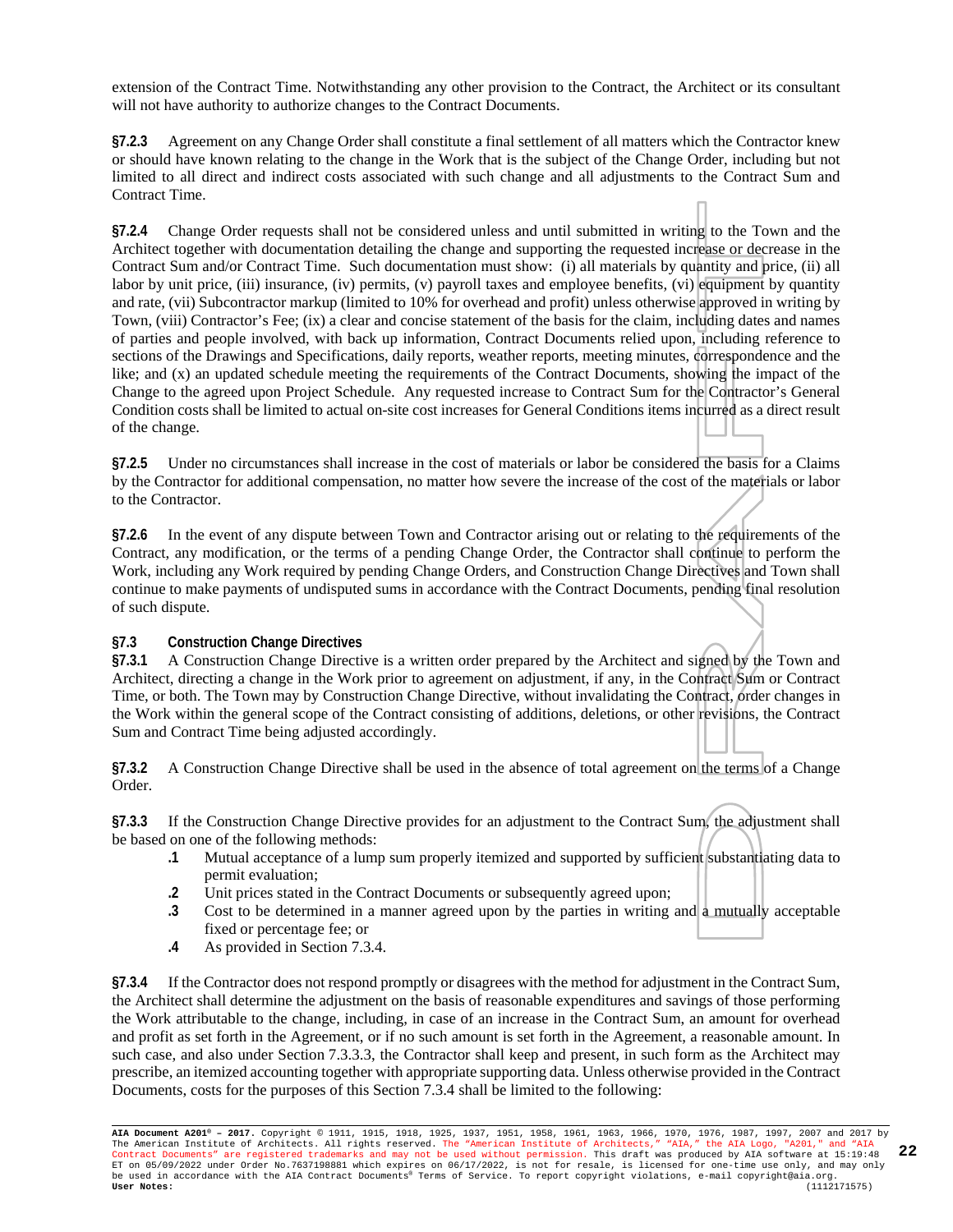- **.1** Costs of labor, including applicable payroll taxes, fringe benefits required by agreement or custom, workers' compensation insurance, and other employee costs, provided that Subcontractors may not charge more than ten percent (10%) for overhead and profit on their direct costs of the changed work unless otherwise approved in writing by the Town;
- **.2** Costs of materials, supplies, and equipment, including cost of transportation, whether incorporated or consumed;
- **.3** Rental costs of machinery and equipment, exclusive of hand tools, whether rented from the Contractor or others;
- **.4** Costs of premiums for all bonds and insurance, permit fees, and sales, use, or similar taxes, directly related to the change; and
- **.5** Costs of supervision and field office personnel directly attributable to the change.

**§7.3.5** If the Contractor disagrees with the adjustment in the Contract Time, the Contractor may make a Claim in accordance with applicable provisions of Article 15.

**§7.3.6** Upon receipt of a Construction Change Directive, the Contractor shall promptly proceed with the change in the Work involved and advise the Architect and Town of the Contractor's agreement or disagreement with the method, if any, provided in the Construction Change Directive for determining the proposed adjustment in the Contract Sum or Contract Time.

**§7.3.7** A Construction Change Directive signed by the Contractor indicates the Contractor's agreement therewith, including adjustment in Contract Sum and Contract Time or the method for determining them. Such agreement shall be effective immediately and shall be recorded as a Change Order.

**§7.3.8** The amount of credit to be allowed by the Contractor to the Town for a deletion or change that results in a net decrease in the Contract Sum shall be actual net cost as confirmed by the Town. When both additions and credits covering related Work or substitutions are involved in a change, the allowance for overhead and profit shall be figured on the basis of net change.

**§7.3.9** Pending final determination of the total cost of a Construction Change Directive to the Town, the Contractor may request payment for Work completed under the Construction Change Directive in Applications for Payment. The Architect will make an interim determination for purposes of monthly certification for payment for those costs and certify for payment the amount that the Architect determines, in the Architect's professional judgment, to be reasonably justified. The Architect's interim determination of cost shall adjust the Contract Sum on the same basis as a Change Order, subject to the right of either party to disagree and assert a Claim in accordance with Article 15.

**§7.3.10** When the Town and Contractor agree with a determination made by the Architect concerning the adjustments in the Contract Sum and Contract Time, or otherwise reach agreement upon the adjustments, such agreement shall be effective immediately and the Architect will prepare a Change Order. Change Orders may be issued for all or any part of a Construction Change Directive.

#### **§7.4 Field Directives for Minor Changes in the Work**

The Architect may recommend minor changes in the Work that are not inconsistent with the intent of the Contract Documents and do not require an adjustment in the Contract Sum or an extension of the Contract Time. The Architect's Field Directive for minor changes shall be implemented on in writing issued by the Town. If the Contractor believes that the proposed minor change in the Work will affect the Contract Sum or Contract Time, the Contractor shall notify the Town and shall not proceed to implement the change in the Work. If the Contractor performs the Work set forth in the Architect's order for a minor change without prior notice to the Architect that such change will affect the Contract Sum or Contract Time, the Contractor waives any adjustment to the Contract Sum or extension of the Contract Time.

#### **ARTICLE 8 TIME**

**§8.1 Definitions**

**§8.1.1** Unless otherwise provided, Contract Time is the period of time, including authorized adjustments, allotted in the Contract Documents for Substantial Completion of the Work.

**§8.1.2** The date of commencement of the Work is the date established in the Agreement.

**AIA Document A201® – 2017.** Copyright © 1911, 1915, 1918, 1925, 1937, 1951, 1958, 1961, 1963, 1966, 1970, 1976, 1987, 1997, 2007 and 2017 by The American Institute of Architects. All rights reserved. The "American Institute of Architects," "AIA," the AIA Logo, "A201," and "AIA<br>Contract Documents" are registered trademarks and may not be used without permission. ET on 05/09/2022 under Order No.7637198881 which expires on 06/17/2022, is not for resale, is licensed for one-time use only, and may only<br>be used in accordance with the AIA Contract Documents® Terms of Service. To report **23**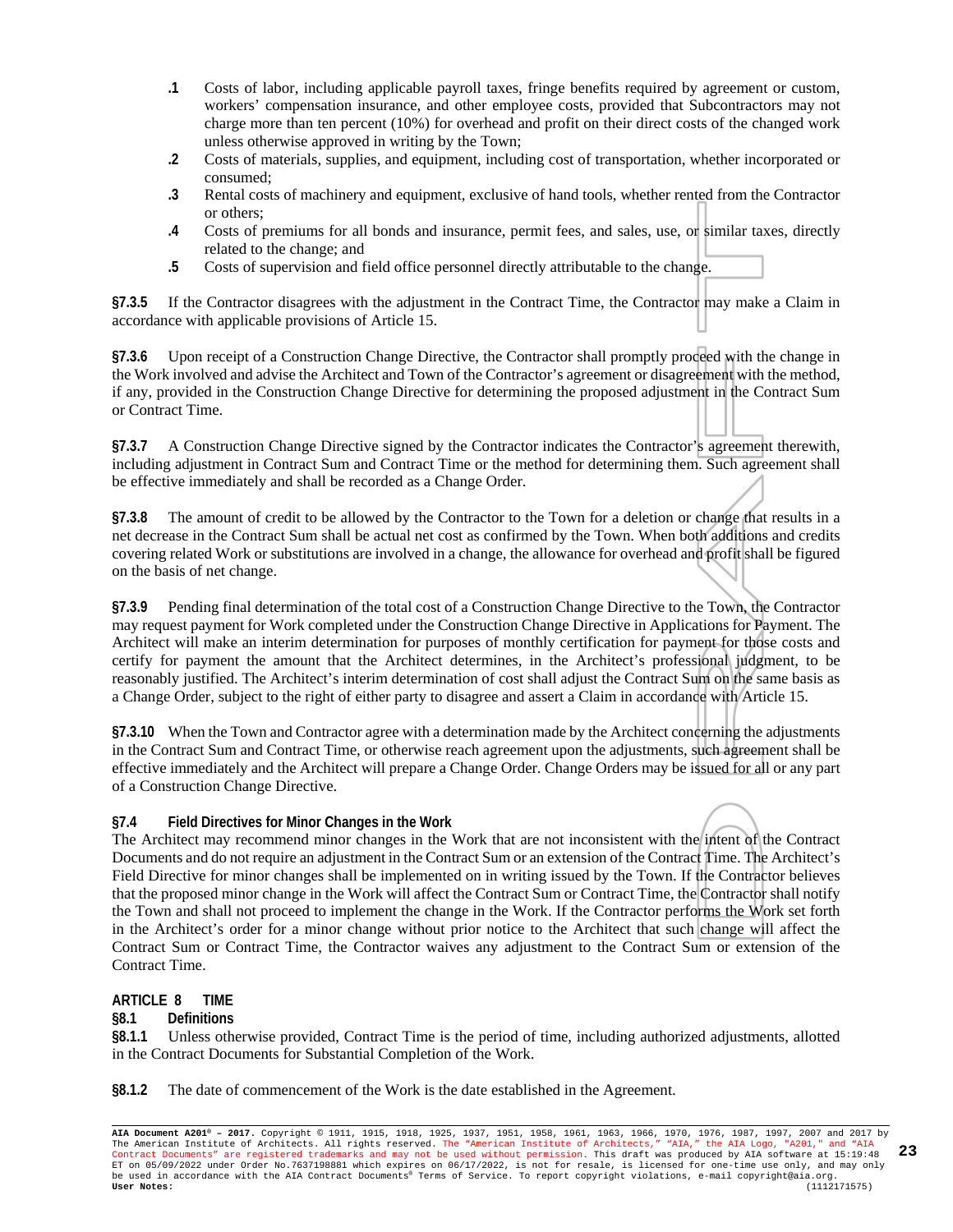**§8.1.3** The date of Substantial Completion is the date certified by the Architect in accordance with Section 9.8.

**§8.1.4** The term "day" as used in the Contract Documents shall mean calendar day unless otherwise specifically defined.

**§8.1.5** The term "business day" shall mean any weekday, Monday through Friday, that is not a federal or state holiday. Contractor may work on Saturdays, at Contractor's cost, as required to meet the Schedule and complete the Work within the Contract Time. Town shall not be responsible for payment of overtime for Work performed on Saturdays without Town's written prior approval.

#### **§8.2 Progress and Completion**

**§8.2.1** Time limits stated in the Contract Documents are of the essence of the Contract. By executing the Agreement, the Contractor confirms that the Contract Time is a reasonable period for performing the Work.

**§8.2.2** The Contractor shall not knowingly, except by agreement or instruction of the Town in writing, commence the Work prior to the effective date of insurance required to be furnished by the Contractor and Town.

**§8.2.3** The Contractor shall proceed expeditiously with adequate forces and shall achieve Substantial Completion within the Contract Time.

#### **§8.3 Delays and Extensions of Time**

**§8.3.1** If the Contractor is delayed at any time in the commencement or progress of the Work by (1) an act or neglect of the Town; (2) by changes ordered in the Work; (3) by labor disputes, fire, unusual delay in deliveries impacting the South Florida construction industry, unavoidable casualties, or adverse weather conditions documented in accordance with Section 15.1.6.2, or (4) by other causes (unrelated to any act/omission of Contractor or any individuals or entities for which Contractor is responsible) that the Contractor asserts and the Architect determines, justify delay, then the Contract Time shall be extended for such reasonable time as the Architect may determine.

**§8.3.2** Adjustments in the Contract Time will be permitted for a delay only to the extent such delay (1) is not caused, in whole or in part, by the Contractor, or its Subcontractors and material suppliers; (2) could not be limited or avoided by the Contractor's timely notice to the Town of the delay; (3) is of a duration not less than one (1) Business day; (4) impacts the critical path of the Project and (5) was mitigated by the Contractor to the maximum extent practicable. All requests for extensions of time other than those associated with changes in the Work, must be submitted in writing to the Town within five (5) calendar days of the event giving rise to the delay. Failure to so request an extension will constitute a waiver of any right for an extension of time.

**§8.3.3** Claims relating to time shall be made in accordance with applicable provisions of Article 15.

**§8.3.4** In entering into the Contract, the Contractor represents and warrants that it has considered all impacts and potential impacts associated with the following: (1) COVID-19 and the worldwide pandemic ("COVID-19"); and (2) the current military conflict involving Russia and the Ukraine (the "Ukraine Military Conflict"). Contractor further represents and warrants that in entering into this Contract, it has accounted for any and all labor or material shortages, delivery lead time, or price increases that may be caused by local and or national conditions, including but not limited to COVID-19 impacts and the Ukraine Military Conflict impacts. Contractor also represents and warrants that in determining time requirements for procurement, installation, and construction completion, Contractor has taken into account these COVID-19 impacts and the Ukraine Military Conflict impacts, and has included all of those factors in the Construction Schedule and Contract Sum.

**§8.3.4.1** Contractor will not seek any price increases or time extensions relating to or arising from any COVID-19 impacts or Ukraine Military Conflict impacts.

**§8.3.4.2** The Town shall not be required to make any adjustment in the Contract Sum or grant an extension to the Contract Time in connection with any failure by the Contractor to comply with the requirements of this Article.

**§8.3.4.3** For purposes hereof "Force Majeure" shall mean only a delay caused by or resulting from acts of God, fire, flood, restrictions or delays by any governmental or utility authority (including, but not limited to, interruption of or unavailability of electric, water, sewer or other utility service, and construction or development moratoria), and such other actions or matters as are beyond Town's control occurring on or affecting the Property or otherwise directly

**AIA Document A201® – 2017.** Copyright © 1911, 1915, 1918, 1925, 1937, 1951, 1958, 1961, 1963, 1966, 1970, 1976, 1987, 1997, 2007 and 2017 by The American Institute of Architects. All rights reserved. The "American Institute of Architects," "AIA," the AIA Logo, "A201," and "AIA<br>Contract Documents" are registered trademarks and may not be used without permission. ET on 05/09/2022 under Order No.7637198881 which expires on 06/17/2022, is not for resale, is licensed for one-time use only, and may only<br>be used in accordance with the AIA Contract Documents® Terms of Service. To report **24**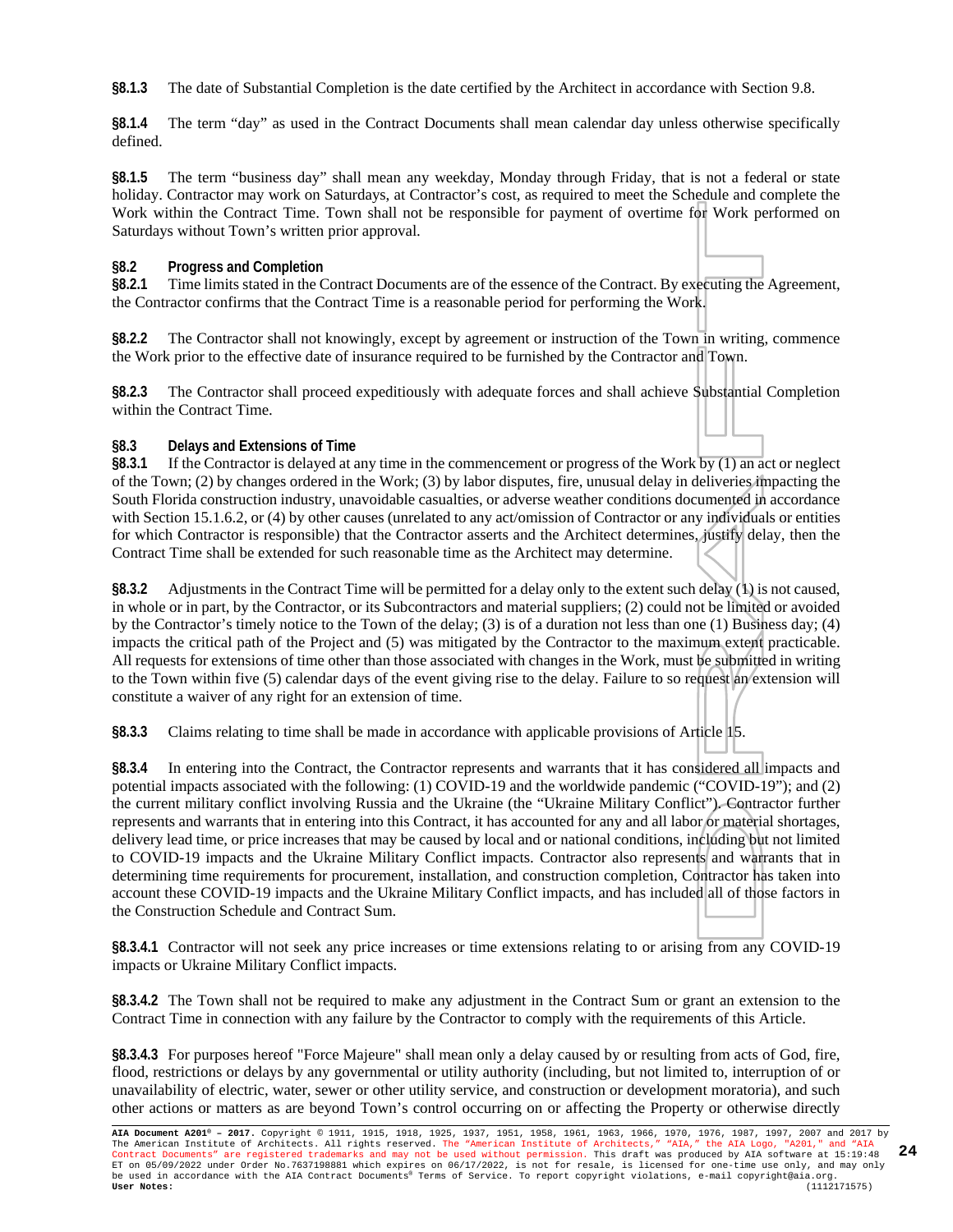impacting the Property or its development. As COVID 19 and the Ukraine Military Conflict are known as of the time of execution of this Agreement, neither COVID-19 nor the Ukraine Military Conflict shall be considered a Force Majeure and all impacts to pricing and time of performance of work associated with COVID-19 and the Ukraine Military Conflict have been factored into the Contract Sum and the Construction Schedule.

**§8.3.5** No Damage for Delays. Except for delays due to the gross negligence of the Town or active interference by the Town, Contractor's sole and exclusive remedy for delays shall be an increase to the Contract Time. Contractor shall not be entitled to an increase in the Contract Price or to payment of any other additional monies from Town for costs incurred as a result of such delay, including additional or extended General Conditions costs or General Requirements costs. Town's exercise of its rights under this Contract shall in no way be considered active interference.

**§8.3.6** All schedule float is the property of Town and may not be used by Contractor.

#### **§8.4 Town's Delay and Entitlement to Liquidated Damages**

**§8.4.1** The Contractor acknowledges that the Contract Time for the Substantial Completion of the Work requires that the Substantial Completion of the entire Work occur on or before specified date(s) as provided in Article 4 of the Contract, subject to any extensions of the Contract Time. "Substantial Completion" is defined in § 9.8.1 of these Amended General Conditions. The Contractor acknowledges and agrees that the Town will suffer severe financial loss in the event of delay and Town shall be entitled to liquidated damages as provided in the Contract Documents.

#### **ARTICLE 9 PAYMENTS AND COMPLETION**

**§9.1 Contract Sum** The Contract Sum is stated in the Agreement and, including authorized adjustments, is the total amount payable by the Town to the Contractor for performance of the Work under the Contract Documents.

**§9.1.2** If unit prices are stated in the Contract Documents or subsequently agreed upon, and if quantities originally contemplated are materially changed so that application of such unit prices to the actual quantities causes substantial inequity to the Town or Contractor, the applicable unit prices shall be equitably adjusted.

#### **§9.2 Schedule of Values**

Before the first Application for Payment, the Contractor shall submit a schedule of values to the Architect and Town, allocating the entire Contract Sum to the various portions of the Work. The schedule of values shall be prepared in the form, and supported by the data to substantiate its accuracy, required by the Architect. This schedule, unless objected to by the Architect, shall be used as a basis for reviewing the Contractor's Applications for Payment. Any changes to the schedule of values shall be submitted to the Architect and supported by such data to substantiate its accuracy as the Architect may require, and unless objected to by the Architect, shall be used as a basis for reviewing the Contractor's subsequent Applications for Payment.

#### **§9.3 Applications for Payment**

**§9.3.1** At least twenty (20) days before the date established for each progress payment, the Contractor shall submit to the Architect and Town an itemized Application for Payment prepared in accordance with the schedule of values for completed portions of the Work. The application shall be notarized, if required, and supported by all data substantiating the Contractor's right to payment that the Town or Architect require, such as copies of requisitions, and releases and waivers of liens from Subcontractors and suppliers, and shall reflect retention if provided for in the Contract Documents.

**§9.3.1.1** Along with the Contractor's Application for Payment, Contractor shall submit to Architect and Town the following;

- **.1** a sworn and certified progress payment affidavit which recites that all laborers, material suppliers and subcontractors dealing with the Contractor have been paid in full up through the date of the affidavit;
- **.2** partial releases of lien from Contractor, material suppliers and subcontractors and any lienors serving a Notice to Town as required by this section 9.3, and evidence of proof of payment of any indebtedness incurred with respect to the Work of Contractor as may be required by Town;
- **.3** evidence that all Work has been fully performed as required pursuant to the Contract Documents up to the time of the request for payment, and the Work has been inspected and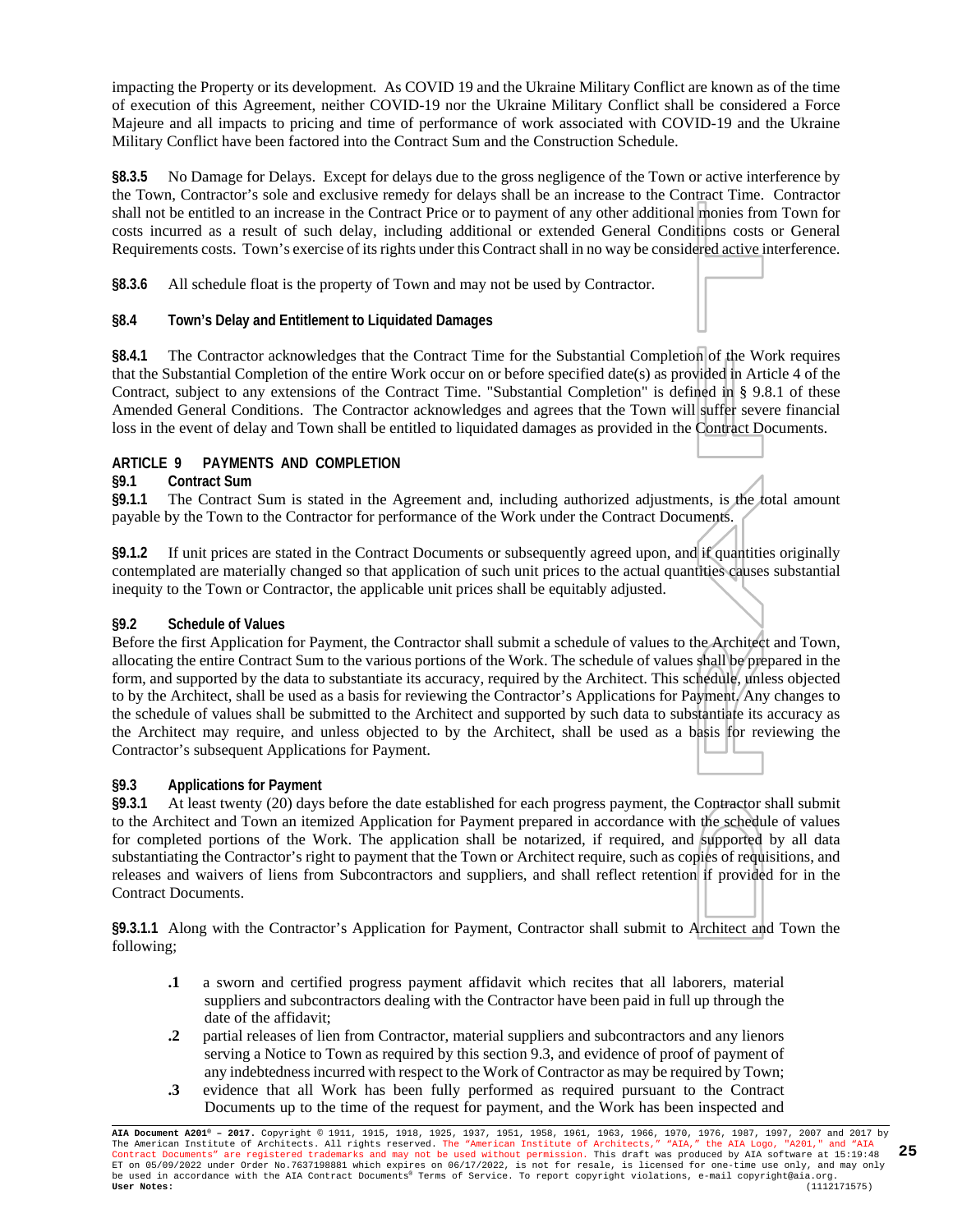accepted by the Architect and any governmental authorities required to inspect the Work, and such other evidence that the Town may reasonably require;

- **.4** an updated construction schedule meeting the requirements of section 3.10.4;
- **.5** all other requirements of section 12.1 of the Agreement; and
- **.6** Any other document or information required elsewhere in the Contract Documents as a condition precedent to payment.

#### **§9.3.1.2 Release of Liens.**

Each release of lien given to the Town shall waive and release any lien rights and claims of the lienors to the extent payment is made with respect to any Work performed through the date of that progress payment. Contractor shall submit a partial release of lien for the current Application for Payment, submit partial releases of lien from all lienors through the date of the last previous payment made, and submit a partial release of lien conditioned only upon payment from Contractor, through the date of the current Application for Payment. For Final Payment, Contractor must submit a Final Release of Lien for itself and for all lienors. Each Final Release of Lien shall include a provision for the release of all Claims and causes of action.

In addition, as Contractor is fully responsible for obtaining the Manufacturers' Warranties, Contractor shall be responsible for obtaining inspections or other acceptable documentation by the Manufacturers' representative for equipment and supplies prior to payment, and delivering, together with the final application for payment and supporting documentation all warranties required by the Contract Documents.

**§9.3.1.3** As provided in Section 7.3.9, such applications may include requests for payment on account of changes in the Work that have been properly authorized by Construction Change Directives, or by interim determinations of the Architect, but not yet included in Change Orders.

**§9.3.1.4** Applications for Payment shall not include requests for payment for portions of the Work for which the Contractor does not intend to pay a Subcontractor or supplier, unless such Work has been performed by others whom the Contractor intends to pay.

**§9.3.2** Unless otherwise provided in the Contract Documents, payments shall be made on account of materials and equipment delivered and suitably stored at the site for subsequent incorporation in the Work. If approved in advance by the Town, payment may similarly be made for materials and equipment suitably stored off the site at a location agreed upon in writing and provided that Contractor has complied with the Contract Documents related to stored materials. Payment for materials and equipment stored on or off the site shall be conditioned upon compliance by the Contractor with procedures satisfactory to the Town to establish the Town's title to such materials and equipment or otherwise protect the Town's interest, and shall include the costs of applicable insurance, storage, and transportation to the site, for such materials and equipment stored off the site.

**§9.3.3** The Contractor warrants that title to all Work covered by an Application for Payment will pass to the Town no later than the time of payment. The Contractor further warrants that upon submittal of an Application for Payment all Work for which Certificates for Payment have been previously issued and payments received from the Town shall, to the best of the Contractor's knowledge, information, and belief, be free and clear of liens, claims, security interests, or encumbrances, in favor of the Contractor, Subcontractors, suppliers, or other persons or entities that provided labor, materials, and equipment relating to the Work.

#### **§9.4 Certificates for Payment**

**§9.4.1** The Architect will, within seven days after receipt of the Contractor's Application for Payment, either (1) issue to the Town a Certificate for Payment in the full amount of the Application for Payment, with a copy to the Contractor; or (2) issue to the Town a Certificate for Payment for such amount as the Architect determines is properly due, and notify the Contractor and Town of the Architect's reasons for withholding certification in part as provided in Section 9.5.1; or (3) withhold certification of the entire Application for Payment, and notify the Contractor and Town of the Architect's reason for withholding certification in whole as provided in Section 9.5.1.

**§9.4.2** The issuance of a Certificate for Payment will constitute a representation by the Architect to the Town, based on the Architect's evaluation of the Work and the data in the Application for Payment, that, to the best of the Architect's knowledge, information, and belief, the Work has progressed to the point indicated, the quality of the Work is in accordance with the Contract Documents, and that the Contractor is entitled to payment in the amount certified. The foregoing representations are subject to an evaluation of the Work for conformance with the Contract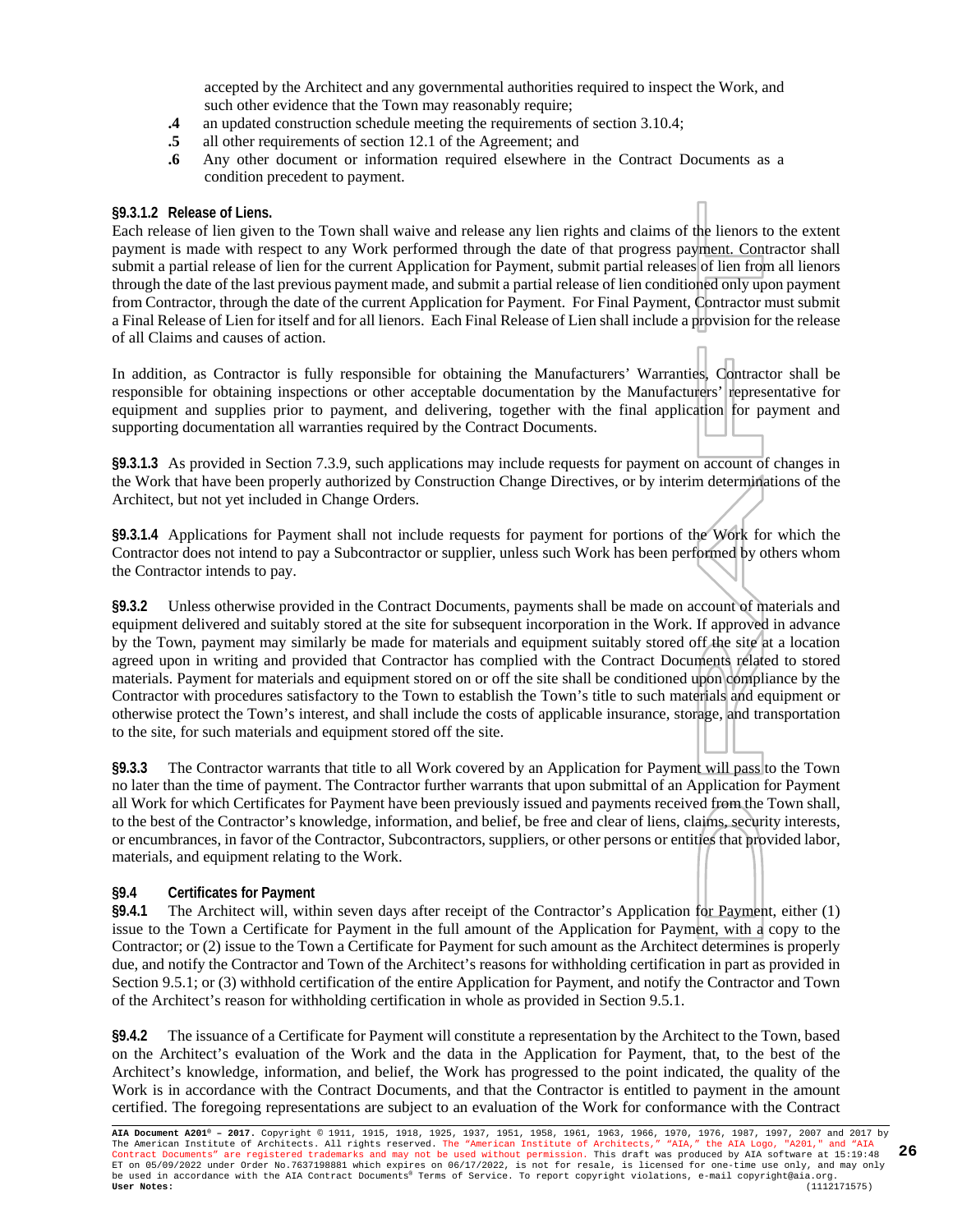Documents upon Substantial Completion, to results of subsequent tests and inspections, to correction of minor deviations from the Contract Documents prior to completion, and to specific qualifications expressed by the Architect. However, the issuance of a Certificate for Payment will not be a representation that the Architect has (1) made exhaustive or continuous on-site inspections to check the quality or quantity of the Work; (2) reviewed construction means, methods, techniques, sequences, or procedures; (3) reviewed copies of requisitions received from Subcontractors and suppliers and other data requested by the Town to substantiate the Contractor's right to payment; or (4) made examination to ascertain how or for what purpose the Contractor has used money previously paid on account of the Contract Sum.

#### **§9.5 Decisions to Withhold Certification**

**§9.5.1** The Architect or Town may withhold or reject a Certificate for Payment in whole or in part, to the extent reasonably necessary to protect the Town, if in the Town's or Architect's opinion the representations to the Town required by Section 9.4.2 cannot be made. If the Town or Architect is unable to certify payment in the amount of the Application, the Town or Architect will notify the Contractor as provided in Section 9.4.1. If the Contractor and Architect cannot agree on a revised amount, the Architect will promptly issue a Certificate for Payment for the amount for which the Architect is able to make such representations to the Town. The Town or Architect may also withhold a Certificate for Payment or, because of subsequently discovered evidence, may nullify the whole or a part of a Certificate for Payment previously issued, to such extent as may be necessary in the Town's or Architect's opinion to protect the Town from loss for which the Contractor is responsible, including loss resulting from acts and omissions described in Section 3.3.2, because of

- **.1** defective Work not remedied;
- **.2** third party claims of lien filed or reasonable evidence indicating probable filing of such claims, unless security acceptable to the Town is provided by the Contractor;
- **.3** failure of the Contractor to make payments properly to Subcontractors or suppliers for labor, materials or equipment;
- **.4** reasonable evidence that the Work cannot be completed for the unpaid balance of the Contract Sum;
- **.5** damage to the Town or a Separate Contractor;
- **.6** reasonable evidence that the Work will not be completed within the Contract Time, and that the unpaid balance would not be adequate to cover liquidated damages for the anticipated delay;
- **.7** failure of the Work to progress satisfactorily or according to schedule;
- **.8** repeated failure to carry out the Work in accordance with the Contract Documents;
- failure to provide releases of lien for each Application for Payment in accordance with the Contract Documents; or
- **.10** any other failure to perform a material obligation contained in the Contract Documents

**§9.5.2** When either party disputes the Architect's decision regarding a Certificate for Payment under Section 9.5.1, in whole or in part, that party may submit a Claim in accordance with Article 15.

**§9.5.3** When the reasons for withholding certification are removed, certification will be made for amounts previously withheld.

**§9.5.4** If the Architect withholds certification for payment under Section 9.5.1.3, the Owner may, at its sole option, issue joint checks to the Contractor and to any Subcontractor or supplier to whom the Contractor failed to make payment for Work properly performed or material or equipment suitably delivered. If the Town makes payments by joint check, the Town shall notify the Architect and the Contractor shall reflect such payment on its next Application for Payment.

#### **§9.6 Progress Payments**

**§9.6.1** After the Architect has issued a Certificate for Payment, the Town shall make payment in the manner and within the time provided in the Contract Documents, subject to Paragraph 9.5.1 of the Amended General Conditions, and shall so notify the Architect.

**§9.6.2** The Contractor shall pay each Subcontractor, no later than seven days after receipt of payment from the Town, the amount to which the Subcontractor is entitled, reflecting percentages actually retained from payments to the Contractor on account of the Subcontractor's portion of the Work. The Contractor shall, by appropriate agreement with each Subcontractor, require each Subcontractor to make payments to Sub-subcontractors in a similar manner.

**AIA Document A201® – 2017.** Copyright © 1911, 1915, 1918, 1925, 1937, 1951, 1958, 1961, 1963, 1966, 1970, 1976, 1987, 1997, 2007 and 2017 by The American Institute of Architects. All rights reserved. The "American Institute of Architects," "AIA," the AIA Logo, "A201," and "AIA<br>Contract Documents" are registered trademarks and may not be used without permission. ET on 05/09/2022 under Order No.7637198881 which expires on 06/17/2022, is not for resale, is licensed for one-time use only, and may only be used in accordance with the AIA Contract Documents® Terms of Service. To report copyright violations, e-mail copyright@aia.org. **User Notes:** (1112171575) **27**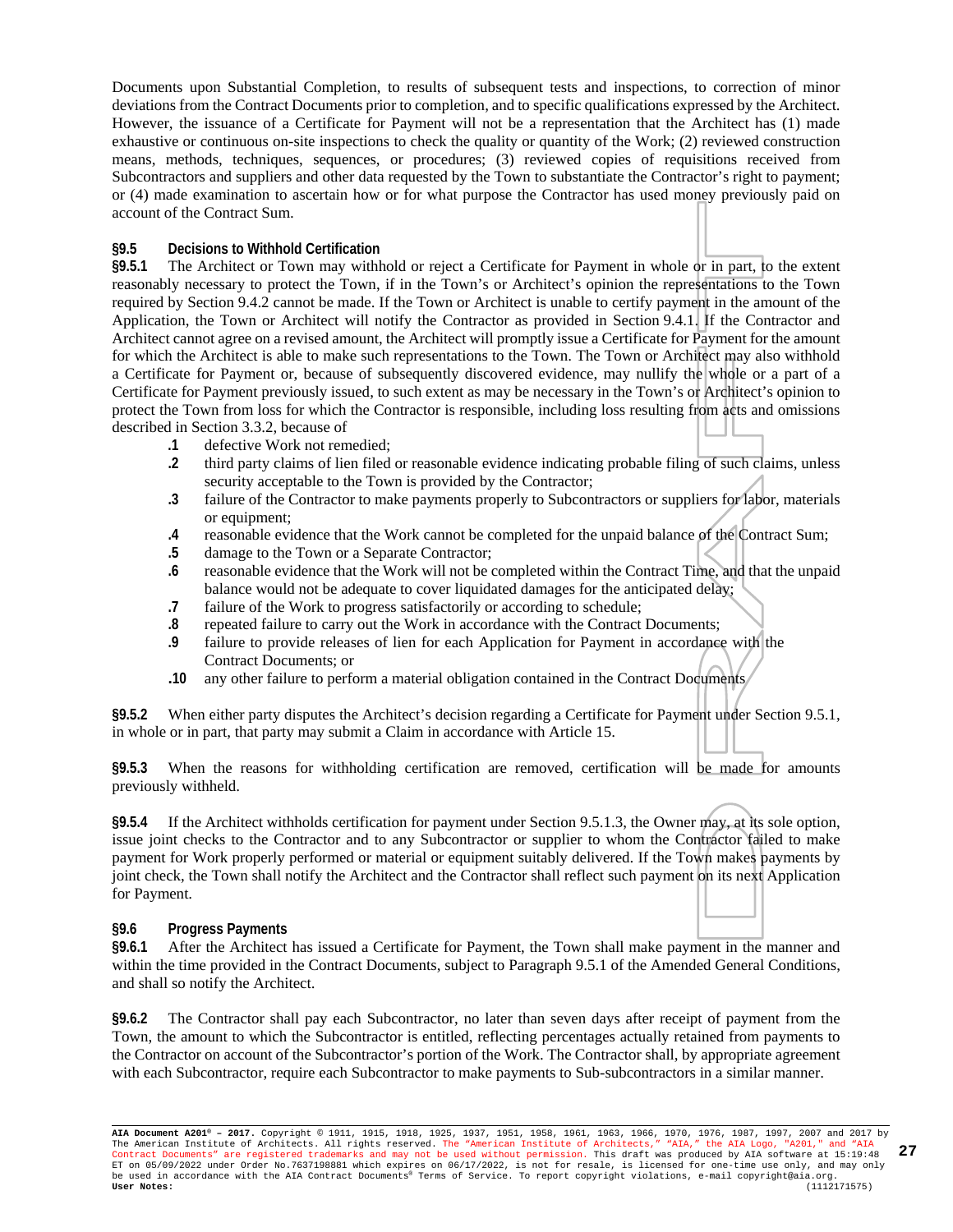**§9.6.3** The Town has the right to request written evidence from the Contractor that the Contractor has properly paid Subcontractors and suppliers amounts paid by the Town to the Contractor for subcontracted Work. If the Contractor fails to furnish such evidence within seven days, the Town shall have the right to withhold payment and contact Subcontractors and suppliers to ascertain whether they have been properly paid. Neither the Town nor Architect shall have an obligation to pay, or to see to the payment of money to, a Subcontractor or supplier, except as may otherwise be required by law.

**§9.6.4** The Contractor's payments to suppliers shall be treated in a manner similar to that provided in Sections 9.6.2, 9.6.3.

**§9.6.5** A Certificate for Payment, a progress payment, or partial or entire use or occupancy of the Project by the Town shall not constitute acceptance of Work that is not in accordance with the Contract Documents.

**§9.6.6** Payments received by the Contractor for Work properly performed by Subcontractors and suppliers shall be held by the Contractor for those Subcontractors or suppliers who performed Work or furnished materials, or both, under contract with the Contractor for which payment was made by the Town.

**§9.6.7** Town may, in its discretion, make all or any portion of any progress payment by check payable jointly to the order of Contractor and any lienor giving timely notice, and deduct said sum from the balance then due Contractor. However, such payment, if made, shall not create any third party beneficiary or other rights in such lienor. In making such payments to lienors/subcontractors, the Town shall require such lienor to execute the waiver of lien form in accordance with §713.06, Fla. Stat.

#### **§9.6.8 Transfer of Lien**.

In the event any liens should be filed against the Property by any subcontractors or material suppliers in connection with labor or services performed under this Agreement, the materials incorporated into or delivered to the Property, Contractor shall defend, indemnify and hold the Town harmless against all such liens and suits or other proceedings pertaining thereto including any and all costs and attorneys' fees, at both the trial and appellate level. If any such liens are recorded then Contractor must immediately transfer such lien, and in no event no later than seven (7) calendar days after it receives written notice from Town of the filing of the lien, by (a) depositing in the office of the Clerk of the Circuit Court an amount sufficient to transfer said lien; or (b) by filing with the Clerk's office a bond executed by a surety licensed to do business in the State of Florida in accordance with the provisions of Section 713.24, Florida Statutes, and its successors or (c) recording a notice of bond reflecting the prior existence of the Section 713.23, Florida Statutes Payment Bond, to the extent one was provided at the time of execution of the Contract Documents. Should Contractor fail to transfer such lien, the Town may, at its option, do so and deduct the amount expended, including all costs and attorney's fees incurred from any payment then due Contractor.

**§9.6.9 Payments to Subcontractors by the Town.**

**§9.6.9.1** If the Town fails to approve an application for payment for a cause which is the fault of the Contractor and not the fault of a particular subcontractor, or if the Contractor fails to make a payment which is properly due to a particular subcontractor, the Town may after ten (10) calendar days' written notice to Contractor, pay such subcontractor and Contractor jointly, less the amount to be retained under his subcontract.

**§9.6.9.2** The Town shall have no obligation to pay, or to see to the payment of, any monies to any subcontractor. Nothing contained in herein shall be deemed to create any contractual relationship between the Town and any subcontractor or to create any rights in any subcontractor against the Town.

**§9.6.10** No payments made under this Contract shall be evidence of performance of this Contract, either wholly or in part, and no payment including final payment shall be construed to be an acceptance of defective Work or improper materials, nor shall use of the Work by the Town constitute acceptance of the Work hereunder or any part thereof or a waiver of any of the Town's claims..

**§9.6.11** If the Town is entitled to reimbursement or payment from the Contractor or Surety under or pursuant to the Contract Documents, such payment shall be made promptly upon written demand by the Town. Notwithstanding anything contained in the Contract Documents to the contrary, if the Contractor or Surety fail to promptly make any undisputed payment due the Town after such written notice, the Town shall have an absolute right to offset such amount against the Contract Sum and may, in the Town's reasonable discretion, elect either to: (1) deduct an amount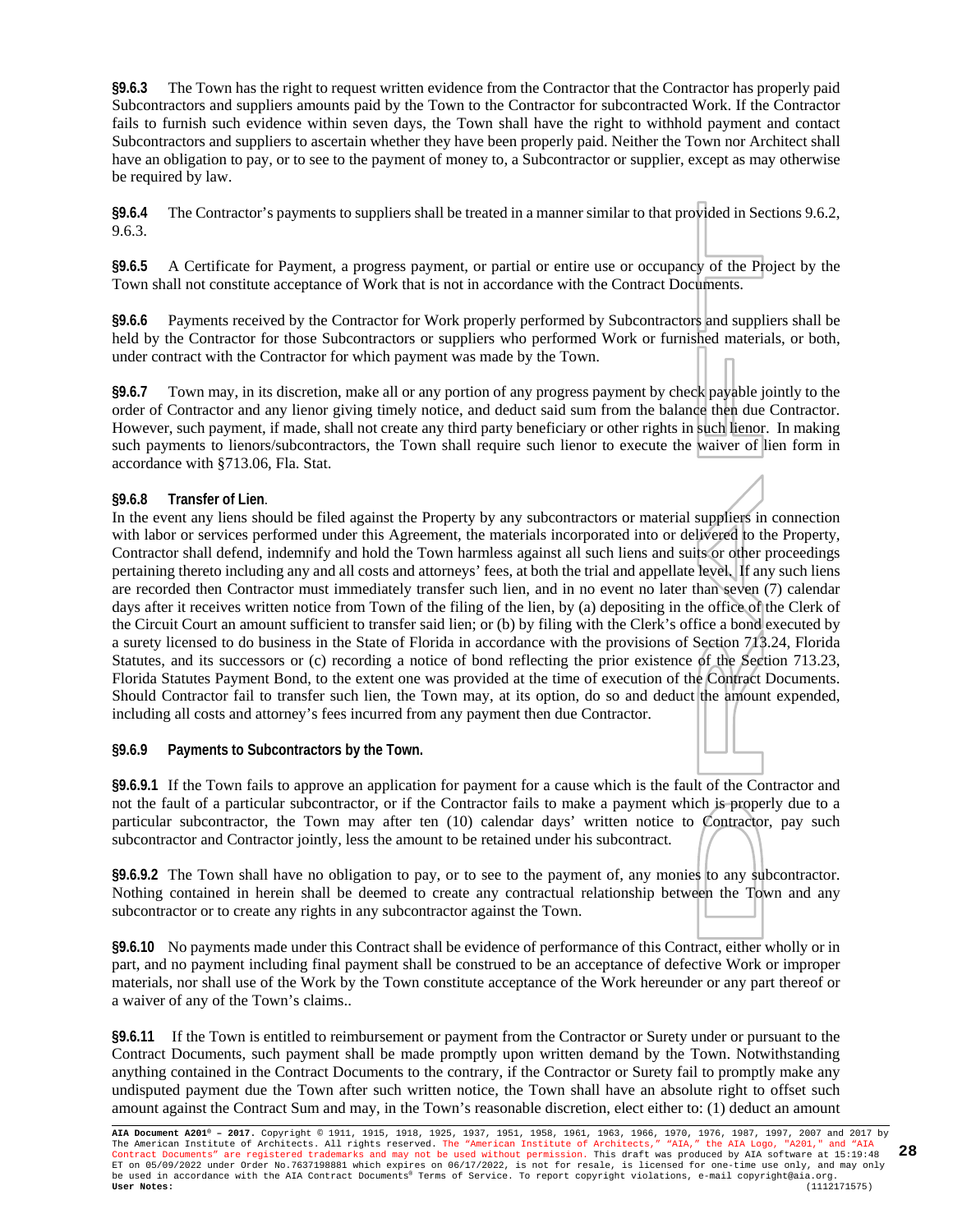equal to that which the Town is entitled from any payment then or thereafter due the Contractor from the Town; or (2) issue a written notice to the Contractor reducing the Contract Sum by an amount equal to that which the Town is entitled. Nothing contained herein shall be deemed an admission of liability by Contractor nor limit Contractor's right to contest same. Nothing contained in this Section requires consent of Surety or notice to surety of Town's intent to take such action.

**§9.6.12** Provided the Town has fulfilled its payment obligations under the Contract Documents, the Contractor shall defend and indemnify the Town from all loss, liability, damage or expense, including reasonable attorney's fees and litigation expenses, arising out of any lien claim or other claim for payment by any Subcontractor or supplier of any tier. Upon receipt of notice of a lien claim or other claim for payment, the Town shall notify the Contractor. If approved by the applicable court, when required, the Contractor may substitute a surety bond for the property against which the lien or other claim for payment has been asserted.

#### **§9.7 Failure of Payment**

If the Architect does not issue a Certificate for Payment, through no fault of the Contractor, within seven days after receipt of the Contractor's Application for Payment, or if the Town does not pay the Contractor all undisputed amounts within thirty (30) days after the date established in the Contract Documents, the amount certified by the Architect, then the Contractor may, upon fourteen (14) additional days' notice to the Town and Architect, suspend the Work until payment of the amount owing has been received. The Contract Time shall be extended appropriately and the Contract Sum shall be increased by the amount of the Contractor's reasonable costs of shutdown, delay and start-up, plus interest as provided for in the Contract Documents.

# **§9.8 Substantial Completion**

Substantial Completion is the stage in the progress of the Work when the Work or designated portion thereof is sufficiently complete in accordance with the Contract Documents so that the Town can occupy or utilize the Work for its intended use and obtain all permits, licenses, and certificates required for such use. Specifically, and in addition to the foregoing, in order to achieve Substantial Completion for the Work, Contractor must achieve the following additional, minimum requirements:

- **1.** Site cleanup and restoration of all exterior elements including roof surfaces, ledges, gutters, windows, exterior facades (including without limitation removal of all excess materials, debris, supplies, equipment, temporary structures, ladders, scaffolding, staging and/or trailers) has been completed;
- **2.** All parking areas, all landscaping, all exterior building finishes, all interior building finishes, all interior spaces, all structural, mechanical, and technical systems required by the Contract Documents, all fire and life safety systems, are completed and ready for use or occupancy;
- **3.** The Work is ready for occupancy, completed in accordance with the Drawings and Specifications and the Contract Documents including, but not limited to: (1) low voltage system, if any; (2) MEP trim out, if any; (3) security systems, if any; (4) finish painting, if any; (5) designated flooring, if any; (6) millwork, if any; and (7) cabinets, if any; all as applicable, are complete.
- **4.** The Contractor has submitted the Contractor's Punch List with respect to such items and they have been completed, inspected and approved by the Architect and Town as to scope, number, quality and content;
- **5.** Completion of the those items on the Substantial Completion Punch List the Architect deems necessary for Substantial Completion;
- **6.** The Work is ready for occupancy, completed in accordance with the Plans and Specifications and the Contract Documents and, to the extent it is within the Contractor's scope of Work, all persons or entities having jurisdiction over the Project have issued the appropriate permits, and authorizations for the construction and use of the Work and the Work has received a temporary or final Certificate of Occupancy; and

**AIA Document A201® – 2017.** Copyright © 1911, 1915, 1918, 1925, 1937, 1951, 1958, 1961, 1963, 1966, 1970, 1976, 1987, 1997, 2007 and 2017 by The American Institute of Architects. All rights reserved. The "American Institute of Architects," "AIA," the AIA Logo, "A201," and "AIA<br>Contract Documents" are registered trademarks and may not be used without permission. ET on 05/09/2022 under Order No.7637198881 which expires on 06/17/2022, is not for resale, is licensed for one-time use only, and may only<br>be used in accordance with the AIA Contract Documents® Terms of Service. To report **29**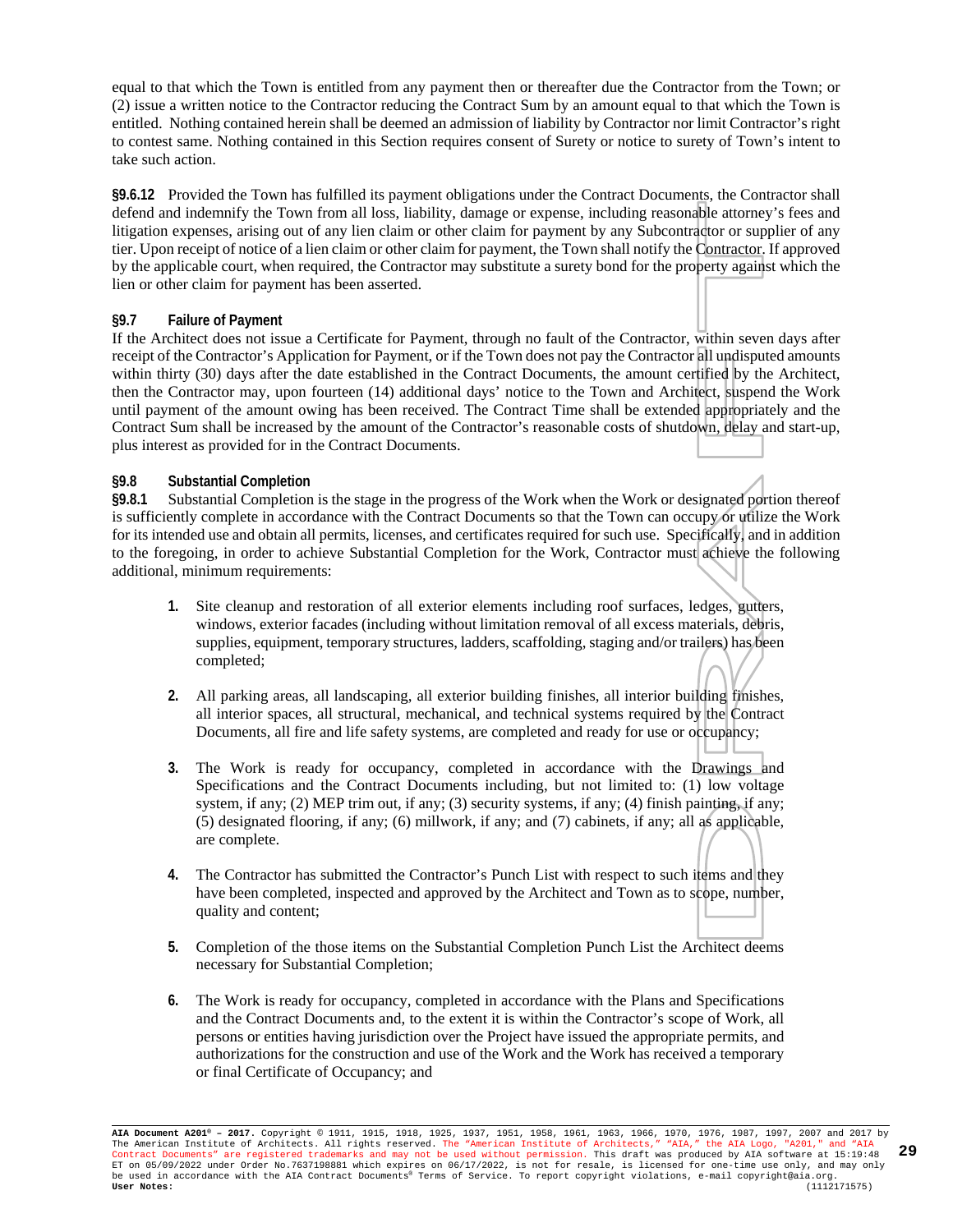**7.** Contractor has complied with the turnover obligations set forth in **§ 9.9** (including subparts) below.

**§9.8.2** The Contract Time and liquidated damages will continue to run and until all Substantial Completion Punch List items are complete and other conditions for Substantial Completion as set forth above and elsewhere in the Contract Documents are fully satisfied.

**§9.8.3 Substantial Completion List.** When the Contractor considers that the entire Work is Substantially Complete, the Architect, Contractor and Town and/or Town's Representative shall inspect the Work within fifteen (15) days of Town's receipt of written notice from Contractor. Based upon the Substantial Completion Inspection, the Architect shall prepare, coordinate, and submit to the Town and Contractor a detailed list of all remaining Work to be completed or corrected in the Work (the "Substantial Completion List"). The Architect will identify all work necessary to be completed or corrected prior to issuance of the Substantial Completion Certificate, and the remaining items the Contractor shall correct prior to final payment. The Contractor shall, within five (5) days complete and correct all items listed as Substantial Completion items on the Substantial Completion List as a condition to the Architect's Certification of Substantial Completion. The Contractor shall notify Town and Architect when all items in the Substantial Completion List necessary for Substantial Completion are complete and correct, and request inspection by the Town and Architect. The Architect will make an inspection to determine whether the Substantial Completion List is complete. If the Architect's inspection discloses any item, which is not sufficiently complete in accordance with the Contract Documents so that the Town can occupy or utilize the Work or designated portion thereof for its intended use, the Contractor shall, before issuance of the Certificate of Substantial Completion, complete or correct such item upon notification by the Architect. In such case, the Contractor shall then submit a request for another inspection by the Architect to determine Substantial Completion. After the second inspection, the Contractor shall be responsible for all costs incurred by Town and Architect to re-inspect the Work a third, or fourth time to determine Substantial Completion. The Contractor's obligation to complete all Work in accordance with the Contract Documents shall not be deemed waived, excused, or otherwise satisfied by any failure of any person or entity to include, discover, or identify any incomplete or defective Work in any Punch List, completion list, or inspection report, including without limitation the Substantial Completion List.

**§9.8.3.1** Town may retain out of any payments that are due Contractor, any amounts necessary to complete and correct all work listed on the Substantial Completion List in addition to the retainage being held until all of the Work identified on the Contractor's Substantial Completion List has been fully and adequately completed and corrected and Architect has issued a Certificate of Substantial Completion.

**§9.8.3.2** When the Work or designated portion thereof is Substantially Complete, and the Contractor has completed the items listed on the Substantial Completion List as necessary for the issuance of the Certificate of Substantial Completion, the Architect will prepare a Certificate of Substantial Completion that shall establish the date of Substantial Completion and responsibilities of the Town and Contractor for security, maintenance, heat, utilities, damage to the Work and insurance. Warranties required by the Contract Documents shall commence on the date of Substantial Completion.

**§9.8.3.3** The Certificate of Substantial Completion shall be submitted to the Town and Contractor for their written acceptance of responsibilities assigned to them in such Certificate.

#### **§9.9 Partial Occupancy or Use or Turnover of the Project to Town**

**§9.9.1** The Contractor shall be responsible for operating and maintaining the Work and all systems and equipment that are part of the Work until Substantial Completion as defined in Paragraph 9.8 of the AIA A201 Modified General Conditions above or until a mutually agreed upon earlier Turnover as set forth herein.

**§9.9.2** The Town may occupy or use any completed or partially completed portion of the Work at any stage when such portion is designated by separate agreement with the Contractor, provided such occupancy, use, or turnover is consented to by the insurer as may be required and authorized by public authorities having jurisdiction over the Project. Such partial occupancy or use or turnover may commence whether or not the portion is substantially complete, provided the Town and Contractor have accepted in writing the responsibilities assigned to each of them for payments, retainage, if any, security, maintenance, heat, utilities, damage to the Work and insurance, and have agreed in writing concerning the period for correction of the Work and commencement of warranties required by the Contract Documents. When the Contractor considers a portion substantially complete, the Contractor shall prepare and submit a list to the Architect as provided under this section. Consent of the Contractor to partial occupancy or use or turnover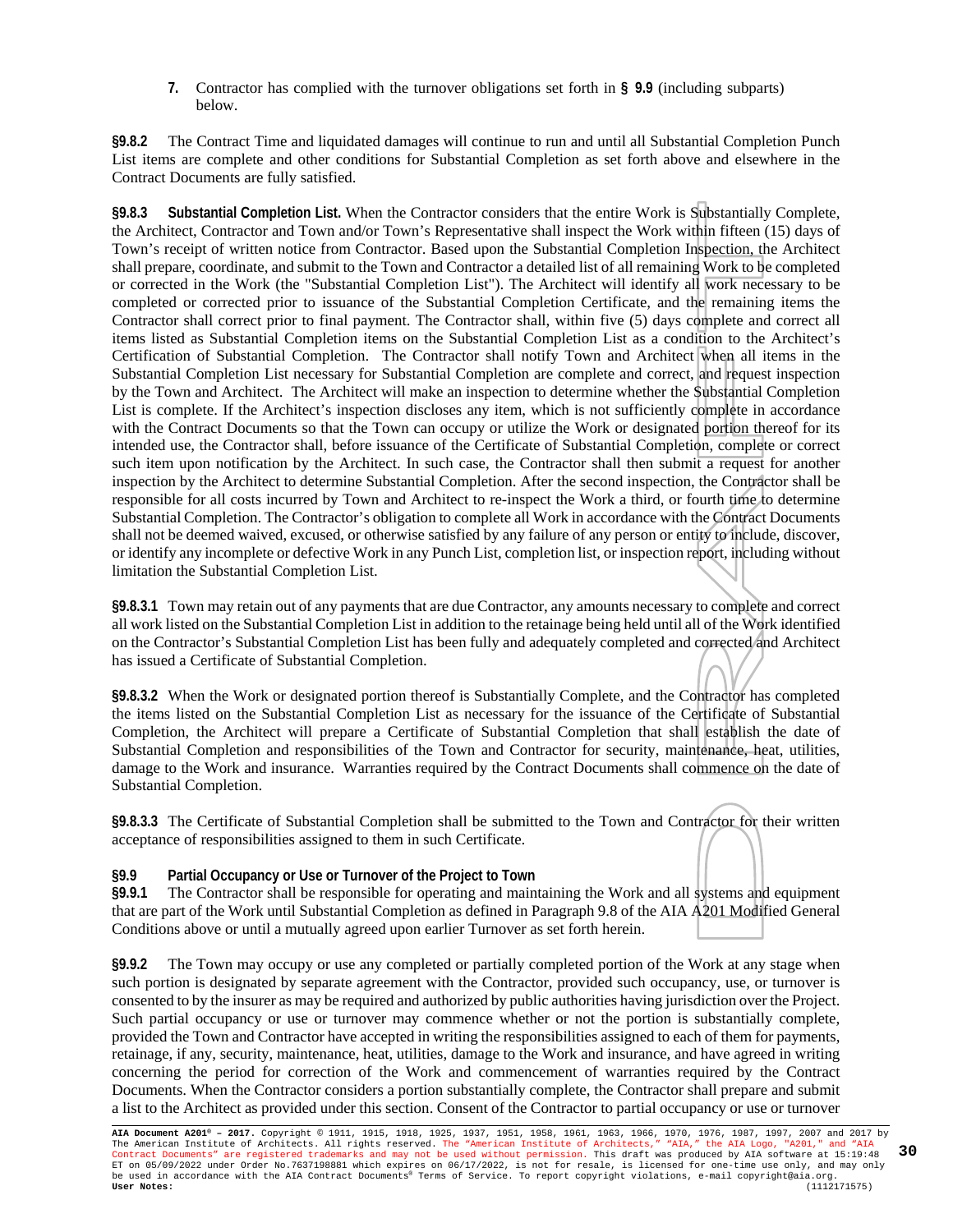shall not be unreasonably withheld. The stage of the progress of the Work shall be determined by written agreement between the Town and Contractor or, if no agreement is reached, by decision of the Architect.

**§9.9.2** Immediately prior to such partial occupancy or use or turnover, the Town, Contractor, and Architect shall jointly inspect the area to be occupied or portion of the Work to be used in order to determine and record the condition of the Work.

**§9.9.3** Unless otherwise agreed upon, partial occupancy or use or turnover of a portion or portions of the Work shall not constitute acceptance of Work not complying with the requirements of the Contract Documents.

**§9.9.4** Prior to the time of Substantial Completion, Turnover or any partial occupancy or use may occur from Contractor to Town, the following minimum requirements must be met by Contractor and submitted to Town:

- **1.** Contractor's installers and operation and regular maintenance personnel have met with Town's representative and the property manager(s) for the Project or other individuals as may be designated by Town, at the Project site, to provide complete instructions and training needed for proper start-up, operation, shut-down and maintenance of that part of Work. Instructions by manufacturer's representatives are required where installers are not experts in operating/maintenance procedures, or as specified in the Construction Documents. For operational equipment, installers shall demonstrate startup, shut-down, emergency operations, noise and vibration adjustments, safety, economy/efficiency adjustments, and other applicable operations, and shall review maintenance and operating instructions which are required to be performed in order to maintain in force applicable warranties, guaranties and bonds;
- **2.** Contractor has provided Town with Three (3) heavy duty, bound, hard-cover books and one (1) electronic copy of same, properly identified on both the front and the spine of each binder and indexed, in suitable sets of manageable size, containing the following information related to all equipment and systems on the Project:
	- 1. Training, maintenance and operating manual information;
	- 2. emergency instructions;
	- 3. spare part listings;
	- 4. wiring diagrams;
	- 5. recommended "turn around" cycles;
	- 6. inspections procedures;
	- 7. shop drawings, product data, and any other applicable information;
	- 8. detailed information and records for maintenance performed on all equipment and systems on the Project, operated and maintained by Contractor prior to Substantial Completion
- **3.** Contractor has provided Town with Three (3) heavy duty, bound, hard-cover books and one (1) electronic copy of same, properly identified on both the front and the spine of each binder and indexed, in suitable sets of manageable size, containing the following information:
	- 1. All Subcontractor warranties fully executed in the form approved by the Owner;
	- 2. All Extended Warranties required by the Contract Documents;
	- 3. The Contractor's warranty; and
	- 4. A list of all Subcontractors, Sub-subcontractors and suppliers who performed Work on the Project or who furnished equipment or materials for use in the Project, such list to include the name, address, email address, and telephone number of the responsible person at all such entities.
- **4.** Contractor has provided Owner the Red Line drawings as required by the Contract Documents.

**§9.9.5** The delivery, endorsement or assignment of such warranties shall not release the Contractor from obligations pursuant to the Contract Documents.

**AIA Document A201® – 2017.** Copyright © 1911, 1915, 1918, 1925, 1937, 1951, 1958, 1961, 1963, 1966, 1970, 1976, 1987, 1997, 2007 and 2017 by The American Institute of Architects. All rights reserved. The "American Institute of Architects," "AIA," the AIA Logo, "A201," and "AIA<br>Contract Documents" are registered trademarks and may not be used without permission. ET on 05/09/2022 under Order No.7637198881 which expires on 06/17/2022, is not for resale, is licensed for one-time use only, and may only<br>be used in accordance with the AIA Contract Documents® Terms of Service. To report **31**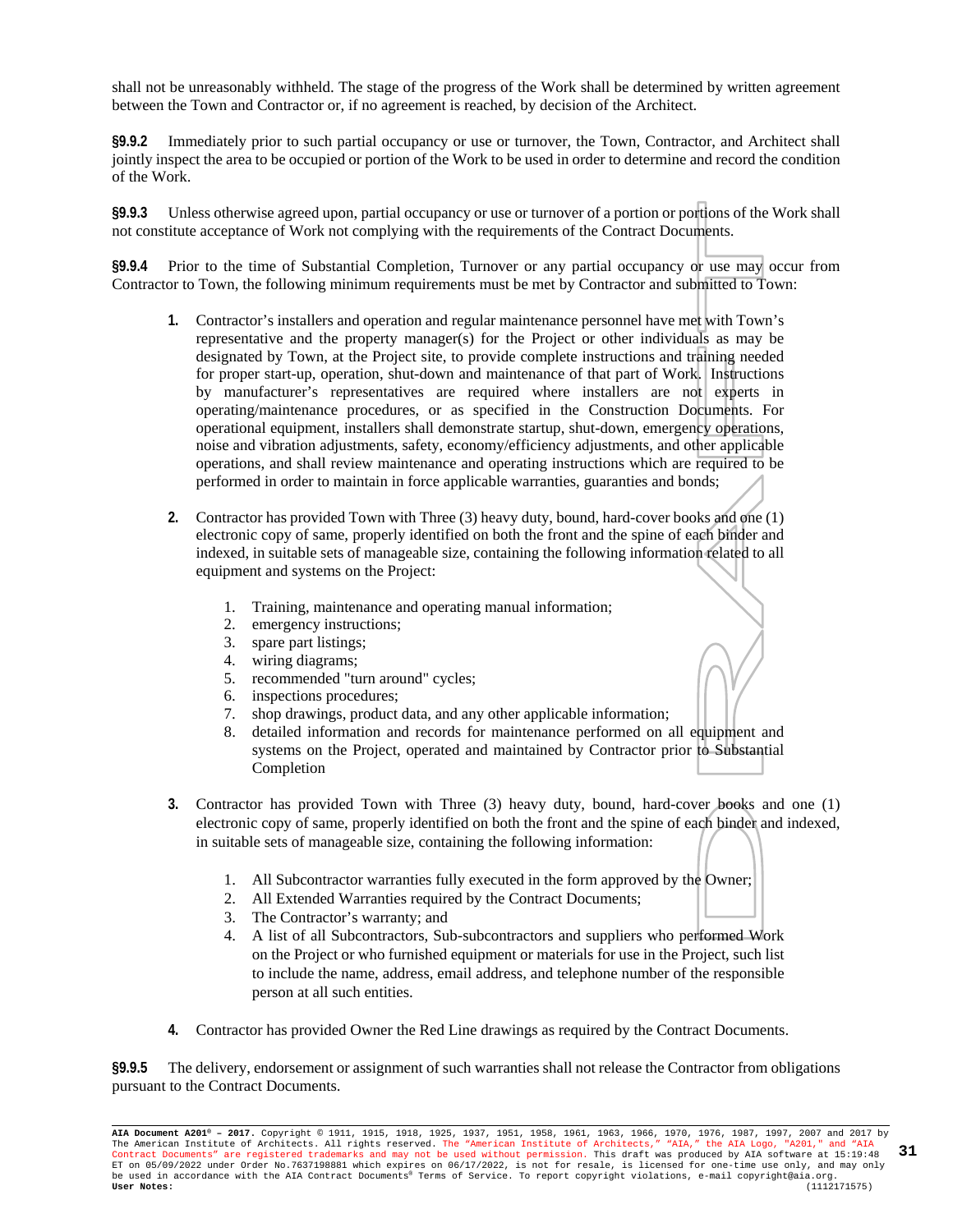#### **§9.10 Final Completion and Final Payment**

**§9.10.1** Upon receipt of the Contractor's notice that the Work is ready for final inspection and acceptance and upon receipt of a final Application for Payment, the Architect and Town will promptly make such inspection. When the Architect finds the Work acceptable under the Contract Documents and the Contract fully performed, the Architect will promptly issue a final Certificate for Payment stating that to the best of the Architect's knowledge, information and belief, and on the basis of the Architect's on-site visits and inspections, the Work has been completed in accordance with the Contract Documents and that the entire balance found to be due the Contractor and noted in the final Certificate is due and payable. The Architect's final Certificate for Payment will constitute a further representation that conditions listed in Section 9.10.2 as precedent to the Contractor's being entitled to final payment have been fulfilled.

**§9.10.2** Final payment, including any remaining retention shall not become due until the Contractor satisfies the requirements of the Contract Documents. As used in the Contract Documents, "Final Completion" shall mean such time after Substantial Completion and the following express conditions precedent to Final Payment have been met:

- **.1** the Architect has issued a Certificate of Final Completion;
- **.2** all "punch list" items have been fully completed to the reasonable satisfaction of Town and Architect, unless the failure of the same to issue is not due to the failure of Contractor to complete its scope of Work;
- **.3** the final certificate of occupancy and all final governmental and utility authority permits have been issued, unless the final certificate of occupancy is delayed for reasons that are beyond the control of the Contractor and those for whom the Contractor is responsible;
- **.4** Contractor has fully cleaned and restored the site with respect to all of the final punch list work; and
- **.5** all temporary utilities are disconnected;

**§9.10.3** In addition to the above, Contractor shall have performed and or submitted (as applicable) to the Architect and Town the following:

- **.1** an affidavit that payrolls, bills for materials and equipment, and other indebtedness connected with the Work for which the Town or the Town's property might be responsible or encumbered (less amounts withheld by Town) have been paid or otherwise satisfied, or shall be paid out of Contractor's final payment;
- **.2** consent of surety, if any, to final payment;
- **.3** documentation of any special warranties, such as manufacturers' warranties or specific Subcontractor warranties;
- **.4** all previously undelivered manufacturer and Subcontractor guarantees, warranties and manuals and documents;
- **.5** final and or conditional releases of lien, waivers of claim, satisfactions of liens or claims, and such other affidavits as may be reasonably required by the Town to assure a lien-free and claim-free completion of the Work; Where Contractor is in a dispute with a Subcontractor and or supplier, consent of surety to Final Payment is acceptable.
- **.6** To the extent Architect in missing any shop drawings and or submittals, Contractor will provide any such items requested in writing;
- **.7** evidence that all temporary utilities have been disconnected;
- **.8** the Contractor has fully cleaned and restored the site, including removal of all rubbish and construction debris;

**AIA Document A201® – 2017.** Copyright © 1911, 1915, 1918, 1925, 1937, 1951, 1958, 1961, 1963, 1966, 1970, 1976, 1987, 1997, 2007 and 2017 by The American Institute of Architects. All rights reserved. The "American Institute of Architects," "AIA," the AIA Logo, "A201," and "AIA<br>Contract Documents" are registered trademarks and may not be used without permission. ET on 05/09/2022 under Order No.7637198881 which expires on 06/17/2022, is not for resale, is licensed for one-time use only, and may only<br>be used in accordance with the AIA Contract Documents® Terms of Service. To report **32**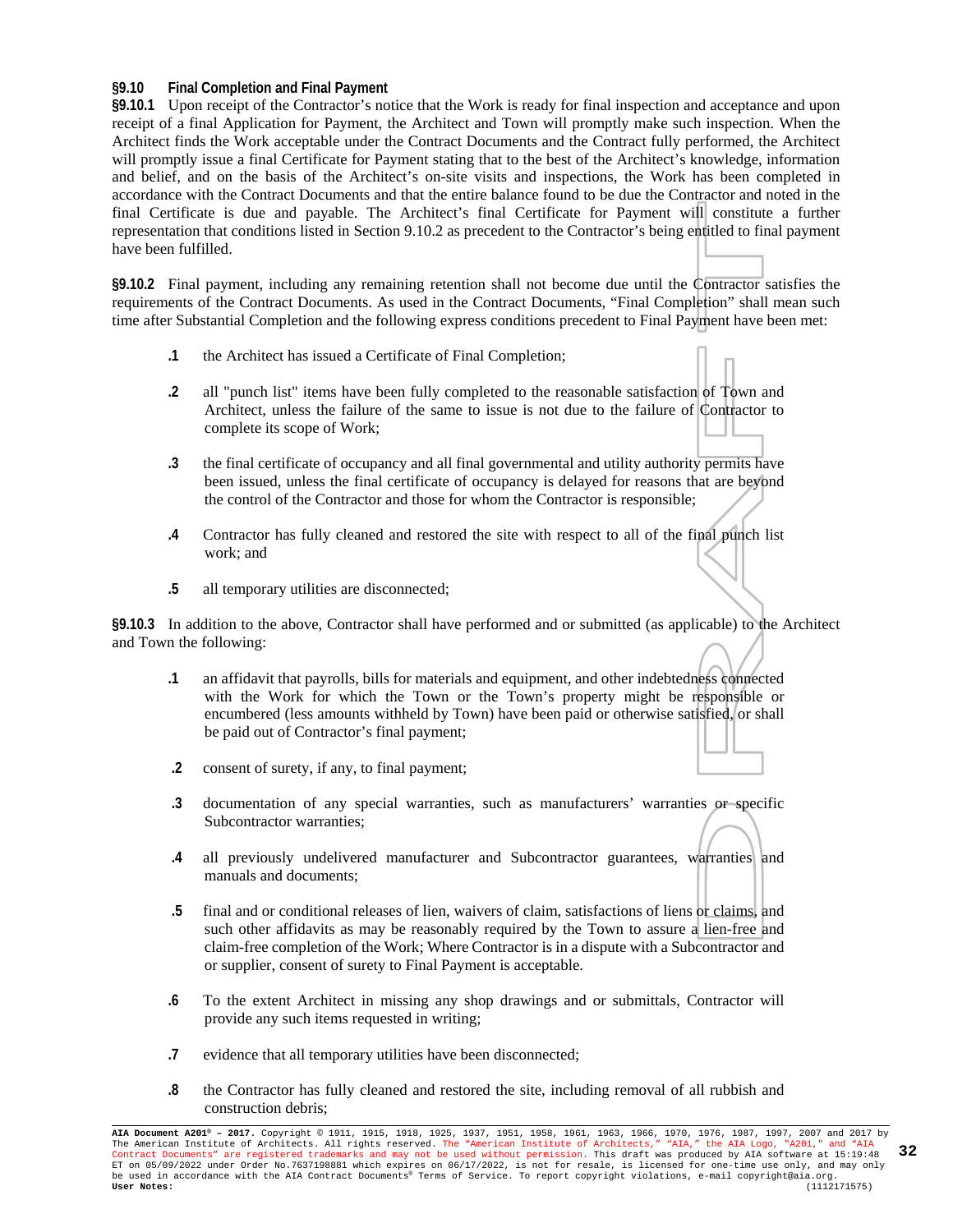- **.9** all final governmental permits for which Contract is responsible under the Contract Documents have been issued and all permits have been closed out,
- **.10** Contractor has complied with all partial occupancy or Turnover obligations set forth in Paragraph **9.9.6** of the AIA A201 Modified General Conditions above; and
- **.11** Contractor has complied with all other requirements of the Contract Documents.

**§9.10.4** The Contractor's obligation to complete all Work in accordance with the Contract Documents shall not be deemed waived, excused, or otherwise satisfied by any failure of any person or entity to include, discover, or identify any incomplete or defective Work in any punch list, completion list, or inspection report, including without limitation the Substantial Completion Punch List, or any further punch lists.

**§9.10.5** Final payment may be withheld on account of (1) defective Work not remedied, (2) claims or liens filed, (3) failure of the Contractor to make payments properly to subcontractors or for labor, materials, or equipment, (4) failure to provide waivers of lien for all lienors giving notices, (5) damage to the Town's property caused by Contractor, its subcontractors or anyone working for Contractor, in which case a reasonable estimated amount of such damages shall be withheld from Contractor's payment until such damages are satisfactorily corrected, (6) failure to carry out the Work in accordance with the Contract Documents.

**§9.10.6** If, after Substantial Completion of the Work, final completion thereof is materially delayed through no fault of the Contractor or by issuance of Change Orders affecting final completion, and the Architect so confirms, the Town shall, upon application by the Contractor and certification by the Architect, and without terminating the Contract, make payment of the balance due for that portion of the Work fully completed, corrected, and accepted. If the remaining balance for Work not fully completed or corrected is less than retainage stipulated in the Contract Documents, and if bonds have been furnished, the written consent of the surety to payment of the balance due for that portion of the Work fully completed and accepted shall be submitted by the Contractor to the Architect prior to certification of such payment. Such payment shall be made under terms and conditions governing final payment, except that it shall not constitute a waiver of Claims.

**§9.10.7** The making of final payment shall not constitute a waiver of Claims by the Town.

**§9.10.8** Acceptance of final payment by the Contractor, a Subcontractor, or a supplier, shall constitute a waiver of Claims by that payee except those previously made in writing and identified by that payee as unsettled at the time of final Application for Payment.

**§9.10.10** Prior to final payment, Contractor shall (1) organize maintenance and operating manual information into suitable sets of manageable size, and bind into individual binders properly identified and indexed; (2) include as applicable emergency instructions, spare part listing, warranties, guarantees or wiring diagrams, recommended "turn around" cycles, inspections procedures, shop drawings, product data, and any other applicable information; (3) Bind each manual of each set in heavy-duty, three-ring vinyl cover binders, and include pocket folders for folded sheet information; and (4) mark identification on both the front and the spine of each binder.

#### **ARTICLE 10 PROTECTION OF PERSONS AND PROPERTY**

#### **§10.1 Safety Precautions and Programs**

**§10.1.1** The Contractor shall be responsible for initiating, maintaining and supervising all safety precautions and programs in connection with the Work. The Contractor shall comply with all OSHA requirements and shall have a safety program in accordance with OSHA requirements.

**§10.1.2** If the Contractor fails to maintain the safety precautions required by law or directed by the Town, the Town may take such steps as necessary and charge the Contractor therefore. The Contractor shall be responsible for payment of any fines or penalties levied by OSHA or other similar entities relating to its Subcontractors violation of safety or heath standards.

**§10.1.3** The failure of the Contractor to take any such action shall not relieve the Subcontractor of his obligations in Section 10.1.1.

**AIA Document A201® – 2017.** Copyright © 1911, 1915, 1918, 1925, 1937, 1951, 1958, 1961, 1963, 1966, 1970, 1976, 1987, 1997, 2007 and 2017 by The American Institute of Architects. All rights reserved. The "American Institute of Architects," "AIA," the AIA Logo, "A201," and "AIA<br>Contract Documents" are registered trademarks and may not be used without permission. ET on 05/09/2022 under Order No.7637198881 which expires on 06/17/2022, is not for resale, is licensed for one-time use only, and may only<br>be used in accordance with the AIA Contract Documents® Terms of Service. To report **33**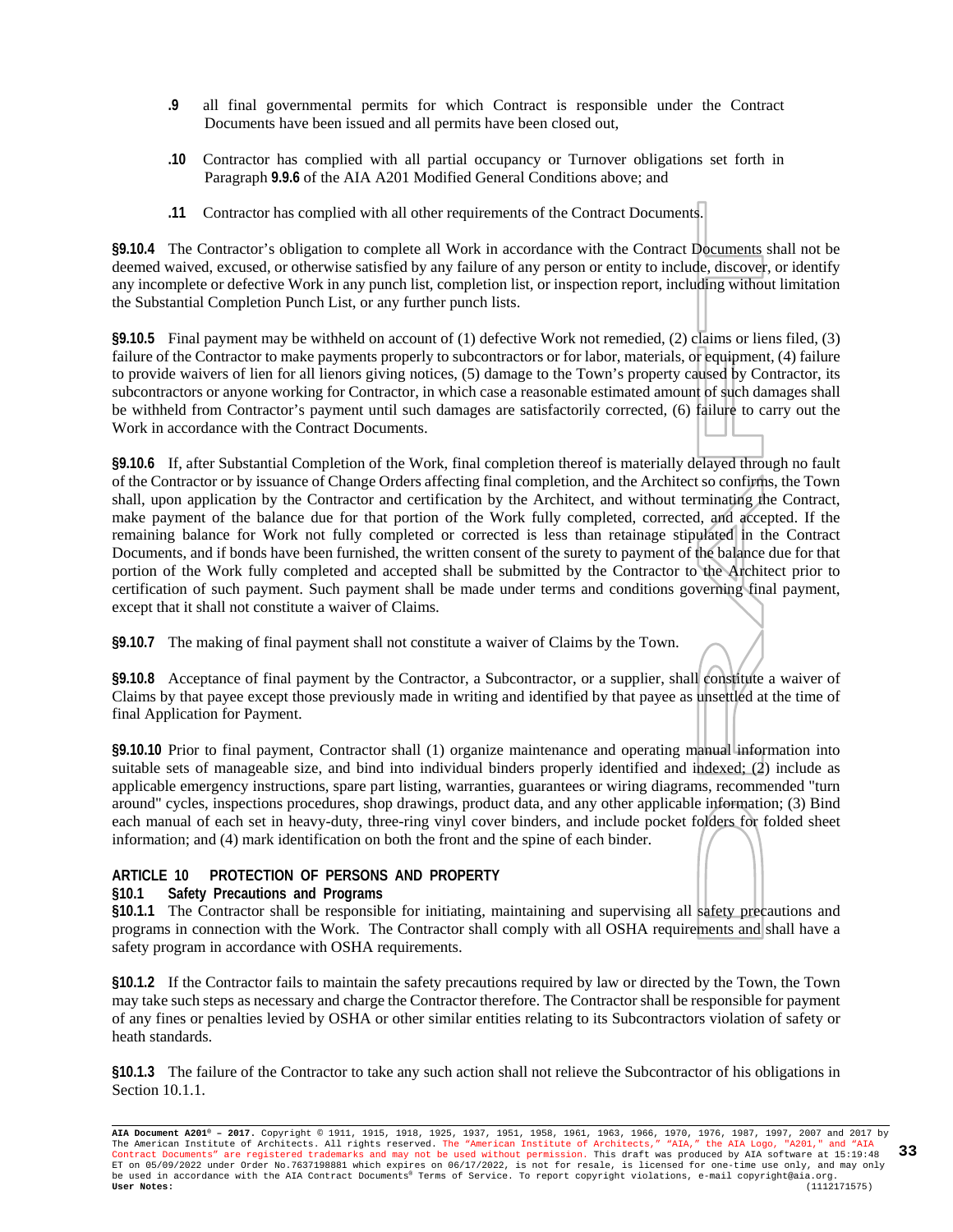#### **§10.2 Safety of Persons and Property**

**§10.2.1** In any area where Contractor is working the Contractor shall take all reasonable precautions for the safety of, and shall provide all reasonable protection to prevent damage, injury or loss to (1) all employees on the Work and other persons who may be affected thereby, (2) all the Work and all materials and equipment to be incorporated therein, (3) invitees, licensees, employees and reasonably anticipated visitors of the Project; and (4) other property at the site or adjacent thereto, such as trees, shrubs, lawns, walks, pavements, roadways, structures and utilities not designated for removal, relocation or replacement in the course of construction. Contractor shall comply with all OSHA regulations regarding job safety and all applicable laws, ordinances, rules, regulations and orders of any public authority having jurisdiction for the safety of persons or property or to protect them from damage, injury or loss. A damage or loss to any property to the extent caused in whole or in part by the Contractor, any subcontractor, any subsubcontractor or anyone directly or indirectly employed by any of them, or by anyone for whose acts any of them may be liable, shall be remedied by the Contractor at his sole cost and expense.

**§10.2.2** The Contractor shall comply with, and give notices required by applicable laws, statutes, ordinances, codes, rules and regulations, and lawful orders of public authorities, bearing on safety of persons or property or their protection from damage, injury, or loss.

**§10.2.3** The Contractor shall implement, erect, and maintain, as required by existing conditions and performance of the Contract, reasonable safeguards for safety and protection, including posting danger signs and other warnings against hazards; promulgating safety regulations; and notifying the owners and users of adjacent sites and utilities of the safeguards.

**§10.2.4** When use or storage of explosives or other hazardous materials or equipment, or unusual methods are necessary for execution of the Work, the Contractor shall exercise utmost care and carry on such activities under supervision of properly qualified personnel.

**§10.2.5** The Contractor shall promptly remedy damage and loss to property caused in whole or in part by the Contractor, a Subcontractor, a Sub-subcontractor, or anyone directly or indirectly employed by any of them, or by anyone for whose acts they may be liable and for which the Contractor is responsible under the Contract Documents. The Contractor may make a Claim for the cost to remedy the damage or loss to the extent such damage or loss is attributable in whole or in part to the grossly negligent acts or omissions of the Town or Architect or anyone directly or indirectly employed by either of them, or by anyone for whose acts either of them may be liable, and not attributable in whole or in part to the fault or negligence of the Contractor. The foregoing obligations of the Contractor are in addition to the Contractor's obligations under Section 3.18, which shall govern this Section

**§10.2.6** Any damage to adjacent property or improvements shall be promptly repaired by the Contractor, if caused in whole or in part by Contractor or its Subcontractors, any Sub-subcontractor or anyone directly or indirectly employed by any of them, or by anyone for whose acts any of them may be liable. The foregoing is not intended to prevent the Contractor from making claim against any insurance that may provide coverage to the Contractor.

**§10.2.7** The Contractor shall designate a responsible member of the Contractor's organization at the site whose duty shall be the prevention of accidents and theft. This person shall be the Contractor's superintendent unless otherwise designated by the Contractor in writing to the Town and Architect.

**§10.2.8** The Contractor shall not permit any part of the construction or site to be loaded so as to cause damage or create an unsafe condition.

#### **§10.2.9 Injury or Damage to Person or Property**

If either party suffers injury or damage to person or property because of an act or omission of the other party, or of others for whose acts such party is legally responsible, notice of the injury or damage, whether or not insured, shall be given to the other party within a reasonable time not exceeding seven (7) days after discovery. The notice shall provide sufficient detail to enable the other party to investigate the matter.

#### **§10.3 Hazardous Materials and Substances**

**§10.3.1** The Contractor is responsible for compliance with any requirements included in the Contract Documents regarding hazardous materials or substances. Contractor shall not bring any hazardous materials onto the Project site unless specifically required by the Contract Documents. If the Contractor encounters a hazardous material or substance not addressed in the Contract Documents and if reasonable precautions will be inadequate to prevent foreseeable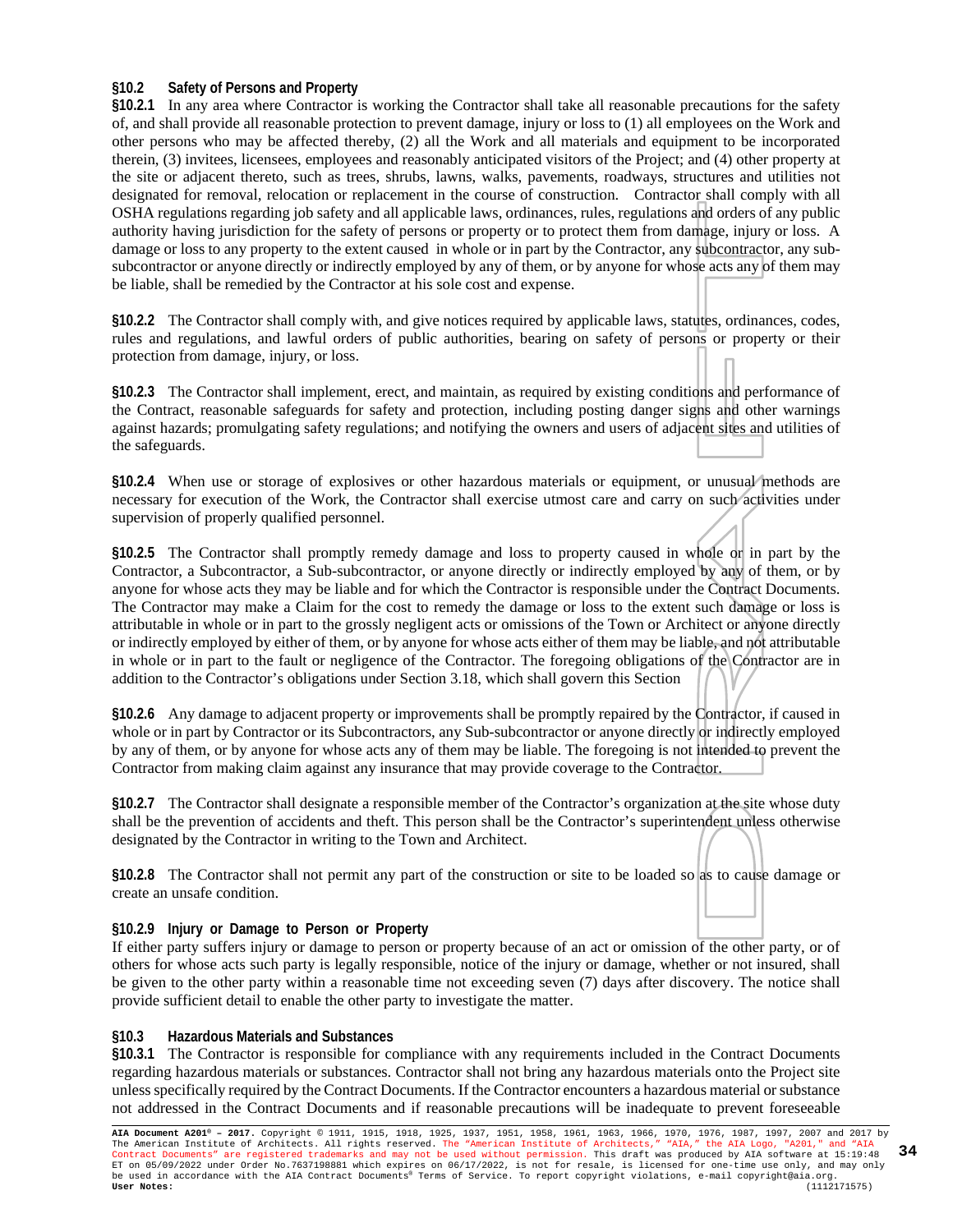bodily injury or death to persons resulting from a material or substance, including but not limited to asbestos or polychlorinated biphenyl (PCB), encountered on the site by the Contractor, the Contractor shall, upon recognizing the condition, immediately stop Work in the affected area, take precautions not to exacerbate the conditions, and notify in writing the Town and Architect of the condition. Contractor shall comply with all applicable federal, state and local environmental laws, codes, ordinances and regulations including, but not limited to, all OSHA requirements and regulations.

**§10.3.2** Upon receipt of the Contractor's notice, the Town shall obtain the services of a licensed laboratory to verify the presence or absence of the material or substance reported by the Contractor and, in the event such material or substance is found to be present, to cause it to be rendered harmless. Unless otherwise required by the Contract Documents, the Town shall furnish in writing to the Contractor and Architect the names and qualifications of persons or entities who are to perform tests verifying the presence or absence of the material or substance or who are to perform the task of removal or safe containment of the material or substance. The Contractor and the Architect will promptly reply to the Town in writing stating whether or not either has reasonable objection to the persons or entities proposed by the Town. If either the Contractor or Architect has an objection to a person or entity proposed by the Town, the Town shall propose another to whom the Contractor and the Architect have no reasonable objection. When the material or substance has been rendered harmless, Work in the affected area shall resume upon written agreement of the Town and Contractor. By Change Order, the Contract Time shall be extended appropriately and the Contract Sum shall be increased by the amount of the Contractor's reasonable additional costs of shutdown, delay, and start-up.

**§10.3.3** The Town shall indemnify and hold harmless the Contractor, Subcontractors, Architect, Architect's consultants, and agents and employees of any of them from and against claims, damages, losses, and expenses, including but not limited to attorneys' fees, arising out of or resulting from performance of the Work in the affected area if in fact the material or substance presents the risk of bodily injury or death as described in Section 10.3.1 and has not been rendered harmless, provided that such claim, damage, loss, or expense is attributable to bodily injury, sickness, disease or death, or to injury to or destruction of tangible property (other than the Work itself), except to the extent that such damage, loss, or expense is due to the fault or negligence of the party seeking indemnity.

**§10.3.4** The Town shall not be responsible under this Section 10.3 for hazardous materials or substances the Contractor brings to or causes to be at the site.

**§10.3.5** The Contractor shall reimburse the Town for the cost and expense the Town incurs (1) for remediation of hazardous materials or substances the Contractor brings to the site or negligently handles, (2) Contractor's willful misconduct; or (3) where the Contractor fails to perform its obligations under Section 10.3.1.

#### **§10.4 Emergencies**

In an emergency affecting safety of persons or property, the Contractor shall act, at the Contractor's discretion, to prevent threatened damage, injury, or loss. Additional compensation or extension of time claimed by the Contractor on account of an emergency shall be determined as provided in Article 15 and Article 7. Within ten (10) days of executing the Agreement, the Contractor shall furnish a hurricane preparedness plan to secure the site and prevent damage to the Project, which shall be attached as an exhibit to the Agreement as **Exhibit "** 

#### **ARTICLE 11 INSURANCE AND BONDS**

#### **§11.1 Contractor's Insurance and Bonds**

**§11.1.1** The Contractor shall purchase and maintain insurance of the types and limits of liability, containing the endorsements, and subject to the terms and conditions, as described in the Agreement or elsewhere in the Contract Documents. The Contractor shall purchase and maintain the required insurance from an insurance company or insurance companies lawfully authorized to issue insurance in the jurisdiction where the Project is located and having an A.M. BEST's rating of "A-X" or better. The Architect, Town, and Architect's consultants shall be named as additional insureds under the Contractor's commercial general liability policy or as otherwise described in the Contract Documents.

**§11.1.2** The Commercial General Liability Insurance policy shall be on a occurrence basis with limits of One Million (\$1,000,000.00) Dollars per occurrence and Two Million (\$2,000,000.00) Dollars aggregate dedicated to this Project. Minimum coverage shall include the following and the coverages and requirements set forth in this Agreement:

- **.1** personal injury;
- **.2** broad form property damage;

**AIA Document A201® – 2017.** Copyright © 1911, 1915, 1918, 1925, 1937, 1951, 1958, 1961, 1963, 1966, 1970, 1976, 1987, 1997, 2007 and 2017 by The American Institute of Architects. All rights reserved. The "American Institute of Architects," "AIA," the AIA Logo, "A201," and "AIA<br>Contract Documents" are registered trademarks and may not be used without permission. ET on 05/09/2022 under Order No.7637198881 which expires on 06/17/2022, is not for resale, is licensed for one-time use only, and may only<br>be used in accordance with the AIA Contract Documents® Terms of Service. To report **35**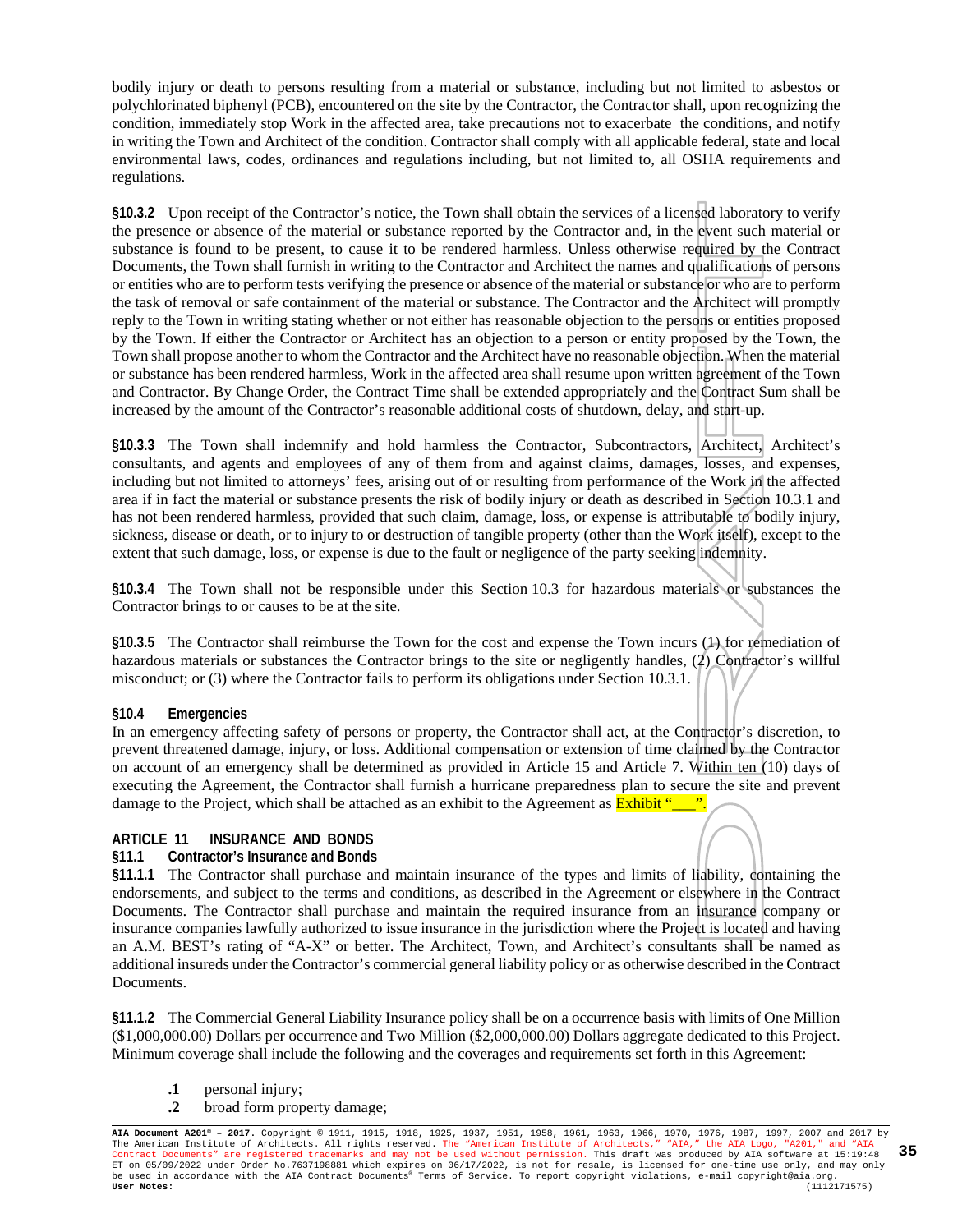- **.3** blanket contractual liability;
- **.4** XCU coverage; and
- **.5** products and completed operations for 10 years.

**§11.1.3** The insurance required by Section 11.1shall be the primary insurance and shall be written for not less than limits of liability specified in the Contract Documents or required by law, whichever coverage is greater and shall name Town, Architect and Architect's consultants as additional and named insureds covering bodily injury, death, property damage and personal injury and Town as an additional insured for claims to the extent caused by the Contractor's negligent acts or omissions during the Contractor's completed operations. Coverages, whether written on an occurrence or claims-made basis, shall be maintained without interruption from the date of commencement of the Work until the date of final payment except for completed operations coverage, which shall be maintained for four (4) years after the completion of the Project.

**§11.1.4** The Contractor shall not commence any portion of the Work under the Contract until it has obtained all insurance required under this Article 11 or the Agreement and, except for completed operations insurance or except as otherwise provided herein, shall maintain all such insurance policies for a period of not less than four (4) years after completion of this Contract.

**§11.1.5** The deductible on all insurance required of Contractor under this Article 11 or the Agreementshall not exceed ten thousand dollars (\$10,000.00) and shall in all events be paid by the Contractor.

**§11.1.6** Certificates of insurance, Additional and Named Insured Endorsements, and actual copies of the Insurance Policies in accordance with this Article shall be delivered to the Town prior to commencement of the Work and thereafter upon renewal or replacement of each required policy of insurance, and the certificates of insurance and endorsements are attached hereto as an exhibit to be incorporated in the Contract Documents. These certificates and the insurance policies required by this Section 11.1 shall contain a provision that coverages afforded under the policies will not be canceled or allowed to expire until at least 60 days' prior written notice has been given to the Town. Contractor shall not commence Work and shall not be entitled to any payments under the Contract Documents until the required policies have been delivered to Town and reviewed by Town's insurance professional and found to be in compliance with the Contract Documents.

§11.1.7 An additional certificate evidencing continuation of liability coverage, including coverage for completed operations, shall be submitted with the final Application for Payment as required by Section 9.10.2 and thereafter upon renewal or replacement of such coverage until the expiration of the time required by Section 11.1.2. Information concerning reduction of coverage on account of revised limits or claims paid under the General Aggregate, or both, shall be furnished by the Contractor with reasonable promptness.

**§11.1.8** Contractor's failure to provide and maintain the insurance required by this Contract shall be grounds for termination, and Contractor shall be liable for all losses, damages, costs and expenses associated with the failure to maintain the required insurance.

§11.1.9 Town, Architect, and such other parties listed on **Exhibit "**\_\_\_" attached to the Agreement shall be identified as "additional insureds" and "named insured" on all general liability and other policies identified in this Section 11.1, including without limitation all policies covering completed and ongoing operations. The Contractor, Subcontractors and Sub-subcontractors comprehensive general liability policies shall also provide the following ISO endorsements: ISO CG 20 10 1185 or its equivalent. Contractor shall include provisions in subcontracts requiring subcontractor insurance as set forth herein to name Town as an additional insured. Contractor shall also furnish copies of such subcontractor insurance certificates to Town upon request.

**§11.1.10** Except to the extent covered by and paid by insurance, the Contractor shall be responsible for all loss or damage Contractor or its Subcontractors cause to the Work, including the Contractor's materials delivered to site for incorporation therein and all property issued to the Contractor by the Town for use or incorporation in the Work.

**§11.1.11** The Contractor shall secure, pay for, and maintain whatever insurance they may deem necessary for protection against loss of owned or rented capital equipment and tools, including any tools owned by mechanic, any tools, equipment, stagings, towers and forms owned or rented by its subcontractors or agents under this Contract. Failure of the Contractor to secure such insurance or to maintain adequate levels of coverage shall not obligate the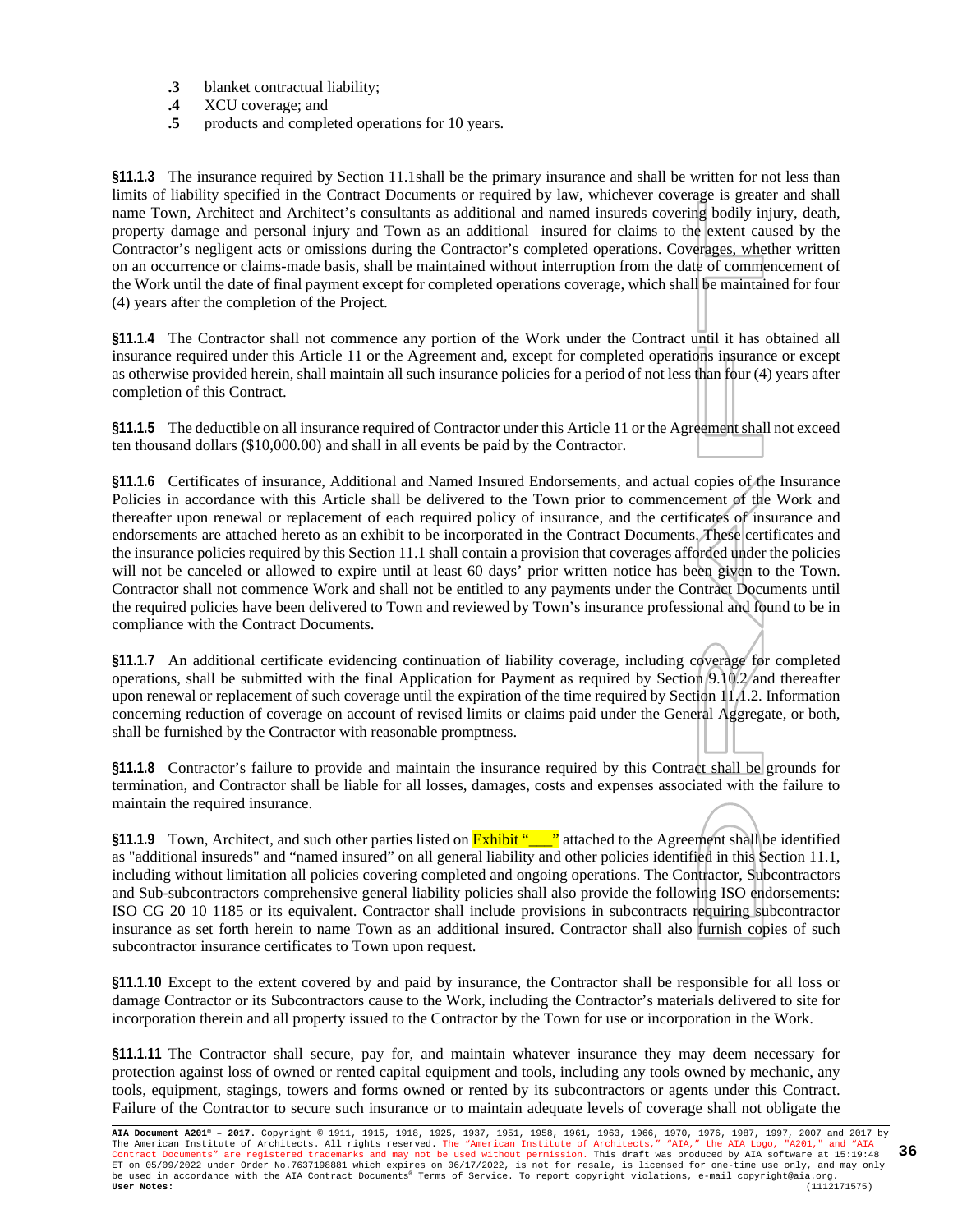Town or its agents and employees for any losses of owned or rented equipment or for any Work damaged. If the Contractor secures such insurance, the insurance policy shall include a waiver of subrogation as follows: "It is agreed that in no event shall this insurance company have any right of recovery against the Town." The Contractor agrees to cooperate fully with the insurance company or companies in carrying out the provisions and conditions of all policies applicable to Work to be done, as well as all rules and recommendations of such company or companies in regard to accident prevention, reports and audits. The Contractor further agrees that notice of every accident will not only be reported immediately to the Town, and also to such insurance company or companies.

**§11.1.12** Every subcontract shall contain complete insurance provisions identical to Sections included herein for the benefit, protection, and indemnification of the Contractor and the Town.

#### **§11.2 Town's Insurance**

**§11.2.1** The Town shall be responsible for maintaining the Town's usual liability insurance and Builder's Risk coverage. The parties agree and acknowledge that, should any insurance maintained by the Town not provide coverage for losses and/or damages arising from any acts, errors, omissions, or negligence on the part of the Contractor and/or its subcontractors, the Contractor and all applicable Subcontractors shall bear the risk and pay for such losses regardless of whether the Contractor should be covered for such losses by the Contractor's general liability or other insurance policies.

**§11.2.2** The Town's Builder's Risk insurance shall be maintained, unless otherwise provided in the Contract Documents or otherwise agreed in writing by all persons and entities who are beneficiaries of such insurance, until completion of the Project.

- **.1** Deductibles: The Town's Builder's Risk insurance shall have a reasonable deductible, with such deductible amount to be determined at the sole discretion of the Town. The Contractor shall pay for any deductibles on the Town's insurance policies for claims to the extent they arise in whole or in part as a result of the Contractor's, or third parties for which Contractor is responsible, acts, errors, or omissions under this Agreement.
- **.2** Any Town's Builder's Risk insurance policy shall extend only to materials actually installed in the Project or at the premises ready for installation (unless otherwise agreed by the insurer). Any plant, materials, equipment, tools or fixtures forming a part of the capital assets of the Contractor or belonging to any of its employees shall not be covered by the builders risk insurance maintained by Town. Any such Builder's Risk insurance policy shall be subject to the usual limitations and exclusions normally contained in such policies of insurance, including, without limitation, a reasonable deductible at the discretion of the Town. In the event of any loss or damage paid by the Builder's Risk policy, such proceeds shall be accepted and used by Town at Town's sole discretion.
- **.3** Unless otherwise provided in the Contract Documents, the Builder's Risk insurance shall cover portions of the Work stored off the Site after written approval of the Town at the value established in the approval, and also portions of the Work in transit.

#### **§11.3 Waivers of Subrogation**

**§11.3.1** Except for losses due to the negligence or breach of contract of a, subcontractor, sub-subcontractor or persons they are responsible for, the Town and Contractor waive all rights against each other and any of their subcontractors, sub-subcontractors, agents and employees, each of the other for compensation for damages caused by fire or other perils to the extent paid for by the Town's Builder's Risk insurance, Town's property insurance, or by the Contractor's liability insurance obtained pursuant to this Article, except such rights as they have to proceeds of such insurance held by the Town and the Contractor. This shall not act as a waiver of any other rights or remedies under the Contract Documents.

**§11.3.2** A loss insured under the property or Builder's Risk insurance for the Property shall be adjusted by the Town, using reasonable discretion and not as a fiduciary for Contractor or any other interested party, and made payable to the Town for the insureds, as their interest may appear, subject to requirements of any applicable mortgagee clause. The Contractor shall pay Subcontractors their just shares of insurance proceeds received by the Contractor, and by appropriate written agreements where legally required for validity, shall require Subcontractors to make payments to their Sub-subcontractors in similar manner.

**AIA Document A201® – 2017.** Copyright © 1911, 1915, 1918, 1925, 1937, 1951, 1958, 1961, 1963, 1966, 1970, 1976, 1987, 1997, 2007 and 2017 by The American Institute of Architects. All rights reserved. The "American Institute of Architects," "AIA," the AIA Logo, "A201," and "AIA<br>Contract Documents" are registered trademarks and may not be used without permission. ET on 05/09/2022 under Order No.7637198881 which expires on 06/17/2022, is not for resale, is licensed for one-time use only, and may only<br>be used in accordance with the AIA Contract Documents® Terms of Service. To report **37**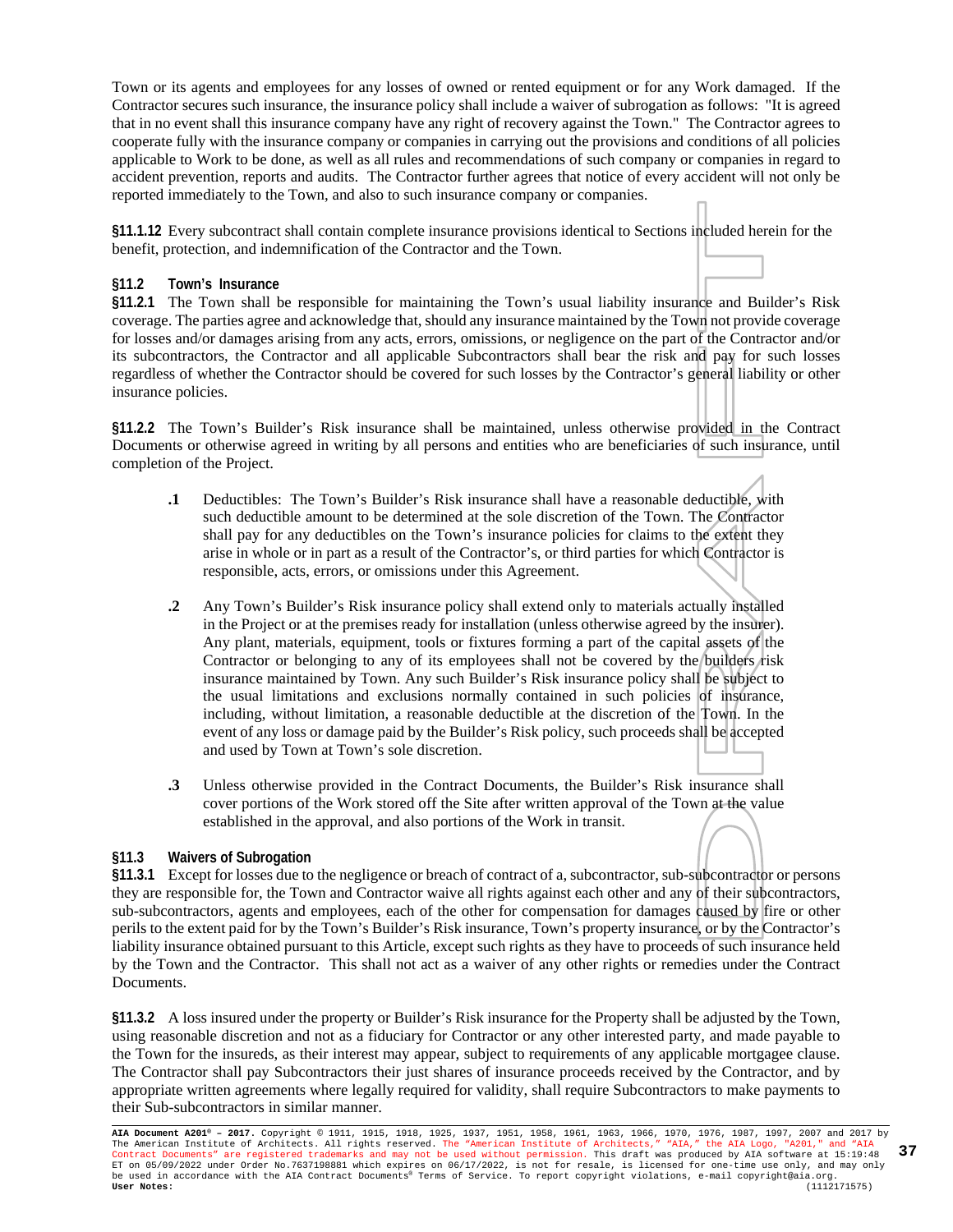**§11.3.3** The Town shall not be required to give bond for performance of the Town's duties. The Town may deposit in a separate account insurance proceeds so received, which the Town shall distribute in accordance with the terms of any settlement reached with the Builder's Risk insurer. If after such loss no other special agreement is made and unless the Town terminates the Contract for convenience, replacement of damaged property shall be performed by the Contractor in accordance with this Agreement and paid for by Town.

#### **§11.4 Performance of Bond and Payment of Bond**

**§11.4.1** Contractor shall furnish bonds covering faithful performance of the Contract and payment of obligations arising thereunder as stipulated in bidding requirements or specifically required in the Contract Documents on the date of execution of the Contract.

**§11.4.2** Upon the request of any person or entity appearing to be a potential beneficiary of bonds covering payment of obligations arising under the Contract, the Contractor shall promptly furnish a copy of the bonds or shall authorize a copy to be furnished.

**§11.4.3** To the extent required by the Contract, Contractor shall provide the Town with a 100% performance bond in the amount of the Contract Sum utilizing the form provided with these Contract Documents which shall incorporate the obligation of Surety referenced in this Contract and an unconditional payment bond in accordance with Fla. Stat. § 713.23 in the amount of the Contract Sum covering the faithful performance of the Contract and payment of all obligations thereunder. The bonds shall be executed by a surety that is licensed in Florida and shall remain in effect as required by law and the Contract Documents. The bonds shall be effective as of the Commencement Date as defined in the Contract and shall cover all Work and obligations under the Contract Documents.

**§11.4.4** The Contractor shall, upon approval of the bonds by the Town, record the bonds with the County Clerk's Office of the county in which the work is to be performed and promptly furnish the Town with a certified copy of the recorded bonds.

**§11.4.5** Both the payment bond and the performance bond under this Article shall display the Surety's bond number, and attach a rider containing the following provisions:

- **.1** Surety hereby agrees that it consents to and waives notice of any addition, alteration, omission, change, or other modification of the Contract Documents. Any other addition, alteration, change, extension of time, backcharge, or other modification of the Contract Documents, or forbearance on the part of either Town or Contractor to the other, shall not release Surety of its obligations hereunder, and notice to the surety of such matters is hereby waived.
- **.2** Surety hereby stipulates and agrees that the obligation of said Surety and its bond shall be in no way impaired or affected by any extension of time, modification, omission, addition, or change in or of the said Contract or the Work to be performed thereunder, or by any payment thereunder before the time required therein, or by any waiver of any provisions thereof, or by any assignment, subletting or other transfer thereof or of any part thereof, or of any Work to be performed or any moneys due or to become due thereunder. Surety expressly consents to the payment provisions as provided in this Contract. In any event, even if the Surety fails to include such language in its bond, by incorporating this Contract into the Payment and Performance Bonds furnished for this Project, Surety agrees to the provisions of this Article and the provisions of § 11.4.4.
- **.3** Surety hereby agrees that if, after the 14 day Notice to the Contractor and Surety, the Contractor and Surety do not cure the default as provided in this Section, then the Surety, in addition to the Contractor, without the need to terminate the Contractor, shall be liable to Town for any damages the Town may sustain and be entitled to pursuant to the Contract and the bonds. No further Notices shall be required by Town.

**§11.4.6** Should Contractor fail to perform any of its obligations under this Contract, the Town shall give the Contractor and Surety a fourteen day (14) Notice of Default. After receipt of the 14 day Notice provided herein, the Contractor and Surety shall have the right and opportunity to cure the default(s). If, after the 14 day Notice, the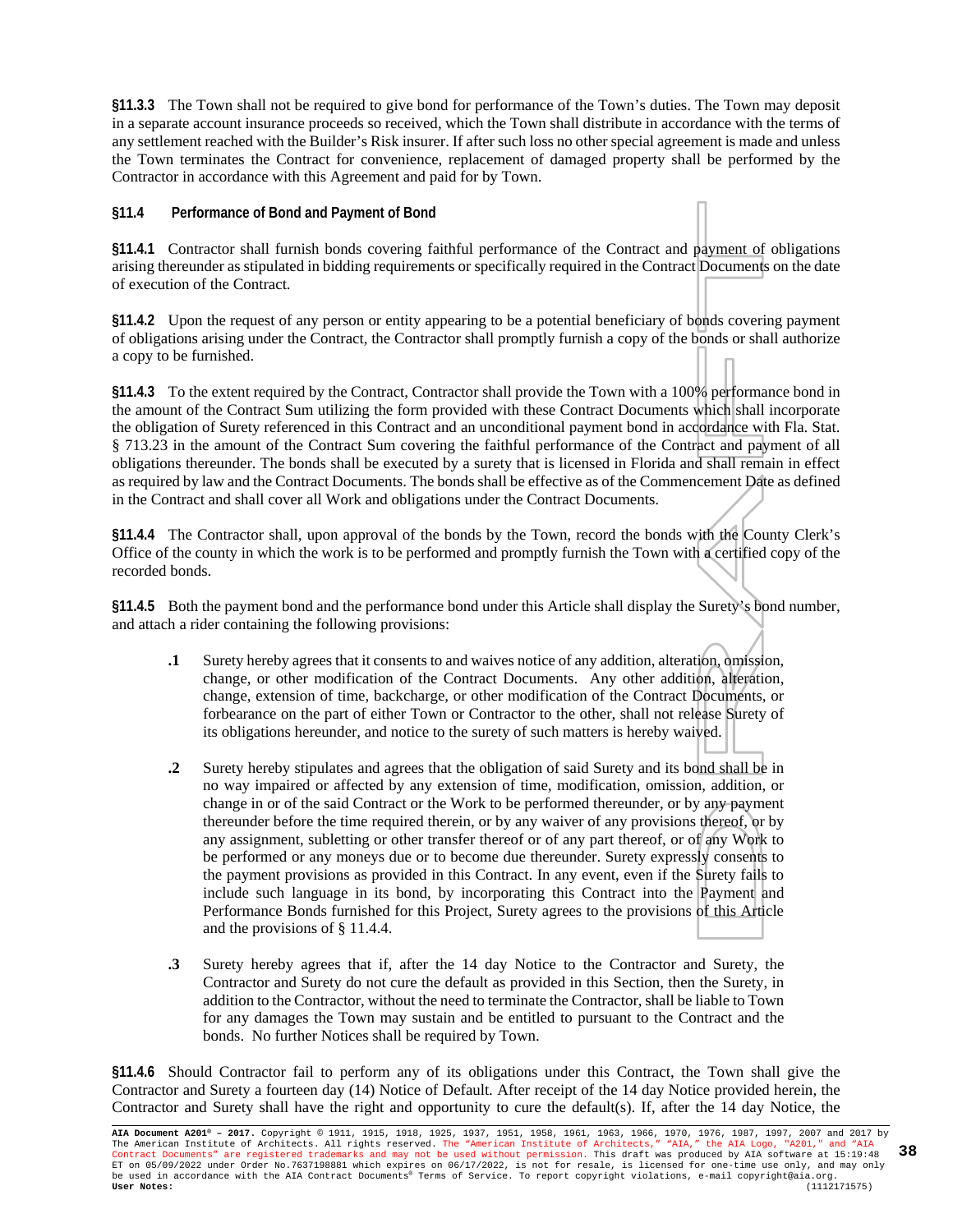Contractor and Surety do not cure the default as provided in this Section, then the Surety, in addition to the Contractor, without the need to terminate the Contractor, shall be liable to Town for any damages the Town may sustain and be entitled to pursuant to this Contract and the bonds. No further Notices shall be required by Town.

#### **ARTICLE 12 UNCOVERING AND CORRECTION OF WORK**

#### **§12.1 Uncovering of Work**

**§12.1.1** If a portion of the Work is covered contrary to the Architect's or Town's request or to requirements specifically expressed in the Contract Documents, it must, if requested in writing by the Architect or Town, be uncovered for the Architect's or Town's examination and be replaced at the Contractor's expense without change in the Contract Time.

**§12.1.2** If a portion of the Work has been covered that the Architect or Town has not specifically requested to examine prior to its being covered, the Architect or Town may request to see such Work and it shall be uncovered by the Contractor. If such Work is not in accordance with the Contract Documents, the costs of uncovering the Work, and the cost of correction, shall be at the Contractor's expense.

#### **§12.2 Correction of Work**

#### **§12.2.1 Before Substantial Completion**

The Contractor shall promptly correct Work rejected by the Architect or failing to conform to the requirements of the Contract Documents, discovered before Substantial Completion and whether or not fabricated, installed or completed. Costs of correcting such rejected Work, including additional testing and inspections, the cost of uncovering and replacement, and compensation for the Architect's services and expenses made necessary thereby, including any attorneys' fees incurred by the Town, shall be at the Contractor's expense. The obligations of this Section shall survive completion and final payment or termination of the Agreement.

#### **§12.2.2 After Substantial Completion**

**§12.2.2.1** In addition to the Contractor's obligations under Section 3.5, if, within three (3) years after the date of Substantial Completion of all the Work or any longer period provided in an Extended Warranty, is found to be not in accordance with the requirements of the Contract Documents, the Contractor shall correct it promptly after receipt of notice from the Town to do so. The Town shall give such notice promptly after discovery of the condition. If the Contractor fails to commence correction of nonconforming Work within five (5) business days after receipt of prior reasonable notice by the Town, the Town may correct the nonconforming Work in accordance with Section 2.4. Contractor is obligated to reimburse Town for all corrective costs and damages incurred as a result of Contractor's failure to correct nonconforming Work. This obligation shall survive completion and final payment or termination of the Contract.

**§12.2.2.2** The three-year period for correction of Work or any longer period provided in an Extended Warranty shall be extended with respect to portions of Work first performed after Substantial Completion by the period of time between Substantial Completion and the actual completion of that portion of the Work.

**§12.2.2.3** The three-year period for correction of Work or any longer period provided in an Extended Warranty shall be extended for corrected Work performed by the Contractor pursuant to this Section 12.2.

**§12.2.3** The Contractor shall remove from the site portions of the Work that are not in accordance with the requirements of the Contract Documents and are neither corrected by the Contractor nor accepted by the Town.

**§12.2.4** The Contractor shall bear the cost of correcting destroyed or damaged construction of the Town or Separate Contractors, whether completed or partially completed, caused by the Contractor's correction or removal of Work that is not in accordance with the requirements of the Contract Documents.

**§12.2.5** Nothing contained in this Section 12.2 shall be construed to establish a period of limitation with respect to other obligations the Contractor has under the Contract Documents. Establishment of the one-year period for correction of Work as described in Section 12.2.2 relates only to the specific obligation of the Contractor to correct the Work, and has no relationship to the time within which the obligation to comply with the Contract Documents may be sought to be enforced, nor to the time within which proceedings may be commenced to establish the Contractor's liability with respect to the Contractor's obligations other than specifically to correct the Work.

**AIA Document A201® – 2017.** Copyright © 1911, 1915, 1918, 1925, 1937, 1951, 1958, 1961, 1963, 1966, 1970, 1976, 1987, 1997, 2007 and 2017 by The American Institute of Architects. All rights reserved. The "American Institute of Architects," "AIA," the AIA Logo, "A201," and "AIA<br>Contract Documents" are registered trademarks and may not be used without permission. ET on 05/09/2022 under Order No.7637198881 which expires on 06/17/2022, is not for resale, is licensed for one-time use only, and may only<br>be used in accordance with the AIA Contract Documents® Terms of Service. To report **39**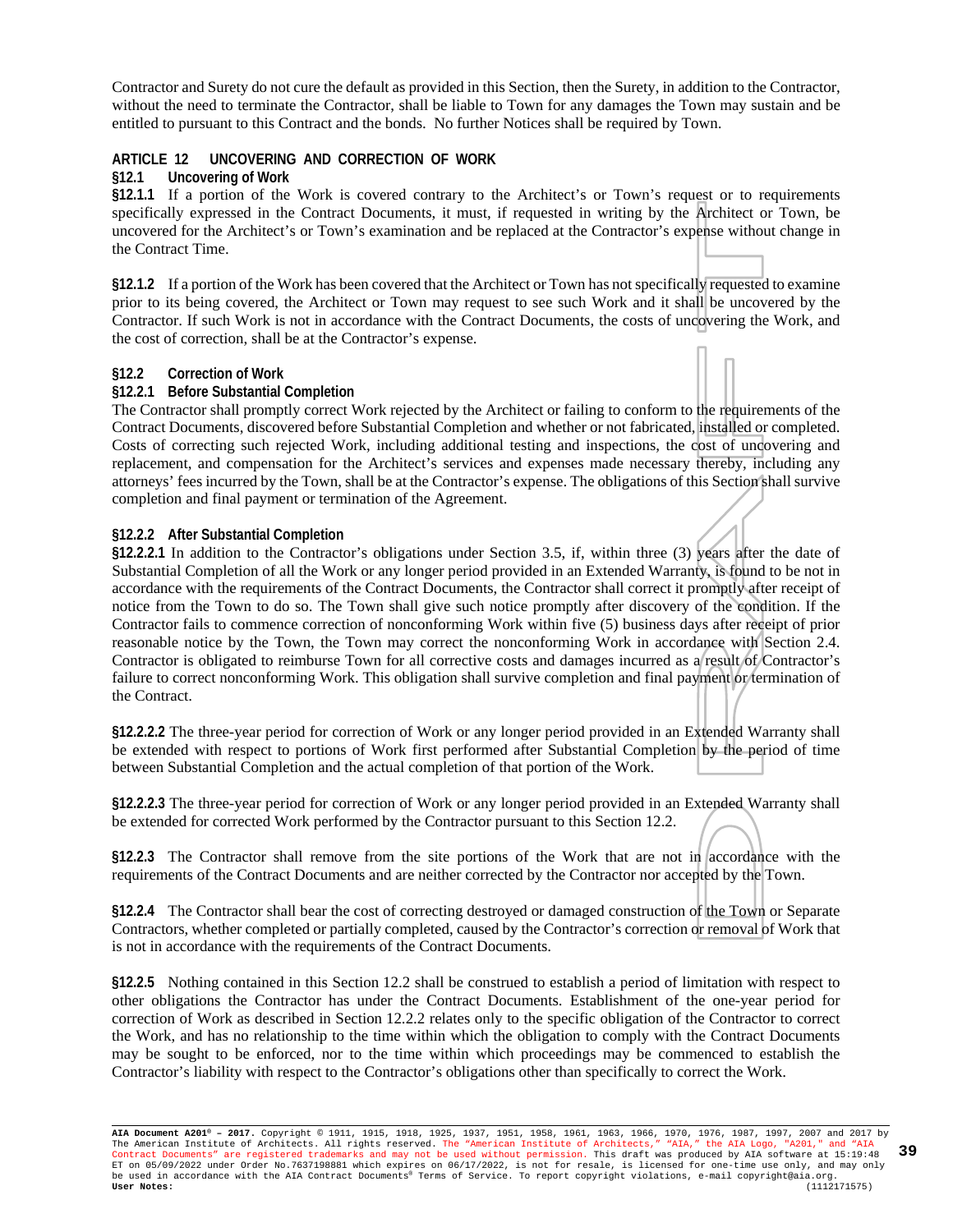#### **§12.3 Acceptance of Nonconforming Work**

If the Town prefers to accept Work that is not in accordance with the requirements of the Contract Documents, the Town may do so in writing instead of requiring its removal and correction, in which case the Contract Sum will be reduced as appropriate and equitable. Such adjustment shall be effected whether or not final payment has been made. If payments due to the Contractor are insufficient to cover the adjustment, Contractor shall pay the difference to the Town.

#### **ARTICLE 13 MISCELLANEOUS PROVISIONS**

#### **§13.1 Governing Law**

The Agreement and the Contract Documents shall be governed by the law of the State of Florida without regard to conflicts of law provisions.

#### **§13.2 Successors and Assigns**

**§13.2.1** The Town and Contractor respectively bind themselves, their partners, successors, assigns, and legal representatives to covenants, agreements, and obligations contained in the Contract Documents. Except as provided in Section 13.2.2, neither party to the Contract shall assign the Contract as a whole without written consent of the other. If either party attempts to make an assignment without such consent, that party shall nevertheless remain legally responsible for all obligations under the Contract.

#### **§13.3 Rights and Remedies**

**§13.3.1** Duties and obligations imposed by the Contract Documents and rights and remedies available thereunder shall be in addition to and not a limitation of duties, obligations, rights, and remedies otherwise imposed or available by law.

**§13.3.2** No action or failure to act by the Town, Architect, or Contractor shall constitute a waiver of a right or duty afforded them under the Contract, nor shall such action or failure to act constitute approval of or acquiescence in a breach thereunder, except as may be specifically agreed upon in writing. The invalidity of any part or provisions of the Contract Documents shall not affect the validity or enforceability of any other part of the Contract Documents. Any waiver by the Town of any breach of the Contract Documents shall not be held to be a waiver of any other or subsequent breach, and any waiver by the Town of any right to terminate the Contract shall not be held to be a waiver of any breach of the Contract Documents, but the Town retains all its rights to recover damages therefor.

#### **§13.4 Tests and Inspections**

**§13.4.1** Tests, inspections, and approvals of portions of the Work shall be made as required by the Contract Documents and by applicable laws, statutes, ordinances, codes, rules, and regulations or lawful orders of public authorities. Unless otherwise provided, the Contractor shall make arrangements for such tests, inspections, and approvals with an independent testing laboratory or entity acceptable to the Town, or with the appropriate public authority, and shall bear all related costs of tests, inspections, and approvals. The Contractor shall give the Architect timely notice of when and where tests and inspections are to be made so that the Architect may be present for such procedures.

**§13.4.2** If the Architect, Town, or public authorities having jurisdiction determine that portions of the Work require additional testing, inspection, or approval not included under Section 13.4.1, the Town may on its own arrange for such additional testing, inspection, or approval, or the Architect will, upon written authorization from the Town, instruct the Contractor to make arrangements for such additional testing, inspection, or approval, by an entity acceptable to the Town, and the Contractor shall give timely notice to the Architect of when and where tests and inspections are to be made so that the Architect may be present for such procedures. Such costs, except as provided in Section 13.4.3, shall be at the Town's expense.

**§13.4.3** If procedures for testing, inspection, or approval under Sections 13.4.1 and 13.4.2 reveal failure of the portions of the Work to comply with requirements established by the Contract Documents, all costs made necessary by such failure, including those of repeated procedures, additional testing, and compensation for the services and expenses of the Architect, Architect's consultants, Town's consultants, including special and threshold inspectors or other engineers, shall be at the Contractor's expense. Town may deduct such amounts from the balance due the Contractor.

**§13.4.4** Required certificates of testing, inspection, or approval shall, unless otherwise required by the Contract Documents, be secured by the Contractor and promptly delivered to the Architect.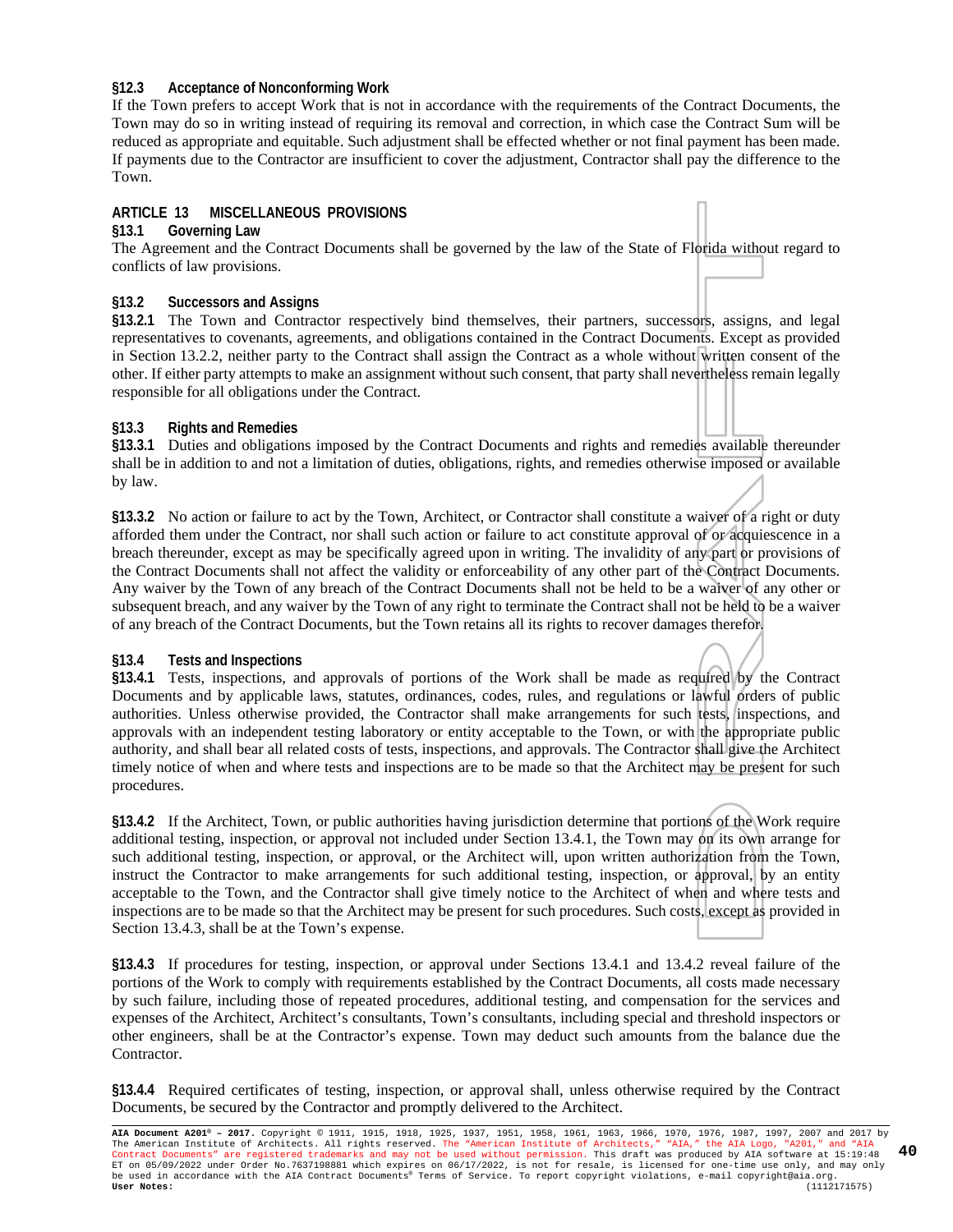**§13.4.5** If the Architect is to observe tests, inspections, or approvals required by the Contract Documents, the Architect will do so promptly and, where practicable, at the normal place of testing.

**§13.4.6** Tests or inspections conducted pursuant to the Contract Documents shall be made promptly to avoid unreasonable delay in the Work.

#### **§13.5 Interest**

Payments due and unpaid under the Contract Documents shall bear interest as provided in the Contract.

#### **§13.6 Time Limits on Claims**

The Town and Contractor shall commence all claims and causes of action, whether in contract, tort, breach of warranty or otherwise, against the other arising out of or related to the Contract within the time period specified by applicable law.

**§13.7** It shall be incumbent upon the Contractor to have permit revisions issued and executed by the Building Department in a timely manner so as not to delay the construction process, and the Contractor shall bear the cost of such revisions.

**§13.8** The Construction work Saturdays, Sundays or after normal hours, if approved, shall be at no additional cost to the Town.

#### **§13.9 Maintenance**

Various materials and finishes of materials exposed to the Florida environment will begin to deteriorate over time. Materials such as rooftop equipment, piping, conduits, etc., as well as finishes for stainless steel, wood, aluminum, etc. are all subject to deterioration. The Contractor is to provide the Town a maintenance program for various products on the project. All maintenance required prior to Substantial Completion or partial occupancy or Turnover will be performed by Contractor as part of the Work. Contractor shall not be responsible for maintenance following Substantial Completion or partial occupancy or Turnover.

#### **§13.10 Maintenance Records**

After Substantial Completion (but before Final Payment) or upon occupancy, the Contractor shall meet with and arrange for each installer of parts of Work requiring regular maintenance to meet with Town's representative and the property manager(s) for the Project or other individuals as may be designated by Town, at the Project site, to provide basic instructions needed for proper operation and maintenance of that part of Work. Instructions by manufacturer's representatives are required where installers are not experts in operating/maintenance procedures, or as specified in the Construction Documents. For operational equipment, installers shall demonstrate startup, shut-down, emergency operations, noise and vibration adjustments, safety, economy/efficiency adjustments, and other applicable operations, and shall review maintenance and operating instructions which are required to be performed in order to maintain in force applicable warranties, guaranties and bonds. Completion of all training is an express condition precedent to Final Payment.

#### **§13.11 No Agency Relationship**

It is understood that Contractor is not herein appointed the agent of Town but is and shall remain an independent contractor. Accordingly, all aspects of Contractor's performance of the Agreement, except as specifically provided in the Agreement, shall be under the direction and control of Contractor.

#### **§13.12 Third Parties**

No provision in the Agreement shall create or give to third parties any claim or right of action against Town.

#### **§13.13 Place of Work**

Contractor, under regulations prescribed by Town, shall use only established roadways, and such temporary roadways as may be approved by Town. When materials or equipment are transported in performance of the Work, vehicles shall not be loaded beyond the load limit as established by federal, state or local law regulations. When it is necessary to cross curbing and/or sidewalks, protection against damage shall be provided by Contractor, and any damage caused will be immediately repaired by Contractor, at Contractor's cost, and if not repaired by Contractor within five days after notice in writing, Town may make such repairs and charge the amount of such repairs to the Contractor. All existing sidewalks, curbs and pavements disturbed, broken, removed, or otherwise damaged by Contractor, during the

**AIA Document A201® – 2017.** Copyright © 1911, 1915, 1918, 1925, 1937, 1951, 1958, 1961, 1963, 1966, 1970, 1976, 1987, 1997, 2007 and 2017 by The American Institute of Architects. All rights reserved. The "American Institute of Architects," "AIA," the AIA Logo, "A201," and "AIA<br>Contract Documents" are registered trademarks and may not be used without permission. ET on 05/09/2022 under Order No.7637198881 which expires on 06/17/2022, is not for resale, is licensed for one-time use only, and may only be used in accordance with the AIA Contract Documents® Terms of Service. To report copyright violations, e-mail copyright@aia.org. **User Notes:** (1112171575) **41**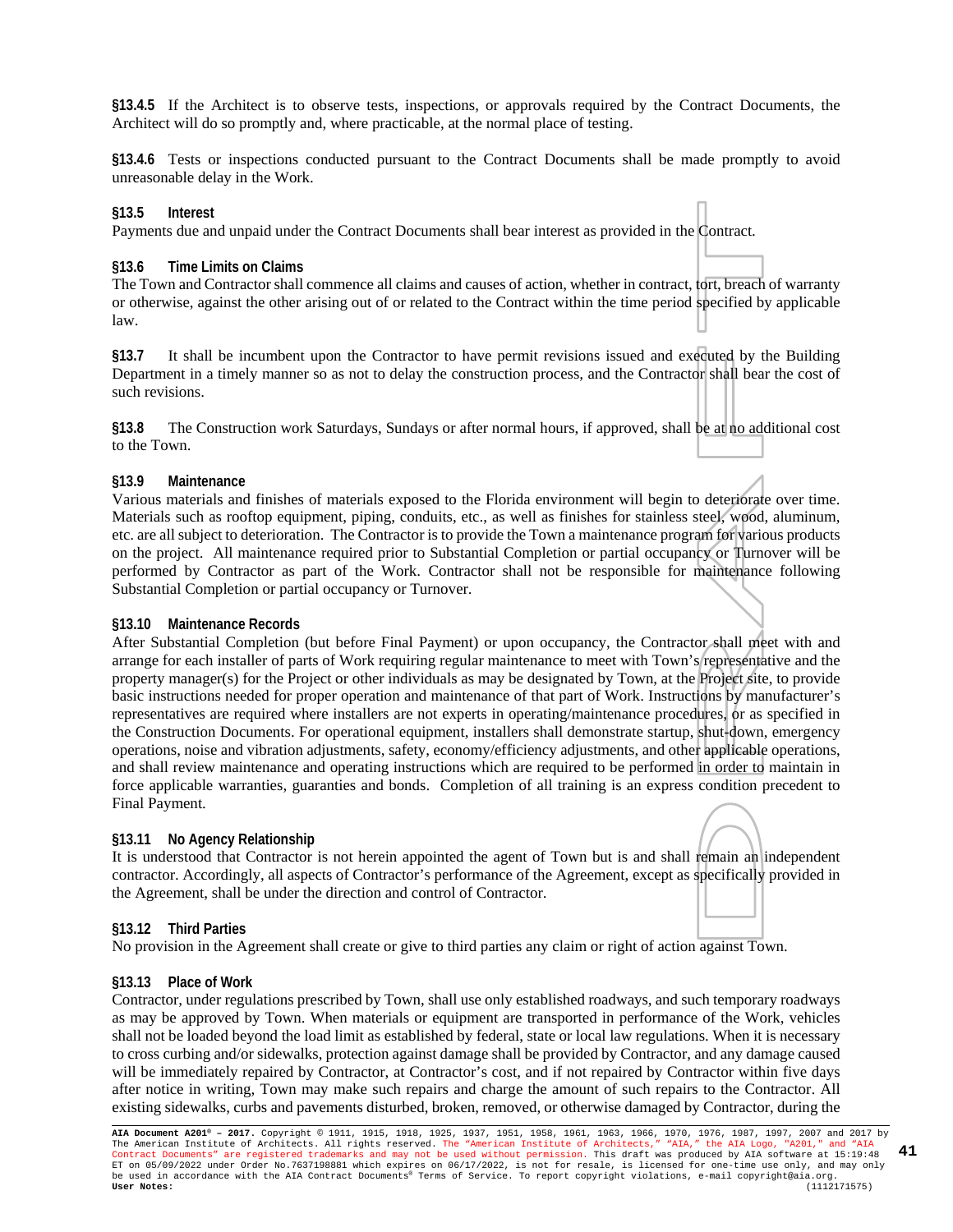performance of the Work under the Agreement, shall be replaced by the Contractor at its sole expense. Replaced or repaired sidewalks, curbs, and pavements shall be constructed of similar materials and by similar methods to the original construction. Replaced or repaired sidewalks, curbs and payment shall be smoothly blended into the existing Work and shall not present depressions or humps and shall be acceptable to Town.

#### **§13.14 Value Engineering.**

Contractor has assisted and will continue to assist Town and Architect in suggesting alternates to the items specified in an exhibit attached hereto to be incorporated in the Contract Documents, but the ultimate decision is that of the Town and Architect to determine the cost, suitability, fitness and appropriateness for use of the items suggested by the Contractor. All cost savings attributable to Value Engineering shall belong to Town.

**§13.15 Public Records/Ownership and Access to Records and Audits.**

**§13.15.1** Contractor acknowledges that all inventions, innovations, improvements, developments, methods, designs, analyses, drawings, reports, compiled information, and all similar or related information (whether patentable or not) which relate to Work performed for the Town which are conceived, developed or made by Contractor during the term of this Agreement ("Work Product") belong to the Town. Contractor shall promptly disclose such Work Product to the Town and perform all actions reasonably requested by the Town (whether during or after the term of this Agreement) to establish and confirm such ownership (including, without limitation, assignments, powers of attorney and other instruments).

**§13.15.2** Contractor agrees to keep and maintain public records in Contractor's possession or control in connection with Contractor's performance under this Agreement. The Town Manager or her designee shall, during the term of this Agreement and for a period of four (4) years from the date of termination of this Agreement, have access to and the right to examine and audit any records of the Contractor involving transactions related to this Agreement. Contractor additionally agrees to comply specifically with the provisions of Section 119.0701, Florida Statutes. Contractor shall ensure that public records that are exempt or confidential and exempt from public records disclosure requirements are not disclosed, except as authorized by law, for the duration of the Agreement, and following completion of the Agreement until the records are transferred to the Town.

**§13.15.3** Upon request from the Town's custodian of public records, Contractor shall provide the Town with a copy of the requested records or allow the records to be inspected or copied within a reasonable time at a cost that does not exceed the cost provided by Chapter 119, Florida Statutes, or as otherwise provided by law.

**§13.15.4** Unless otherwise provided by law, any and all records, including but not limited to reports, surveys, and other data and documents provided or created in connection with this Agreement are and shall remain the property of the Town.

**§13.15.5** Upon completion of this Agreement or in the event of termination by either party, any and all public records relating to the Agreement in the possession of the Contractor shall be delivered by the Contractor to the Town Manager, at no cost to the Town, within seven (7) days. All such records stored electronically by Contractor shall be delivered to the Town in a format that is compatible with the Town's information technology systems. Once the public records have been delivered upon completion or termination of this Agreement, the Contractor shall destroy any and all duplicate public records that are exempt or confidential and exempt from public records disclosure requirements.

**§13.15.6** Any compensation due to Contractor shall be withheld until all records are received as provided herein.

**§13.15.7** Contractor's failure or refusal to comply with the provisions of this section shall result in the immediate termination of this Agreement by the Town.

### **§13.15.8 Notice Pursuant to Section 119.0701(2)(a), Florida Statutes. IF THE CONTRACTOR HAS QUESTIONS REGARDING THE APPLICATION OF CHAPTER 119, FLORIDA STATUTES, TO THE CONTRACTOR'S DUTY TO PROVIDE PUBLIC RECORDS RELATING TO THIS AGREEMENT, CONTACT THE CUSTODIAN OF PUBLIC RECORDS.**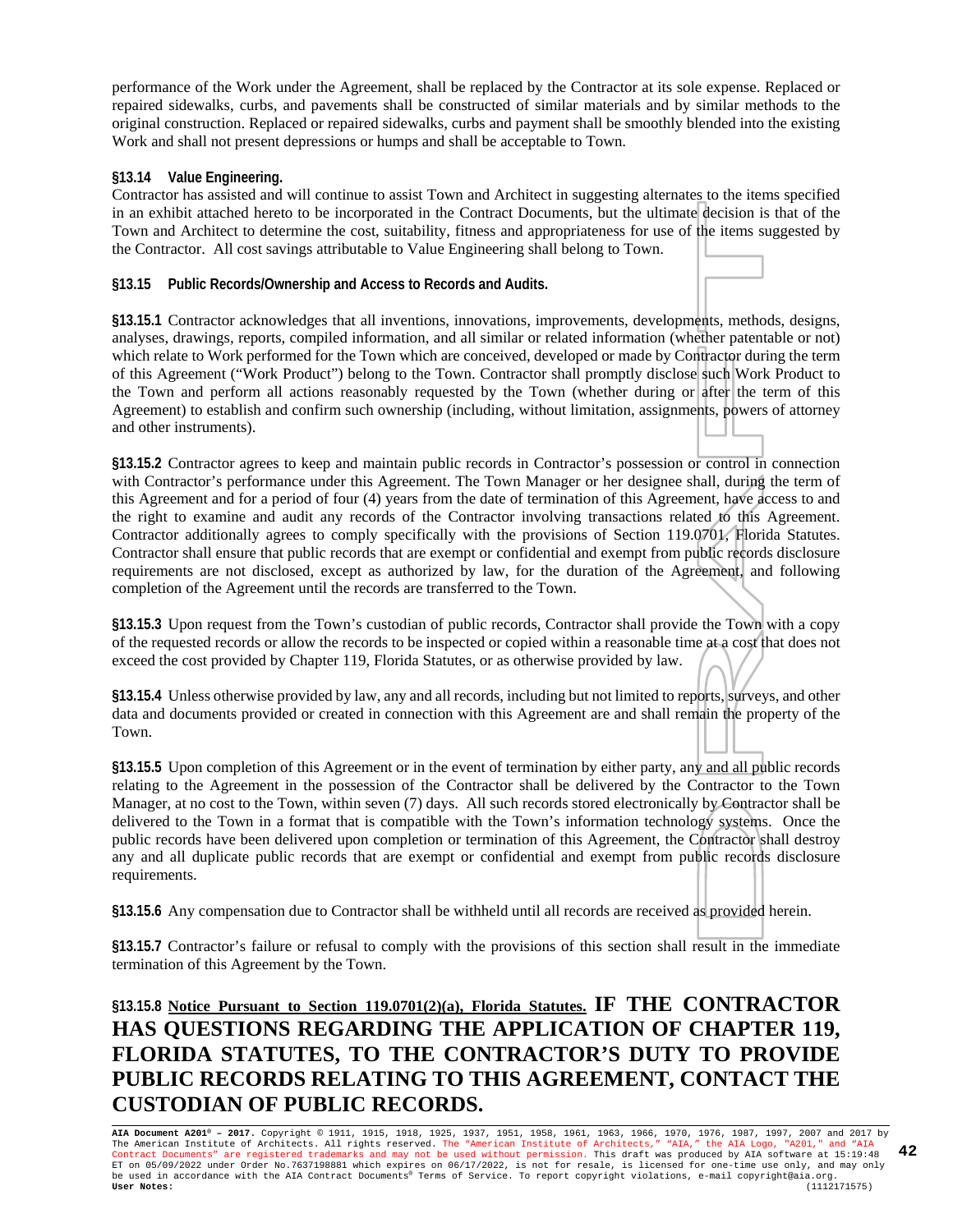### **Custodian of Records: Sandra McCready, MMC Mailing address: 9293 Harding Avenue Surfside, FL 33154 Telephone number: 305-861-4863 Email: smccready@townofsurfsidefl.gov**

**§13.16 Prohibition of Contingency Fees.** The Contractor warrants that it has not employed or retained any company or person, other than a bona fide employee working solely for the Contractor, to solicit or secure this Agreement, and that it has not paid or agreed to pay any person(s), company, corporation, individual or firm, other than a bona fide employee working solely for the Contractor, any fee, commission, percentage, gift, or any other consideration, contingent upon or resulting from the award or making of this Agreement.

**§13.17 Public Entity Crimes Affidavit.** Contractor shall comply with Section 287.133, Florida Statutes (Public Entity Crimes Statute), notification of which is hereby incorporated herein by reference, including execution of any required affidavit.

**§13.18 Boycotts.** The Contractor is not currently engaged in, and will not engage in, a boycott, as defined in Section 3-1.1 of the Town of Surfside Code of Ordinances.

#### **ARTICLE 14 TERMINATION OR SUSPENSION OF THE CONTRACT**

**§14.1 Termination by the Town for Cause**

- **§14.1.1** The Town may terminate the Contract if the Contractor
	- **.1** refuses or fails to supply enough properly skilled workers or proper materials;
	- **.2** fails to make payment to Subcontractors or suppliers in accordance with the respective agreements between the Contractor and the Subcontractors or suppliers;
	- **.3** disregards applicable laws, statutes, ordinances, codes, rules and regulations, or lawful orders of a public authority;
	- **.4** otherwise is in substantial breach of a provision of the Contract Documents;
	- **.5** admits in writing its inability to pay its debts generally as they become due, or if the Contractor makes a general assignment for the benefit of its creditors, or if a receiver, liquidator, trustee or assignee is appointed on account of its bankruptcy or insolvency;
	- **.6** submits an Application for Payment, sworn statement, waiver of lien, affidavit or document that is intentionally falsely filed; or
	- **.7** has a construction lien filed against any part of the Work or the site of the project for work performed under the Agreement for which the Contractor has been paid by thee Town and not promptly bonded or insured over by the Contractor in accordance with Florida Statutes after five (5) days written notice to the Contractor.

**§14.1.2** When any of the reasons described in Section 14.1.1 exist, the Town, may, without prejudice to any other remedy it may have and after giving the Contractor seven (7) day's written notice, terminate the Agreement and take possession of the site and all materials, tools, equipment and machinery thereon owned by the Contractor and may finish the Work by whatever reasonable method the Town may deem expedient.

**§14.1.3** When the Town terminates the Contract for one of the reasons stated in Section 14.1.1, the Contractor shall not be entitled to receive further payment until the Work is finished.

**§14.1.4** The Town's right to terminate the Contract, pursuant to this Section, shall be in addition to and not in limitation of any rights or remedies existing hereunder or pursuant thereto or at law or in equity.

**§14.1.5** Should Town Terminate for Cause and should a court of competent jurisdiction subsequently determine that the Termination for Cause was improper, then in that event, the Termination shall be considered a Termination for Convenience as set forth in Paragraph 14.3 below.

#### **§14.2 Suspension by the Town for Convenience**

**§14.2.1** The Town may, without cause, order the Contractor in writing to suspend, delay or interrupt the Work, in whole or in part for such period of time as the Town may determine.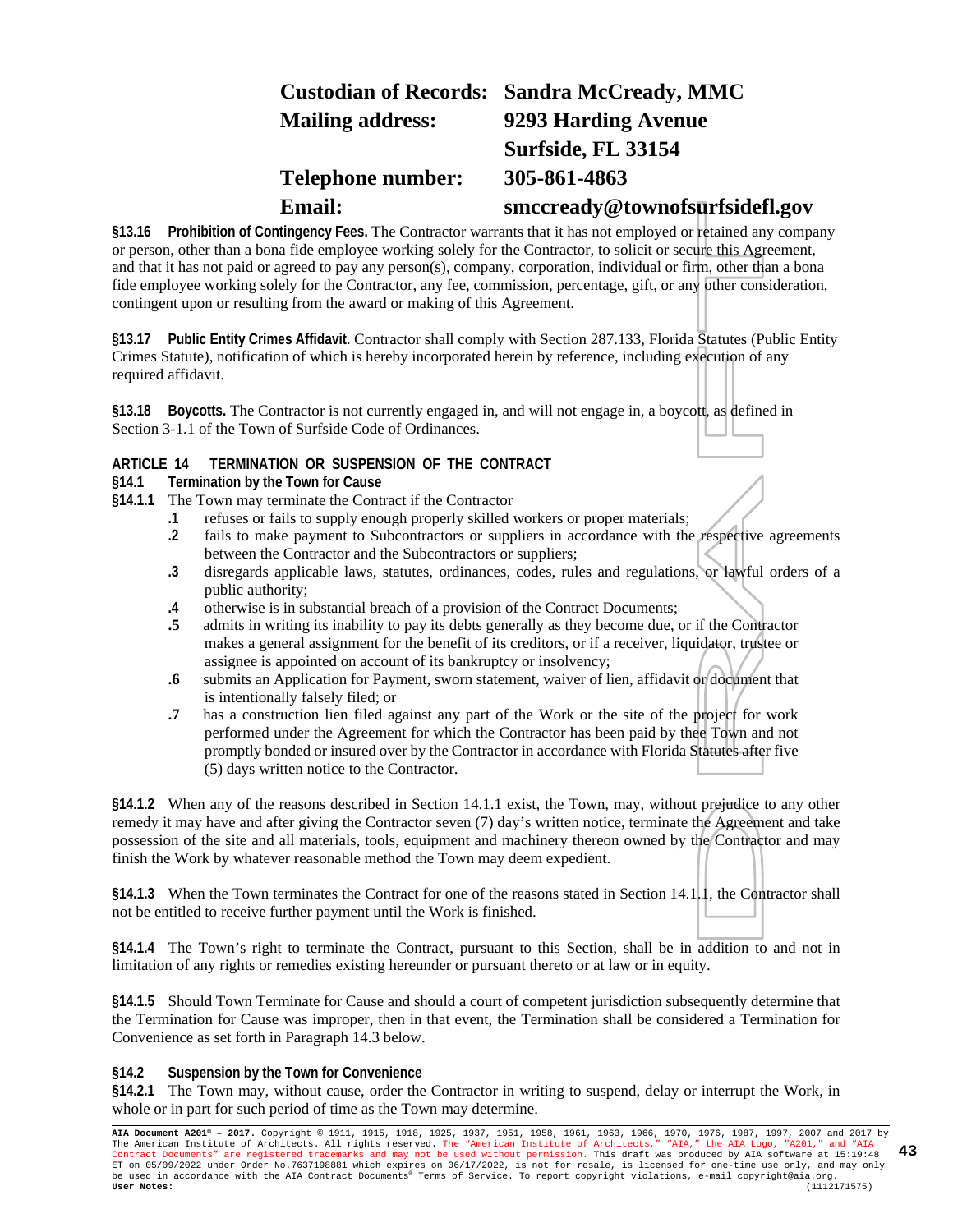**§14.2.2** The Contract Sum and Contract Time shall be adjusted for increases in the cost and time caused by suspension, delay, or interruption under Section 14.3.1. Adjustment of the Contract Sum shall include profit. No adjustment shall be made to the extent

- **.1** that performance is, was, or would have been, so suspended, delayed, or interrupted, by another cause for which the Contractor is responsible; or
- **.2** that an equitable adjustment is made or denied under another provision of the Contract.

#### **§14.3 Termination by the Town for Convenience**

**§14.3.1** The Town may within seven (7) calendar day's prior written notice terminate the Contract for the Town's convenience and without cause.

**§14.3.2** Upon receipt of notice from the Town of such termination for the Town's convenience, the Contractor shall **.1** cease operations as directed by the Town in the notice;

- **.2** take actions necessary, or that the Town may direct, for the protection and preservation of the Work; and
- **.3** except for Work directed to be performed prior to the effective date of termination stated in the notice, terminate all existing subcontracts and purchase orders and enter into no further subcontracts and purchase orders.

**§14.3.3** In case of such termination for the Town's convenience, the Town shall pay the Contractor for Work properly executed; costs incurred by reason of the termination. In the event of Termination for Convenience, the Town shall not be liable to the Contractor for lost profits on any Work not performed, home office overhead, or any other type of consequential, special or indirect damages and Contractor hereby waives same. All costs of performance claimed by Contractor must be fully supported by the Contractor's invoices and other documentation acceptable to the Town, and shall be subject to the Town's audit. The Contractor shall make its records available at reasonable times and places for the Town's audit. Payments to the Contractor shall be reduced by any setoffs, damages, claims to which the Town is entitled under this Contract.

**§14.3.4** The Town's right to terminate the Contract shall be in addition to and not in limitation of any rights or remedies existing hereunder or pursuant thereto or at law or in equity.

#### **ARTICLE 15 CLAIMS AND DISPUTES**

#### **§15.1 Claims**

#### **§15.1.1 Definition**

A Claim is a demand or assertion by one of the parties seeking, as a matter of right, payment of money, a change in the Contract Time, or other relief with respect to the terms of the Contract. The term "Claim" also includes other disputes and matters in question between the Town and Contractor arising out of or relating to the Contract. The responsibility to substantiate Claims shall rest with the party making the Claim. This Section 15.1.1 does not require the Town to file a Claim in order to impose liquidated damages in accordance with the Contract Documents. Submittal of a request for Change Order shall not be considered notice of a Claim required by this Article.

#### **§15.1.2 Time Limits on Claims**

The Town and Contractor shall commence all Claims and causes of action against the other and arising out of or related to the Contract, whether in contract, tort, breach of warranty or otherwise, in accordance with the requirements of the binding dispute resolution method selected in the Agreement and within the period specified by applicable law, but in any case not more than 10 years after the date of Substantial Completion of the Work. The Town and Contractor waive all Claims and causes of action not commenced in accordance with this Section 15.1.2.

#### **§15.1.3 Notice of Claims**

**§15.1.3.1** Claims by either the Town or Contractor, where the condition giving rise to the Claim is first discovered prior to expiration of the period for correction of the Work set forth in Section 12.2.2, shall be initiated by notice to the other party and to the Initial Decision Maker with a copy sent to the Architect, if the Architect is not serving as the Initial Decision Maker. Claims by the Contractor for an increase in the Contract Sum or the Contract Time must be made within five (5) days after occurrence of the event giving rise to such Claim.

**AIA Document A201® – 2017.** Copyright © 1911, 1915, 1918, 1925, 1937, 1951, 1958, 1961, 1963, 1966, 1970, 1976, 1987, 1997, 2007 and 2017 by The American Institute of Architects. All rights reserved. The "American Institute of Architects," "AIA," the AIA Logo, "A201," and "AIA<br>Contract Documents" are registered trademarks and may not be used without permission. ET on 05/09/2022 under Order No.7637198881 which expires on 06/17/2022, is not for resale, is licensed for one-time use only, and may only<br>be used in accordance with the AIA Contract Documents® Terms of Service. To report **44**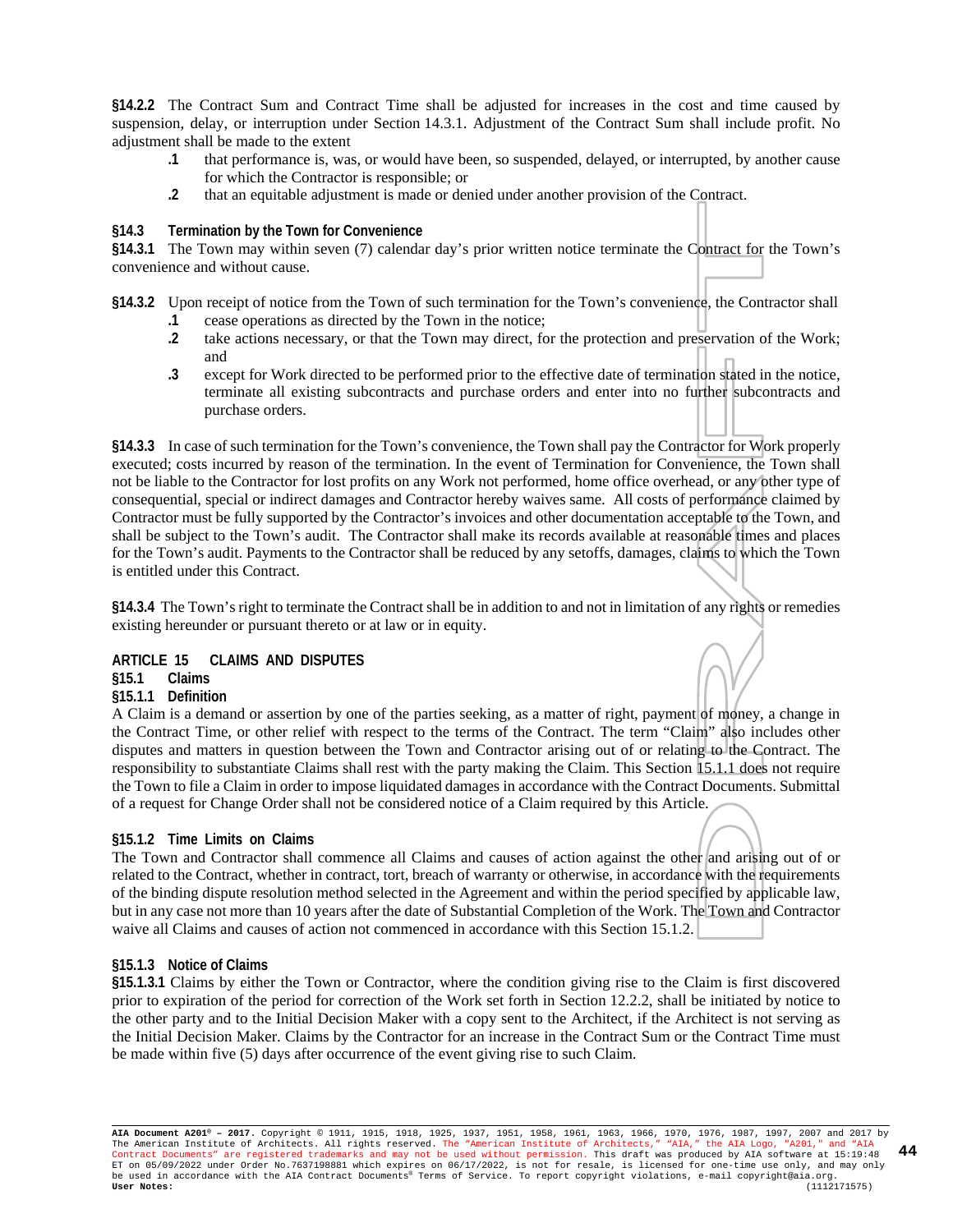**§15.1.3.2** Claims by either the Town or Contractor, where the condition giving rise to the Claim is first discovered after expiration of the period for correction of the Work set forth in Section 12.2.2, shall be initiated by notice to the other party. In such event, no decision by the Initial Decision Maker is required.

#### **§15.1.4 Continuing Contract Performance**

**§15.1.4.1** Pending final resolution of a Claim, except as otherwise agreed in writing or as provided in Section 9.7 and Article 14, the Contractor shall proceed diligently with performance of the Contract and the Town shall continue to make payments in accordance with the Contract Documents.

**§15.1.4.2** The Contract Sum and Contract Time shall be adjusted in accordance with the Initial Decision Maker's decision, subject to the right of either party to proceed in accordance with this Article 15. The Architect will issue Certificates for Payment in accordance with the decision of the Initial Decision Maker.

#### **§15.1.5 Claims for Additional Cost**

If the Contractor wishes to make a Claim for an increase in the Contract Sum, notice as provided in Section 15.1.3 shall be given before proceeding to execute the portion of the Work that is the subject of the Claim. Prior notice is not required for Claims relating to an emergency endangering life or property arising under Section 10.4.

#### **§15.1.6 Claims for Additional Time**

**§15.1.6.1** If the Contractor wishes to make a Claim for an increase in the Contract Time, notice as provided in Section 15.1.3 shall be given. The Contractor's Claim shall include a Time Impact Analysis and probable effect of delay on progress of the Work. In the case of a continuing delay, only one Claim is necessary.

**§15.1.6.2** If exceptional and unusual adverse weather conditions are the basis for a Claim for additional time, such Claim shall be documented by data substantiating that weather conditions were abnormal for the period of time, could not have been reasonably anticipated, and had an adverse effect on the scheduled construction.

#### **§15.1.7 Waiver of Claims for Consequential Damages**

The Contractor waives Claims against the Town for consequential damages arising out of or relating to this Contract. This waiver includes damages incurred by the Contractor for principal office expenses including the compensation of personnel stationed there, for losses of financing, business and reputation, and for loss of profit, except anticipated profit arising directly from the Work.

This waiver is applicable, without limitation, to all of Contractor's consequential damages due to Town's termination in accordance with Article 14. Nothing contained in this Section 15.1.7 shall be deemed to preclude assessment of liquidated damages, when applicable, in accordance with the requirements of the Contract Documents.

#### **§15.2 Initial Decision**

**§15.2.1** Claims, excluding those where the condition giving rise to the Claim is first discovered after expiration of the period for correction of the Work set forth in Section 12.2.2 or arising under Sections 10.3, 10.4, and 11.5, shall be referred to the Initial Decision Maker for initial decision. The Architect will serve as the Initial Decision Maker, unless otherwise indicated in the Contract. Except for those Claims excluded by this Section 15.2.1, an initial decision shall be required as a condition precedent to resolution of any Claim. If an initial decision has not been rendered within 30 days after the Claim has been referred to the Initial Decision Maker, the party asserting the Claim may demand mediation and binding dispute resolution without a decision having been rendered. Unless the Initial Decision Maker and all affected parties agree, the Initial Decision Maker will not decide disputes between the Contractor and persons or entities other than the Town. Contractor must continue with its Work when a Claim is pending before the Initial Decision Maker.

**§15.2.2** The Initial Decision Maker will review Claims and within ten days of the receipt of a Claim take one or more of the following actions: (1) request additional supporting data from the claimant or a response with supporting data from the other party, (2) reject the Claim in whole or in part, (3) approve the Claim, (4) suggest a compromise, or (5) advise the parties that the Initial Decision Maker is unable to resolve the Claim if the Initial Decision Maker lacks sufficient information to evaluate the merits of the Claim or if the Initial Decision Maker concludes that, in the Initial Decision Maker's sole discretion, it would be inappropriate for the Initial Decision Maker to resolve the Claim.

**§15.2.3** In evaluating Claims, the Initial Decision Maker may, but shall not be obligated to, consult with or seek information from either party or from persons with special knowledge or expertise who may assist the Initial Decision

**AIA Document A201® – 2017.** Copyright © 1911, 1915, 1918, 1925, 1937, 1951, 1958, 1961, 1963, 1966, 1970, 1976, 1987, 1997, 2007 and 2017 by The American Institute of Architects. All rights reserved. The "American Institute of Architects," "AIA," the AIA Logo, "A201," and "AIA<br>Contract Documents" are registered trademarks and may not be used without permission. ET on 05/09/2022 under Order No.7637198881 which expires on 06/17/2022, is not for resale, is licensed for one-time use only, and may only<br>be used in accordance with the AIA Contract Documents® Terms of Service. To report **45**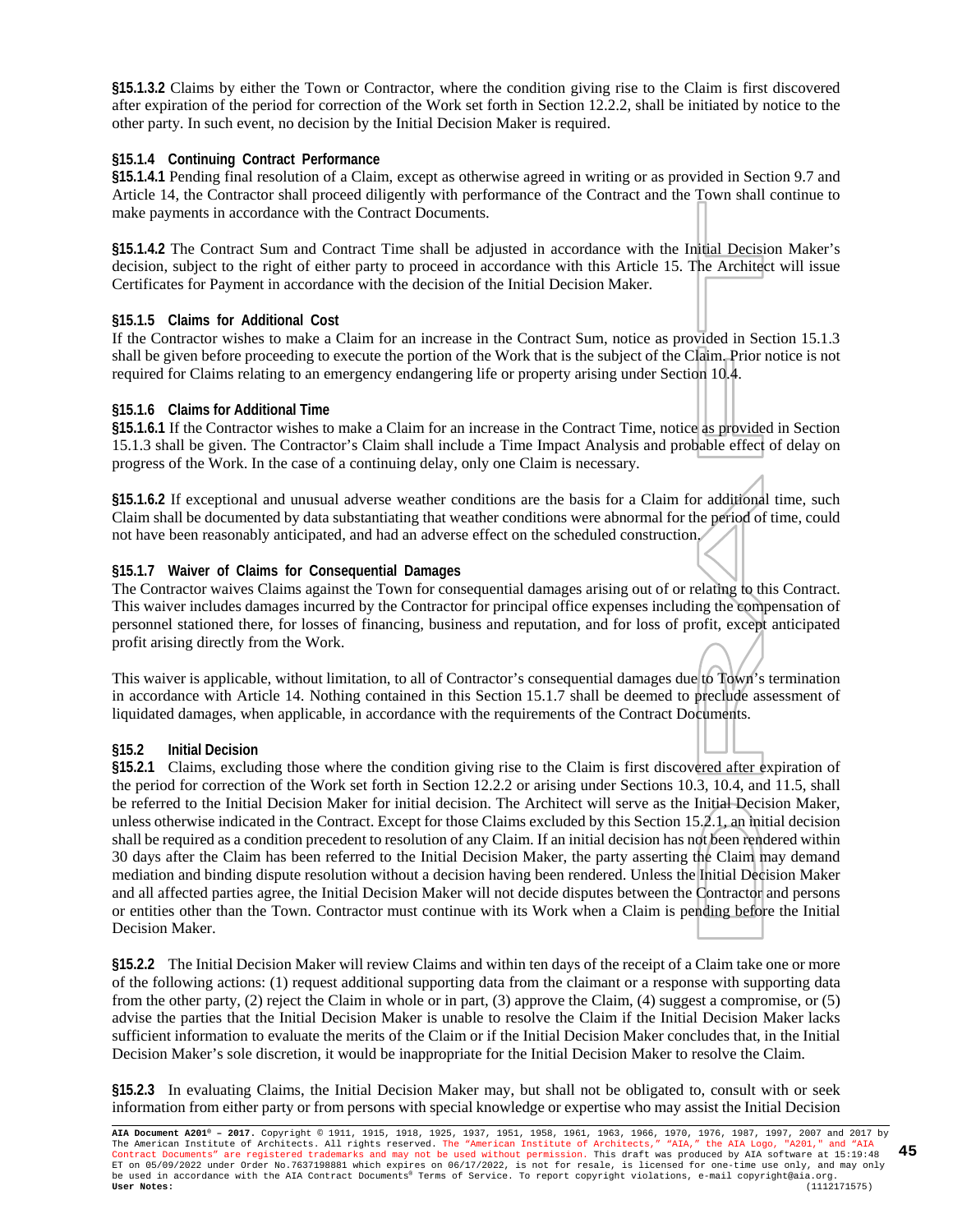Maker in rendering a decision. The Initial Decision Maker may request the Town to authorize retention of such persons at the Town's expense.

**§15.2.4** If the Initial Decision Maker requests a party to provide a response to a Claim or to furnish additional supporting data, such party shall respond, within ten days after receipt of the request, and shall either (1) provide a response on the requested supporting data, (2) advise the Initial Decision Maker when the response or supporting data will be furnished, or (3) advise the Initial Decision Maker that no supporting data will be furnished. Upon receipt of the response or supporting data, if any, the Initial Decision Maker will either reject or approve the Claim in whole or in part.

**§15.2.5** The Initial Decision Maker will render an initial decision approving or rejecting the Claim, or indicating that the Initial Decision Maker is unable to resolve the Claim. This initial decision shall (1) be in writing; (2) state the reasons therefor; and (3) notify the parties and the Architect, if the Architect is not serving as the Initial Decision Maker, of any change in the Contract Sum or Contract Time or both. The initial decision is not binding on the parties and is subject to binding dispute resolution.

**§15.2.6** In the event of a Claim against the Contractor, the Town may, but is not obligated to, notify the surety, if any, of the nature and amount of the Claim. If the Claim relates to a possibility of a Contractor's default, the Town may, but is not obligated to, notify the surety and request the surety's assistance in resolving the controversy.

#### **§15.3 Mediation**

**§15.3.1** Claims, disputes, or other matters in controversy arising out of or related to the Contract, except those waived as provided for in Sections 9.10.4, 9.10.5, and 15.1.7, shall be subject to mediation as a condition precedent to binding dispute resolution.

**§15.3.2** In the event that the parties agree in writing to mediation, such mediation shall be administered by the American Arbitration Association in accordance with its Construction Industry Mediation Procedures in effect on the date of the Agreement. The written agreement to mediate shall be filed with the person or entity administering the mediation. If the mediation process is initiated concurrently with the filing of binding dispute resolution, including litigation, proceedings, mediation shall proceed in advance of binding dispute resolution proceedings, which shall be stayed pending mediation for a period of 60 days from the date of filing, unless stayed for a longer period by agreement of the parties or court order.

**§15.3.3** Either party may, within 30 days from the date that mediation has been concluded without resolution of the dispute or 60 days after mediation has been demanded without resolution of the dispute, demand in writing that the other party file for binding dispute resolution. If such a demand is made and the party receiving the demand fails to file for binding dispute resolution within 60 days after receipt thereof, then both parties waive their rights to binding dispute resolution proceedings with respect to the initial decision.

**§15.3.4** The parties shall share the mediator's fee and any filing fees equally. The mediation shall be held in the place where the Project is located, unless another location is mutually agreed upon. Agreements reached in mediation shall be enforceable as settlement agreements in any court having jurisdiction thereof.

#### **§15.3.5 Litigation**

Litigation of Claims, disputes or other matters in question between the Town and Contractor arising out of or relating to this Contract or breach thereof, which are not resolved by mediation, shall be subject to and decided by litigation exclusively in the state courts of the 11<sup>th</sup> Judicial Circuit of Miami-Dade County, Florida. Contractor and Town consent to the venue of the State Courts of Miami-Dade County, Florida and specifically recognize and acknowledge the waiver of any right to remove any action to federal court on the basis of diversity jurisdiction or on any other basis.

**§15.3.6** In the event of any litigation arising out of or relating to this Agreement or the Contract Documents, the prevailing party shall recover from the non prevailing party, all reasonable attorney's fees, paralegal fees and Court costs incurred by the prevailing party.

#### **§16 Miscellaneous**

#### **§16.1 Modification**

**AIA Document A201® – 2017.** Copyright © 1911, 1915, 1918, 1925, 1937, 1951, 1958, 1961, 1963, 1966, 1970, 1976, 1987, 1997, 2007 and 2017 by The American Institute of Architects. All rights reserved. The "American Institute of Architects," "AIA," the AIA Logo, "A201," and "AIA<br>Contract Documents" are registered trademarks and may not be used without permission. ET on 05/09/2022 under Order No.7637198881 which expires on 06/17/2022, is not for resale, is licensed for one-time use only, and may only<br>be used in accordance with the AIA Contract Documents® Terms of Service. To report **46**